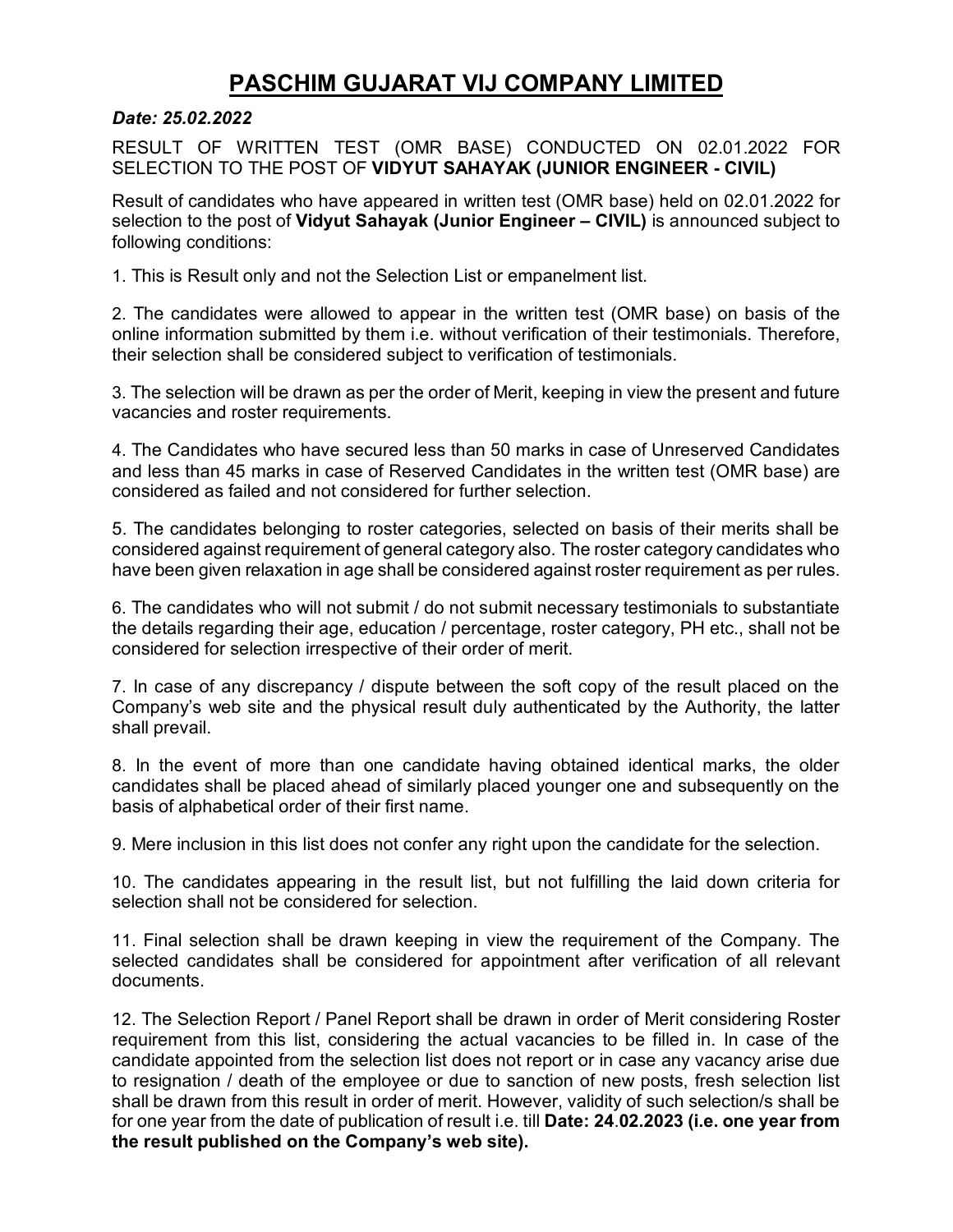| Sr. No.        | Roll No. | <b>Obtained</b><br><b>Marks</b> | <b>Status</b>  |
|----------------|----------|---------------------------------|----------------|
| $\mathbf{1}$   | 30001    |                                 | <b>ABSENT</b>  |
| $\overline{2}$ | 30002    |                                 | <b>ABSENT</b>  |
| 3              | 30003    |                                 | <b>ABSENT</b>  |
| 4              | 30004    |                                 | <b>ABSENT</b>  |
| 5              | 30005    |                                 | <b>ABSENT</b>  |
| 6              | 30006    |                                 | <b>ABSENT</b>  |
| 7              | 30007    |                                 | <b>ABSENT</b>  |
| 8              | 30008    |                                 | <b>ABSENT</b>  |
| 9              | 30009    |                                 | <b>ABSENT</b>  |
| 10             | 30010    |                                 | <b>ABSENT</b>  |
| 11             | 30011    | 45.50                           | <b>PRESENT</b> |
| 12             | 30012    |                                 | <b>ABSENT</b>  |
| 13             | 30013    |                                 | <b>ABSENT</b>  |
| 14             | 30014    |                                 | <b>ABSENT</b>  |
| 15             | 30015    |                                 | <b>ABSENT</b>  |
| 16             | 30016    |                                 | <b>ABSENT</b>  |
| 17             | 30017    |                                 | <b>ABSENT</b>  |
| 18             | 30018    | 18.50                           | <b>PRESENT</b> |
| 19             | 30019    |                                 | <b>ABSENT</b>  |
| 20             | 30020    |                                 | <b>ABSENT</b>  |
| 21             | 30021    |                                 | <b>ABSENT</b>  |
| 22             | 30022    |                                 | <b>ABSENT</b>  |
| 23             | 30023    |                                 | <b>ABSENT</b>  |
| 24             | 30024    |                                 | <b>ABSENT</b>  |
| 25             | 30025    |                                 | <b>ABSENT</b>  |
| 26             | 30026    |                                 | <b>ABSENT</b>  |
| 27             | 30027    | 17.75                           | PRESENT        |
| 28             | 30028    |                                 | <b>ABSENT</b>  |
| 29             | 30029    |                                 | ABSENT         |
| 30             | 30030    |                                 | <b>ABSENT</b>  |
| 31             | 30031    |                                 | <b>ABSENT</b>  |
| 32             | 30032    |                                 | ABSENT         |
| 33             | 30033    |                                 | <b>ABSENT</b>  |
| 34             | 30034    | 27.75                           | PRESENT        |
| 35             | 30035    |                                 | ABSENT         |
| 36             | 30036    |                                 | <b>ABSENT</b>  |
| 37             | 30037    | 13.75                           | PRESENT        |
| 38             | 30038    |                                 | ABSENT         |
| 39             | 30039    | 36.25                           | PRESENT        |
| 40             | 30040    |                                 | <b>ABSENT</b>  |
| 41             | 30041    | 20.50                           | PRESENT        |
| 42             | 30042    |                                 | ABSENT         |
| 43             | 30043    |                                 | <b>ABSENT</b>  |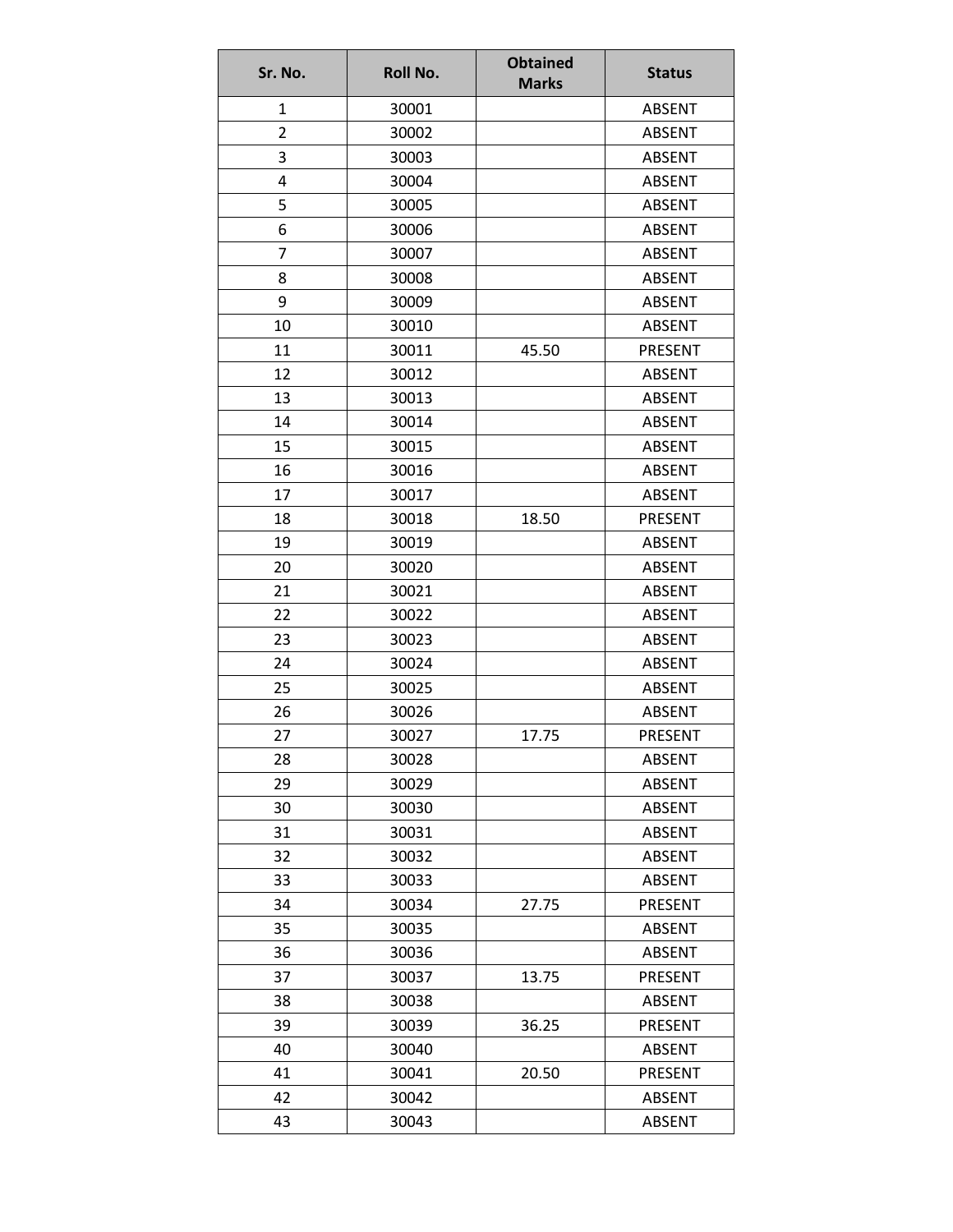| 44 | 30044 |       | <b>ABSENT</b>  |
|----|-------|-------|----------------|
| 45 | 30045 |       | <b>ABSENT</b>  |
| 46 | 30046 | 55.75 | <b>PRESENT</b> |
| 47 | 30047 | 18.75 | <b>PRESENT</b> |
| 48 | 30048 |       | <b>ABSENT</b>  |
| 49 | 30049 |       | <b>ABSENT</b>  |
| 50 | 30050 |       | <b>ABSENT</b>  |
| 51 | 30051 |       | <b>ABSENT</b>  |
| 52 | 30052 |       | <b>ABSENT</b>  |
| 53 | 30053 |       | <b>ABSENT</b>  |
| 54 | 30054 |       | <b>ABSENT</b>  |
| 55 | 30055 |       | <b>ABSENT</b>  |
| 56 | 30056 | 59.00 | <b>PRESENT</b> |
| 57 | 30057 |       | <b>ABSENT</b>  |
| 58 | 30058 | 48.25 | PRESENT        |
| 59 | 30059 |       | <b>ABSENT</b>  |
| 60 | 30060 |       | <b>ABSENT</b>  |
| 61 | 30061 | 22.25 | PRESENT        |
| 62 | 30062 | 20.75 | PRESENT        |
| 63 | 30063 | 06.00 | PRESENT        |
| 64 | 30064 |       | ABSENT         |
| 65 | 30065 | 12.50 | PRESENT        |
| 66 | 30066 |       | <b>ABSENT</b>  |
| 67 | 30067 |       | <b>ABSENT</b>  |
| 68 | 30068 |       | <b>ABSENT</b>  |
| 69 | 30069 |       | <b>ABSENT</b>  |
| 70 | 30070 |       | <b>ABSENT</b>  |
| 71 | 30071 |       | <b>ABSENT</b>  |
| 72 | 30072 | 15.50 | PRESENT        |
| 73 | 30073 | 48.75 | PRESENT        |
| 74 | 30074 |       | <b>ABSENT</b>  |
| 75 | 30075 |       | <b>ABSENT</b>  |
| 76 | 30076 |       | <b>ABSENT</b>  |
| 77 | 30077 |       | ABSENT         |
| 78 | 30078 | 50.75 | PRESENT        |
| 79 | 30079 |       | ABSENT         |
| 80 | 30080 |       | ABSENT         |
| 81 | 30081 |       | <b>ABSENT</b>  |
| 82 | 30082 |       | <b>ABSENT</b>  |
| 83 | 30083 |       | <b>ABSENT</b>  |
| 84 | 30084 | 40.00 | PRESENT        |
| 85 | 30085 |       | <b>ABSENT</b>  |
| 86 | 30086 |       | <b>ABSENT</b>  |
| 87 | 30087 | 74.25 | PRESENT        |
| 88 | 30088 |       | ABSENT         |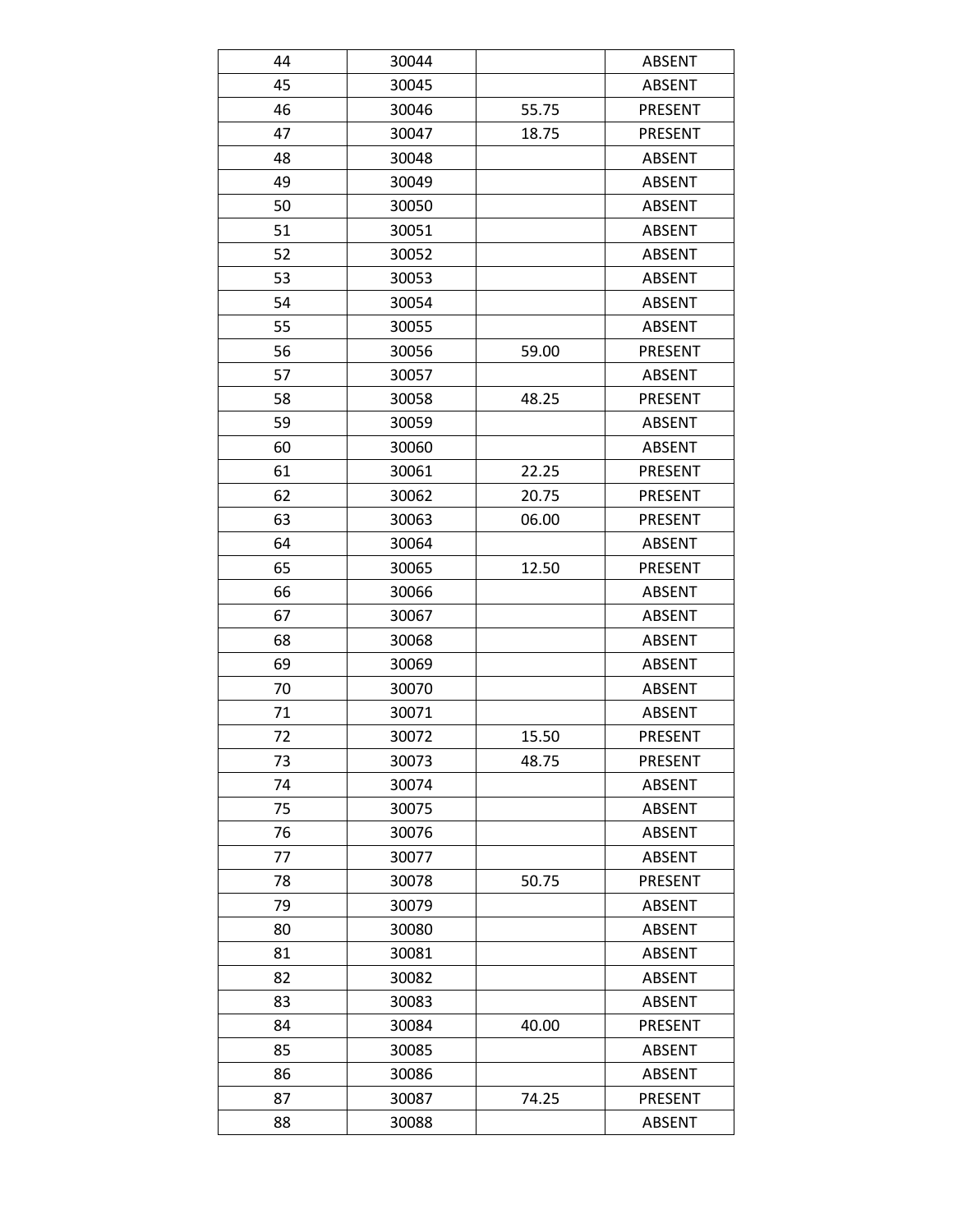| 89  | 30089 |       | <b>ABSENT</b>  |
|-----|-------|-------|----------------|
| 90  | 30090 |       | <b>ABSENT</b>  |
| 91  | 30091 |       | <b>ABSENT</b>  |
| 92  | 30092 |       | <b>ABSENT</b>  |
| 93  | 30093 | 17.50 | <b>PRESENT</b> |
| 94  | 30094 |       | <b>ABSENT</b>  |
| 95  | 30095 |       | <b>ABSENT</b>  |
| 96  | 30096 |       | <b>ABSENT</b>  |
| 97  | 30097 |       | <b>ABSENT</b>  |
| 98  | 30098 |       | <b>ABSENT</b>  |
| 99  | 30099 |       | <b>ABSENT</b>  |
| 100 | 30100 |       | <b>ABSENT</b>  |
| 101 | 30101 |       | <b>ABSENT</b>  |
| 102 | 30102 | 56.25 | <b>PRESENT</b> |
| 103 | 30103 |       | <b>ABSENT</b>  |
| 104 | 30104 |       | <b>ABSENT</b>  |
| 105 | 30105 |       | <b>ABSENT</b>  |
| 106 | 30106 |       | <b>ABSENT</b>  |
| 107 | 30107 |       | <b>ABSENT</b>  |
| 108 | 30108 |       | <b>ABSENT</b>  |
| 109 | 30109 | 44.00 | <b>PRESENT</b> |
| 110 | 30110 | 53.25 | PRESENT        |
| 111 | 30111 |       | <b>ABSENT</b>  |
| 112 | 30112 |       | <b>ABSENT</b>  |
| 113 | 30113 |       | <b>ABSENT</b>  |
| 114 | 30114 |       | <b>ABSENT</b>  |
| 115 | 30115 |       | <b>ABSENT</b>  |
| 116 | 30116 | 47.75 | <b>PRESENT</b> |
| 117 | 30117 |       | <b>ABSENT</b>  |
| 118 | 30118 |       | <b>ABSENT</b>  |
| 119 | 30119 |       | <b>ABSENT</b>  |
| 120 | 30120 |       | <b>ABSENT</b>  |
| 121 | 30121 |       | ABSENT         |
| 122 | 30122 |       | <b>ABSENT</b>  |
| 123 | 30123 |       | <b>ABSENT</b>  |
| 124 | 30124 |       | <b>ABSENT</b>  |
| 125 | 30125 |       | <b>ABSENT</b>  |
| 126 | 30126 |       | <b>ABSENT</b>  |
| 127 | 30127 |       | <b>ABSENT</b>  |
| 128 | 30128 |       | ABSENT         |
| 129 | 30129 | 38.25 | PRESENT        |
| 130 | 30130 |       | <b>ABSENT</b>  |
| 131 | 30131 | 62.50 | PRESENT        |
| 132 | 30132 | 50.50 | PRESENT        |
| 133 | 30133 | 60.50 | <b>PRESENT</b> |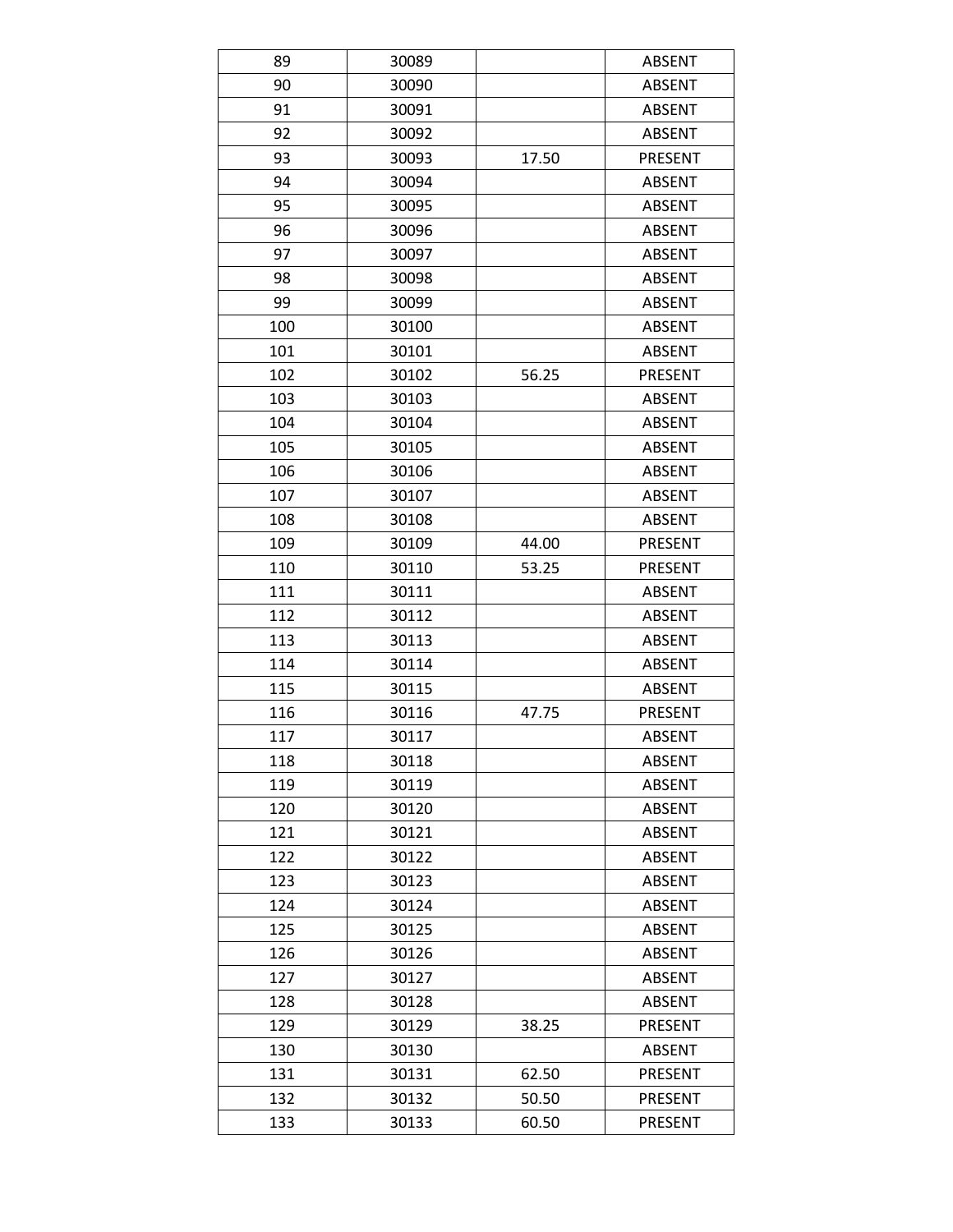| 134 | 30134 | 04.50 | PRESENT        |
|-----|-------|-------|----------------|
| 135 | 30135 |       | <b>ABSENT</b>  |
| 136 | 30136 |       | <b>ABSENT</b>  |
| 137 | 30137 | 22.50 | <b>PRESENT</b> |
| 138 | 30138 |       | <b>ABSENT</b>  |
| 139 | 30139 |       | <b>ABSENT</b>  |
| 140 | 30140 | 22.25 | <b>PRESENT</b> |
| 141 | 30141 | 37.75 | <b>PRESENT</b> |
| 142 | 30142 |       | <b>ABSENT</b>  |
| 143 | 30143 |       | <b>ABSENT</b>  |
| 144 | 30144 |       | <b>ABSENT</b>  |
| 145 | 30145 | 31.25 | <b>PRESENT</b> |
| 146 | 30146 | 20.00 | <b>PRESENT</b> |
| 147 | 30147 | 14.00 | <b>PRESENT</b> |
| 148 | 30148 |       | <b>ABSENT</b>  |
| 149 | 30149 |       | <b>ABSENT</b>  |
| 150 | 30150 |       | <b>ABSENT</b>  |
| 151 | 30151 | 13.25 | PRESENT        |
| 152 | 30152 | 41.25 | <b>PRESENT</b> |
| 153 | 30153 |       | <b>ABSENT</b>  |
| 154 | 30154 | 23.50 | <b>PRESENT</b> |
| 155 | 30155 |       | <b>ABSENT</b>  |
| 156 | 30156 |       | <b>ABSENT</b>  |
| 157 | 30157 | 44.50 | PRESENT        |
| 158 | 30158 |       | ABSENT         |
| 159 | 30159 | 28.00 | <b>PRESENT</b> |
| 160 | 30160 |       | <b>ABSENT</b>  |
| 161 | 30161 |       | <b>ABSENT</b>  |
| 162 | 30162 | 37.50 | <b>PRESENT</b> |
| 163 | 30163 |       | <b>ABSENT</b>  |
| 164 | 30164 | 10.50 | PRESENT        |
| 165 | 30165 |       | <b>ABSENT</b>  |
| 166 | 30166 |       | <b>ABSENT</b>  |
| 167 | 30167 |       | <b>ABSENT</b>  |
| 168 | 30168 |       | <b>ABSENT</b>  |
| 169 | 30169 |       | <b>ABSENT</b>  |
| 170 | 30170 |       | <b>ABSENT</b>  |
| 171 | 30171 |       | <b>ABSENT</b>  |
| 172 | 30172 | 15.50 | PRESENT        |
| 173 | 30173 |       | <b>ABSENT</b>  |
| 174 | 30174 |       | <b>ABSENT</b>  |
| 175 | 30175 |       | <b>ABSENT</b>  |
| 176 | 30176 | 22.50 | PRESENT        |
| 177 | 30177 |       | <b>ABSENT</b>  |
| 178 | 30178 |       | <b>ABSENT</b>  |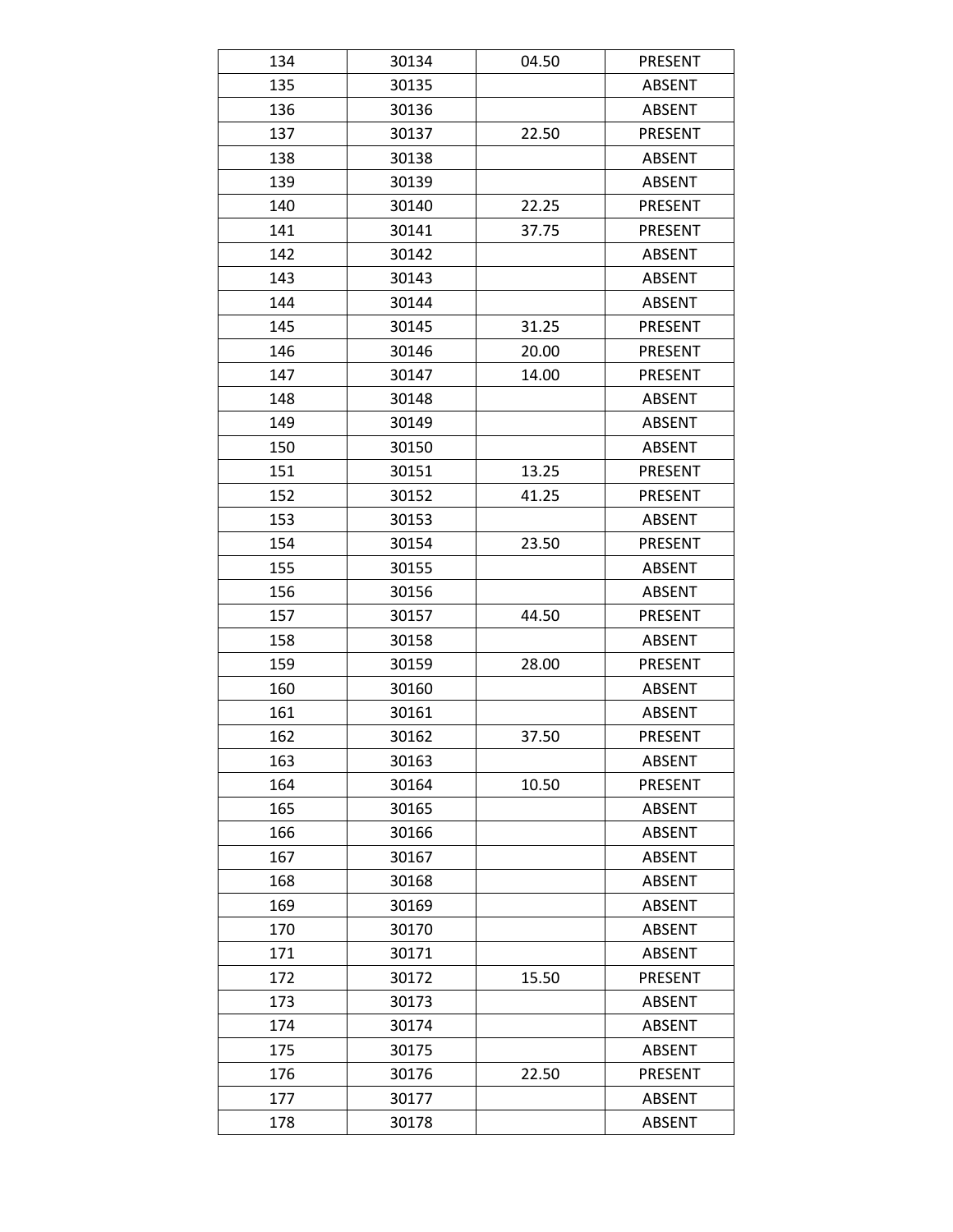| 179 | 30179 |       | <b>ABSENT</b>  |
|-----|-------|-------|----------------|
| 180 | 30180 |       | <b>ABSENT</b>  |
| 181 | 30181 |       | <b>ABSENT</b>  |
| 182 | 30182 |       | <b>ABSENT</b>  |
| 183 | 30183 | 06.00 | PRESENT        |
| 184 | 30184 |       | <b>ABSENT</b>  |
| 185 | 30185 |       | <b>ABSENT</b>  |
| 186 | 30186 |       | <b>ABSENT</b>  |
| 187 | 30187 |       | <b>ABSENT</b>  |
| 188 | 30188 | 29.75 | <b>PRESENT</b> |
| 189 | 30189 | 07.75 | <b>PRESENT</b> |
| 190 | 30190 |       | <b>ABSENT</b>  |
| 191 | 30191 |       | <b>ABSENT</b>  |
| 192 | 30192 |       | <b>ABSENT</b>  |
| 193 | 30193 |       | <b>ABSENT</b>  |
| 194 | 30194 | 31.50 | PRESENT        |
| 195 | 30195 |       | <b>ABSENT</b>  |
| 196 | 30196 |       | <b>ABSENT</b>  |
| 197 | 30197 | 56.50 | <b>PRESENT</b> |
| 198 | 30198 |       | <b>ABSENT</b>  |
| 199 | 30199 | 14.50 | <b>PRESENT</b> |
| 200 | 30200 |       | <b>ABSENT</b>  |
| 201 | 30201 |       | <b>ABSENT</b>  |
| 202 | 30202 |       | <b>ABSENT</b>  |
| 203 | 30203 | 38.25 | PRESENT        |
| 204 | 30204 |       | <b>ABSENT</b>  |
| 205 | 30205 |       | <b>ABSENT</b>  |
| 206 | 30206 | 48.00 | <b>PRESENT</b> |
| 207 | 30207 |       | <b>ABSENT</b>  |
| 208 | 30208 |       | <b>ABSENT</b>  |
| 209 | 30209 |       | <b>ABSENT</b>  |
| 210 | 30210 |       | <b>ABSENT</b>  |
| 211 | 30211 | 45.50 | <b>PRESENT</b> |
| 212 | 30212 | 53.75 | PRESENT        |
| 213 | 30213 |       | <b>ABSENT</b>  |
| 214 | 30214 |       | <b>ABSENT</b>  |
| 215 | 30215 |       | <b>ABSENT</b>  |
| 216 | 30216 | 46.25 | <b>PRESENT</b> |
| 217 | 30217 |       | ABSENT         |
| 218 | 30218 | 13.75 | PRESENT        |
| 219 | 30219 | 67.50 | PRESENT        |
| 220 | 30220 |       | <b>ABSENT</b>  |
| 221 | 30221 |       | ABSENT         |
| 222 | 30222 |       | <b>ABSENT</b>  |
| 223 | 30223 | 48.50 | <b>PRESENT</b> |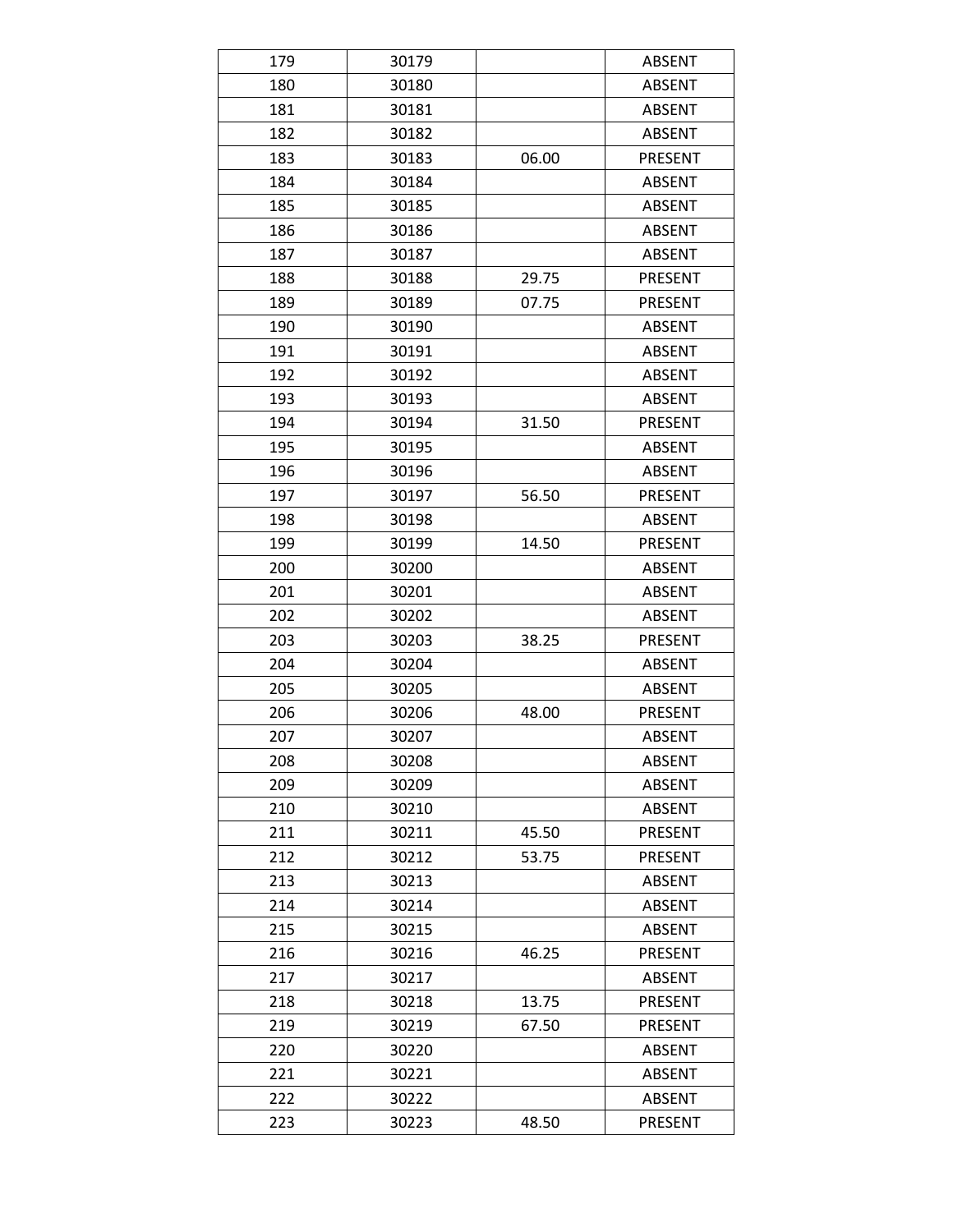| 224 | 30224 | 40.75 | <b>PRESENT</b> |
|-----|-------|-------|----------------|
| 225 | 30225 |       | <b>ABSENT</b>  |
| 226 | 30226 |       | <b>ABSENT</b>  |
| 227 | 30227 | 40.75 | PRESENT        |
| 228 | 30228 |       | <b>ABSENT</b>  |
| 229 | 30229 |       | <b>ABSENT</b>  |
| 230 | 30230 |       | <b>ABSENT</b>  |
| 231 | 30231 |       | <b>ABSENT</b>  |
| 232 | 30232 | 26.00 | <b>PRESENT</b> |
| 233 | 30233 |       | <b>ABSENT</b>  |
| 234 | 30234 |       | <b>ABSENT</b>  |
| 235 | 30235 |       | <b>ABSENT</b>  |
| 236 | 30236 |       | <b>ABSENT</b>  |
| 237 | 30237 | 14.25 | <b>PRESENT</b> |
| 238 | 30238 |       | <b>ABSENT</b>  |
| 239 | 30239 |       | <b>ABSENT</b>  |
| 240 | 30240 |       | <b>ABSENT</b>  |
| 241 | 30241 |       | <b>ABSENT</b>  |
| 242 | 30242 | 19.50 | PRESENT        |
| 243 | 30243 | 40.25 | <b>PRESENT</b> |
| 244 | 30244 |       | <b>ABSENT</b>  |
| 245 | 30245 |       | <b>ABSENT</b>  |
| 246 | 30246 |       | <b>ABSENT</b>  |
| 247 | 30247 |       | <b>ABSENT</b>  |
| 248 | 30248 |       | <b>ABSENT</b>  |
| 249 | 30249 |       | <b>ABSENT</b>  |
| 250 | 30250 |       | <b>ABSENT</b>  |
| 251 | 30251 |       | <b>ABSENT</b>  |
| 252 | 30252 |       | <b>ABSENT</b>  |
| 253 | 30253 | 32.25 | PRESENT        |
| 254 | 30254 | 11.25 | PRESENT        |
| 255 | 30255 |       | <b>ABSENT</b>  |
| 256 | 30256 | 26.25 | PRESENT        |
| 257 | 30257 | 40.75 | <b>PRESENT</b> |
| 258 | 30258 |       | ABSENT         |
| 259 | 30259 |       | <b>ABSENT</b>  |
| 260 | 30260 | 45.00 | PRESENT        |
| 261 | 30261 |       | <b>ABSENT</b>  |
| 262 | 30262 | 17.75 | PRESENT        |
| 263 | 30263 |       | ABSENT         |
| 264 | 30264 |       | <b>ABSENT</b>  |
| 265 | 30265 |       | <b>ABSENT</b>  |
| 266 | 30266 | 33.50 | PRESENT        |
| 267 | 30267 |       | ABSENT         |
| 268 | 30268 |       | <b>ABSENT</b>  |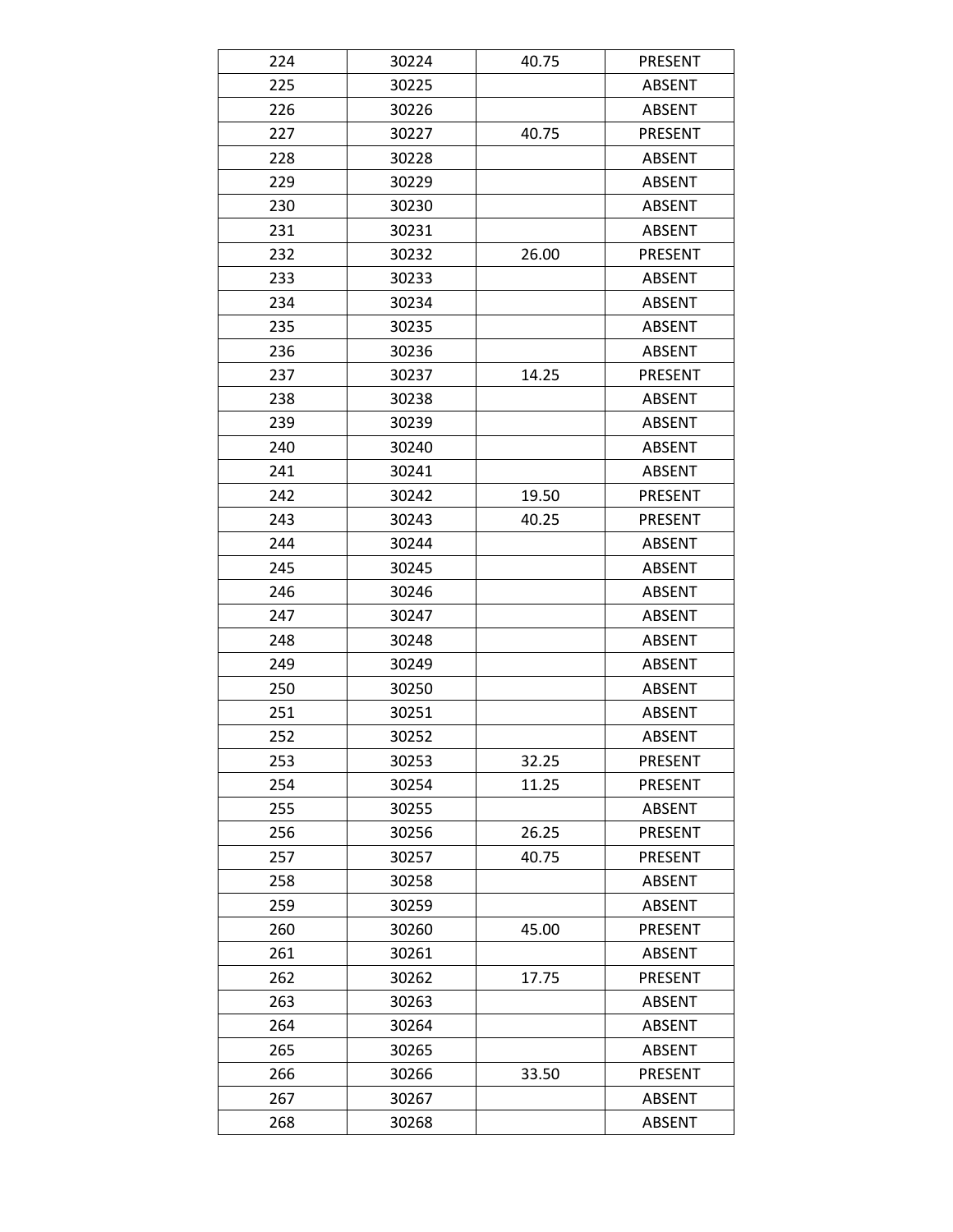| 269 | 30269 |          | <b>ABSENT</b>  |
|-----|-------|----------|----------------|
| 270 | 30270 |          | <b>ABSENT</b>  |
| 271 | 30271 | 36.50    | <b>PRESENT</b> |
| 272 | 30272 |          | <b>ABSENT</b>  |
| 273 | 30273 |          | <b>ABSENT</b>  |
| 274 | 30274 |          | <b>ABSENT</b>  |
| 275 | 30275 |          | <b>ABSENT</b>  |
| 276 | 30276 |          | <b>ABSENT</b>  |
| 277 | 30277 |          | <b>ABSENT</b>  |
| 278 | 30278 |          | <b>ABSENT</b>  |
| 279 | 30279 |          | <b>ABSENT</b>  |
| 280 | 30280 | 17.50    | PRESENT        |
| 281 | 30281 |          | <b>ABSENT</b>  |
| 282 | 30282 |          | <b>ABSENT</b>  |
| 283 | 30283 |          | <b>ABSENT</b>  |
| 284 | 30284 | $-03.75$ | PRESENT        |
| 285 | 30285 |          | <b>ABSENT</b>  |
| 286 | 30286 |          | <b>ABSENT</b>  |
| 287 | 30287 |          | <b>ABSENT</b>  |
| 288 | 30288 |          | <b>ABSENT</b>  |
| 289 | 30289 |          | <b>ABSENT</b>  |
| 290 | 30290 | 11.25    | PRESENT        |
| 291 | 30291 |          | <b>ABSENT</b>  |
| 292 | 30292 |          | <b>ABSENT</b>  |
| 293 | 30293 | 28.75    | PRESENT        |
| 294 | 30294 |          | <b>ABSENT</b>  |
| 295 | 30295 |          | <b>ABSENT</b>  |
| 296 | 30296 |          | <b>ABSENT</b>  |
| 297 | 30297 |          | <b>ABSENT</b>  |
| 298 | 30298 | 30.00    | PRESENT        |
| 299 | 30299 |          | <b>ABSENT</b>  |
| 300 | 30300 |          | <b>ABSENT</b>  |
| 301 | 30301 | 18.25    | PRESENT        |
| 302 | 30302 |          | <b>ABSENT</b>  |
| 303 | 30303 |          | <b>ABSENT</b>  |
| 304 | 30304 |          | <b>ABSENT</b>  |
| 305 | 30305 |          | <b>ABSENT</b>  |
| 306 | 30306 | 10.50    | PRESENT        |
| 307 | 30307 |          | <b>ABSENT</b>  |
| 308 | 30308 |          | <b>ABSENT</b>  |
| 309 | 30309 |          | <b>ABSENT</b>  |
| 310 | 30310 |          | <b>ABSENT</b>  |
| 311 | 30311 |          | <b>ABSENT</b>  |
| 312 | 30312 |          | <b>ABSENT</b>  |
| 313 | 30313 |          | <b>ABSENT</b>  |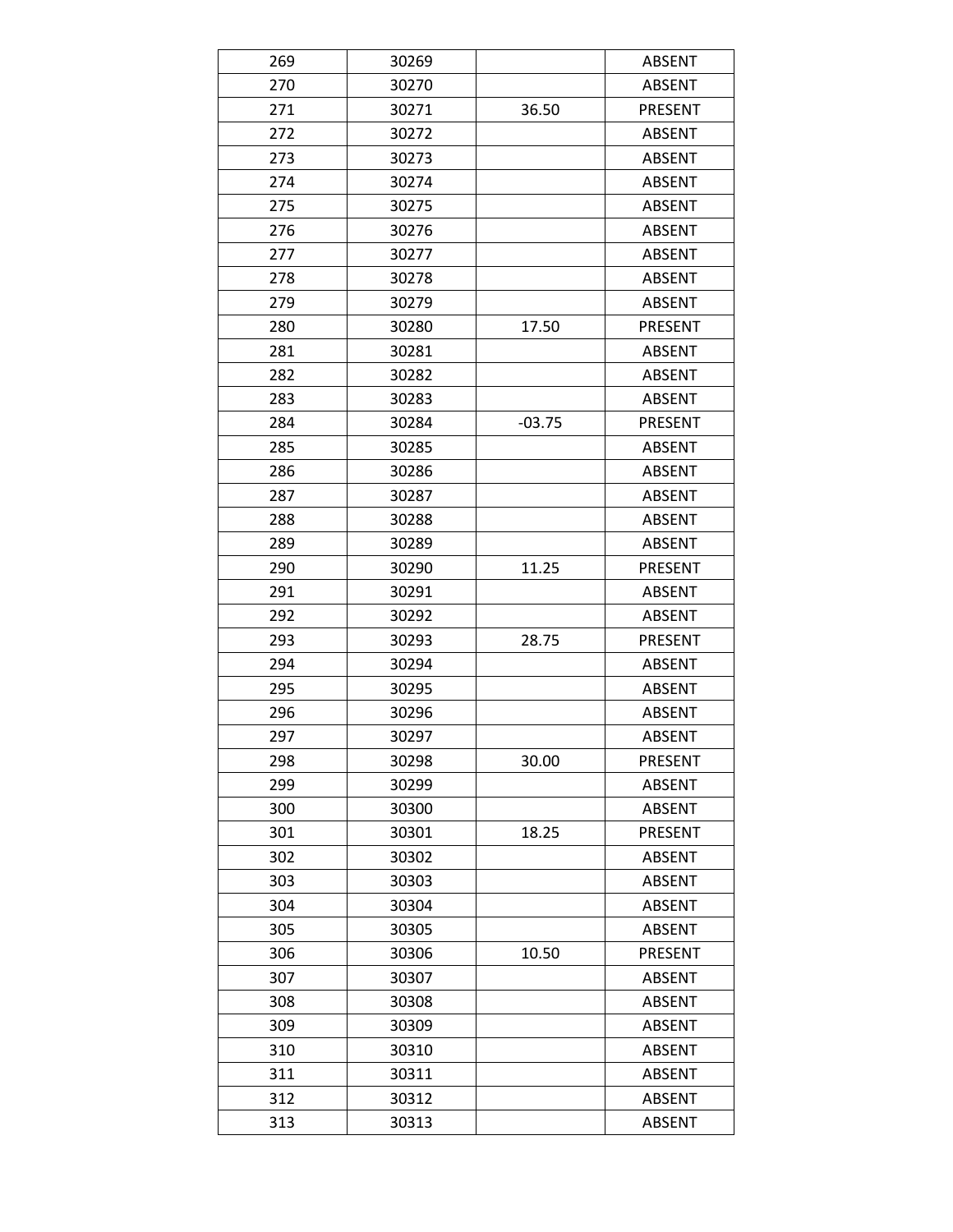| 314 | 30314 | 23.50 | PRESENT        |
|-----|-------|-------|----------------|
| 315 | 30315 |       | <b>ABSENT</b>  |
| 316 | 30316 |       | <b>ABSENT</b>  |
| 317 | 30317 |       | <b>ABSENT</b>  |
| 318 | 30318 |       | <b>ABSENT</b>  |
| 319 | 30319 |       | <b>ABSENT</b>  |
| 320 | 30320 |       | <b>ABSENT</b>  |
| 321 | 30321 |       | <b>ABSENT</b>  |
| 322 | 30322 | 30.75 | <b>PRESENT</b> |
| 323 | 30323 |       | <b>ABSENT</b>  |
| 324 | 30324 |       | <b>ABSENT</b>  |
| 325 | 30325 |       | <b>ABSENT</b>  |
| 326 | 30326 |       | <b>ABSENT</b>  |
| 327 | 30327 |       | <b>ABSENT</b>  |
| 328 | 30328 | 46.50 | <b>PRESENT</b> |
| 329 | 30329 | 22.75 | PRESENT        |
| 330 | 30330 |       | <b>ABSENT</b>  |
| 331 | 30331 |       | <b>ABSENT</b>  |
| 332 | 30332 |       | <b>ABSENT</b>  |
| 333 | 30333 |       | <b>ABSENT</b>  |
| 334 | 30334 |       | <b>ABSENT</b>  |
| 335 | 30335 |       | <b>ABSENT</b>  |
| 336 | 30336 |       | <b>ABSENT</b>  |
| 337 | 30337 |       | <b>ABSENT</b>  |
| 338 | 30338 |       | <b>ABSENT</b>  |
| 339 | 30339 |       | <b>ABSENT</b>  |
| 340 | 30340 |       | <b>ABSENT</b>  |
| 341 | 30341 | 19.50 | <b>PRESENT</b> |
| 342 | 30342 |       | <b>ABSENT</b>  |
| 343 | 30343 |       | <b>ABSENT</b>  |
| 344 | 30344 |       | <b>ABSENT</b>  |
| 345 | 30345 |       | <b>ABSENT</b>  |
| 346 | 30346 |       | <b>ABSENT</b>  |
| 347 | 30347 | 25.25 | <b>PRESENT</b> |
| 348 | 30348 |       | <b>ABSENT</b>  |
| 349 | 30349 |       | <b>ABSENT</b>  |
| 350 | 30350 |       | ABSENT         |
| 351 | 30351 | 16.25 | <b>PRESENT</b> |
| 352 | 30352 |       | <b>ABSENT</b>  |
| 353 | 30353 |       | ABSENT         |
| 354 | 30354 | 15.25 | PRESENT        |
| 355 | 30355 | 49.50 | PRESENT        |
| 356 | 30356 |       | <b>ABSENT</b>  |
| 357 | 30357 |       | ABSENT         |
| 358 | 30358 |       | <b>ABSENT</b>  |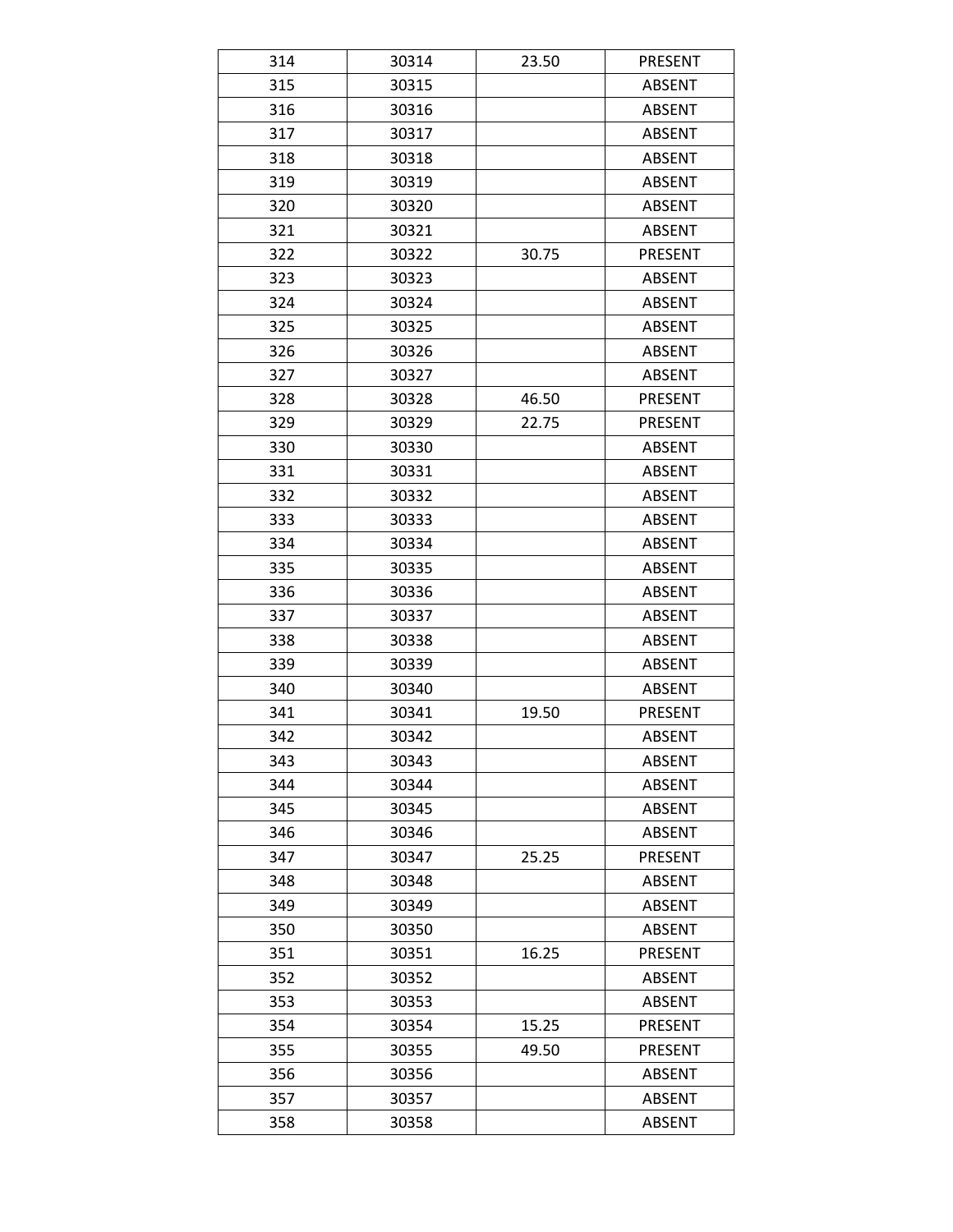| 359 | 30359 | 32.50 | <b>PRESENT</b> |
|-----|-------|-------|----------------|
| 360 | 30360 |       | ABSENT         |
| 361 | 30361 |       | <b>ABSENT</b>  |
| 362 | 30362 |       | <b>ABSENT</b>  |
| 363 | 30363 |       | <b>ABSENT</b>  |
| 364 | 30364 |       | <b>ABSENT</b>  |
| 365 | 30365 |       | <b>ABSENT</b>  |
| 366 | 30366 | 26.00 | <b>PRESENT</b> |
| 367 | 30367 |       | <b>ABSENT</b>  |
| 368 | 30368 |       | <b>ABSENT</b>  |
| 369 | 30369 |       | <b>ABSENT</b>  |
| 370 | 30370 |       | <b>ABSENT</b>  |
| 371 | 30371 | 34.75 | <b>PRESENT</b> |
| 372 | 30372 | 65.00 | PRESENT        |
| 373 | 30373 | 38.75 | <b>PRESENT</b> |
| 374 | 30374 |       | <b>ABSENT</b>  |
| 375 | 30375 |       | <b>ABSENT</b>  |
| 376 | 30376 |       | <b>ABSENT</b>  |
| 377 | 30377 |       | <b>ABSENT</b>  |
| 378 | 30378 |       | <b>ABSENT</b>  |
| 379 | 30379 |       | <b>ABSENT</b>  |
| 380 | 30380 |       | <b>ABSENT</b>  |
| 381 | 30381 | 25.25 | PRESENT        |
| 382 | 30382 | 31.75 | PRESENT        |
| 383 | 30383 |       | <b>ABSENT</b>  |
| 384 | 30384 | 15.00 | PRESENT        |
| 385 | 30385 | 11.25 | <b>PRESENT</b> |
| 386 | 30386 |       | <b>ABSENT</b>  |
| 387 | 30387 |       | <b>ABSENT</b>  |
| 388 | 30388 | 56.25 | PRESENT        |
| 389 | 30389 |       | <b>ABSENT</b>  |
| 390 | 30390 | 56.75 | <b>PRESENT</b> |
| 391 | 30391 |       | <b>ABSENT</b>  |
| 392 | 30392 |       | ABSENT         |
| 393 | 30393 |       | <b>ABSENT</b>  |
| 394 | 30394 |       | <b>ABSENT</b>  |
| 395 | 30395 |       | <b>ABSENT</b>  |
| 396 | 30396 |       | <b>ABSENT</b>  |
| 397 | 30397 |       | <b>ABSENT</b>  |
| 398 | 30398 |       | <b>ABSENT</b>  |
| 399 | 30399 |       | ABSENT         |
| 400 | 30400 | 46.00 | PRESENT        |
| 401 | 30401 |       | <b>ABSENT</b>  |
| 402 | 30402 |       | ABSENT         |
| 403 | 30403 | 37.50 | PRESENT        |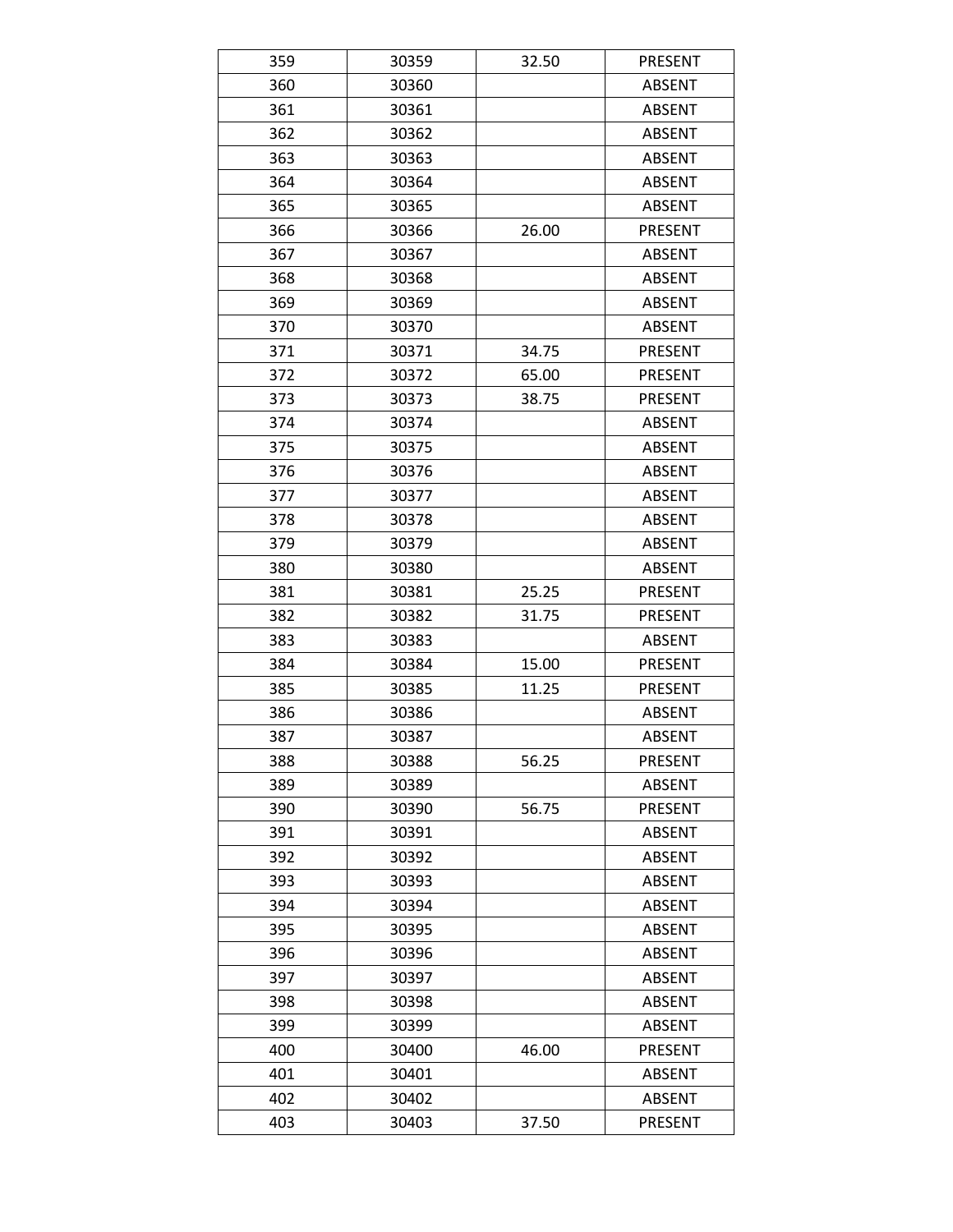| 404 | 30404 |       | <b>ABSENT</b>  |
|-----|-------|-------|----------------|
| 405 | 30405 | 38.50 | <b>PRESENT</b> |
| 406 | 30406 |       | <b>ABSENT</b>  |
| 407 | 30407 |       | <b>ABSENT</b>  |
| 408 | 30408 | 53.50 | PRESENT        |
| 409 | 30409 |       | <b>ABSENT</b>  |
| 410 | 30410 |       | <b>ABSENT</b>  |
| 411 | 30411 |       | <b>ABSENT</b>  |
| 412 | 30412 | 39.50 | <b>PRESENT</b> |
| 413 | 30413 |       | <b>ABSENT</b>  |
| 414 | 30414 |       | <b>ABSENT</b>  |
| 415 | 30415 |       | <b>ABSENT</b>  |
| 416 | 30416 |       | <b>ABSENT</b>  |
| 417 | 30417 |       | <b>ABSENT</b>  |
| 418 | 30418 |       | <b>ABSENT</b>  |
| 419 | 30419 |       | <b>ABSENT</b>  |
| 420 | 30420 |       | <b>ABSENT</b>  |
| 421 | 30421 |       | <b>ABSENT</b>  |
| 422 | 30422 |       | <b>ABSENT</b>  |
| 423 | 30423 | 45.00 | <b>PRESENT</b> |
| 424 | 30424 |       | <b>ABSENT</b>  |
| 425 | 30425 |       | <b>ABSENT</b>  |
| 426 | 30426 |       | <b>ABSENT</b>  |
| 427 | 30427 | 05.00 | PRESENT        |
| 428 | 30428 |       | <b>ABSENT</b>  |
| 429 | 30429 | 40.00 | <b>PRESENT</b> |
| 430 | 30430 |       | <b>ABSENT</b>  |
| 431 | 30431 | 32.25 | <b>PRESENT</b> |
| 432 | 30432 |       | <b>ABSENT</b>  |
| 433 | 30433 |       | <b>ABSENT</b>  |
| 434 | 30434 |       | <b>ABSENT</b>  |
| 435 | 30435 |       | <b>ABSENT</b>  |
| 436 | 30436 |       | <b>ABSENT</b>  |
| 437 | 30437 |       | ABSENT         |
| 438 | 30438 |       | <b>ABSENT</b>  |
| 439 | 30439 |       | <b>ABSENT</b>  |
| 440 | 30440 |       | <b>ABSENT</b>  |
| 441 | 30441 |       | <b>ABSENT</b>  |
| 442 | 30442 |       | <b>ABSENT</b>  |
| 443 | 30443 |       | <b>ABSENT</b>  |
| 444 | 30444 | 15.00 | PRESENT        |
| 445 | 30445 |       | <b>ABSENT</b>  |
| 446 | 30446 | 32.25 | <b>PRESENT</b> |
| 447 | 30447 |       | ABSENT         |
| 448 | 30448 |       | <b>ABSENT</b>  |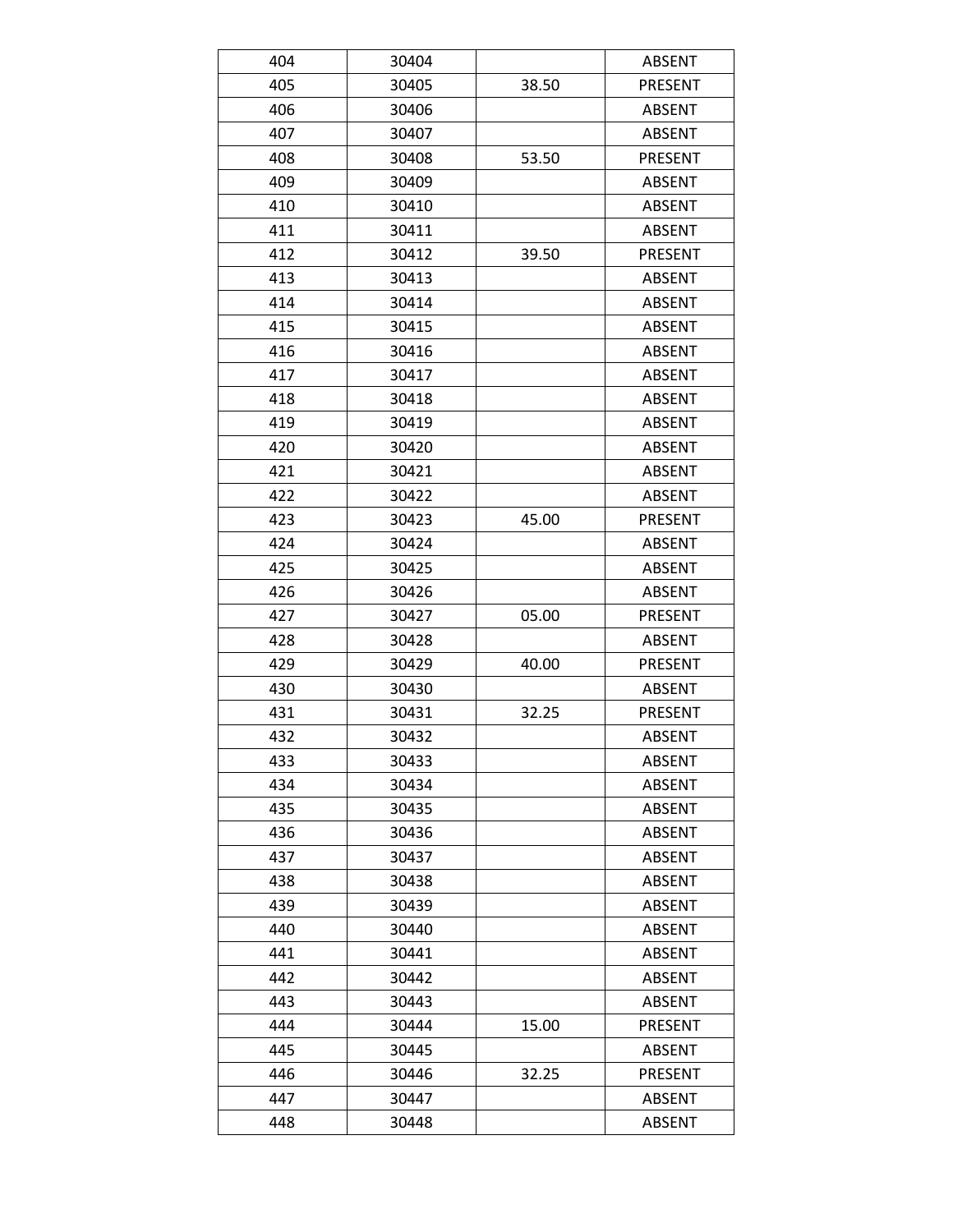| 449 | 30449 |       | <b>ABSENT</b>  |
|-----|-------|-------|----------------|
| 450 | 30450 | 36.25 | PRESENT        |
| 451 | 30451 |       | <b>ABSENT</b>  |
| 452 | 30452 |       | <b>ABSENT</b>  |
| 453 | 30453 | 39.50 | <b>PRESENT</b> |
| 454 | 30454 |       | <b>ABSENT</b>  |
| 455 | 30455 | 02.75 | <b>PRESENT</b> |
| 456 | 30456 | 15.00 | <b>PRESENT</b> |
| 457 | 30457 |       | <b>ABSENT</b>  |
| 458 | 30458 | 19.00 | PRESENT        |
| 459 | 30459 |       | <b>ABSENT</b>  |
| 460 | 30460 |       | <b>ABSENT</b>  |
| 461 | 30461 |       | <b>ABSENT</b>  |
| 462 | 30462 | 27.75 | <b>PRESENT</b> |
| 463 | 30463 |       | <b>ABSENT</b>  |
| 464 | 30464 | 08.75 | <b>PRESENT</b> |
| 465 | 30465 |       | <b>ABSENT</b>  |
| 466 | 30466 |       | <b>ABSENT</b>  |
| 467 | 30467 |       | <b>ABSENT</b>  |
| 468 | 30468 | 31.00 | <b>PRESENT</b> |
| 469 | 30469 |       | <b>ABSENT</b>  |
| 470 | 30470 | 30.00 | <b>PRESENT</b> |
| 471 | 30471 |       | <b>ABSENT</b>  |
| 472 | 30472 |       | <b>ABSENT</b>  |
| 473 | 30473 | 29.00 | <b>PRESENT</b> |
| 474 | 30474 |       | <b>ABSENT</b>  |
| 475 | 30475 | 21.25 | <b>PRESENT</b> |
| 476 | 30476 |       | <b>ABSENT</b>  |
| 477 | 30477 |       | <b>ABSENT</b>  |
| 478 | 30478 | 18.75 | <b>PRESENT</b> |
| 479 | 30479 |       | <b>ABSENT</b>  |
| 480 | 30480 |       | <b>ABSENT</b>  |
| 481 | 30481 |       | ABSENT         |
| 482 | 30482 |       | <b>ABSENT</b>  |
| 483 | 30483 |       | <b>ABSENT</b>  |
| 484 | 30484 | 26.25 | PRESENT        |
| 485 | 30485 |       | ABSENT         |
| 486 | 30486 |       | <b>ABSENT</b>  |
| 487 | 30487 |       | <b>ABSENT</b>  |
| 488 | 30488 |       | <b>ABSENT</b>  |
| 489 | 30489 |       | <b>ABSENT</b>  |
| 490 | 30490 | 55.00 | <b>PRESENT</b> |
| 491 | 30491 | 47.50 | <b>PRESENT</b> |
| 492 | 30492 | 62.00 | <b>PRESENT</b> |
| 493 | 30493 |       | ABSENT         |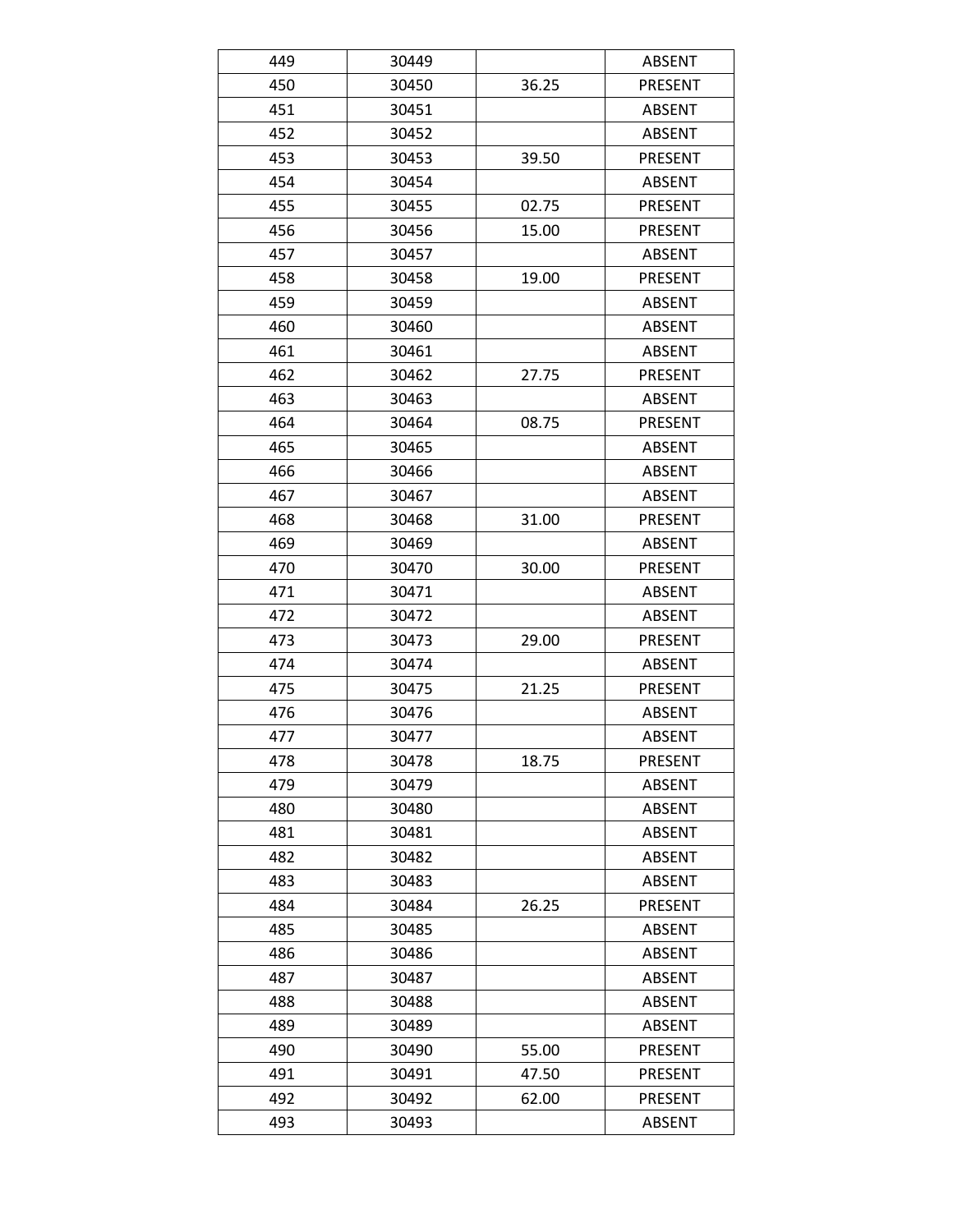| 494 | 30494 | 39.50 | <b>PRESENT</b> |
|-----|-------|-------|----------------|
| 495 | 30495 | 06.00 | PRESENT        |
| 496 | 30496 |       | <b>ABSENT</b>  |
| 497 | 30497 | 08.75 | <b>PRESENT</b> |
| 498 | 30498 |       | <b>ABSENT</b>  |
| 499 | 30499 | 50.25 | <b>PRESENT</b> |
| 500 | 30500 | 11.00 | PRESENT        |
| 501 | 30501 |       | ABSENT         |
| 502 | 30502 |       | <b>ABSENT</b>  |
| 503 | 30503 |       | <b>ABSENT</b>  |
| 504 | 30504 |       | <b>ABSENT</b>  |
| 505 | 30505 | 23.75 | <b>PRESENT</b> |
| 506 | 30506 |       | <b>ABSENT</b>  |
| 507 | 30507 | 25.75 | PRESENT        |
| 508 | 30508 |       | <b>ABSENT</b>  |
| 509 | 30509 |       | <b>ABSENT</b>  |
| 510 | 30510 |       | <b>ABSENT</b>  |
| 511 | 30511 | 20.75 | <b>PRESENT</b> |
| 512 | 30512 |       | <b>ABSENT</b>  |
| 513 | 30513 | 45.50 | <b>PRESENT</b> |
| 514 | 30514 |       | <b>ABSENT</b>  |
| 515 | 30515 |       | <b>ABSENT</b>  |
| 516 | 30516 | 21.00 | <b>PRESENT</b> |
| 517 | 30517 |       | <b>ABSENT</b>  |
| 518 | 30518 |       | <b>ABSENT</b>  |
| 519 | 30519 |       | <b>ABSENT</b>  |
| 520 | 30520 | 56.00 | PRESENT        |
| 521 | 30521 |       | <b>ABSENT</b>  |
| 522 | 30522 | 51.75 | PRESENT        |
| 523 | 30523 | 22.25 | PRESENT        |
| 524 | 30524 | 01.25 | <b>PRESENT</b> |
| 525 | 30525 | 46.75 | <b>PRESENT</b> |
| 526 | 30526 |       | <b>ABSENT</b>  |
| 527 | 30527 |       | <b>ABSENT</b>  |
| 528 | 30528 | 50.25 | PRESENT        |
| 529 | 30529 |       | <b>ABSENT</b>  |
| 530 | 30530 |       | <b>ABSENT</b>  |
| 531 | 30531 | 50.75 | PRESENT        |
| 532 | 30532 |       | <b>ABSENT</b>  |
| 533 | 30533 |       | <b>ABSENT</b>  |
| 534 | 30534 | 61.75 | PRESENT        |
| 535 | 30535 |       | <b>ABSENT</b>  |
| 536 | 30536 |       | <b>ABSENT</b>  |
| 537 | 30537 |       | <b>ABSENT</b>  |
| 538 | 30538 |       | <b>ABSENT</b>  |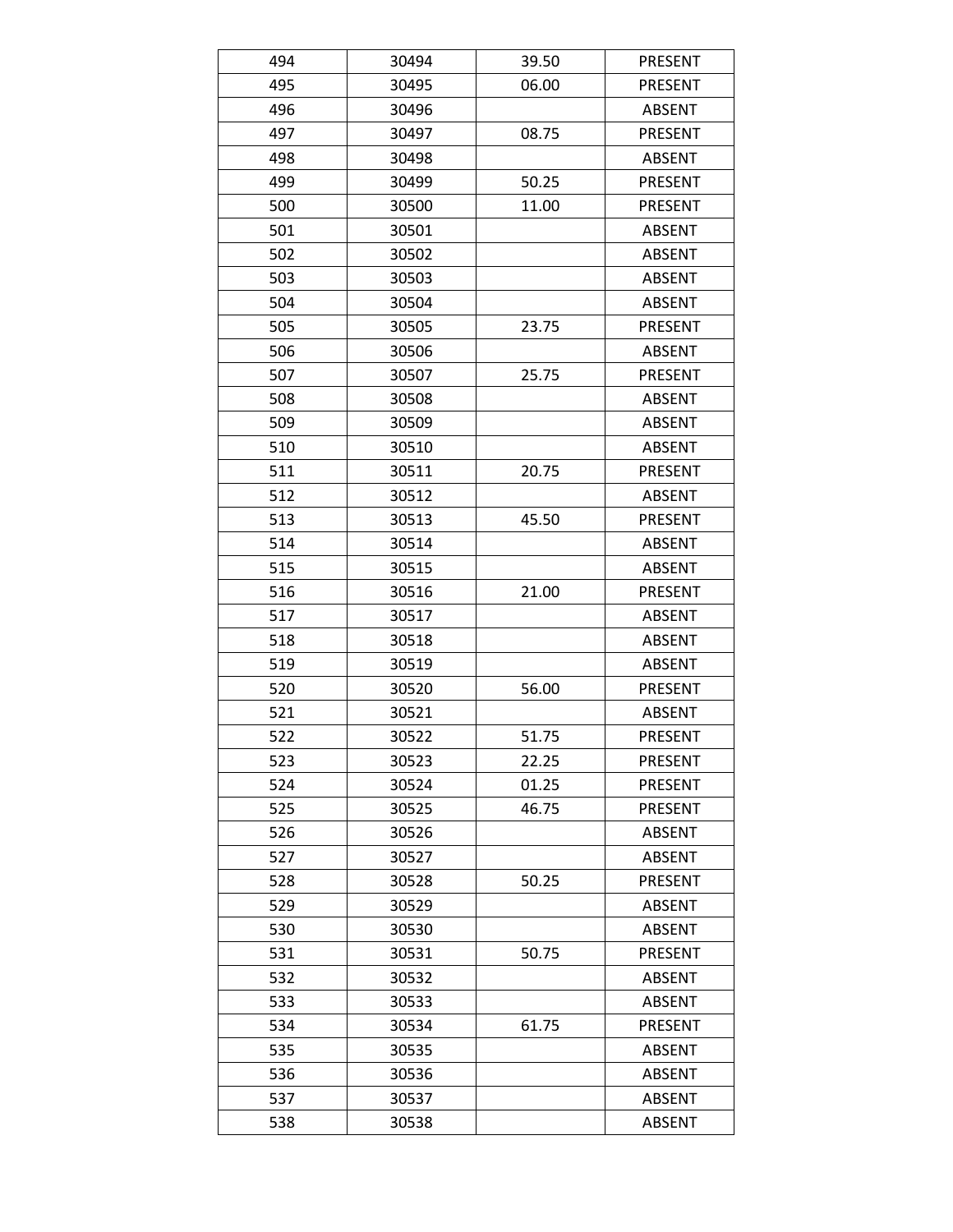| 539 | 30539 |       | <b>ABSENT</b>  |
|-----|-------|-------|----------------|
| 540 | 30540 |       | <b>ABSENT</b>  |
| 541 | 30541 |       | <b>ABSENT</b>  |
| 542 | 30542 |       | <b>ABSENT</b>  |
| 543 | 30543 |       | <b>ABSENT</b>  |
| 544 | 30544 |       | <b>ABSENT</b>  |
| 545 | 30545 | 20.75 | PRESENT        |
| 546 | 30546 |       | <b>ABSENT</b>  |
| 547 | 30547 | 33.75 | <b>PRESENT</b> |
| 548 | 30548 |       | <b>ABSENT</b>  |
| 549 | 30549 |       | <b>ABSENT</b>  |
| 550 | 30550 |       | <b>ABSENT</b>  |
| 551 | 30551 |       | <b>ABSENT</b>  |
| 552 | 30552 |       | <b>ABSENT</b>  |
| 553 | 30553 | 52.00 | <b>PRESENT</b> |
| 554 | 30554 | 22.50 | PRESENT        |
| 555 | 30555 | 08.75 | <b>PRESENT</b> |
| 556 | 30556 |       | <b>ABSENT</b>  |
| 557 | 30557 |       | <b>ABSENT</b>  |
| 558 | 30558 |       | <b>ABSENT</b>  |
| 559 | 30559 |       | <b>ABSENT</b>  |
| 560 | 30560 |       | <b>ABSENT</b>  |
| 561 | 30561 |       | <b>ABSENT</b>  |
| 562 | 30562 |       | <b>ABSENT</b>  |
| 563 | 30563 |       | <b>ABSENT</b>  |
| 564 | 30564 | 46.75 | <b>PRESENT</b> |
| 565 | 30565 | 20.00 | PRESENT        |
| 566 | 30566 |       | <b>ABSENT</b>  |
| 567 | 30567 |       | <b>ABSENT</b>  |
| 568 | 30568 |       | <b>ABSENT</b>  |
| 569 | 30569 |       | <b>ABSENT</b>  |
| 570 | 30570 | 55.00 | <b>PRESENT</b> |
| 571 | 30571 | 07.50 | <b>PRESENT</b> |
| 572 | 30572 |       | <b>ABSENT</b>  |
| 573 | 30573 | 56.50 | PRESENT        |
| 574 | 30574 | 42.50 | PRESENT        |
| 575 | 30575 |       | <b>ABSENT</b>  |
| 576 | 30576 |       | <b>ABSENT</b>  |
| 577 | 30577 |       | <b>ABSENT</b>  |
| 578 | 30578 | 45.00 | PRESENT        |
| 579 | 30579 |       | <b>ABSENT</b>  |
| 580 | 30580 |       | <b>ABSENT</b>  |
| 581 | 30581 |       | <b>ABSENT</b>  |
| 582 | 30582 | 32.25 | PRESENT        |
| 583 | 30583 | 27.00 | <b>PRESENT</b> |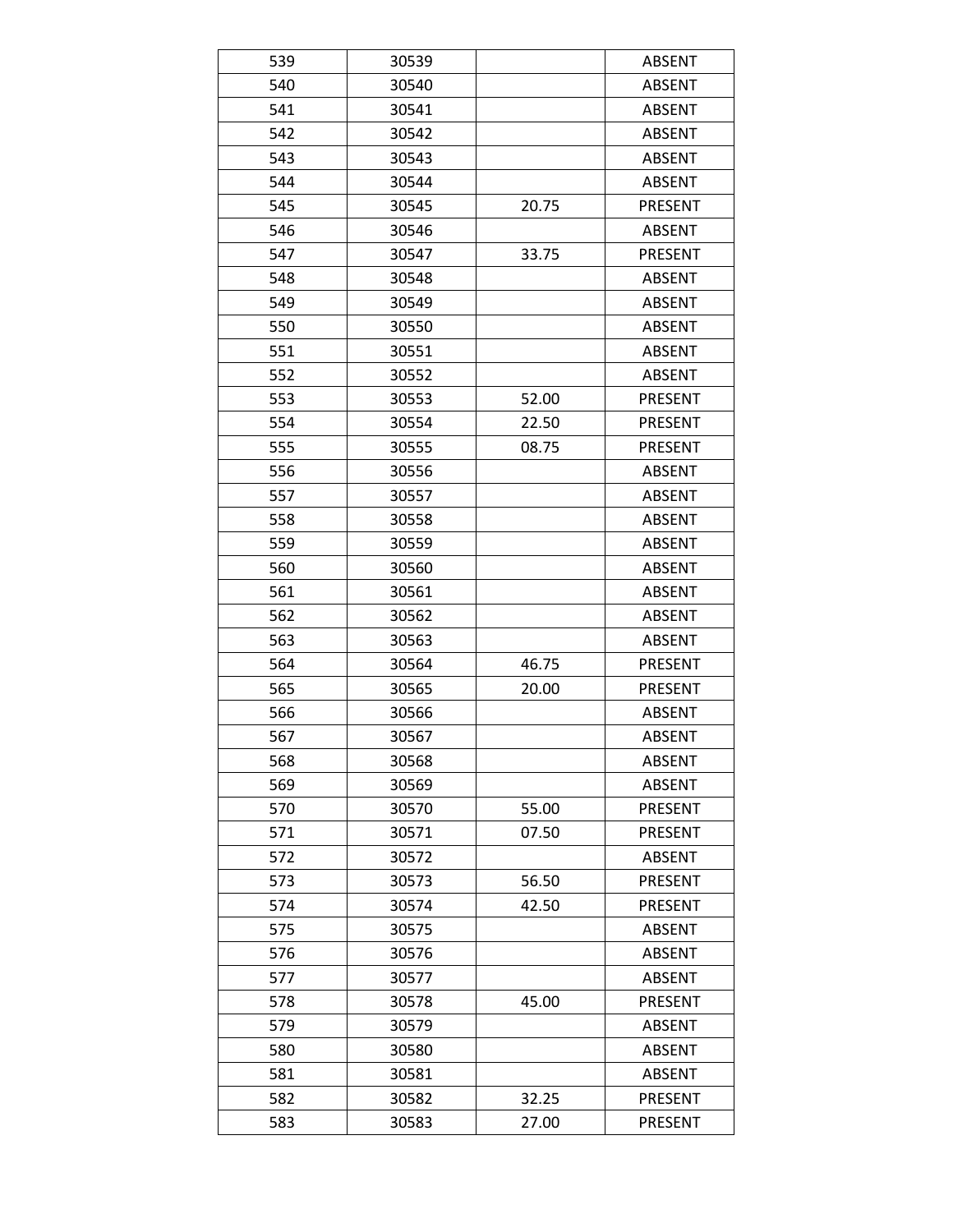| 584 | 30584 | 14.75 | <b>PRESENT</b> |
|-----|-------|-------|----------------|
| 585 | 30585 | 12.25 | <b>PRESENT</b> |
| 586 | 30586 | 55.25 | <b>PRESENT</b> |
| 587 | 30587 |       | <b>ABSENT</b>  |
| 588 | 30588 |       | <b>ABSENT</b>  |
| 589 | 30589 |       | <b>ABSENT</b>  |
| 590 | 30590 |       | <b>ABSENT</b>  |
| 591 | 30591 | 11.25 | PRESENT        |
| 592 | 30592 |       | <b>ABSENT</b>  |
| 593 | 30593 | 22.50 | PRESENT        |
| 594 | 30594 |       | <b>ABSENT</b>  |
| 595 | 30595 |       | <b>ABSENT</b>  |
| 596 | 30596 |       | <b>ABSENT</b>  |
| 597 | 30597 | 20.00 | PRESENT        |
| 598 | 30598 |       | <b>ABSENT</b>  |
| 599 | 30599 |       | <b>ABSENT</b>  |
| 600 | 30600 | 28.75 | <b>PRESENT</b> |
| 601 | 30601 |       | <b>ABSENT</b>  |
| 602 | 30602 |       | <b>ABSENT</b>  |
| 603 | 30603 |       | <b>ABSENT</b>  |
| 604 | 30604 |       | <b>ABSENT</b>  |
| 605 | 30605 | 48.75 | <b>PRESENT</b> |
| 606 | 30606 |       | <b>ABSENT</b>  |
| 607 | 30607 |       | <b>ABSENT</b>  |
| 608 | 30608 | 59.00 | <b>PRESENT</b> |
| 609 | 30609 |       | <b>ABSENT</b>  |
| 610 | 30610 |       | <b>ABSENT</b>  |
| 611 | 30611 |       | <b>ABSENT</b>  |
| 612 | 30612 |       | <b>ABSENT</b>  |
| 613 | 30613 | 27.50 | PRESENT        |
| 614 | 30614 |       | <b>ABSENT</b>  |
| 615 | 30615 |       | <b>ABSENT</b>  |
| 616 | 30616 |       | ABSENT         |
| 617 | 30617 | 22.00 | PRESENT        |
| 618 | 30618 |       | ABSENT         |
| 619 | 30619 | 21.00 | PRESENT        |
| 620 | 30620 | 28.25 | PRESENT        |
| 621 | 30621 | 44.50 | <b>PRESENT</b> |
| 622 | 30622 |       | ABSENT         |
| 623 | 30623 |       | <b>ABSENT</b>  |
| 624 | 30624 | 39.75 | PRESENT        |
| 625 | 30625 |       | <b>ABSENT</b>  |
| 626 | 30626 |       | ABSENT         |
| 627 | 30627 |       | <b>ABSENT</b>  |
| 628 | 30628 |       | ABSENT         |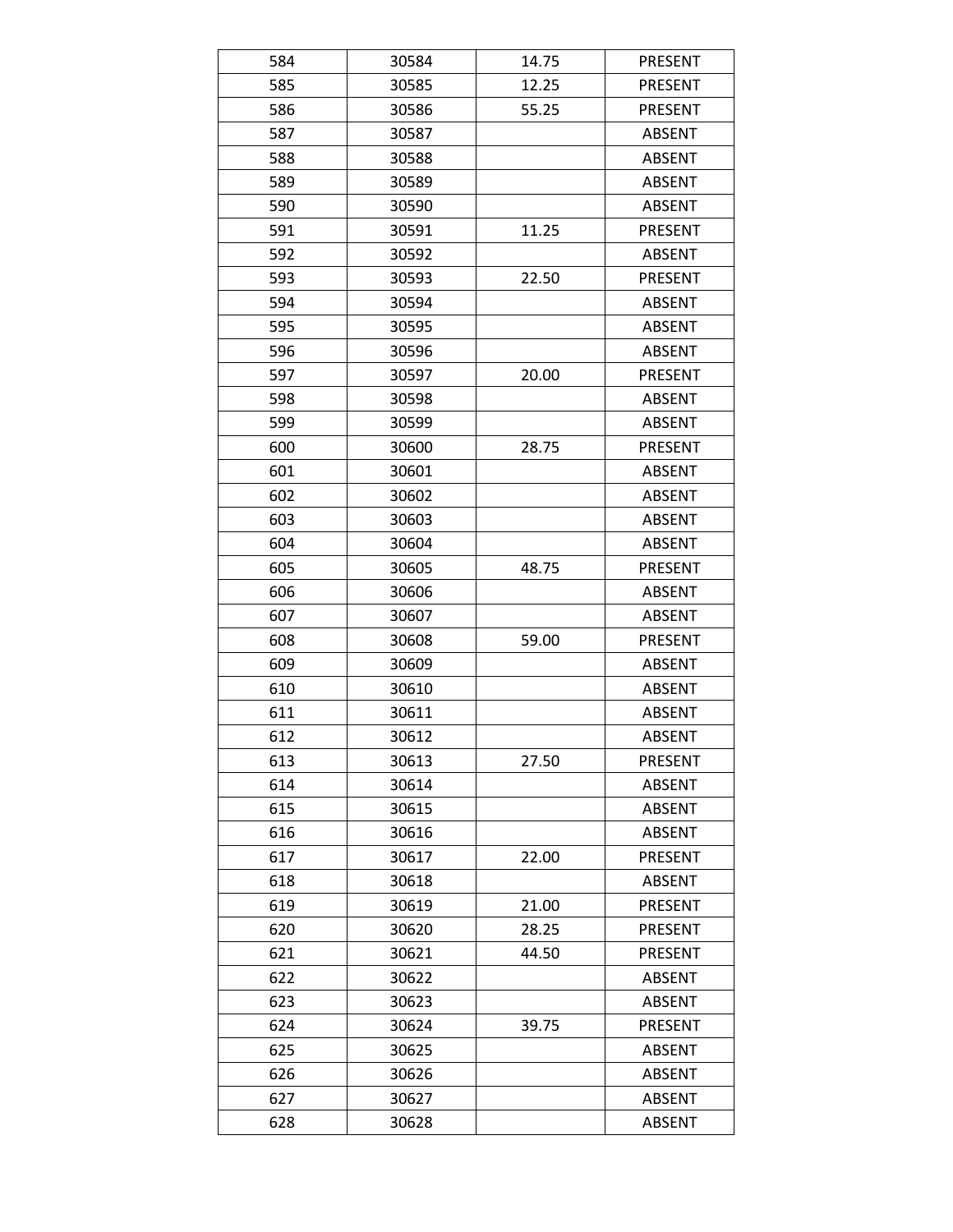| 629 | 30629 |       | <b>ABSENT</b>  |
|-----|-------|-------|----------------|
| 630 | 30630 |       | <b>ABSENT</b>  |
| 631 | 30631 |       | <b>ABSENT</b>  |
| 632 | 30632 |       | <b>ABSENT</b>  |
| 633 | 30633 |       | <b>ABSENT</b>  |
| 634 | 30634 |       | <b>ABSENT</b>  |
| 635 | 30635 |       | <b>ABSENT</b>  |
| 636 | 30636 |       | <b>ABSENT</b>  |
| 637 | 30637 |       | <b>ABSENT</b>  |
| 638 | 30638 |       | <b>ABSENT</b>  |
| 639 | 30639 |       | <b>ABSENT</b>  |
| 640 | 30640 |       | <b>ABSENT</b>  |
| 641 | 30641 | 36.25 | <b>PRESENT</b> |
| 642 | 30642 |       | <b>ABSENT</b>  |
| 643 | 30643 |       | <b>ABSENT</b>  |
| 644 | 30644 |       | <b>ABSENT</b>  |
| 645 | 30645 |       | <b>ABSENT</b>  |
| 646 | 30646 | 55.00 | <b>PRESENT</b> |
| 647 | 30647 |       | <b>ABSENT</b>  |
| 648 | 30648 |       | <b>ABSENT</b>  |
| 649 | 30649 | 54.25 | <b>PRESENT</b> |
| 650 | 30650 |       | <b>ABSENT</b>  |
| 651 | 30651 |       | <b>ABSENT</b>  |
| 652 | 30652 | 11.25 | PRESENT        |
| 653 | 30653 |       | <b>ABSENT</b>  |
| 654 | 30654 |       | <b>ABSENT</b>  |
| 655 | 30655 | 20.25 | <b>PRESENT</b> |
| 656 | 30656 |       | <b>ABSENT</b>  |
| 657 | 30657 |       | <b>ABSENT</b>  |
| 658 | 30658 | 18.00 | PRESENT        |
| 659 | 30659 |       | <b>ABSENT</b>  |
| 660 | 30660 | 21.25 | PRESENT        |
| 661 | 30661 |       | <b>ABSENT</b>  |
| 662 | 30662 |       | ABSENT         |
| 663 | 30663 |       | <b>ABSENT</b>  |
| 664 | 30664 |       | <b>ABSENT</b>  |
| 665 | 30665 |       | <b>ABSENT</b>  |
| 666 | 30666 |       | <b>ABSENT</b>  |
| 667 | 30667 |       | <b>ABSENT</b>  |
| 668 | 30668 |       | <b>ABSENT</b>  |
| 669 | 30669 |       | <b>ABSENT</b>  |
| 670 | 30670 |       | <b>ABSENT</b>  |
| 671 | 30671 |       | <b>ABSENT</b>  |
| 672 | 30672 | 07.75 | PRESENT        |
| 673 | 30673 |       | <b>ABSENT</b>  |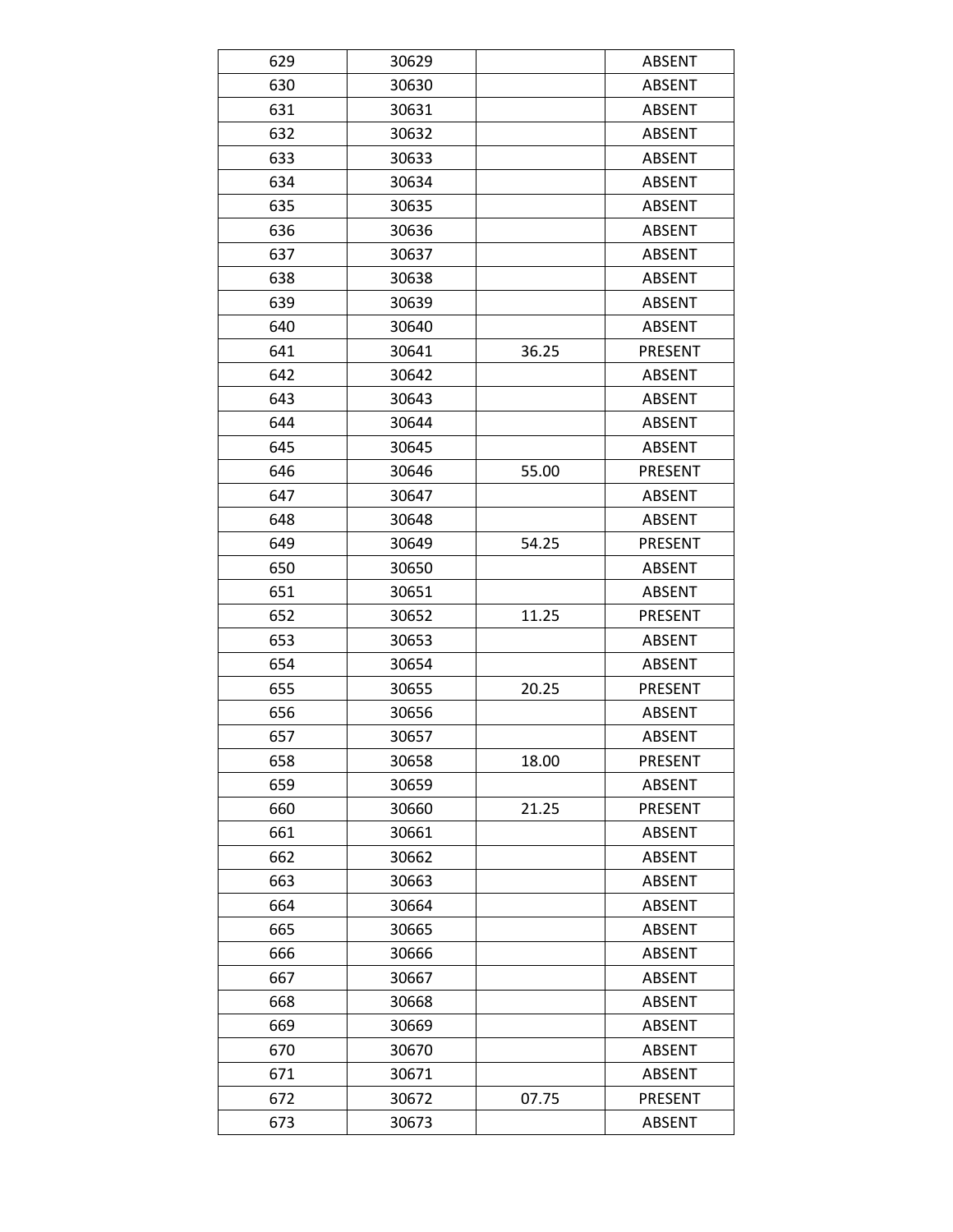| 674 | 30674 | 11.25 | PRESENT        |
|-----|-------|-------|----------------|
| 675 | 30675 |       | <b>ABSENT</b>  |
| 676 | 30676 | 12.75 | <b>PRESENT</b> |
| 677 | 30677 | 30.00 | <b>PRESENT</b> |
| 678 | 30678 | 61.50 | PRESENT        |
| 679 | 30679 |       | <b>ABSENT</b>  |
| 680 | 30680 |       | <b>ABSENT</b>  |
| 681 | 30681 |       | <b>ABSENT</b>  |
| 682 | 30682 |       | <b>ABSENT</b>  |
| 683 | 30683 |       | <b>ABSENT</b>  |
| 684 | 30684 | 46.25 | <b>PRESENT</b> |
| 685 | 30685 | 02.75 | <b>PRESENT</b> |
| 686 | 30686 |       | <b>ABSENT</b>  |
| 687 | 30687 |       | <b>ABSENT</b>  |
| 688 | 30688 | 22.50 | PRESENT        |
| 689 | 30689 |       | <b>ABSENT</b>  |
| 690 | 30690 |       | <b>ABSENT</b>  |
| 691 | 30691 | 43.75 | PRESENT        |
| 692 | 30692 |       | <b>ABSENT</b>  |
| 693 | 30693 |       | <b>ABSENT</b>  |
| 694 | 30694 | 13.00 | <b>PRESENT</b> |
| 695 | 30695 | 53.25 | PRESENT        |
| 696 | 30696 |       | <b>ABSENT</b>  |
| 697 | 30697 | 42.75 | PRESENT        |
| 698 | 30698 |       | <b>ABSENT</b>  |
| 699 | 30699 |       | <b>ABSENT</b>  |
| 700 | 30700 |       | <b>ABSENT</b>  |
| 701 | 30701 |       | <b>ABSENT</b>  |
| 702 | 30702 |       | <b>ABSENT</b>  |
| 703 | 30703 | 58.50 | PRESENT        |
| 704 | 30704 |       | <b>ABSENT</b>  |
| 705 | 30705 |       | <b>ABSENT</b>  |
| 706 | 30706 |       | <b>ABSENT</b>  |
| 707 | 30707 |       | <b>ABSENT</b>  |
| 708 | 30708 |       | <b>ABSENT</b>  |
| 709 | 30709 | 19.50 | PRESENT        |
| 710 | 30710 |       | <b>ABSENT</b>  |
| 711 | 30711 | 16.25 | <b>PRESENT</b> |
| 712 | 30712 |       | <b>ABSENT</b>  |
| 713 | 30713 |       | <b>ABSENT</b>  |
| 714 | 30714 |       | <b>ABSENT</b>  |
| 715 | 30715 |       | <b>ABSENT</b>  |
| 716 | 30716 | 16.25 | PRESENT        |
| 717 | 30717 |       | <b>ABSENT</b>  |
| 718 | 30718 |       | <b>ABSENT</b>  |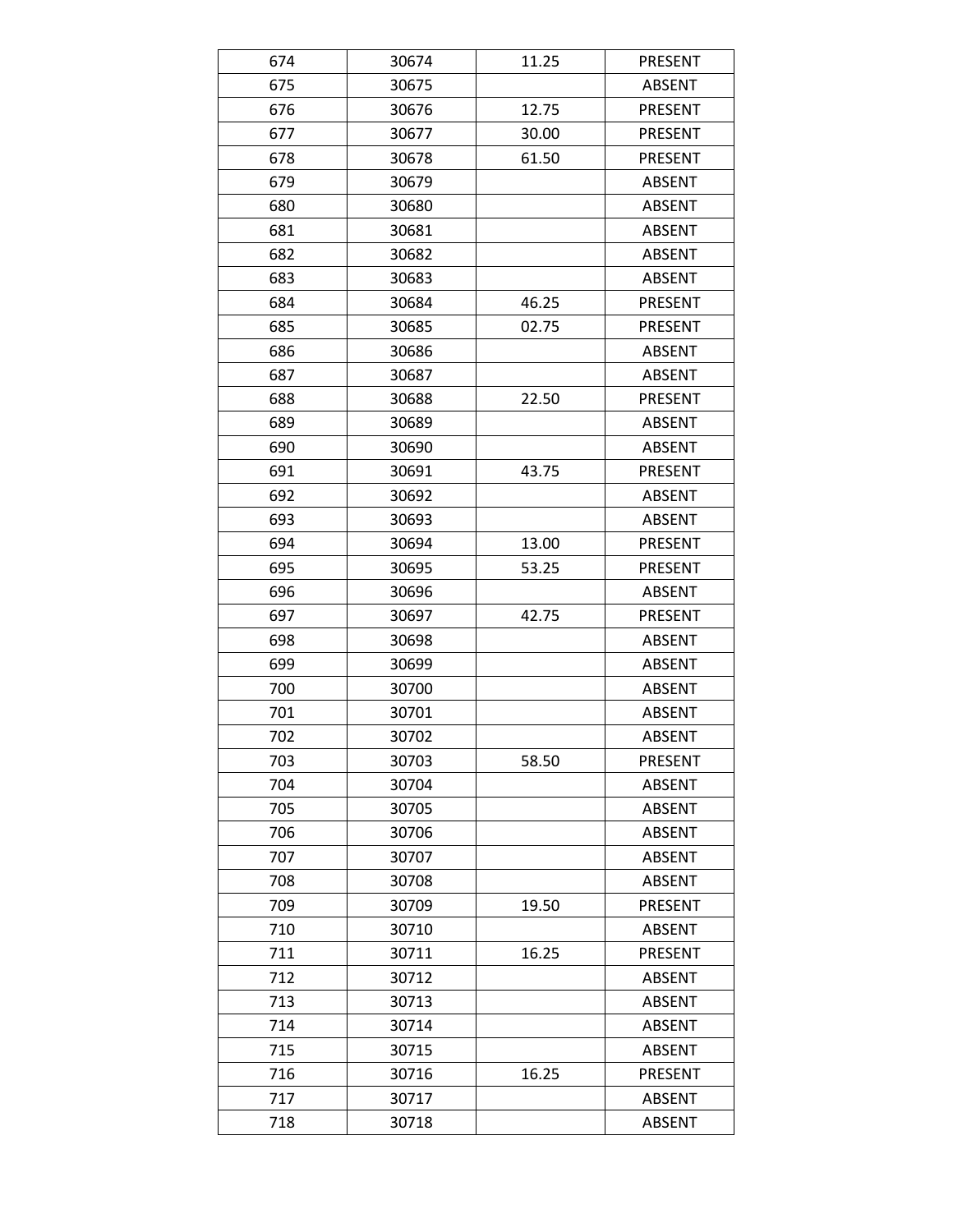| 719 | 30719 |       | <b>ABSENT</b>  |
|-----|-------|-------|----------------|
| 720 | 30720 |       | <b>ABSENT</b>  |
| 721 | 30721 |       | <b>ABSENT</b>  |
| 722 | 30722 |       | <b>ABSENT</b>  |
| 723 | 30723 | 05.25 | PRESENT        |
| 724 | 30724 |       | <b>ABSENT</b>  |
| 725 | 30725 | 38.00 | <b>PRESENT</b> |
| 726 | 30726 |       | <b>ABSENT</b>  |
| 727 | 30727 |       | <b>ABSENT</b>  |
| 728 | 30728 |       | <b>ABSENT</b>  |
| 729 | 30729 | 50.75 | <b>PRESENT</b> |
| 730 | 30730 | 12.75 | PRESENT        |
| 731 | 30731 | 43.50 | <b>PRESENT</b> |
| 732 | 30732 |       | <b>ABSENT</b>  |
| 733 | 30733 |       | <b>ABSENT</b>  |
| 734 | 30734 |       | <b>ABSENT</b>  |
| 735 | 30735 |       | <b>ABSENT</b>  |
| 736 | 30736 |       | <b>ABSENT</b>  |
| 737 | 30737 |       | <b>ABSENT</b>  |
| 738 | 30738 | 39.25 | <b>PRESENT</b> |
| 739 | 30739 | 25.75 | <b>PRESENT</b> |
| 740 | 30740 |       | <b>ABSENT</b>  |
| 741 | 30741 |       | <b>ABSENT</b>  |
| 742 | 30742 |       | <b>ABSENT</b>  |
| 743 | 30743 |       | ABSENT         |
| 744 | 30744 |       | <b>ABSENT</b>  |
| 745 | 30745 |       | <b>ABSENT</b>  |
| 746 | 30746 |       | <b>ABSENT</b>  |
| 747 | 30747 | 40.50 | <b>PRESENT</b> |
| 748 | 30748 | 50.00 | PRESENT        |
| 749 | 30749 |       | <b>ABSENT</b>  |
| 750 | 30750 |       | <b>ABSENT</b>  |
| 751 | 30751 |       | <b>ABSENT</b>  |
| 752 | 30752 |       | <b>ABSENT</b>  |
| 753 | 30753 |       | <b>ABSENT</b>  |
| 754 | 30754 |       | ABSENT         |
| 755 | 30755 |       | <b>ABSENT</b>  |
| 756 | 30756 | 39.50 | <b>PRESENT</b> |
| 757 | 30757 |       | <b>ABSENT</b>  |
| 758 | 30758 |       | <b>ABSENT</b>  |
| 759 | 30759 |       | <b>ABSENT</b>  |
| 760 | 30760 | 22.25 | PRESENT        |
| 761 | 30761 |       | <b>ABSENT</b>  |
| 762 | 30762 |       | <b>ABSENT</b>  |
| 763 | 30763 |       | <b>ABSENT</b>  |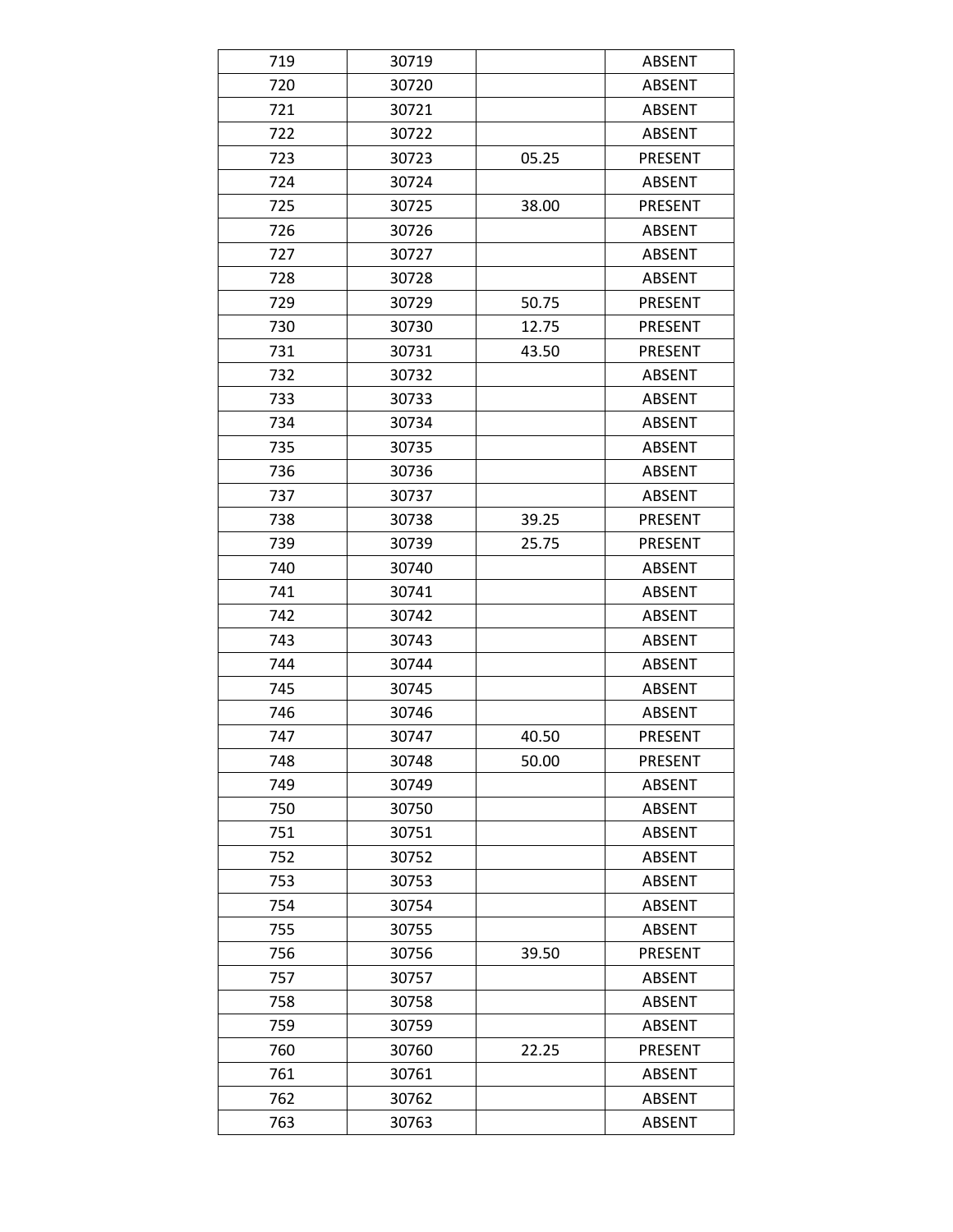| 764 | 30764 |       | <b>ABSENT</b>  |
|-----|-------|-------|----------------|
| 765 | 30765 |       | <b>ABSENT</b>  |
| 766 | 30766 |       | <b>ABSENT</b>  |
| 767 | 30767 |       | <b>ABSENT</b>  |
| 768 | 30768 |       | <b>ABSENT</b>  |
| 769 | 30769 |       | <b>ABSENT</b>  |
| 770 | 30770 |       | <b>ABSENT</b>  |
| 771 | 30771 |       | <b>ABSENT</b>  |
| 772 | 30772 |       | <b>ABSENT</b>  |
| 773 | 30773 |       | <b>ABSENT</b>  |
| 774 | 30774 |       | <b>ABSENT</b>  |
| 775 | 30775 |       | <b>ABSENT</b>  |
| 776 | 30776 |       | <b>ABSENT</b>  |
| 777 | 30777 |       | <b>ABSENT</b>  |
| 778 | 30778 |       | <b>ABSENT</b>  |
| 779 | 30779 | 51.75 | PRESENT        |
| 780 | 30780 |       | <b>ABSENT</b>  |
| 781 | 30781 | 57.50 | <b>PRESENT</b> |
| 782 | 30782 |       | <b>ABSENT</b>  |
| 783 | 30783 |       | <b>ABSENT</b>  |
| 784 | 30784 | 49.50 | <b>PRESENT</b> |
| 785 | 30785 |       | <b>ABSENT</b>  |
| 786 | 30786 |       | <b>ABSENT</b>  |
| 787 | 30787 |       | <b>ABSENT</b>  |
| 788 | 30788 |       | <b>ABSENT</b>  |
| 789 | 30789 |       | <b>ABSENT</b>  |
| 790 | 30790 |       | <b>ABSENT</b>  |
| 791 | 30791 |       | <b>ABSENT</b>  |
| 792 | 30792 |       | <b>ABSENT</b>  |
| 793 | 30793 |       | ABSENT         |
| 794 | 30794 | 26.00 | <b>PRESENT</b> |
| 795 | 30795 | 04.00 | PRESENT        |
| 796 | 30796 |       | <b>ABSENT</b>  |
| 797 | 30797 | 31.75 | PRESENT        |
| 798 | 30798 |       | ABSENT         |
| 799 | 30799 |       | ABSENT         |
| 800 | 30800 |       | <b>ABSENT</b>  |
| 801 | 30801 |       | ABSENT         |
| 802 | 30802 |       | <b>ABSENT</b>  |
| 803 | 30803 | 23.75 | PRESENT        |
| 804 | 30804 |       | <b>ABSENT</b>  |
| 805 | 30805 |       | <b>ABSENT</b>  |
| 806 | 30806 |       | ABSENT         |
| 807 | 30807 |       | <b>ABSENT</b>  |
| 808 | 30808 |       | <b>ABSENT</b>  |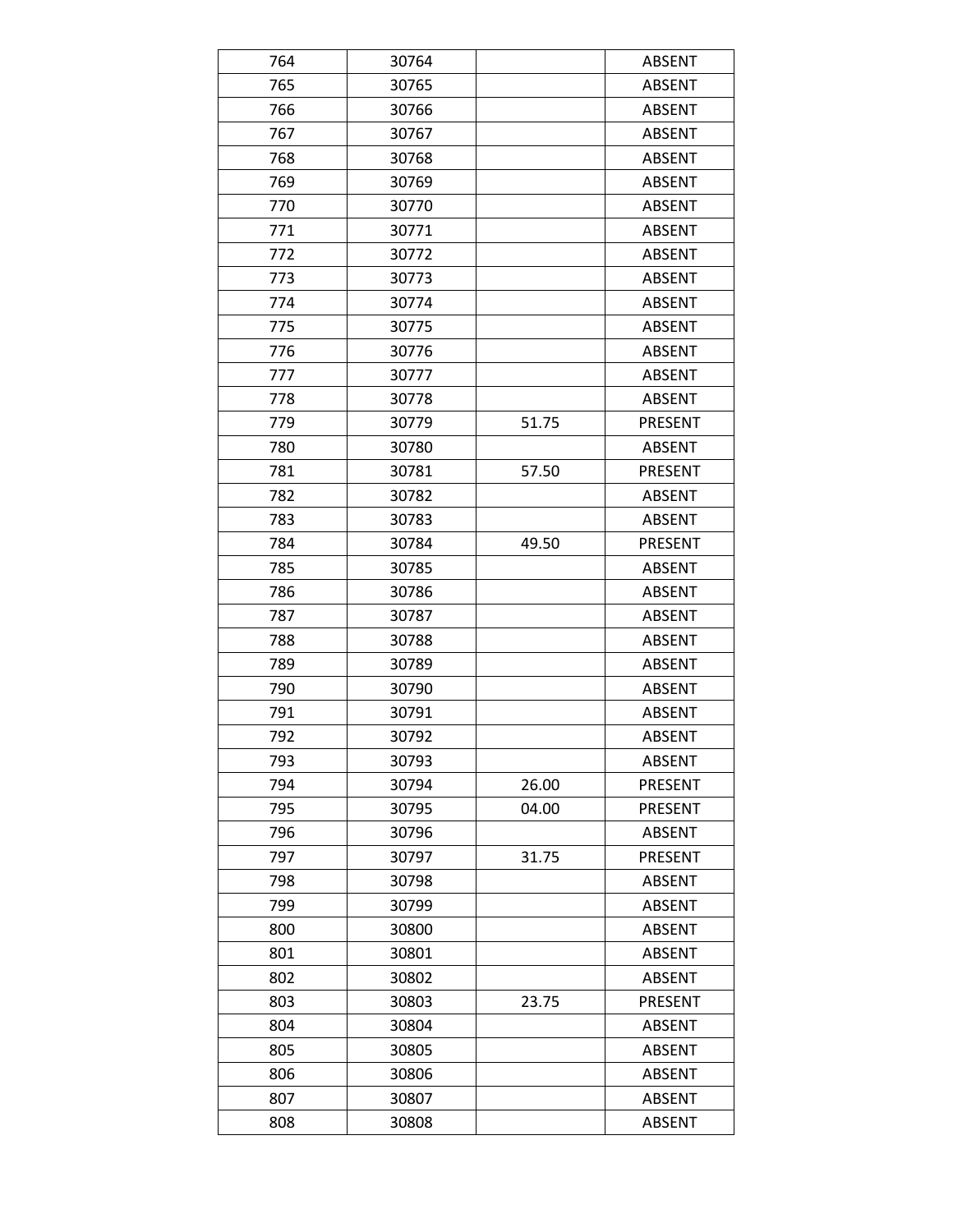| 809 | 30809 | 13.75 | PRESENT        |
|-----|-------|-------|----------------|
| 810 | 30810 | 19.00 | <b>PRESENT</b> |
| 811 | 30811 | 21.25 | <b>PRESENT</b> |
| 812 | 30812 |       | <b>ABSENT</b>  |
| 813 | 30813 |       | <b>ABSENT</b>  |
| 814 | 30814 |       | <b>ABSENT</b>  |
| 815 | 30815 | 18.75 | PRESENT        |
| 816 | 30816 |       | <b>ABSENT</b>  |
| 817 | 30817 |       | <b>ABSENT</b>  |
| 818 | 30818 |       | <b>ABSENT</b>  |
| 819 | 30819 |       | <b>ABSENT</b>  |
| 820 | 30820 |       | <b>ABSENT</b>  |
| 821 | 30821 |       | <b>ABSENT</b>  |
| 822 | 30822 |       | <b>ABSENT</b>  |
| 823 | 30823 |       | <b>ABSENT</b>  |
| 824 | 30824 |       | <b>ABSENT</b>  |
| 825 | 30825 |       | <b>ABSENT</b>  |
| 826 | 30826 | 36.75 | <b>PRESENT</b> |
| 827 | 30827 |       | <b>ABSENT</b>  |
| 828 | 30828 |       | <b>ABSENT</b>  |
| 829 | 30829 |       | <b>ABSENT</b>  |
| 830 | 30830 |       | <b>ABSENT</b>  |
| 831 | 30831 | 13.50 | PRESENT        |
| 832 | 30832 | 13.50 | PRESENT        |
| 833 | 30833 |       | ABSENT         |
| 834 | 30834 | 25.00 | <b>PRESENT</b> |
| 835 | 30835 | 26.75 | <b>PRESENT</b> |
| 836 | 30836 |       | <b>ABSENT</b>  |
| 837 | 30837 |       | <b>ABSENT</b>  |
| 838 | 30838 | 17.50 | PRESENT        |
| 839 | 30839 |       | <b>ABSENT</b>  |
| 840 | 30840 | 17.00 | <b>PRESENT</b> |
| 841 | 30841 |       | ABSENT         |
| 842 | 30842 |       | <b>ABSENT</b>  |
| 843 | 30843 |       | <b>ABSENT</b>  |
| 844 | 30844 | 60.25 | PRESENT        |
| 845 | 30845 |       | ABSENT         |
| 846 | 30846 |       | <b>ABSENT</b>  |
| 847 | 30847 | 59.25 | <b>PRESENT</b> |
| 848 | 30848 | 24.00 | PRESENT        |
| 849 | 30849 |       | <b>ABSENT</b>  |
| 850 | 30850 |       | ABSENT         |
| 851 | 30851 |       | <b>ABSENT</b>  |
| 852 | 30852 |       | ABSENT         |
| 853 | 30853 |       | ABSENT         |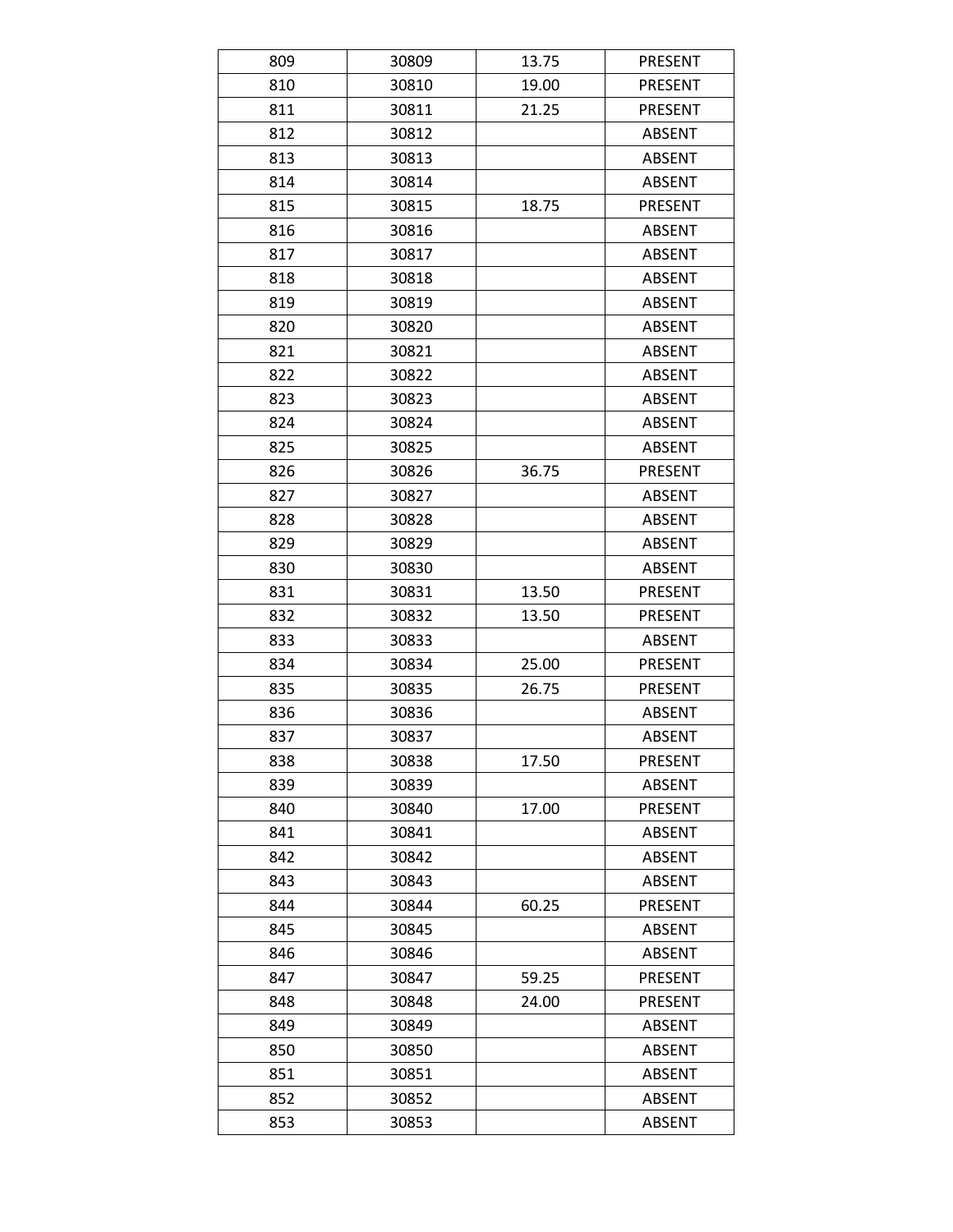| 854 | 30854 |       | <b>ABSENT</b>  |
|-----|-------|-------|----------------|
| 855 | 30855 | 17.75 | PRESENT        |
| 856 | 30856 |       | <b>ABSENT</b>  |
| 857 | 30857 |       | <b>ABSENT</b>  |
| 858 | 30858 | 14.25 | <b>PRESENT</b> |
| 859 | 30859 | 32.50 | <b>PRESENT</b> |
| 860 | 30860 |       | <b>ABSENT</b>  |
| 861 | 30861 | 18.75 | PRESENT        |
| 862 | 30862 | 26.75 | <b>PRESENT</b> |
| 863 | 30863 |       | <b>ABSENT</b>  |
| 864 | 30864 |       | <b>ABSENT</b>  |
| 865 | 30865 |       | <b>ABSENT</b>  |
| 866 | 30866 | 08.75 | <b>PRESENT</b> |
| 867 | 30867 | 11.50 | <b>PRESENT</b> |
| 868 | 30868 |       | <b>ABSENT</b>  |
| 869 | 30869 |       | <b>ABSENT</b>  |
| 870 | 30870 |       | <b>ABSENT</b>  |
| 871 | 30871 |       | <b>ABSENT</b>  |
| 872 | 30872 |       | <b>ABSENT</b>  |
| 873 | 30873 | 14.00 | <b>PRESENT</b> |
| 874 | 30874 | 21.75 | <b>PRESENT</b> |
| 875 | 30875 |       | <b>ABSENT</b>  |
| 876 | 30876 |       | <b>ABSENT</b>  |
| 877 | 30877 |       | <b>ABSENT</b>  |
| 878 | 30878 |       | <b>ABSENT</b>  |
| 879 | 30879 |       | <b>ABSENT</b>  |
| 880 | 30880 |       | <b>ABSENT</b>  |
| 881 | 30881 |       | <b>ABSENT</b>  |
| 882 | 30882 | 29.75 | PRESENT        |
| 883 | 30883 |       | ABSENT         |
| 884 | 30884 | 56.25 | <b>PRESENT</b> |
| 885 | 30885 |       | <b>ABSENT</b>  |
| 886 | 30886 |       | ABSENT         |
| 887 | 30887 |       | <b>ABSENT</b>  |
| 888 | 30888 |       | <b>ABSENT</b>  |
| 889 | 30889 |       | <b>ABSENT</b>  |
| 890 | 30890 |       | ABSENT         |
| 891 | 30891 | 42.50 | <b>PRESENT</b> |
| 892 | 30892 |       | <b>ABSENT</b>  |
| 893 | 30893 |       | <b>ABSENT</b>  |
| 894 | 30894 |       | ABSENT         |
| 895 | 30895 | 46.75 | PRESENT        |
| 896 | 30896 |       | <b>ABSENT</b>  |
| 897 | 30897 |       | ABSENT         |
| 898 | 30898 | 52.75 | <b>PRESENT</b> |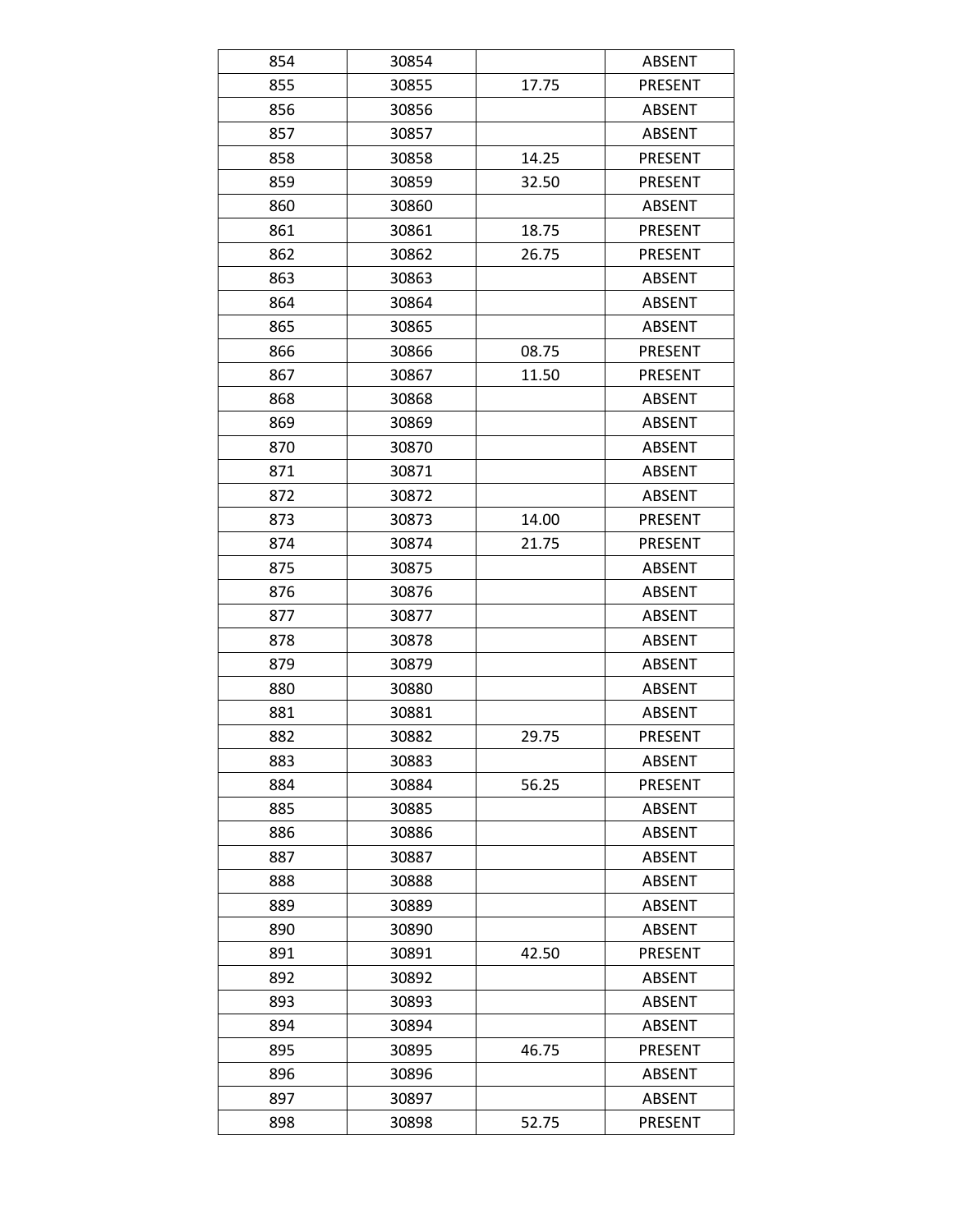| 899 | 30899 | 32.50 | <b>PRESENT</b> |
|-----|-------|-------|----------------|
| 900 | 30900 |       | <b>ABSENT</b>  |
| 901 | 30901 |       | <b>ABSENT</b>  |
| 902 | 30902 |       | <b>ABSENT</b>  |
| 903 | 30903 | 18.50 | PRESENT        |
| 904 | 30904 | 39.75 | <b>PRESENT</b> |
| 905 | 30905 |       | <b>ABSENT</b>  |
| 906 | 30906 |       | <b>ABSENT</b>  |
| 907 | 30907 |       | <b>ABSENT</b>  |
| 908 | 30908 | 18.50 | PRESENT        |
| 909 | 30909 |       | <b>ABSENT</b>  |
| 910 | 30910 |       | <b>ABSENT</b>  |
| 911 | 30911 |       | <b>ABSENT</b>  |
| 912 | 30912 |       | <b>ABSENT</b>  |
| 913 | 30913 |       | <b>ABSENT</b>  |
| 914 | 30914 |       | <b>ABSENT</b>  |
| 915 | 30915 |       | <b>ABSENT</b>  |
| 916 | 30916 | 43.00 | <b>PRESENT</b> |
| 917 | 30917 | 25.00 | PRESENT        |
| 918 | 30918 |       | <b>ABSENT</b>  |
| 919 | 30919 | 31.25 | <b>PRESENT</b> |
| 920 | 30920 | 19.00 | PRESENT        |
| 921 | 30921 |       | <b>ABSENT</b>  |
| 922 | 30922 |       | <b>ABSENT</b>  |
| 923 | 30923 |       | <b>ABSENT</b>  |
| 924 | 30924 | 17.75 | <b>PRESENT</b> |
| 925 | 30925 | 19.00 | <b>PRESENT</b> |
| 926 | 30926 |       | <b>ABSENT</b>  |
| 927 | 30927 |       | <b>ABSENT</b>  |
| 928 | 30928 |       | <b>ABSENT</b>  |
| 929 | 30929 |       | <b>ABSENT</b>  |
| 930 | 30930 |       | <b>ABSENT</b>  |
| 931 | 30931 |       | ABSENT         |
| 932 | 30932 |       | <b>ABSENT</b>  |
| 933 | 30933 |       | <b>ABSENT</b>  |
| 934 | 30934 | 21.75 | PRESENT        |
| 935 | 30935 |       | ABSENT         |
| 936 | 30936 |       | <b>ABSENT</b>  |
| 937 | 30937 |       | <b>ABSENT</b>  |
| 938 | 30938 |       | <b>ABSENT</b>  |
| 939 | 30939 |       | <b>ABSENT</b>  |
| 940 | 30940 | 43.00 | <b>PRESENT</b> |
| 941 | 30941 |       | <b>ABSENT</b>  |
| 942 | 30942 |       | ABSENT         |
| 943 | 30943 |       | ABSENT         |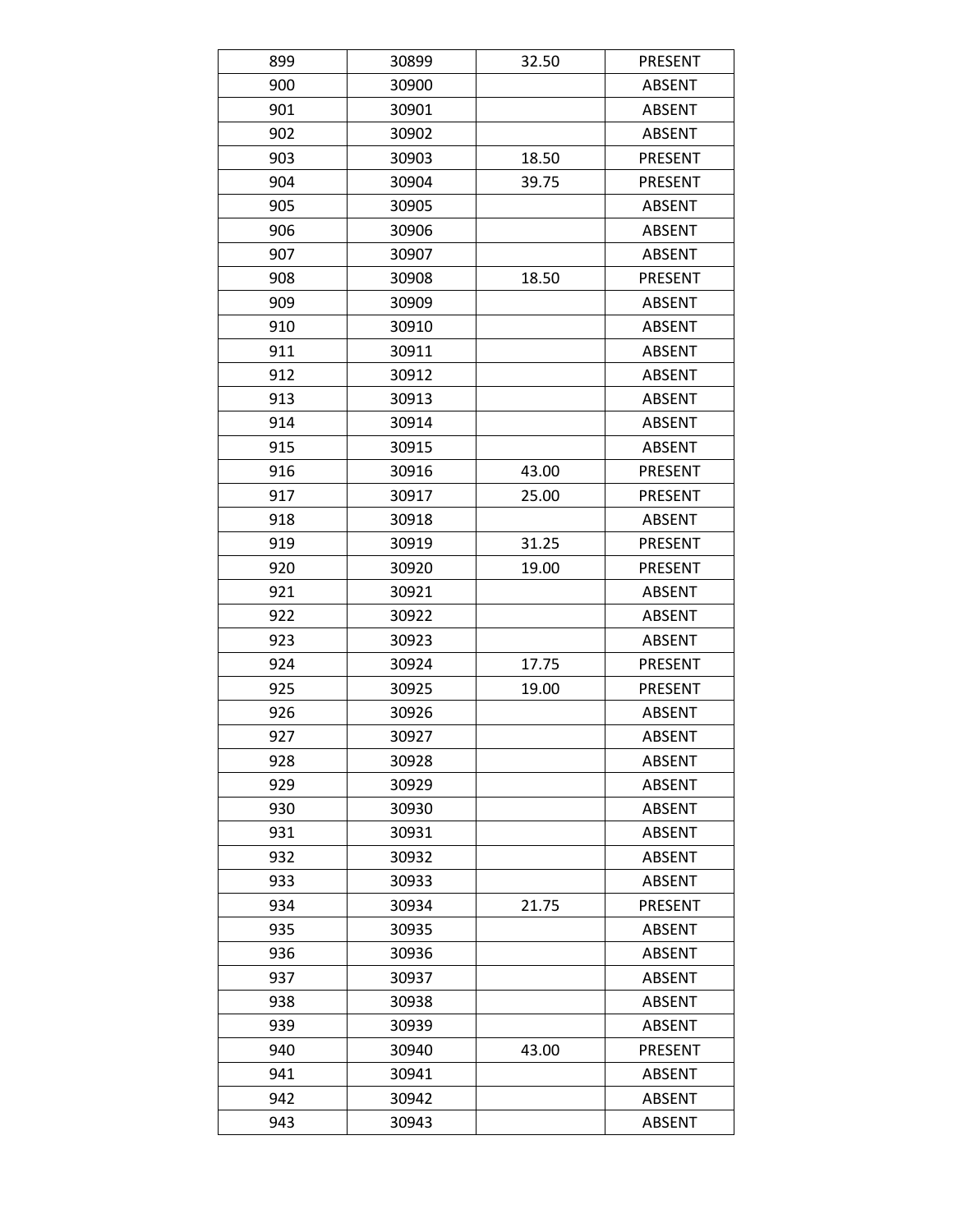| 944 | 30944 |       | <b>ABSENT</b>  |
|-----|-------|-------|----------------|
| 945 | 30945 |       | <b>ABSENT</b>  |
| 946 | 30946 |       | <b>ABSENT</b>  |
| 947 | 30947 | 49.75 | PRESENT        |
| 948 | 30948 |       | <b>ABSENT</b>  |
| 949 | 30949 |       | <b>ABSENT</b>  |
| 950 | 30950 |       | <b>ABSENT</b>  |
| 951 | 30951 |       | <b>ABSENT</b>  |
| 952 | 30952 |       | <b>ABSENT</b>  |
| 953 | 30953 | 48.00 | PRESENT        |
| 954 | 30954 | 21.25 | PRESENT        |
| 955 | 30955 |       | <b>ABSENT</b>  |
| 956 | 30956 | 10.00 | <b>PRESENT</b> |
| 957 | 30957 |       | <b>ABSENT</b>  |
| 958 | 30958 |       | <b>ABSENT</b>  |
| 959 | 30959 |       | <b>ABSENT</b>  |
| 960 | 30960 |       | <b>ABSENT</b>  |
| 961 | 30961 |       | <b>ABSENT</b>  |
| 962 | 30962 |       | <b>ABSENT</b>  |
| 963 | 30963 |       | <b>ABSENT</b>  |
| 964 | 30964 |       | <b>ABSENT</b>  |
| 965 | 30965 | 35.25 | PRESENT        |
| 966 | 30966 | 18.50 | PRESENT        |
| 967 | 30967 |       | <b>ABSENT</b>  |
| 968 | 30968 |       | <b>ABSENT</b>  |
| 969 | 30969 |       | <b>ABSENT</b>  |
| 970 | 30970 |       | <b>ABSENT</b>  |
| 971 | 30971 |       | <b>ABSENT</b>  |
| 972 | 30972 |       | <b>ABSENT</b>  |
| 973 | 30973 | 07.25 | PRESENT        |
| 974 | 30974 |       | <b>ABSENT</b>  |
| 975 | 30975 |       | <b>ABSENT</b>  |
| 976 | 30976 | 41.25 | <b>PRESENT</b> |
| 977 | 30977 |       | <b>ABSENT</b>  |
| 978 | 30978 | 17.50 | PRESENT        |
| 979 | 30979 |       | <b>ABSENT</b>  |
| 980 | 30980 |       | <b>ABSENT</b>  |
| 981 | 30981 |       | <b>ABSENT</b>  |
| 982 | 30982 |       | <b>ABSENT</b>  |
| 983 | 30983 |       | <b>ABSENT</b>  |
| 984 | 30984 |       | <b>ABSENT</b>  |
| 985 | 30985 |       | <b>ABSENT</b>  |
| 986 | 30986 |       | <b>ABSENT</b>  |
| 987 | 30987 |       | <b>ABSENT</b>  |
| 988 | 30988 |       | <b>ABSENT</b>  |
|     |       |       |                |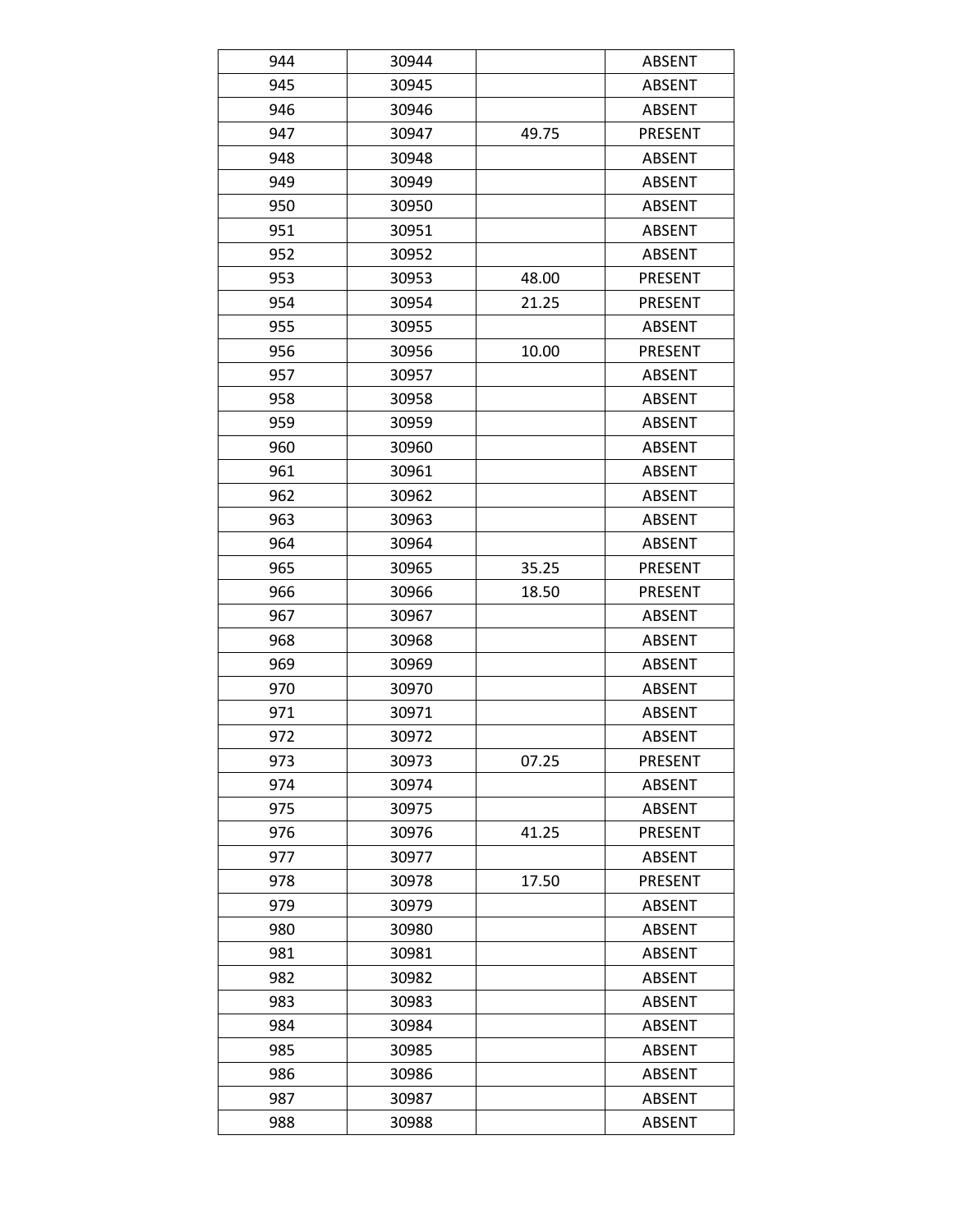| 990<br>30990<br><b>ABSENT</b><br>991<br>30991<br><b>ABSENT</b><br>992<br>30992<br><b>ABSENT</b><br>993<br>30993<br><b>ABSENT</b><br>994<br>30994<br><b>ABSENT</b><br>995<br>30995<br><b>ABSENT</b><br>996<br>30996<br><b>ABSENT</b><br>997<br>30997<br><b>ABSENT</b><br>998<br>30998<br>30.25<br><b>PRESENT</b><br>999<br>30999<br><b>ABSENT</b><br>31000<br>1000<br><b>ABSENT</b><br>31001<br>1001<br><b>ABSENT</b><br>1002<br>31002<br><b>ABSENT</b><br>1003<br>31003<br><b>ABSENT</b><br>1004<br>31004<br><b>ABSENT</b><br>01.00<br>1005<br>31005<br><b>PRESENT</b><br>1006<br>31006<br><b>ABSENT</b><br>1007<br>31007<br><b>ABSENT</b><br>31008<br>42.25<br><b>PRESENT</b><br>1008<br>1009<br>31009<br><b>ABSENT</b><br>1010<br>31010<br><b>ABSENT</b><br>1011<br>31011<br>19.50<br><b>PRESENT</b><br>1012<br>31012<br>42.50<br>PRESENT<br>22.75<br>1013<br>31013<br><b>PRESENT</b><br>1014<br>31014<br><b>ABSENT</b><br>1015<br>31015<br><b>ABSENT</b><br>1016<br>31016<br><b>ABSENT</b><br>1017<br>31017<br><b>ABSENT</b> |
|---------------------------------------------------------------------------------------------------------------------------------------------------------------------------------------------------------------------------------------------------------------------------------------------------------------------------------------------------------------------------------------------------------------------------------------------------------------------------------------------------------------------------------------------------------------------------------------------------------------------------------------------------------------------------------------------------------------------------------------------------------------------------------------------------------------------------------------------------------------------------------------------------------------------------------------------------------------------------------------------------------------------------------|
|                                                                                                                                                                                                                                                                                                                                                                                                                                                                                                                                                                                                                                                                                                                                                                                                                                                                                                                                                                                                                                 |
|                                                                                                                                                                                                                                                                                                                                                                                                                                                                                                                                                                                                                                                                                                                                                                                                                                                                                                                                                                                                                                 |
|                                                                                                                                                                                                                                                                                                                                                                                                                                                                                                                                                                                                                                                                                                                                                                                                                                                                                                                                                                                                                                 |
|                                                                                                                                                                                                                                                                                                                                                                                                                                                                                                                                                                                                                                                                                                                                                                                                                                                                                                                                                                                                                                 |
|                                                                                                                                                                                                                                                                                                                                                                                                                                                                                                                                                                                                                                                                                                                                                                                                                                                                                                                                                                                                                                 |
|                                                                                                                                                                                                                                                                                                                                                                                                                                                                                                                                                                                                                                                                                                                                                                                                                                                                                                                                                                                                                                 |
|                                                                                                                                                                                                                                                                                                                                                                                                                                                                                                                                                                                                                                                                                                                                                                                                                                                                                                                                                                                                                                 |
|                                                                                                                                                                                                                                                                                                                                                                                                                                                                                                                                                                                                                                                                                                                                                                                                                                                                                                                                                                                                                                 |
|                                                                                                                                                                                                                                                                                                                                                                                                                                                                                                                                                                                                                                                                                                                                                                                                                                                                                                                                                                                                                                 |
|                                                                                                                                                                                                                                                                                                                                                                                                                                                                                                                                                                                                                                                                                                                                                                                                                                                                                                                                                                                                                                 |
|                                                                                                                                                                                                                                                                                                                                                                                                                                                                                                                                                                                                                                                                                                                                                                                                                                                                                                                                                                                                                                 |
|                                                                                                                                                                                                                                                                                                                                                                                                                                                                                                                                                                                                                                                                                                                                                                                                                                                                                                                                                                                                                                 |
|                                                                                                                                                                                                                                                                                                                                                                                                                                                                                                                                                                                                                                                                                                                                                                                                                                                                                                                                                                                                                                 |
|                                                                                                                                                                                                                                                                                                                                                                                                                                                                                                                                                                                                                                                                                                                                                                                                                                                                                                                                                                                                                                 |
|                                                                                                                                                                                                                                                                                                                                                                                                                                                                                                                                                                                                                                                                                                                                                                                                                                                                                                                                                                                                                                 |
|                                                                                                                                                                                                                                                                                                                                                                                                                                                                                                                                                                                                                                                                                                                                                                                                                                                                                                                                                                                                                                 |
|                                                                                                                                                                                                                                                                                                                                                                                                                                                                                                                                                                                                                                                                                                                                                                                                                                                                                                                                                                                                                                 |
|                                                                                                                                                                                                                                                                                                                                                                                                                                                                                                                                                                                                                                                                                                                                                                                                                                                                                                                                                                                                                                 |
|                                                                                                                                                                                                                                                                                                                                                                                                                                                                                                                                                                                                                                                                                                                                                                                                                                                                                                                                                                                                                                 |
|                                                                                                                                                                                                                                                                                                                                                                                                                                                                                                                                                                                                                                                                                                                                                                                                                                                                                                                                                                                                                                 |
|                                                                                                                                                                                                                                                                                                                                                                                                                                                                                                                                                                                                                                                                                                                                                                                                                                                                                                                                                                                                                                 |
|                                                                                                                                                                                                                                                                                                                                                                                                                                                                                                                                                                                                                                                                                                                                                                                                                                                                                                                                                                                                                                 |
|                                                                                                                                                                                                                                                                                                                                                                                                                                                                                                                                                                                                                                                                                                                                                                                                                                                                                                                                                                                                                                 |
|                                                                                                                                                                                                                                                                                                                                                                                                                                                                                                                                                                                                                                                                                                                                                                                                                                                                                                                                                                                                                                 |
|                                                                                                                                                                                                                                                                                                                                                                                                                                                                                                                                                                                                                                                                                                                                                                                                                                                                                                                                                                                                                                 |
|                                                                                                                                                                                                                                                                                                                                                                                                                                                                                                                                                                                                                                                                                                                                                                                                                                                                                                                                                                                                                                 |
|                                                                                                                                                                                                                                                                                                                                                                                                                                                                                                                                                                                                                                                                                                                                                                                                                                                                                                                                                                                                                                 |
|                                                                                                                                                                                                                                                                                                                                                                                                                                                                                                                                                                                                                                                                                                                                                                                                                                                                                                                                                                                                                                 |
| ABSENT<br>1018<br>31018                                                                                                                                                                                                                                                                                                                                                                                                                                                                                                                                                                                                                                                                                                                                                                                                                                                                                                                                                                                                         |
| 1019<br>31019<br><b>ABSENT</b>                                                                                                                                                                                                                                                                                                                                                                                                                                                                                                                                                                                                                                                                                                                                                                                                                                                                                                                                                                                                  |
| 1020<br>31020<br>55.50<br>PRESENT                                                                                                                                                                                                                                                                                                                                                                                                                                                                                                                                                                                                                                                                                                                                                                                                                                                                                                                                                                                               |
| 1021<br>31021<br><b>ABSENT</b>                                                                                                                                                                                                                                                                                                                                                                                                                                                                                                                                                                                                                                                                                                                                                                                                                                                                                                                                                                                                  |
| 25.50<br>1022<br>31022<br>PRESENT                                                                                                                                                                                                                                                                                                                                                                                                                                                                                                                                                                                                                                                                                                                                                                                                                                                                                                                                                                                               |
| 1023<br>31023<br><b>ABSENT</b>                                                                                                                                                                                                                                                                                                                                                                                                                                                                                                                                                                                                                                                                                                                                                                                                                                                                                                                                                                                                  |
| 31024<br><b>ABSENT</b><br>1024                                                                                                                                                                                                                                                                                                                                                                                                                                                                                                                                                                                                                                                                                                                                                                                                                                                                                                                                                                                                  |
| 42.50<br>1025<br>31025<br><b>PRESENT</b>                                                                                                                                                                                                                                                                                                                                                                                                                                                                                                                                                                                                                                                                                                                                                                                                                                                                                                                                                                                        |
| 1026<br>31026<br><b>ABSENT</b>                                                                                                                                                                                                                                                                                                                                                                                                                                                                                                                                                                                                                                                                                                                                                                                                                                                                                                                                                                                                  |
| 1027<br>31027<br><b>ABSENT</b>                                                                                                                                                                                                                                                                                                                                                                                                                                                                                                                                                                                                                                                                                                                                                                                                                                                                                                                                                                                                  |
| 17.00<br>31028<br>1028<br><b>PRESENT</b>                                                                                                                                                                                                                                                                                                                                                                                                                                                                                                                                                                                                                                                                                                                                                                                                                                                                                                                                                                                        |
| 1029<br>31029<br><b>ABSENT</b>                                                                                                                                                                                                                                                                                                                                                                                                                                                                                                                                                                                                                                                                                                                                                                                                                                                                                                                                                                                                  |
| PRESENT<br>1030<br>31030<br>13.25                                                                                                                                                                                                                                                                                                                                                                                                                                                                                                                                                                                                                                                                                                                                                                                                                                                                                                                                                                                               |
| 1031<br>31031<br>48.25<br>PRESENT                                                                                                                                                                                                                                                                                                                                                                                                                                                                                                                                                                                                                                                                                                                                                                                                                                                                                                                                                                                               |
| 1032<br>31032<br>48.50<br><b>PRESENT</b>                                                                                                                                                                                                                                                                                                                                                                                                                                                                                                                                                                                                                                                                                                                                                                                                                                                                                                                                                                                        |
| 1033<br>31033<br><b>ABSENT</b>                                                                                                                                                                                                                                                                                                                                                                                                                                                                                                                                                                                                                                                                                                                                                                                                                                                                                                                                                                                                  |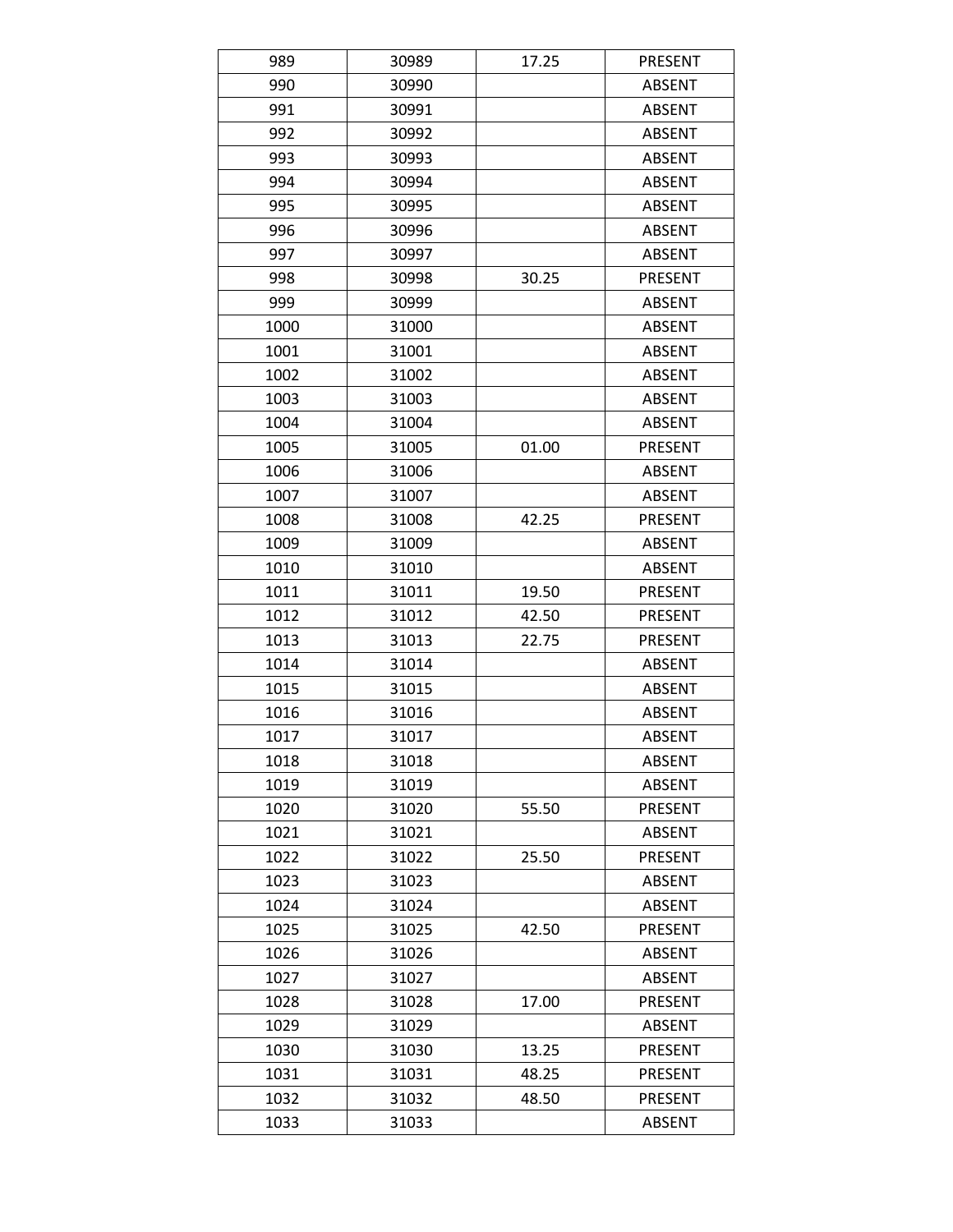| 1034 | 31034 |       | <b>ABSENT</b>  |
|------|-------|-------|----------------|
| 1035 | 31035 |       | <b>ABSENT</b>  |
| 1036 | 31036 | 29.00 | <b>PRESENT</b> |
| 1037 | 31037 | 18.75 | PRESENT        |
| 1038 | 31038 |       | <b>ABSENT</b>  |
| 1039 | 31039 | 25.00 | <b>PRESENT</b> |
| 1040 | 31040 |       | <b>ABSENT</b>  |
| 1041 | 31041 |       | <b>ABSENT</b>  |
| 1042 | 31042 |       | <b>ABSENT</b>  |
| 1043 | 31043 | 39.25 | <b>PRESENT</b> |
| 1044 | 31044 | 31.25 | <b>PRESENT</b> |
| 1045 | 31045 |       | <b>ABSENT</b>  |
| 1046 | 31046 |       | <b>ABSENT</b>  |
| 1047 | 31047 |       | <b>ABSENT</b>  |
| 1048 | 31048 |       | <b>ABSENT</b>  |
| 1049 | 31049 | 55.50 | <b>PRESENT</b> |
| 1050 | 31050 |       | <b>ABSENT</b>  |
| 1051 | 31051 | 31.50 | <b>PRESENT</b> |
| 1052 | 31052 |       | <b>ABSENT</b>  |
| 1053 | 31053 |       | <b>ABSENT</b>  |
| 1054 | 31054 |       | <b>ABSENT</b>  |
| 1055 | 31055 |       | <b>ABSENT</b>  |
| 1056 | 31056 |       | <b>ABSENT</b>  |
| 1057 | 31057 |       | <b>ABSENT</b>  |
| 1058 | 31058 | 59.00 | PRESENT        |
| 1059 | 31059 | 08.75 | PRESENT        |
| 1060 | 31060 |       | <b>ABSENT</b>  |
| 1061 | 31061 |       | <b>ABSENT</b>  |
| 1062 | 31062 | 25.00 | PRESENT        |
| 1063 | 31063 |       | <b>ABSENT</b>  |
| 1064 | 31064 | 22.25 | PRESENT        |
| 1065 | 31065 |       | <b>ABSENT</b>  |
| 1066 | 31066 |       | <b>ABSENT</b>  |
| 1067 | 31067 |       | <b>ABSENT</b>  |
| 1068 | 31068 |       | <b>ABSENT</b>  |
| 1069 | 31069 |       | <b>ABSENT</b>  |
| 1070 | 31070 |       | <b>ABSENT</b>  |
| 1071 | 31071 | 14.75 | <b>PRESENT</b> |
| 1072 | 31072 |       | <b>ABSENT</b>  |
| 1073 | 31073 |       | <b>ABSENT</b>  |
| 1074 | 31074 |       | <b>ABSENT</b>  |
| 1075 | 31075 |       | <b>ABSENT</b>  |
| 1076 | 31076 | 28.75 | PRESENT        |
| 1077 | 31077 | 06.50 | PRESENT        |
| 1078 | 31078 |       | <b>ABSENT</b>  |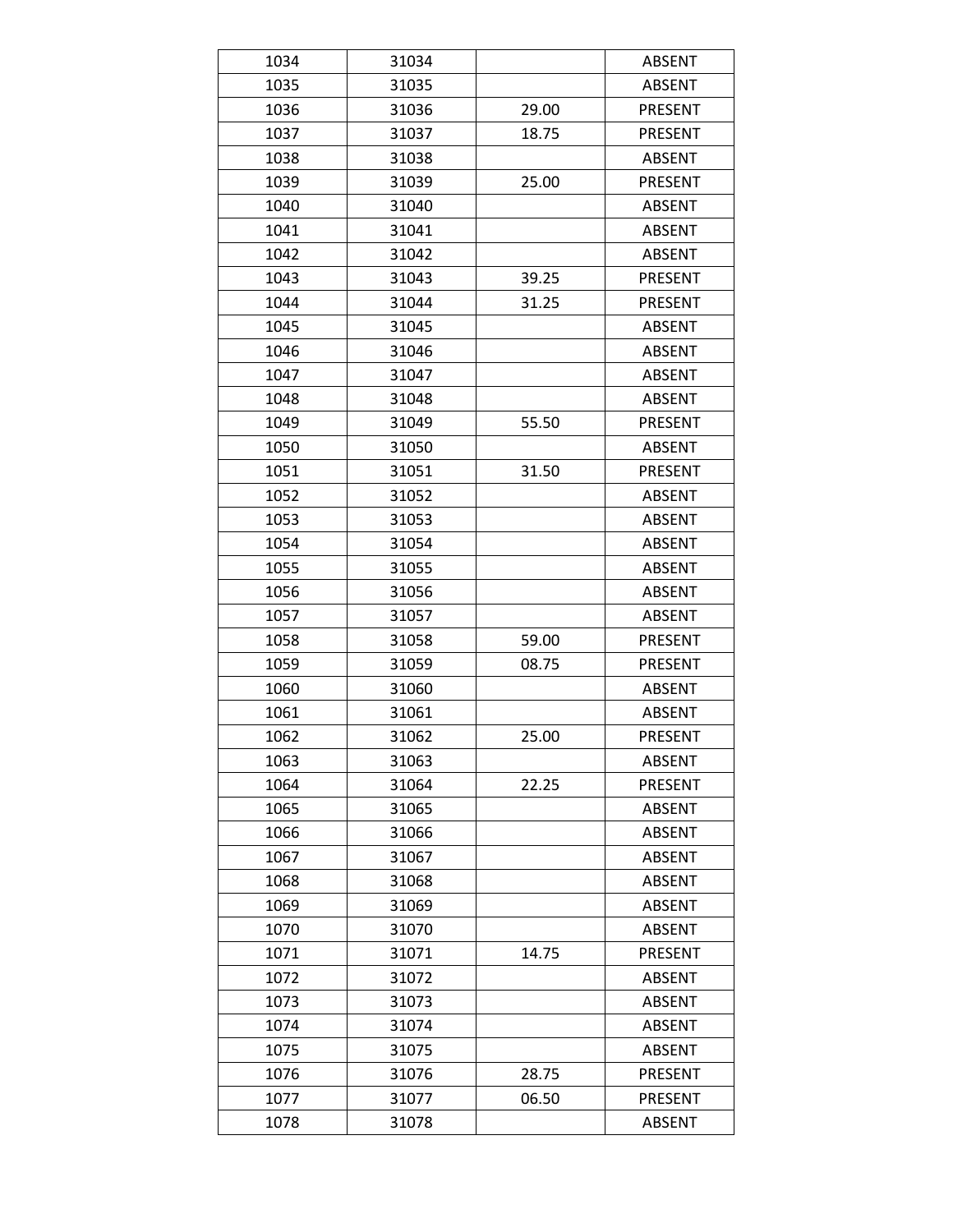| 1079 | 31079 |       | <b>ABSENT</b>  |
|------|-------|-------|----------------|
| 1080 | 31080 | 09.50 | PRESENT        |
| 1081 | 31081 | 25.50 | <b>PRESENT</b> |
| 1082 | 31082 |       | <b>ABSENT</b>  |
| 1083 | 31083 |       | <b>ABSENT</b>  |
| 1084 | 31084 |       | <b>ABSENT</b>  |
| 1085 | 31085 |       | <b>ABSENT</b>  |
| 1086 | 31086 | 18.75 | PRESENT        |
| 1087 | 31087 | 16.50 | PRESENT        |
| 1088 | 31088 |       | <b>ABSENT</b>  |
| 1089 | 31089 |       | <b>ABSENT</b>  |
| 1090 | 31090 | 21.25 | <b>PRESENT</b> |
| 1091 | 31091 |       | <b>ABSENT</b>  |
| 1092 | 31092 | 17.50 | PRESENT        |
| 1093 | 31093 | 40.25 | PRESENT        |
| 1094 | 31094 |       | <b>ABSENT</b>  |
| 1095 | 31095 |       | <b>ABSENT</b>  |
| 1096 | 31096 |       | <b>ABSENT</b>  |
| 1097 | 31097 |       | <b>ABSENT</b>  |
| 1098 | 31098 |       | <b>ABSENT</b>  |
| 1099 | 31099 |       | <b>ABSENT</b>  |
| 1100 | 31100 |       | <b>ABSENT</b>  |
| 1101 | 31101 | 23.25 | <b>PRESENT</b> |
| 1102 | 31102 |       | <b>ABSENT</b>  |
| 1103 | 31103 |       | <b>ABSENT</b>  |
| 1104 | 31104 |       | <b>ABSENT</b>  |
| 1105 | 31105 |       | <b>ABSENT</b>  |
| 1106 | 31106 | 56.00 | <b>PRESENT</b> |
| 1107 | 31107 |       | <b>ABSENT</b>  |
| 1108 | 31108 |       | <b>ABSENT</b>  |
| 1109 | 31109 | 23.00 | PRESENT        |
| 1110 | 31110 |       | <b>ABSENT</b>  |
| 1111 | 31111 | 07.50 | <b>PRESENT</b> |
| 1112 | 31112 | 31.25 | PRESENT        |
| 1113 | 31113 |       | <b>ABSENT</b>  |
| 1114 | 31114 |       | <b>ABSENT</b>  |
| 1115 | 31115 |       | <b>ABSENT</b>  |
| 1116 | 31116 | 05.00 | <b>PRESENT</b> |
| 1117 | 31117 |       | <b>ABSENT</b>  |
| 1118 | 31118 |       | <b>ABSENT</b>  |
| 1119 | 31119 |       | <b>ABSENT</b>  |
| 1120 | 31120 |       | <b>ABSENT</b>  |
| 1121 | 31121 |       | <b>ABSENT</b>  |
| 1122 | 31122 |       | <b>ABSENT</b>  |
| 1123 | 31123 | 46.75 | <b>PRESENT</b> |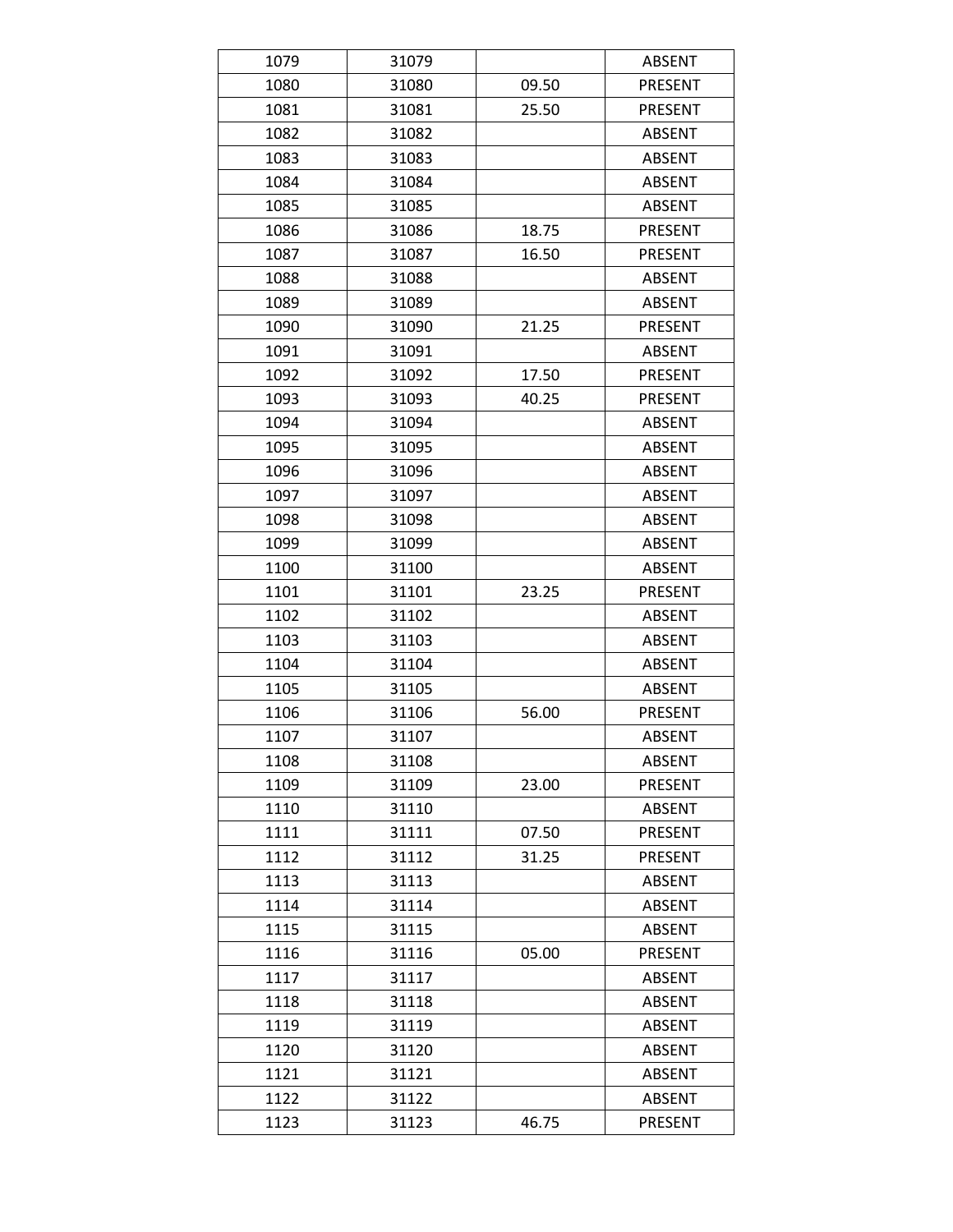| 1124 | 31124 |       | <b>ABSENT</b>  |
|------|-------|-------|----------------|
| 1125 | 31125 |       | <b>ABSENT</b>  |
| 1126 | 31126 |       | <b>ABSENT</b>  |
| 1127 | 31127 |       | <b>ABSENT</b>  |
| 1128 | 31128 |       | <b>ABSENT</b>  |
| 1129 | 31129 | 10.75 | <b>PRESENT</b> |
| 1130 | 31130 |       | <b>ABSENT</b>  |
| 1131 | 31131 | 26.75 | PRESENT        |
| 1132 | 31132 | 14.75 | <b>PRESENT</b> |
| 1133 | 31133 |       | <b>ABSENT</b>  |
| 1134 | 31134 | 15.75 | <b>PRESENT</b> |
| 1135 | 31135 |       | <b>ABSENT</b>  |
| 1136 | 31136 |       | <b>ABSENT</b>  |
| 1137 | 31137 |       | <b>ABSENT</b>  |
| 1138 | 31138 |       | <b>ABSENT</b>  |
| 1139 | 31139 |       | <b>ABSENT</b>  |
| 1140 | 31140 |       | <b>ABSENT</b>  |
| 1141 | 31141 |       | <b>ABSENT</b>  |
| 1142 | 31142 |       | <b>ABSENT</b>  |
| 1143 | 31143 |       | <b>ABSENT</b>  |
| 1144 | 31144 | 19.75 | PRESENT        |
| 1145 | 31145 |       | <b>ABSENT</b>  |
| 1146 | 31146 |       | <b>ABSENT</b>  |
| 1147 | 31147 |       | <b>ABSENT</b>  |
| 1148 | 31148 |       | <b>ABSENT</b>  |
| 1149 | 31149 |       | <b>ABSENT</b>  |
| 1150 | 31150 | 23.75 | PRESENT        |
| 1151 | 31151 | 07.50 | PRESENT        |
| 1152 | 31152 |       | <b>ABSENT</b>  |
| 1153 | 31153 |       | ABSENT         |
| 1154 | 31154 |       | <b>ABSENT</b>  |
| 1155 | 31155 |       | <b>ABSENT</b>  |
| 1156 | 31156 |       | <b>ABSENT</b>  |
| 1157 | 31157 |       | <b>ABSENT</b>  |
| 1158 | 31158 | 25.25 | <b>PRESENT</b> |
| 1159 | 31159 |       | <b>ABSENT</b>  |
| 1160 | 31160 | 35.00 | PRESENT        |
| 1161 | 31161 |       | <b>ABSENT</b>  |
| 1162 | 31162 | 20.50 | PRESENT        |
| 1163 | 31163 |       | <b>ABSENT</b>  |
| 1164 | 31164 | 37.75 | PRESENT        |
| 1165 | 31165 | 31.25 | PRESENT        |
| 1166 | 31166 |       | <b>ABSENT</b>  |
| 1167 | 31167 |       | <b>ABSENT</b>  |
| 1168 | 31168 |       | <b>ABSENT</b>  |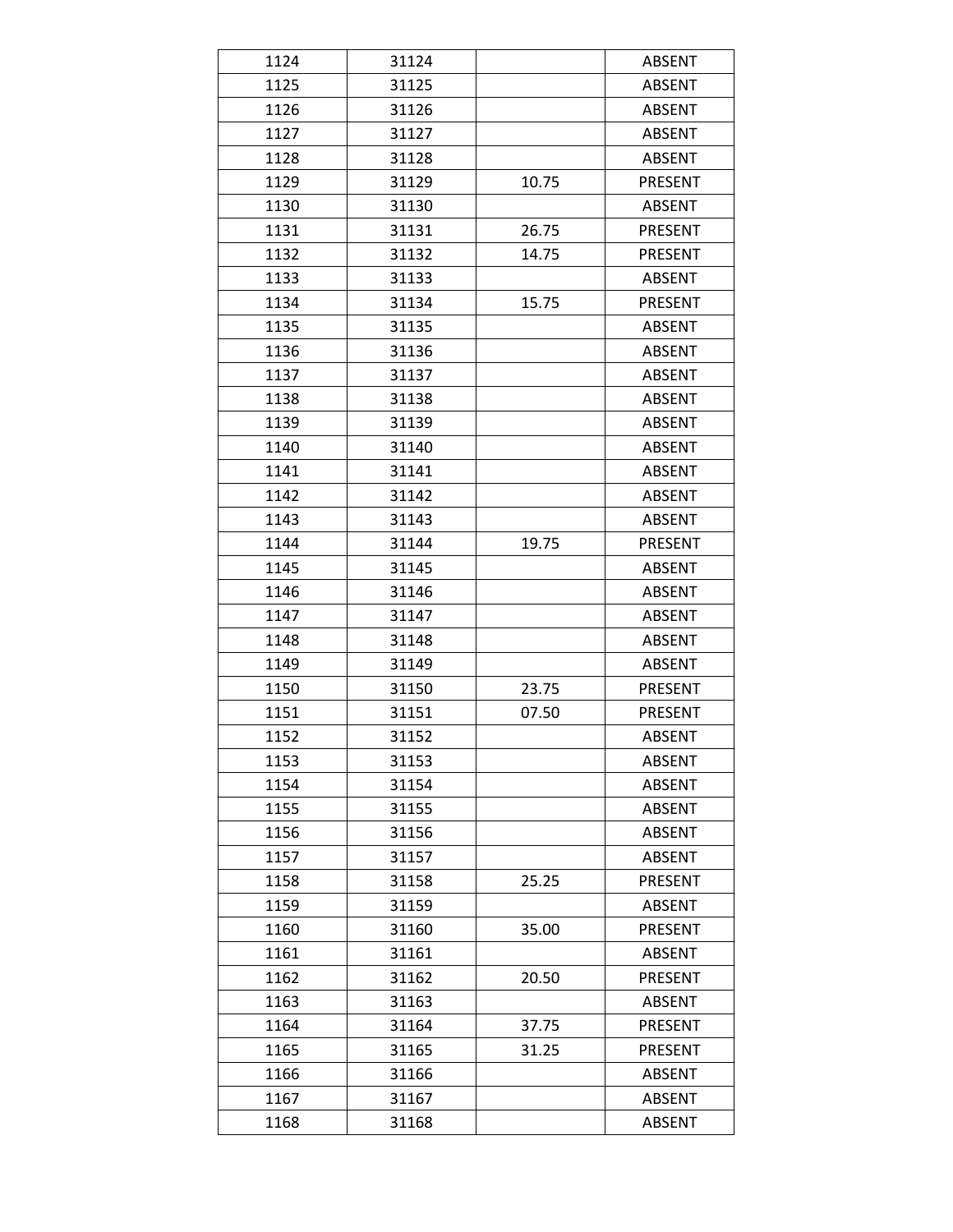| 1169 | 31169 |       | <b>ABSENT</b>  |
|------|-------|-------|----------------|
| 1170 | 31170 | 52.25 | <b>PRESENT</b> |
| 1171 | 31171 |       | <b>ABSENT</b>  |
| 1172 | 31172 | 56.75 | PRESENT        |
| 1173 | 31173 |       | <b>ABSENT</b>  |
| 1174 | 31174 | 28.50 | <b>PRESENT</b> |
| 1175 | 31175 |       | <b>ABSENT</b>  |
| 1176 | 31176 | 32.50 | PRESENT        |
| 1177 | 31177 |       | <b>ABSENT</b>  |
| 1178 | 31178 |       | <b>ABSENT</b>  |
| 1179 | 31179 | 38.25 | <b>PRESENT</b> |
| 1180 | 31180 | 15.00 | <b>PRESENT</b> |
| 1181 | 31181 |       | <b>ABSENT</b>  |
| 1182 | 31182 |       | <b>ABSENT</b>  |
| 1183 | 31183 |       | <b>ABSENT</b>  |
| 1184 | 31184 |       | <b>ABSENT</b>  |
| 1185 | 31185 | 28.75 | PRESENT        |
| 1186 | 31186 |       | <b>ABSENT</b>  |
| 1187 | 31187 |       | <b>ABSENT</b>  |
| 1188 | 31188 |       | <b>ABSENT</b>  |
| 1189 | 31189 |       | <b>ABSENT</b>  |
| 1190 | 31190 |       | <b>ABSENT</b>  |
| 1191 | 31191 | 18.50 | <b>PRESENT</b> |
| 1192 | 31192 |       | <b>ABSENT</b>  |
| 1193 | 31193 |       | <b>ABSENT</b>  |
| 1194 | 31194 |       | <b>ABSENT</b>  |
| 1195 | 31195 | 43.75 | PRESENT        |
| 1196 | 31196 |       | <b>ABSENT</b>  |
| 1197 | 31197 |       | <b>ABSENT</b>  |
| 1198 | 31198 |       | <b>ABSENT</b>  |
| 1199 | 31199 |       | <b>ABSENT</b>  |
| 1200 | 31200 |       | <b>ABSENT</b>  |
| 1201 | 31201 |       | <b>ABSENT</b>  |
| 1202 | 31202 | 30.75 | PRESENT        |
| 1203 | 31203 |       | <b>ABSENT</b>  |
| 1204 | 31204 |       | <b>ABSENT</b>  |
| 1205 | 31205 |       | <b>ABSENT</b>  |
| 1206 | 31206 |       | <b>ABSENT</b>  |
| 1207 | 31207 | 21.50 | PRESENT        |
| 1208 | 31208 |       | <b>ABSENT</b>  |
| 1209 | 31209 |       | <b>ABSENT</b>  |
| 1210 | 31210 |       | <b>ABSENT</b>  |
| 1211 | 31211 |       | <b>ABSENT</b>  |
| 1212 | 31212 |       | <b>ABSENT</b>  |
| 1213 | 31213 |       | <b>ABSENT</b>  |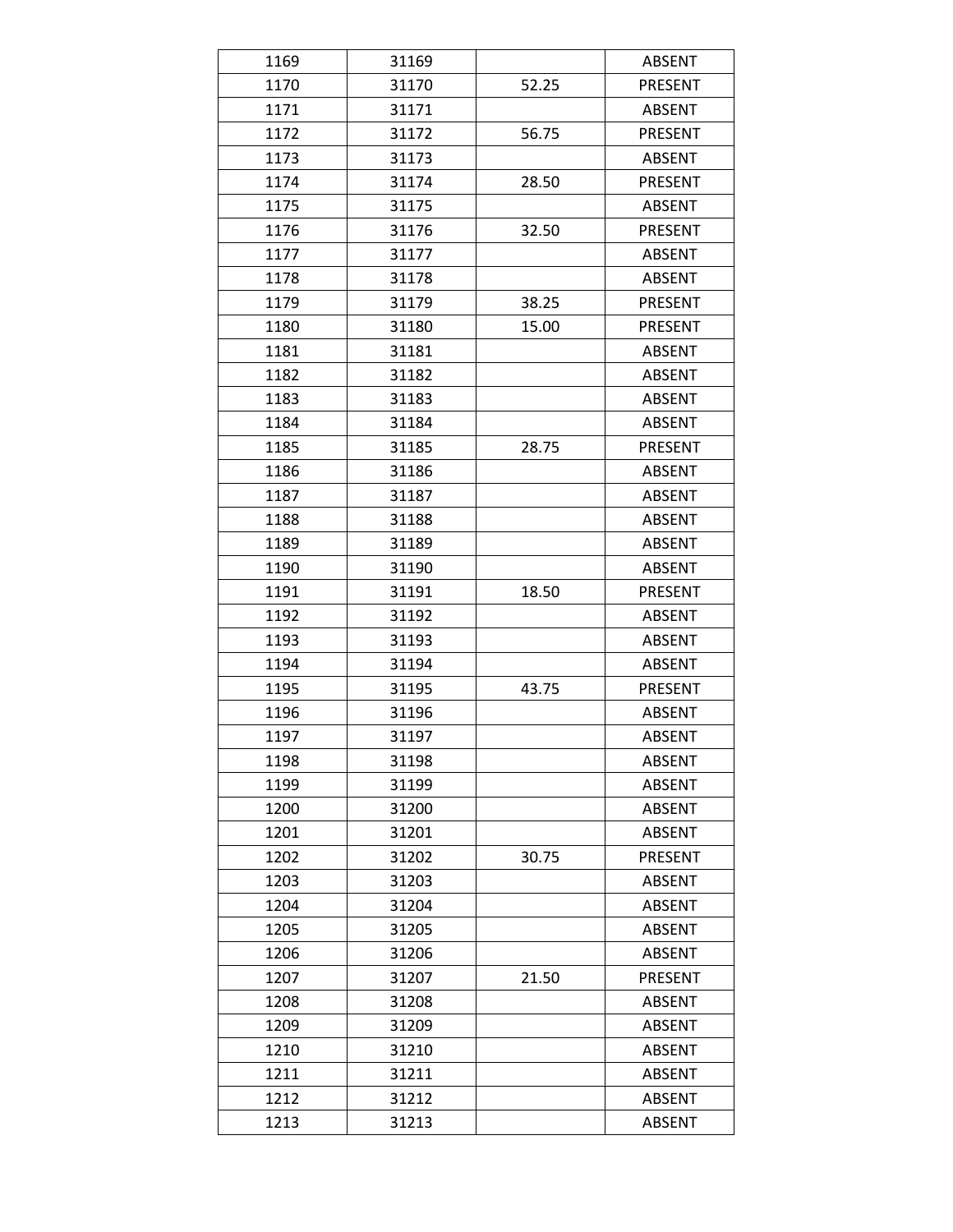| 1214 | 31214 |       | <b>ABSENT</b>  |
|------|-------|-------|----------------|
| 1215 | 31215 |       | <b>ABSENT</b>  |
| 1216 | 31216 |       | <b>ABSENT</b>  |
| 1217 | 31217 |       | <b>ABSENT</b>  |
| 1218 | 31218 |       | <b>ABSENT</b>  |
| 1219 | 31219 |       | <b>ABSENT</b>  |
| 1220 | 31220 |       | <b>ABSENT</b>  |
| 1221 | 31221 |       | <b>ABSENT</b>  |
| 1222 | 31222 |       | <b>ABSENT</b>  |
| 1223 | 31223 |       | <b>ABSENT</b>  |
| 1224 | 31224 |       | <b>ABSENT</b>  |
| 1225 | 31225 | 18.00 | <b>PRESENT</b> |
| 1226 | 31226 |       | <b>ABSENT</b>  |
| 1227 | 31227 |       | <b>ABSENT</b>  |
| 1228 | 31228 |       | <b>ABSENT</b>  |
| 1229 | 31229 | 30.50 | <b>PRESENT</b> |
| 1230 | 31230 |       | <b>ABSENT</b>  |
| 1231 | 31231 | 30.00 | PRESENT        |
| 1232 | 31232 |       | <b>ABSENT</b>  |
| 1233 | 31233 | 36.50 | <b>PRESENT</b> |
| 1234 | 31234 |       | <b>ABSENT</b>  |
| 1235 | 31235 |       | <b>ABSENT</b>  |
| 1236 | 31236 |       | <b>ABSENT</b>  |
| 1237 | 31237 |       | <b>ABSENT</b>  |
| 1238 | 31238 | 11.75 | PRESENT        |
| 1239 | 31239 |       | <b>ABSENT</b>  |
| 1240 | 31240 |       | <b>ABSENT</b>  |
| 1241 | 31241 |       | <b>ABSENT</b>  |
| 1242 | 31242 |       | <b>ABSENT</b>  |
| 1243 | 31243 |       | <b>ABSENT</b>  |
| 1244 | 31244 |       | <b>ABSENT</b>  |
| 1245 | 31245 |       | <b>ABSENT</b>  |
| 1246 | 31246 | 38.75 | <b>PRESENT</b> |
| 1247 | 31247 |       | <b>ABSENT</b>  |
| 1248 | 31248 | 58.25 | <b>PRESENT</b> |
| 1249 | 31249 |       | <b>ABSENT</b>  |
| 1250 | 31250 |       | <b>ABSENT</b>  |
| 1251 | 31251 | 68.00 | <b>PRESENT</b> |
| 1252 | 31252 |       | <b>ABSENT</b>  |
| 1253 | 31253 |       | <b>ABSENT</b>  |
| 1254 | 31254 |       | <b>ABSENT</b>  |
| 1255 | 31255 |       | <b>ABSENT</b>  |
| 1256 | 31256 |       | <b>ABSENT</b>  |
| 1257 | 31257 |       | <b>ABSENT</b>  |
| 1258 | 31258 |       | <b>ABSENT</b>  |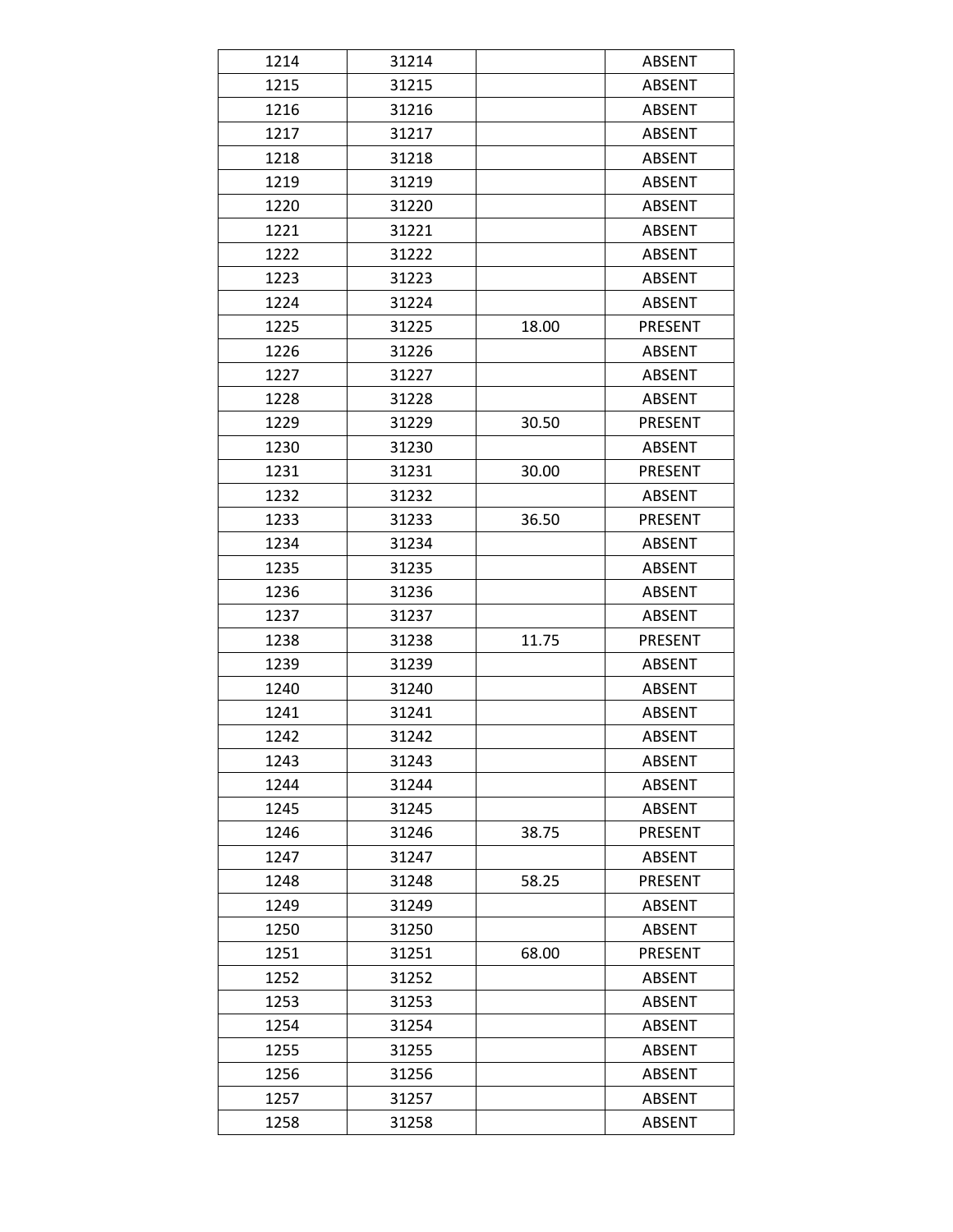| 1260<br>31260<br><b>ABSENT</b><br>1261<br>31261<br><b>ABSENT</b><br>1262<br>31262<br><b>ABSENT</b><br>31263<br>1263<br><b>ABSENT</b><br>1264<br>31264<br><b>ABSENT</b><br>1265<br>31265<br><b>ABSENT</b><br><b>ABSENT</b><br>1266<br>31266<br>1267<br>31267<br><b>ABSENT</b><br>1268<br>31268<br><b>ABSENT</b><br>1269<br><b>ABSENT</b><br>31269<br>31270<br>1270<br><b>ABSENT</b><br>1271<br><b>ABSENT</b><br>31271<br>1272<br>31272<br><b>ABSENT</b><br>1273<br>31273<br>28.75<br>PRESENT<br>1274<br>31274<br><b>ABSENT</b><br>06.50<br>1275<br>31275<br><b>PRESENT</b><br>1276<br>31276<br><b>ABSENT</b><br>1277<br>31277<br>13.00<br><b>PRESENT</b><br>1278<br>31278<br><b>ABSENT</b><br>1279<br>31279<br><b>ABSENT</b><br>1280<br>31280<br>18.50<br><b>PRESENT</b><br>1281<br>31281<br><b>ABSENT</b><br>1282<br>31282<br>51.75<br>PRESENT<br>1283<br>31283<br><b>ABSENT</b><br>1284<br>31284<br><b>ABSENT</b><br>1285<br>31285<br>53.25<br>PRESENT<br>1286<br>31286<br><b>ABSENT</b><br>27.50<br>1287<br>31287<br><b>PRESENT</b><br>ABSENT<br>1288<br>31288<br>1289<br>31289<br><b>ABSENT</b> |
|----------------------------------------------------------------------------------------------------------------------------------------------------------------------------------------------------------------------------------------------------------------------------------------------------------------------------------------------------------------------------------------------------------------------------------------------------------------------------------------------------------------------------------------------------------------------------------------------------------------------------------------------------------------------------------------------------------------------------------------------------------------------------------------------------------------------------------------------------------------------------------------------------------------------------------------------------------------------------------------------------------------------------------------------------------------------------------------------------|
|                                                                                                                                                                                                                                                                                                                                                                                                                                                                                                                                                                                                                                                                                                                                                                                                                                                                                                                                                                                                                                                                                                    |
|                                                                                                                                                                                                                                                                                                                                                                                                                                                                                                                                                                                                                                                                                                                                                                                                                                                                                                                                                                                                                                                                                                    |
|                                                                                                                                                                                                                                                                                                                                                                                                                                                                                                                                                                                                                                                                                                                                                                                                                                                                                                                                                                                                                                                                                                    |
|                                                                                                                                                                                                                                                                                                                                                                                                                                                                                                                                                                                                                                                                                                                                                                                                                                                                                                                                                                                                                                                                                                    |
|                                                                                                                                                                                                                                                                                                                                                                                                                                                                                                                                                                                                                                                                                                                                                                                                                                                                                                                                                                                                                                                                                                    |
|                                                                                                                                                                                                                                                                                                                                                                                                                                                                                                                                                                                                                                                                                                                                                                                                                                                                                                                                                                                                                                                                                                    |
|                                                                                                                                                                                                                                                                                                                                                                                                                                                                                                                                                                                                                                                                                                                                                                                                                                                                                                                                                                                                                                                                                                    |
|                                                                                                                                                                                                                                                                                                                                                                                                                                                                                                                                                                                                                                                                                                                                                                                                                                                                                                                                                                                                                                                                                                    |
|                                                                                                                                                                                                                                                                                                                                                                                                                                                                                                                                                                                                                                                                                                                                                                                                                                                                                                                                                                                                                                                                                                    |
|                                                                                                                                                                                                                                                                                                                                                                                                                                                                                                                                                                                                                                                                                                                                                                                                                                                                                                                                                                                                                                                                                                    |
|                                                                                                                                                                                                                                                                                                                                                                                                                                                                                                                                                                                                                                                                                                                                                                                                                                                                                                                                                                                                                                                                                                    |
|                                                                                                                                                                                                                                                                                                                                                                                                                                                                                                                                                                                                                                                                                                                                                                                                                                                                                                                                                                                                                                                                                                    |
|                                                                                                                                                                                                                                                                                                                                                                                                                                                                                                                                                                                                                                                                                                                                                                                                                                                                                                                                                                                                                                                                                                    |
|                                                                                                                                                                                                                                                                                                                                                                                                                                                                                                                                                                                                                                                                                                                                                                                                                                                                                                                                                                                                                                                                                                    |
|                                                                                                                                                                                                                                                                                                                                                                                                                                                                                                                                                                                                                                                                                                                                                                                                                                                                                                                                                                                                                                                                                                    |
|                                                                                                                                                                                                                                                                                                                                                                                                                                                                                                                                                                                                                                                                                                                                                                                                                                                                                                                                                                                                                                                                                                    |
|                                                                                                                                                                                                                                                                                                                                                                                                                                                                                                                                                                                                                                                                                                                                                                                                                                                                                                                                                                                                                                                                                                    |
|                                                                                                                                                                                                                                                                                                                                                                                                                                                                                                                                                                                                                                                                                                                                                                                                                                                                                                                                                                                                                                                                                                    |
|                                                                                                                                                                                                                                                                                                                                                                                                                                                                                                                                                                                                                                                                                                                                                                                                                                                                                                                                                                                                                                                                                                    |
|                                                                                                                                                                                                                                                                                                                                                                                                                                                                                                                                                                                                                                                                                                                                                                                                                                                                                                                                                                                                                                                                                                    |
|                                                                                                                                                                                                                                                                                                                                                                                                                                                                                                                                                                                                                                                                                                                                                                                                                                                                                                                                                                                                                                                                                                    |
|                                                                                                                                                                                                                                                                                                                                                                                                                                                                                                                                                                                                                                                                                                                                                                                                                                                                                                                                                                                                                                                                                                    |
|                                                                                                                                                                                                                                                                                                                                                                                                                                                                                                                                                                                                                                                                                                                                                                                                                                                                                                                                                                                                                                                                                                    |
|                                                                                                                                                                                                                                                                                                                                                                                                                                                                                                                                                                                                                                                                                                                                                                                                                                                                                                                                                                                                                                                                                                    |
|                                                                                                                                                                                                                                                                                                                                                                                                                                                                                                                                                                                                                                                                                                                                                                                                                                                                                                                                                                                                                                                                                                    |
|                                                                                                                                                                                                                                                                                                                                                                                                                                                                                                                                                                                                                                                                                                                                                                                                                                                                                                                                                                                                                                                                                                    |
|                                                                                                                                                                                                                                                                                                                                                                                                                                                                                                                                                                                                                                                                                                                                                                                                                                                                                                                                                                                                                                                                                                    |
|                                                                                                                                                                                                                                                                                                                                                                                                                                                                                                                                                                                                                                                                                                                                                                                                                                                                                                                                                                                                                                                                                                    |
|                                                                                                                                                                                                                                                                                                                                                                                                                                                                                                                                                                                                                                                                                                                                                                                                                                                                                                                                                                                                                                                                                                    |
|                                                                                                                                                                                                                                                                                                                                                                                                                                                                                                                                                                                                                                                                                                                                                                                                                                                                                                                                                                                                                                                                                                    |
| 1290<br>31290<br><b>ABSENT</b>                                                                                                                                                                                                                                                                                                                                                                                                                                                                                                                                                                                                                                                                                                                                                                                                                                                                                                                                                                                                                                                                     |
| 12.50<br>1291<br>31291<br><b>PRESENT</b>                                                                                                                                                                                                                                                                                                                                                                                                                                                                                                                                                                                                                                                                                                                                                                                                                                                                                                                                                                                                                                                           |
| 1292<br>31292<br><b>ABSENT</b>                                                                                                                                                                                                                                                                                                                                                                                                                                                                                                                                                                                                                                                                                                                                                                                                                                                                                                                                                                                                                                                                     |
| 47.75<br>1293<br>31293<br>PRESENT                                                                                                                                                                                                                                                                                                                                                                                                                                                                                                                                                                                                                                                                                                                                                                                                                                                                                                                                                                                                                                                                  |
| 23.75<br>PRESENT<br>1294<br>31294                                                                                                                                                                                                                                                                                                                                                                                                                                                                                                                                                                                                                                                                                                                                                                                                                                                                                                                                                                                                                                                                  |
| 1295<br>31295<br><b>ABSENT</b>                                                                                                                                                                                                                                                                                                                                                                                                                                                                                                                                                                                                                                                                                                                                                                                                                                                                                                                                                                                                                                                                     |
| 1296<br>31296<br><b>ABSENT</b>                                                                                                                                                                                                                                                                                                                                                                                                                                                                                                                                                                                                                                                                                                                                                                                                                                                                                                                                                                                                                                                                     |
| 1297<br>31297<br><b>ABSENT</b>                                                                                                                                                                                                                                                                                                                                                                                                                                                                                                                                                                                                                                                                                                                                                                                                                                                                                                                                                                                                                                                                     |
| 1298<br>31298<br><b>ABSENT</b>                                                                                                                                                                                                                                                                                                                                                                                                                                                                                                                                                                                                                                                                                                                                                                                                                                                                                                                                                                                                                                                                     |
| 1299<br>31299<br><b>ABSENT</b>                                                                                                                                                                                                                                                                                                                                                                                                                                                                                                                                                                                                                                                                                                                                                                                                                                                                                                                                                                                                                                                                     |
| 1300<br>31300<br><b>ABSENT</b>                                                                                                                                                                                                                                                                                                                                                                                                                                                                                                                                                                                                                                                                                                                                                                                                                                                                                                                                                                                                                                                                     |
| 1301<br>31301<br><b>ABSENT</b>                                                                                                                                                                                                                                                                                                                                                                                                                                                                                                                                                                                                                                                                                                                                                                                                                                                                                                                                                                                                                                                                     |
| 1302<br>31302<br>ABSENT                                                                                                                                                                                                                                                                                                                                                                                                                                                                                                                                                                                                                                                                                                                                                                                                                                                                                                                                                                                                                                                                            |
| 31303<br>41.00<br>PRESENT<br>1303                                                                                                                                                                                                                                                                                                                                                                                                                                                                                                                                                                                                                                                                                                                                                                                                                                                                                                                                                                                                                                                                  |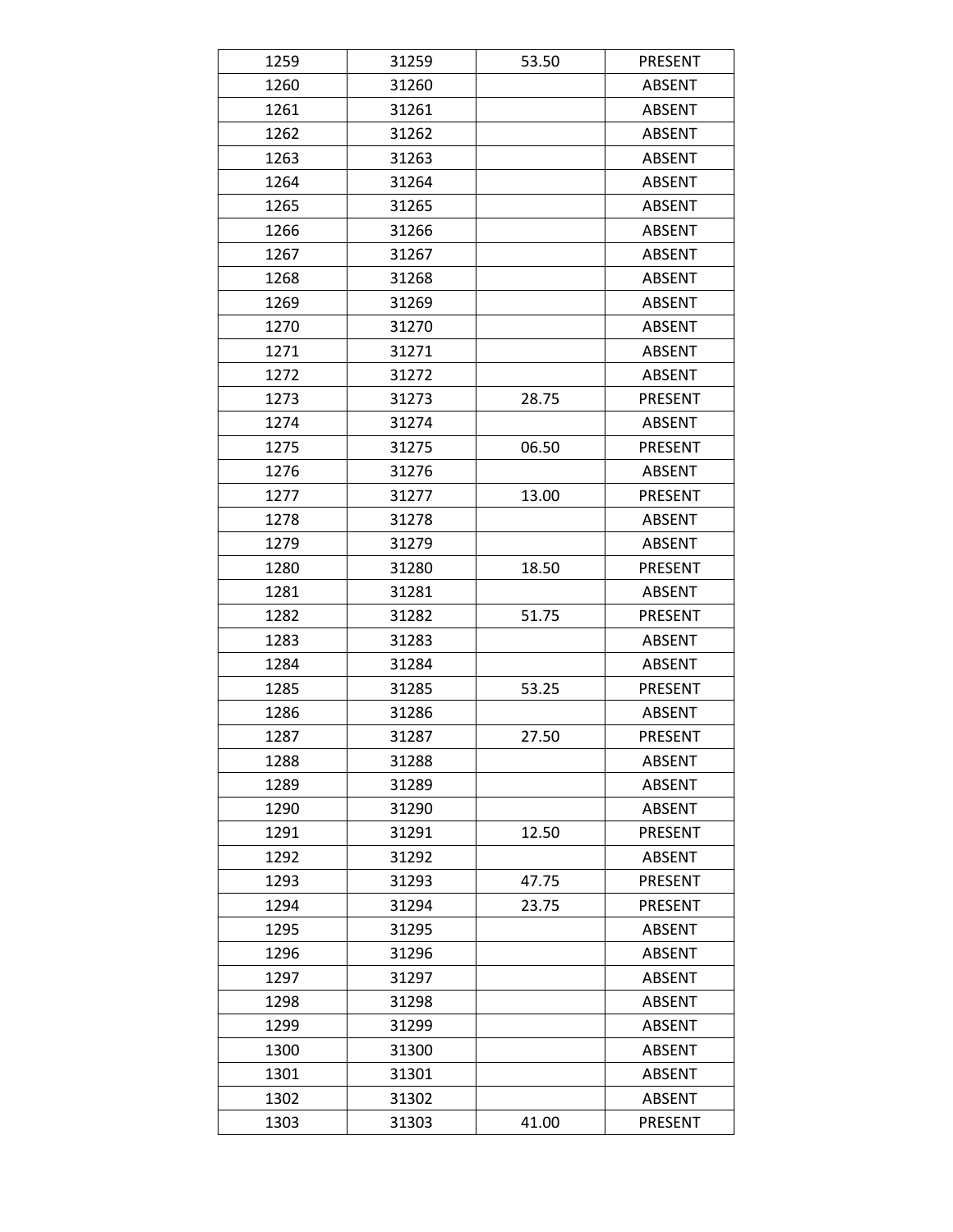| 1304 | 31304 | 45.75 | <b>PRESENT</b> |
|------|-------|-------|----------------|
| 1305 | 31305 |       | <b>ABSENT</b>  |
| 1306 | 31306 |       | <b>ABSENT</b>  |
| 1307 | 31307 |       | <b>ABSENT</b>  |
| 1308 | 31308 |       | <b>ABSENT</b>  |
| 1309 | 31309 | 10.75 | <b>PRESENT</b> |
| 1310 | 31310 |       | <b>ABSENT</b>  |
| 1311 | 31311 |       | <b>ABSENT</b>  |
| 1312 | 31312 |       | <b>ABSENT</b>  |
| 1313 | 31313 |       | <b>ABSENT</b>  |
| 1314 | 31314 |       | <b>ABSENT</b>  |
| 1315 | 31315 |       | <b>ABSENT</b>  |
| 1316 | 31316 | 44.00 | PRESENT        |
| 1317 | 31317 | 04.75 | <b>PRESENT</b> |
| 1318 | 31318 |       | <b>ABSENT</b>  |
| 1319 | 31319 |       | <b>ABSENT</b>  |
| 1320 | 31320 |       | <b>ABSENT</b>  |
| 1321 | 31321 |       | <b>ABSENT</b>  |
| 1322 | 31322 |       | <b>ABSENT</b>  |
| 1323 | 31323 |       | <b>ABSENT</b>  |
| 1324 | 31324 | 52.75 | <b>PRESENT</b> |
| 1325 | 31325 |       | <b>ABSENT</b>  |
| 1326 | 31326 |       | <b>ABSENT</b>  |
| 1327 | 31327 |       | <b>ABSENT</b>  |
| 1328 | 31328 |       | <b>ABSENT</b>  |
| 1329 | 31329 |       | <b>ABSENT</b>  |
| 1330 | 31330 |       | <b>ABSENT</b>  |
| 1331 | 31331 |       | <b>ABSENT</b>  |
| 1332 | 31332 | 45.00 | PRESENT        |
| 1333 | 31333 |       | <b>ABSENT</b>  |
| 1334 | 31334 | 41.50 | PRESENT        |
| 1335 | 31335 |       | <b>ABSENT</b>  |
| 1336 | 31336 |       | <b>ABSENT</b>  |
| 1337 | 31337 | 13.75 | PRESENT        |
| 1338 | 31338 |       | <b>ABSENT</b>  |
| 1339 | 31339 |       | <b>ABSENT</b>  |
| 1340 | 31340 |       | <b>ABSENT</b>  |
| 1341 | 31341 |       | <b>ABSENT</b>  |
| 1342 | 31342 |       | ABSENT         |
| 1343 | 31343 |       | <b>ABSENT</b>  |
| 1344 | 31344 |       | <b>ABSENT</b>  |
| 1345 | 31345 |       | <b>ABSENT</b>  |
| 1346 | 31346 | 30.00 | PRESENT        |
| 1347 | 31347 | 51.75 | PRESENT        |
| 1348 | 31348 |       | ABSENT         |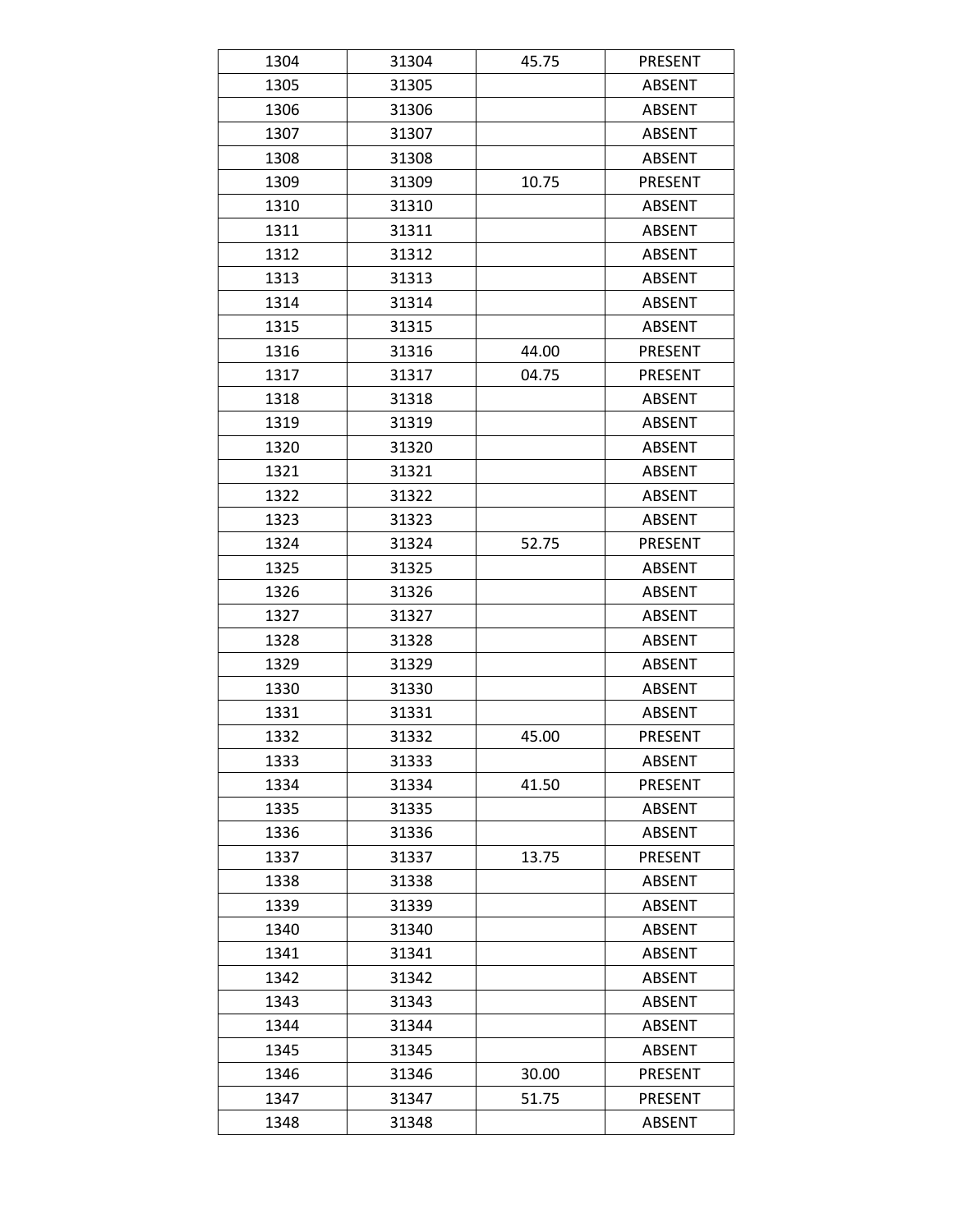| 1349 | 31349 | 49.50 | PRESENT        |
|------|-------|-------|----------------|
| 1350 | 31350 |       | <b>ABSENT</b>  |
| 1351 | 31351 |       | <b>ABSENT</b>  |
| 1352 | 31352 |       | <b>ABSENT</b>  |
| 1353 | 31353 |       | <b>ABSENT</b>  |
| 1354 | 31354 |       | <b>ABSENT</b>  |
| 1355 | 31355 |       | <b>ABSENT</b>  |
| 1356 | 31356 | 36.00 | <b>PRESENT</b> |
| 1357 | 31357 | 52.00 | <b>PRESENT</b> |
| 1358 | 31358 |       | <b>ABSENT</b>  |
| 1359 | 31359 |       | <b>ABSENT</b>  |
| 1360 | 31360 |       | <b>ABSENT</b>  |
| 1361 | 31361 | 03.50 | <b>PRESENT</b> |
| 1362 | 31362 |       | <b>ABSENT</b>  |
| 1363 | 31363 |       | <b>ABSENT</b>  |
| 1364 | 31364 |       | <b>ABSENT</b>  |
| 1365 | 31365 | 31.75 | <b>PRESENT</b> |
| 1366 | 31366 | 38.50 | <b>PRESENT</b> |
| 1367 | 31367 |       | <b>ABSENT</b>  |
| 1368 | 31368 | 25.75 | <b>PRESENT</b> |
| 1369 | 31369 |       | <b>ABSENT</b>  |
| 1370 | 31370 |       | <b>ABSENT</b>  |
| 1371 | 31371 |       | <b>ABSENT</b>  |
| 1372 | 31372 |       | <b>ABSENT</b>  |
| 1373 | 31373 |       | <b>ABSENT</b>  |
| 1374 | 31374 |       | <b>ABSENT</b>  |
| 1375 | 31375 |       | <b>ABSENT</b>  |
| 1376 | 31376 |       | <b>ABSENT</b>  |
| 1377 | 31377 | 34.50 | PRESENT        |
| 1378 | 31378 |       | <b>ABSENT</b>  |
| 1379 | 31379 | 41.25 | <b>PRESENT</b> |
| 1380 | 31380 |       | <b>ABSENT</b>  |
| 1381 | 31381 |       | <b>ABSENT</b>  |
| 1382 | 31382 |       | <b>ABSENT</b>  |
| 1383 | 31383 |       | <b>ABSENT</b>  |
| 1384 | 31384 | 45.00 | PRESENT        |
| 1385 | 31385 |       | <b>ABSENT</b>  |
| 1386 | 31386 |       | <b>ABSENT</b>  |
| 1387 | 31387 |       | <b>ABSENT</b>  |
| 1388 | 31388 | 20.25 | PRESENT        |
| 1389 | 31389 | 16.25 | PRESENT        |
| 1390 | 31390 | 17.75 | <b>PRESENT</b> |
| 1391 | 31391 |       | <b>ABSENT</b>  |
| 1392 | 31392 |       | ABSENT         |
| 1393 | 31393 |       | <b>ABSENT</b>  |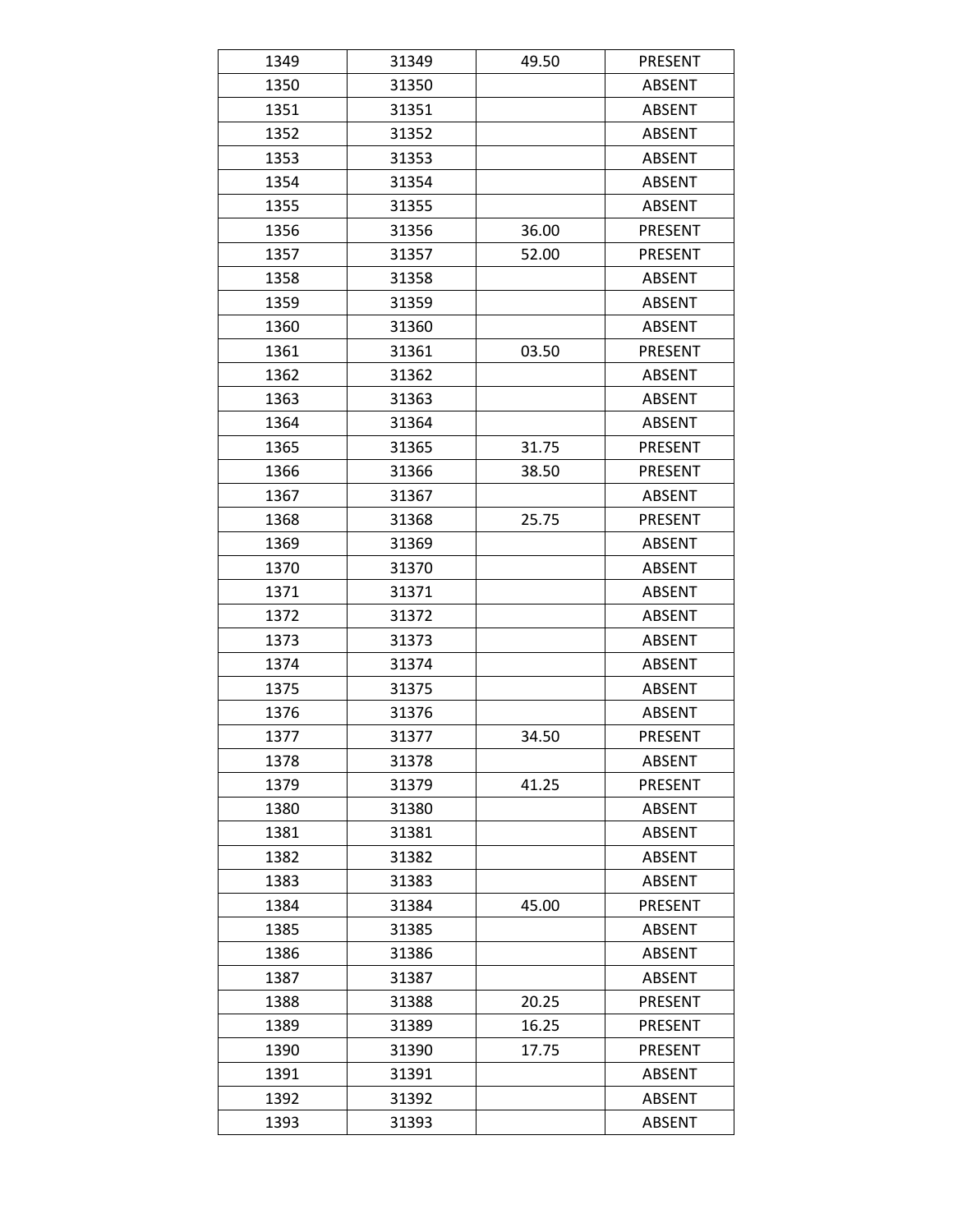| 1394 | 31394 |       | <b>ABSENT</b>  |
|------|-------|-------|----------------|
| 1395 | 31395 |       | <b>ABSENT</b>  |
| 1396 | 31396 |       | <b>ABSENT</b>  |
| 1397 | 31397 |       | <b>ABSENT</b>  |
| 1398 | 31398 |       | <b>ABSENT</b>  |
| 1399 | 31399 | 19.75 | <b>PRESENT</b> |
| 1400 | 31400 |       | <b>ABSENT</b>  |
| 1401 | 31401 |       | <b>ABSENT</b>  |
| 1402 | 31402 |       | <b>ABSENT</b>  |
| 1403 | 31403 |       | <b>ABSENT</b>  |
| 1404 | 31404 |       | <b>ABSENT</b>  |
| 1405 | 31405 | 28.75 | <b>PRESENT</b> |
| 1406 | 31406 |       | <b>ABSENT</b>  |
| 1407 | 31407 |       | <b>ABSENT</b>  |
| 1408 | 31408 |       | <b>ABSENT</b>  |
| 1409 | 31409 |       | <b>ABSENT</b>  |
| 1410 | 31410 |       | <b>ABSENT</b>  |
| 1411 | 31411 |       | <b>ABSENT</b>  |
| 1412 | 31412 | 26.25 | <b>PRESENT</b> |
| 1413 | 31413 |       | <b>ABSENT</b>  |
| 1414 | 31414 |       | <b>ABSENT</b>  |
| 1415 | 31415 |       | <b>ABSENT</b>  |
| 1416 | 31416 |       | <b>ABSENT</b>  |
| 1417 | 31417 |       | <b>ABSENT</b>  |
| 1418 | 31418 |       | <b>ABSENT</b>  |
| 1419 | 31419 |       | <b>ABSENT</b>  |
| 1420 | 31420 | 16.25 | <b>PRESENT</b> |
| 1421 | 31421 |       | <b>ABSENT</b>  |
| 1422 | 31422 |       | <b>ABSENT</b>  |
| 1423 | 31423 |       | <b>ABSENT</b>  |
| 1424 | 31424 |       | <b>ABSENT</b>  |
| 1425 | 31425 |       | <b>ABSENT</b>  |
| 1426 | 31426 |       | <b>ABSENT</b>  |
| 1427 | 31427 |       | <b>ABSENT</b>  |
| 1428 | 31428 |       | <b>ABSENT</b>  |
| 1429 | 31429 | 31.00 | PRESENT        |
| 1430 | 31430 |       | <b>ABSENT</b>  |
| 1431 | 31431 |       | <b>ABSENT</b>  |
| 1432 | 31432 |       | ABSENT         |
| 1433 | 31433 |       | <b>ABSENT</b>  |
| 1434 | 31434 |       | <b>ABSENT</b>  |
| 1435 | 31435 | 36.50 | <b>PRESENT</b> |
| 1436 | 31436 | 38.75 | PRESENT        |
| 1437 | 31437 | 32.75 | <b>PRESENT</b> |
| 1438 | 31438 |       | ABSENT         |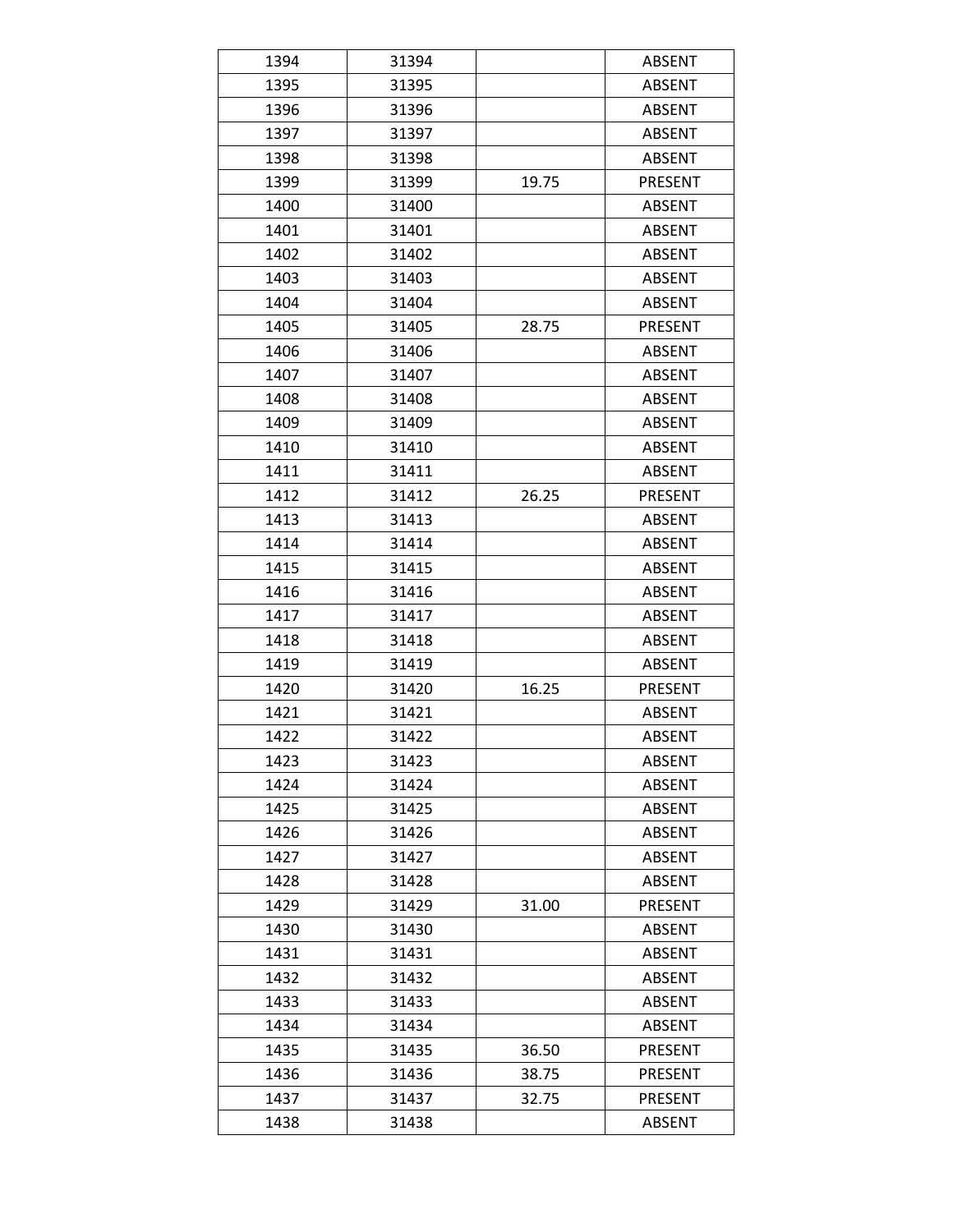| 1439 | 31439 | 44.25 | PRESENT        |
|------|-------|-------|----------------|
| 1440 | 31440 | 16.25 | <b>PRESENT</b> |
| 1441 | 31441 |       | <b>ABSENT</b>  |
| 1442 | 31442 |       | <b>ABSENT</b>  |
| 1443 | 31443 |       | <b>ABSENT</b>  |
| 1444 | 31444 |       | <b>ABSENT</b>  |
| 1445 | 31445 |       | <b>ABSENT</b>  |
| 1446 | 31446 |       | <b>ABSENT</b>  |
| 1447 | 31447 |       | <b>ABSENT</b>  |
| 1448 | 31448 |       | <b>ABSENT</b>  |
| 1449 | 31449 | 22.50 | <b>PRESENT</b> |
| 1450 | 31450 | 20.50 | <b>PRESENT</b> |
| 1451 | 31451 |       | <b>ABSENT</b>  |
| 1452 | 31452 |       | <b>ABSENT</b>  |
| 1453 | 31453 | 61.25 | PRESENT        |
| 1454 | 31454 |       | <b>ABSENT</b>  |
| 1455 | 31455 | 34.25 | PRESENT        |
| 1456 | 31456 |       | <b>ABSENT</b>  |
| 1457 | 31457 |       | <b>ABSENT</b>  |
| 1458 | 31458 |       | <b>ABSENT</b>  |
| 1459 | 31459 | 13.75 | <b>PRESENT</b> |
| 1460 | 31460 |       | <b>ABSENT</b>  |
| 1461 | 31461 |       | <b>ABSENT</b>  |
| 1462 | 31462 |       | <b>ABSENT</b>  |
| 1463 | 31463 |       | ABSENT         |
| 1464 | 31464 | 12.50 | <b>PRESENT</b> |
| 1465 | 31465 |       | <b>ABSENT</b>  |
| 1466 | 31466 | 41.00 | <b>PRESENT</b> |
| 1467 | 31467 |       | <b>ABSENT</b>  |
| 1468 | 31468 |       | ABSENT         |
| 1469 | 31469 |       | <b>ABSENT</b>  |
| 1470 | 31470 |       | <b>ABSENT</b>  |
| 1471 | 31471 |       | ABSENT         |
| 1472 | 31472 | 12.50 | <b>PRESENT</b> |
| 1473 | 31473 | 29.25 | <b>PRESENT</b> |
| 1474 | 31474 | 44.00 | PRESENT        |
| 1475 | 31475 |       | ABSENT         |
| 1476 | 31476 |       | <b>ABSENT</b>  |
| 1477 | 31477 | 22.50 | PRESENT        |
| 1478 | 31478 | 11.00 | <b>PRESENT</b> |
| 1479 | 31479 |       | ABSENT         |
| 1480 | 31480 |       | <b>ABSENT</b>  |
| 1481 | 31481 | 13.75 | PRESENT        |
| 1482 | 31482 | 44.50 | PRESENT        |
| 1483 | 31483 |       | ABSENT         |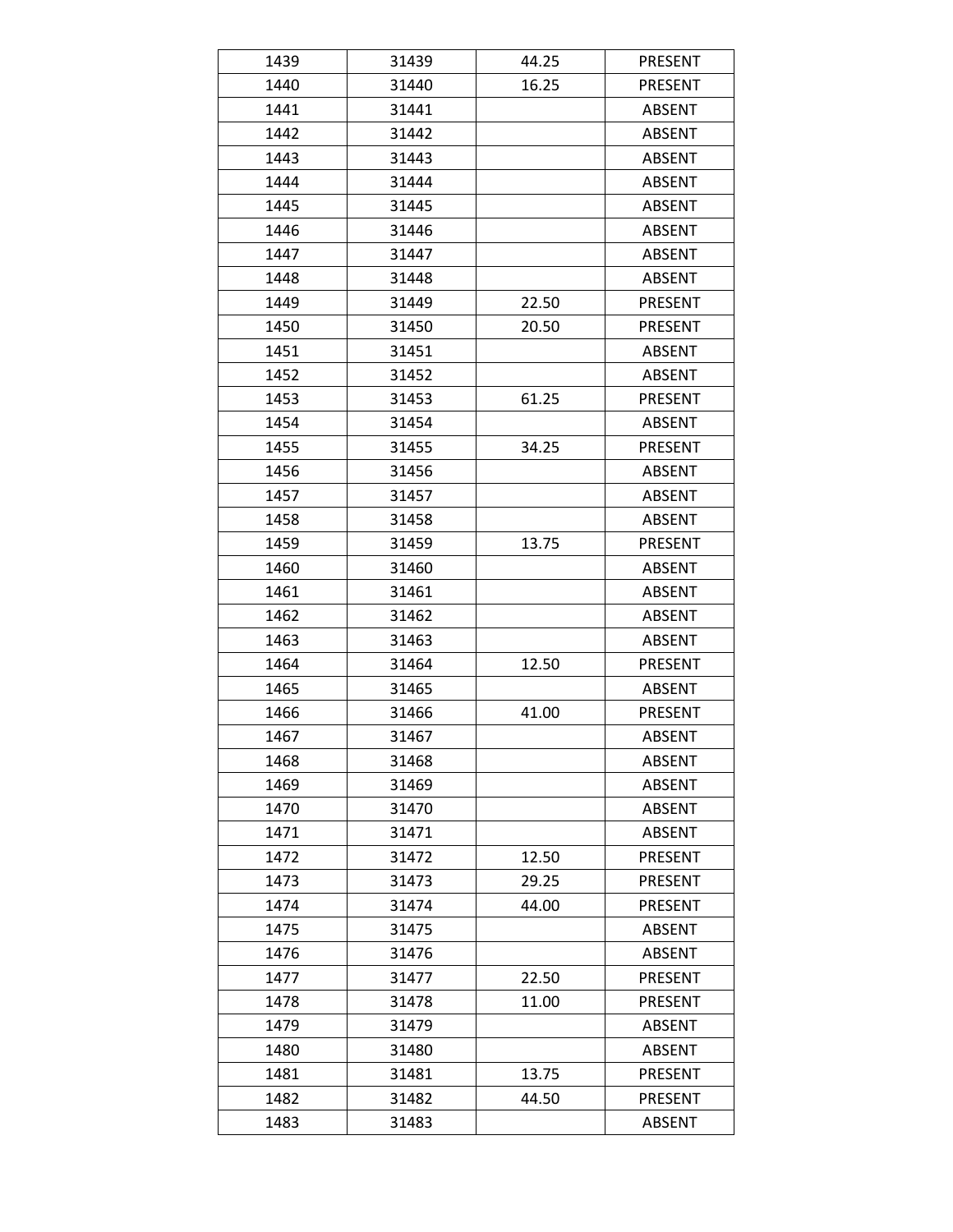| 1484 | 31484 |       | <b>ABSENT</b>  |
|------|-------|-------|----------------|
| 1485 | 31485 | 28.25 | <b>PRESENT</b> |
| 1486 | 31486 |       | <b>ABSENT</b>  |
| 1487 | 31487 | 10.75 | <b>PRESENT</b> |
| 1488 | 31488 |       | <b>ABSENT</b>  |
| 1489 | 31489 | 23.75 | <b>PRESENT</b> |
| 1490 | 31490 |       | <b>ABSENT</b>  |
| 1491 | 31491 |       | <b>ABSENT</b>  |
| 1492 | 31492 | 17.75 | <b>PRESENT</b> |
| 1493 | 31493 |       | <b>ABSENT</b>  |
| 1494 | 31494 |       | <b>ABSENT</b>  |
| 1495 | 31495 | 27.50 | <b>PRESENT</b> |
| 1496 | 31496 |       | <b>ABSENT</b>  |
| 1497 | 31497 | 09.00 | <b>PRESENT</b> |
| 1498 | 31498 | 46.75 | <b>PRESENT</b> |
| 1499 | 31499 |       | <b>ABSENT</b>  |
| 1500 | 31500 | 66.50 | <b>PRESENT</b> |
| 1501 | 31501 |       | <b>ABSENT</b>  |
| 1502 | 31502 | 14.25 | <b>PRESENT</b> |
| 1503 | 31503 |       | <b>ABSENT</b>  |
| 1504 | 31504 |       | <b>ABSENT</b>  |
| 1505 | 31505 | 20.75 | PRESENT        |
| 1506 | 31506 |       | <b>ABSENT</b>  |
| 1507 | 31507 | 34.25 | PRESENT        |
| 1508 | 31508 |       | <b>ABSENT</b>  |
| 1509 | 31509 |       | <b>ABSENT</b>  |
| 1510 | 31510 |       | <b>ABSENT</b>  |
| 1511 | 31511 |       | ABSENT         |
| 1512 | 31512 |       | <b>ABSENT</b>  |
| 1513 | 31513 |       | <b>ABSENT</b>  |
| 1514 | 31514 |       | <b>ABSENT</b>  |
| 1515 | 31515 |       | <b>ABSENT</b>  |
| 1516 | 31516 |       | <b>ABSENT</b>  |
| 1517 | 31517 |       | <b>ABSENT</b>  |
| 1518 | 31518 |       | <b>ABSENT</b>  |
| 1519 | 31519 |       | <b>ABSENT</b>  |
| 1520 | 31520 | 47.50 | PRESENT        |
| 1521 | 31521 |       | <b>ABSENT</b>  |
| 1522 | 31522 |       | <b>ABSENT</b>  |
| 1523 | 31523 |       | <b>ABSENT</b>  |
| 1524 | 31524 | 56.50 | PRESENT        |
| 1525 | 31525 | 21.25 | <b>PRESENT</b> |
| 1526 | 31526 | 28.25 | PRESENT        |
| 1527 | 31527 |       | <b>ABSENT</b>  |
| 1528 | 31528 |       | <b>ABSENT</b>  |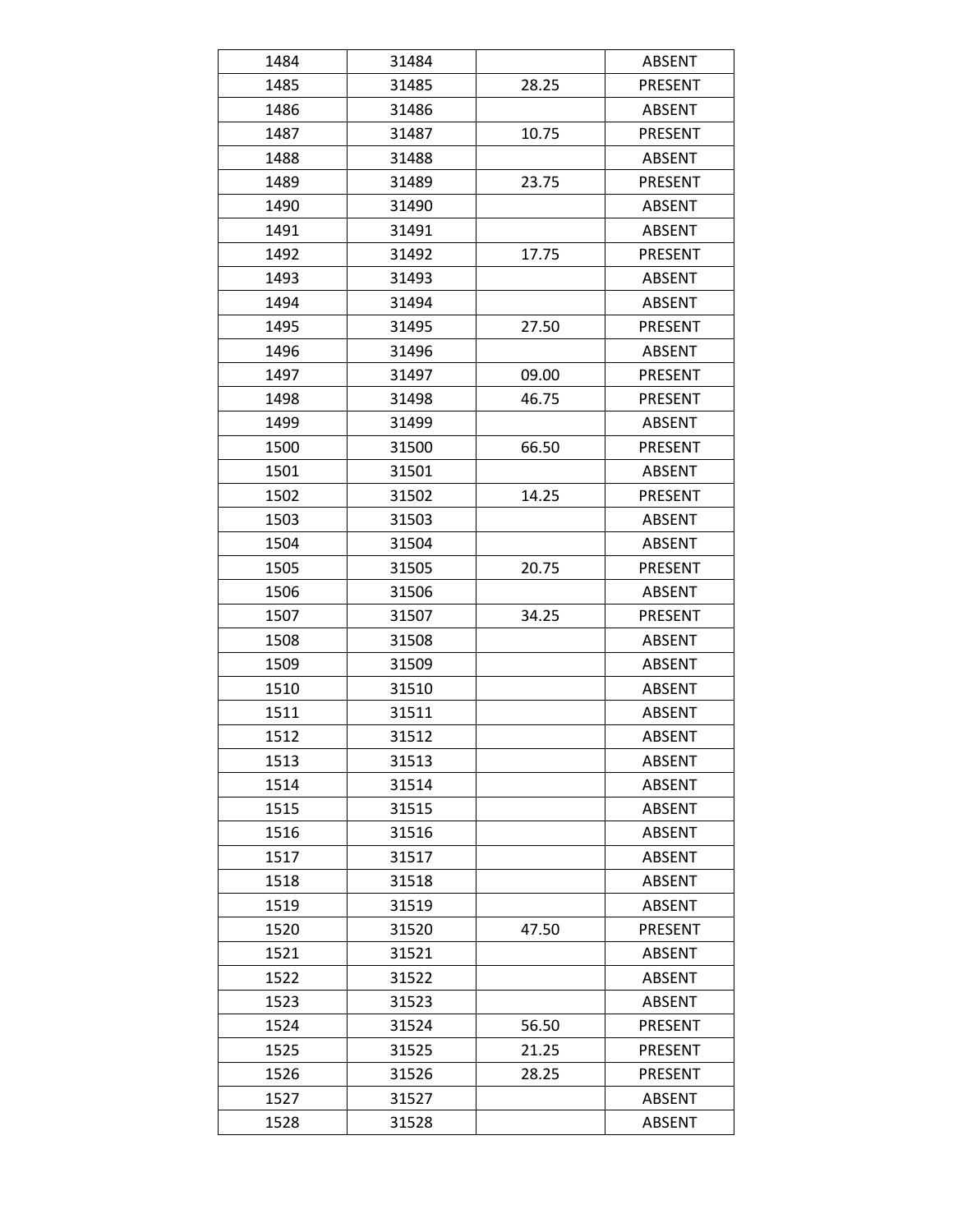| 1529 | 31529 |       | <b>ABSENT</b>  |
|------|-------|-------|----------------|
| 1530 | 31530 |       | <b>ABSENT</b>  |
| 1531 | 31531 |       | <b>ABSENT</b>  |
| 1532 | 31532 |       | <b>ABSENT</b>  |
| 1533 | 31533 |       | <b>ABSENT</b>  |
| 1534 | 31534 |       | <b>ABSENT</b>  |
| 1535 | 31535 | 47.00 | <b>PRESENT</b> |
| 1536 | 31536 |       | <b>ABSENT</b>  |
| 1537 | 31537 |       | <b>ABSENT</b>  |
| 1538 | 31538 |       | <b>ABSENT</b>  |
| 1539 | 31539 | 60.00 | PRESENT        |
| 1540 | 31540 |       | <b>ABSENT</b>  |
| 1541 | 31541 |       | <b>ABSENT</b>  |
| 1542 | 31542 |       | <b>ABSENT</b>  |
| 1543 | 31543 |       | <b>ABSENT</b>  |
| 1544 | 31544 |       | <b>ABSENT</b>  |
| 1545 | 31545 |       | <b>ABSENT</b>  |
| 1546 | 31546 |       | <b>ABSENT</b>  |
| 1547 | 31547 |       | <b>ABSENT</b>  |
| 1548 | 31548 |       | <b>ABSENT</b>  |
| 1549 | 31549 | 49.75 | <b>PRESENT</b> |
| 1550 | 31550 |       | <b>ABSENT</b>  |
| 1551 | 31551 |       | <b>ABSENT</b>  |
| 1552 | 31552 | 51.00 | PRESENT        |
| 1553 | 31553 |       | <b>ABSENT</b>  |
| 1554 | 31554 |       | <b>ABSENT</b>  |
| 1555 | 31555 |       | <b>ABSENT</b>  |
| 1556 | 31556 |       | <b>ABSENT</b>  |
| 1557 | 31557 | 20.50 | <b>PRESENT</b> |
| 1558 | 31558 | 13.00 | PRESENT        |
| 1559 | 31559 |       | <b>ABSENT</b>  |
| 1560 | 31560 |       | <b>ABSENT</b>  |
| 1561 | 31561 |       | <b>ABSENT</b>  |
| 1562 | 31562 |       | <b>ABSENT</b>  |
| 1563 | 31563 | 45.25 | PRESENT        |
| 1564 | 31564 |       | <b>ABSENT</b>  |
| 1565 | 31565 |       | <b>ABSENT</b>  |
| 1566 | 31566 |       | <b>ABSENT</b>  |
| 1567 | 31567 | 39.50 | <b>PRESENT</b> |
| 1568 | 31568 |       | <b>ABSENT</b>  |
| 1569 | 31569 |       | <b>ABSENT</b>  |
| 1570 | 31570 |       | <b>ABSENT</b>  |
| 1571 | 31571 |       | <b>ABSENT</b>  |
| 1572 | 31572 |       | <b>ABSENT</b>  |
| 1573 | 31573 | 14.50 | <b>PRESENT</b> |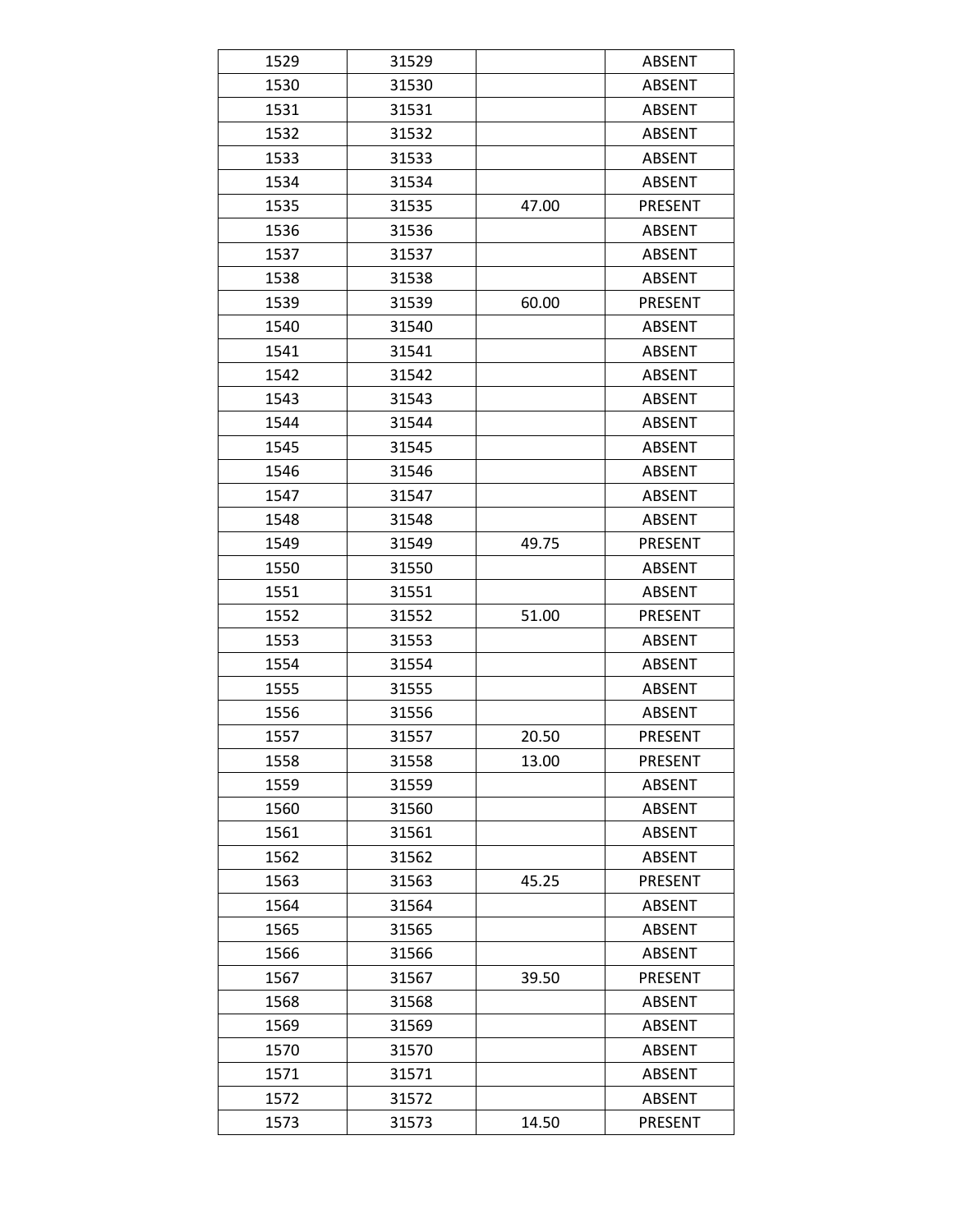| 1574 | 31574 |       | <b>ABSENT</b>  |
|------|-------|-------|----------------|
| 1575 | 31575 |       | <b>ABSENT</b>  |
| 1576 | 31576 |       | <b>ABSENT</b>  |
| 1577 | 31577 |       | <b>ABSENT</b>  |
| 1578 | 31578 |       | <b>ABSENT</b>  |
| 1579 | 31579 | 17.00 | <b>PRESENT</b> |
| 1580 | 31580 | 25.75 | <b>PRESENT</b> |
| 1581 | 31581 |       | <b>ABSENT</b>  |
| 1582 | 31582 |       | <b>ABSENT</b>  |
| 1583 | 31583 |       | <b>ABSENT</b>  |
| 1584 | 31584 |       | <b>ABSENT</b>  |
| 1585 | 31585 | 60.25 | <b>PRESENT</b> |
| 1586 | 31586 |       | <b>ABSENT</b>  |
| 1587 | 31587 |       | <b>ABSENT</b>  |
| 1588 | 31588 |       | <b>ABSENT</b>  |
| 1589 | 31589 | 26.00 | <b>PRESENT</b> |
| 1590 | 31590 |       | <b>ABSENT</b>  |
| 1591 | 31591 | 05.00 | <b>PRESENT</b> |
| 1592 | 31592 |       | <b>ABSENT</b>  |
| 1593 | 31593 | 38.75 | <b>PRESENT</b> |
| 1594 | 31594 |       | <b>ABSENT</b>  |
| 1595 | 31595 |       | <b>ABSENT</b>  |
| 1596 | 31596 |       | <b>ABSENT</b>  |
| 1597 | 31597 |       | <b>ABSENT</b>  |
| 1598 | 31598 |       | <b>ABSENT</b>  |
| 1599 | 31599 | 54.25 | PRESENT        |
| 1600 | 31600 |       | <b>ABSENT</b>  |
| 1601 | 31601 | 21.50 | <b>PRESENT</b> |
| 1602 | 31602 |       | <b>ABSENT</b>  |
| 1603 | 31603 |       | <b>ABSENT</b>  |
| 1604 | 31604 |       | <b>ABSENT</b>  |
| 1605 | 31605 |       | <b>ABSENT</b>  |
| 1606 | 31606 |       | <b>ABSENT</b>  |
| 1607 | 31607 |       | <b>ABSENT</b>  |
| 1608 | 31608 | 23.75 | <b>PRESENT</b> |
| 1609 | 31609 | 44.75 | PRESENT        |
| 1610 | 31610 |       | <b>ABSENT</b>  |
| 1611 | 31611 | 09.00 | <b>PRESENT</b> |
| 1612 | 31612 | 09.00 | PRESENT        |
| 1613 | 31613 |       | <b>ABSENT</b>  |
| 1614 | 31614 | 16.75 | PRESENT        |
| 1615 | 31615 |       | <b>ABSENT</b>  |
| 1616 | 31616 |       | <b>ABSENT</b>  |
| 1617 | 31617 |       | <b>ABSENT</b>  |
| 1618 | 31618 | 13.75 | <b>PRESENT</b> |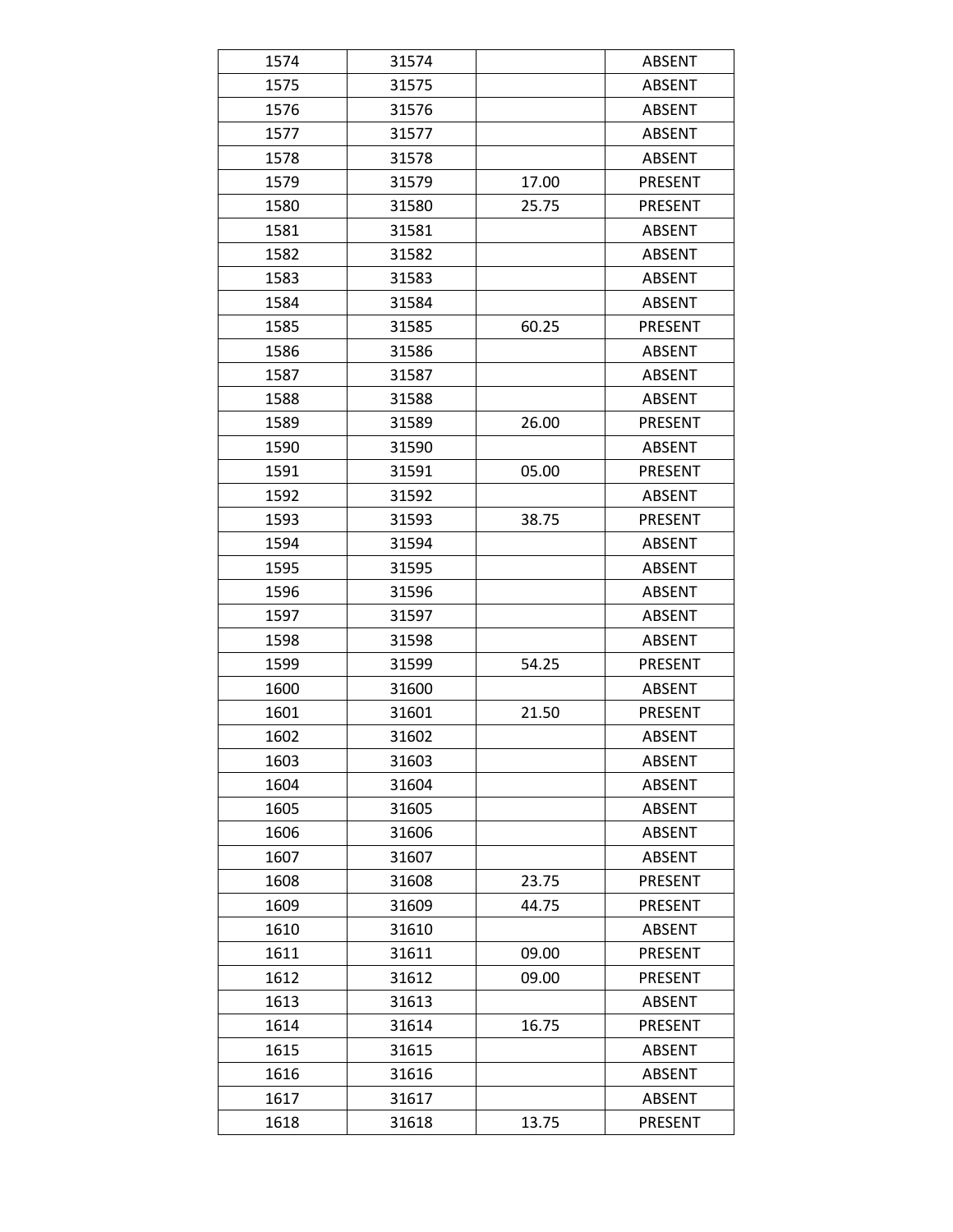| 1619 | 31619 | 43.25 | <b>PRESENT</b> |
|------|-------|-------|----------------|
| 1620 | 31620 | 27.25 | PRESENT        |
| 1621 | 31621 |       | <b>ABSENT</b>  |
| 1622 | 31622 |       | <b>ABSENT</b>  |
| 1623 | 31623 |       | <b>ABSENT</b>  |
| 1624 | 31624 |       | <b>ABSENT</b>  |
| 1625 | 31625 |       | <b>ABSENT</b>  |
| 1626 | 31626 | 26.75 | PRESENT        |
| 1627 | 31627 |       | <b>ABSENT</b>  |
| 1628 | 31628 |       | <b>ABSENT</b>  |
| 1629 | 31629 |       | <b>ABSENT</b>  |
| 1630 | 31630 |       | <b>ABSENT</b>  |
| 1631 | 31631 | 53.25 | PRESENT        |
| 1632 | 31632 |       | <b>ABSENT</b>  |
| 1633 | 31633 |       | <b>ABSENT</b>  |
| 1634 | 31634 |       | <b>ABSENT</b>  |
| 1635 | 31635 |       | <b>ABSENT</b>  |
| 1636 | 31636 | 15.00 | <b>PRESENT</b> |
| 1637 | 31637 |       | <b>ABSENT</b>  |
| 1638 | 31638 | 27.75 | PRESENT        |
| 1639 | 31639 |       | <b>ABSENT</b>  |
| 1640 | 31640 |       | <b>ABSENT</b>  |
| 1641 | 31641 |       | <b>ABSENT</b>  |
| 1642 | 31642 | 43.50 | PRESENT        |
| 1643 | 31643 |       | <b>ABSENT</b>  |
| 1644 | 31644 |       | <b>ABSENT</b>  |
| 1645 | 31645 |       | <b>ABSENT</b>  |
| 1646 | 31646 |       | <b>ABSENT</b>  |
| 1647 | 31647 |       | <b>ABSENT</b>  |
| 1648 | 31648 |       | <b>ABSENT</b>  |
| 1649 | 31649 | 31.25 | <b>PRESENT</b> |
| 1650 | 31650 |       | <b>ABSENT</b>  |
| 1651 | 31651 |       | <b>ABSENT</b>  |
| 1652 | 31652 |       | <b>ABSENT</b>  |
| 1653 | 31653 |       | <b>ABSENT</b>  |
| 1654 | 31654 |       | <b>ABSENT</b>  |
| 1655 | 31655 | 24.75 | <b>PRESENT</b> |
| 1656 | 31656 | 41.25 | PRESENT        |
| 1657 | 31657 | 54.25 | <b>PRESENT</b> |
| 1658 | 31658 |       | ABSENT         |
| 1659 | 31659 |       | <b>ABSENT</b>  |
| 1660 | 31660 |       | <b>ABSENT</b>  |
| 1661 | 31661 |       | <b>ABSENT</b>  |
| 1662 | 31662 |       | ABSENT         |
| 1663 | 31663 | 58.75 | PRESENT        |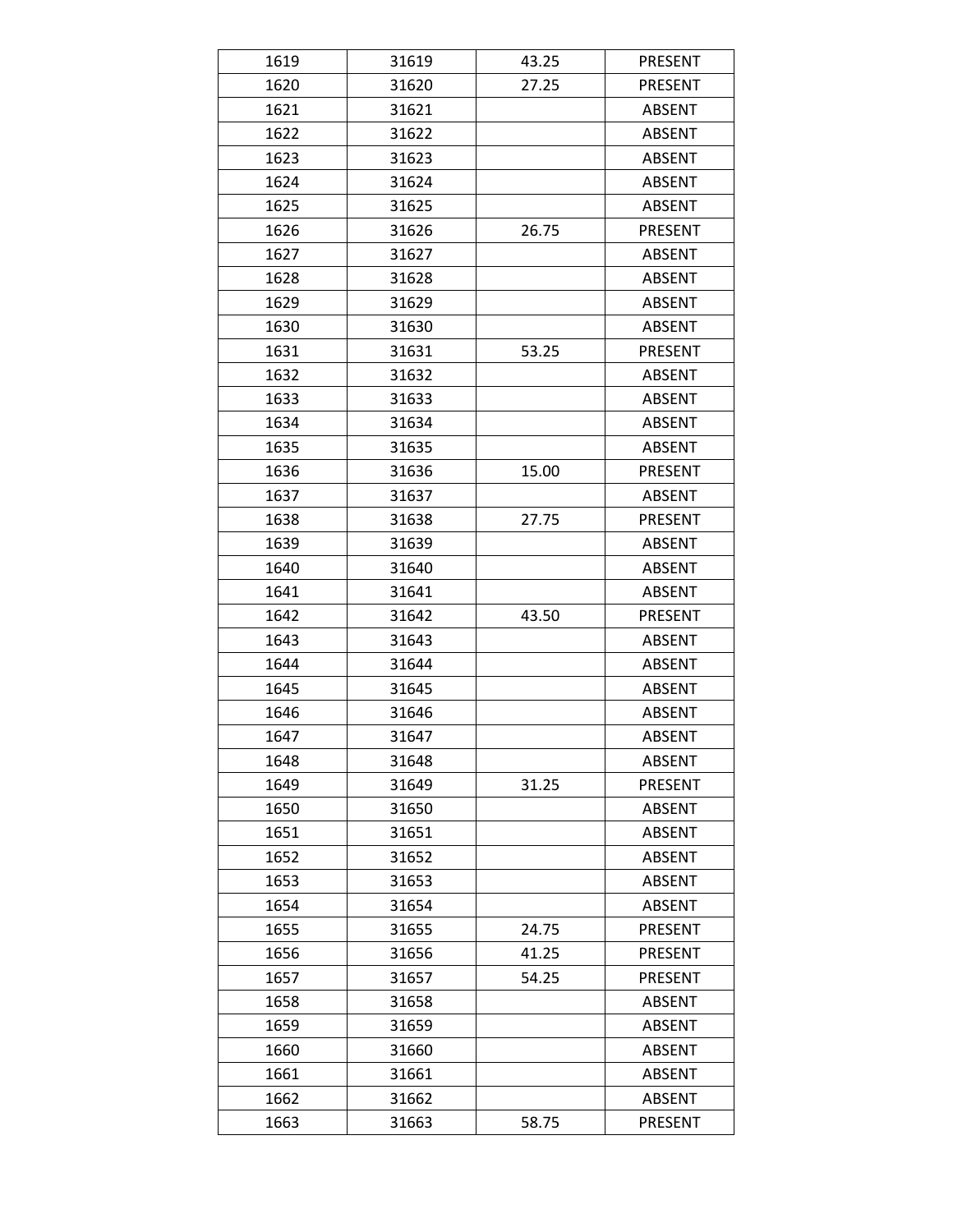| 1664 | 31664 |       | <b>ABSENT</b>  |
|------|-------|-------|----------------|
| 1665 | 31665 |       | <b>ABSENT</b>  |
| 1666 | 31666 |       | <b>ABSENT</b>  |
| 1667 | 31667 |       | <b>ABSENT</b>  |
| 1668 | 31668 |       | <b>ABSENT</b>  |
| 1669 | 31669 |       | <b>ABSENT</b>  |
| 1670 | 31670 | 41.75 | PRESENT        |
| 1671 | 31671 | 27.75 | <b>PRESENT</b> |
| 1672 | 31672 |       | <b>ABSENT</b>  |
| 1673 | 31673 |       | <b>ABSENT</b>  |
| 1674 | 31674 | 27.50 | PRESENT        |
| 1675 | 31675 |       | <b>ABSENT</b>  |
| 1676 | 31676 |       | <b>ABSENT</b>  |
| 1677 | 31677 | 18.50 | <b>PRESENT</b> |
| 1678 | 31678 |       | <b>ABSENT</b>  |
| 1679 | 31679 |       | <b>ABSENT</b>  |
| 1680 | 31680 |       | <b>ABSENT</b>  |
| 1681 | 31681 | 36.50 | <b>PRESENT</b> |
| 1682 | 31682 |       | <b>ABSENT</b>  |
| 1683 | 31683 |       | <b>ABSENT</b>  |
| 1684 | 31684 |       | <b>ABSENT</b>  |
| 1685 | 31685 |       | <b>ABSENT</b>  |
| 1686 | 31686 |       | <b>ABSENT</b>  |
| 1687 | 31687 |       | <b>ABSENT</b>  |
| 1688 | 31688 | 13.75 | PRESENT        |
| 1689 | 31689 |       | <b>ABSENT</b>  |
| 1690 | 31690 |       | <b>ABSENT</b>  |
| 1691 | 31691 |       | <b>ABSENT</b>  |
| 1692 | 31692 |       | <b>ABSENT</b>  |
| 1693 | 31693 |       | <b>ABSENT</b>  |
| 1694 | 31694 |       | <b>ABSENT</b>  |
| 1695 | 31695 | 16.50 | <b>PRESENT</b> |
| 1696 | 31696 | 36.00 | PRESENT        |
| 1697 | 31697 | 33.50 | PRESENT        |
| 1698 | 31698 |       | <b>ABSENT</b>  |
| 1699 | 31699 | 34.00 | PRESENT        |
| 1700 | 31700 |       | <b>ABSENT</b>  |
| 1701 | 31701 |       | <b>ABSENT</b>  |
| 1702 | 31702 | 26.25 | PRESENT        |
| 1703 | 31703 | 11.25 | PRESENT        |
| 1704 | 31704 |       | <b>ABSENT</b>  |
| 1705 | 31705 |       | <b>ABSENT</b>  |
| 1706 | 31706 |       | <b>ABSENT</b>  |
| 1707 | 31707 |       | <b>ABSENT</b>  |
| 1708 | 31708 |       | <b>ABSENT</b>  |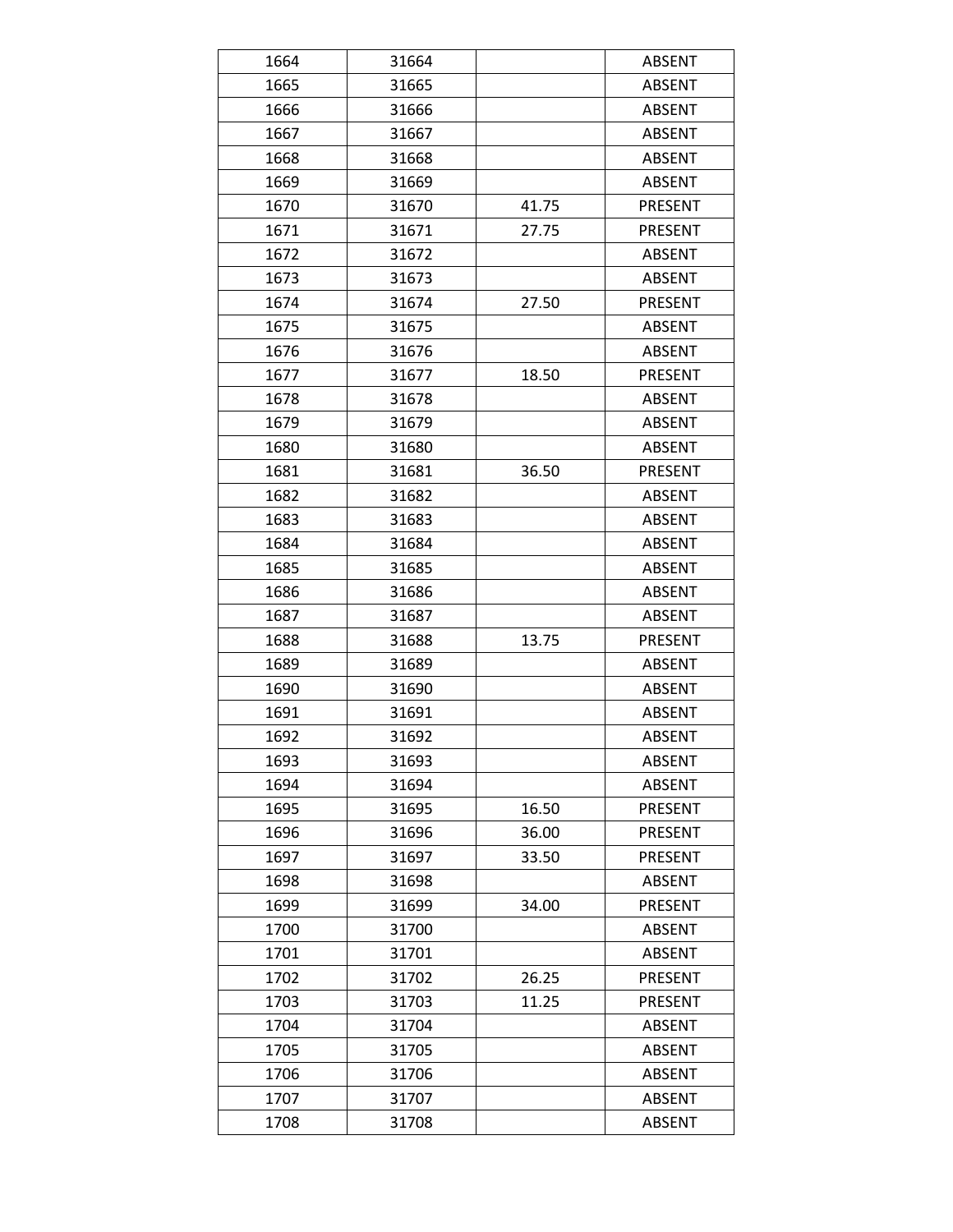| 1709 | 31709 |       | <b>ABSENT</b>  |
|------|-------|-------|----------------|
| 1710 | 31710 | 46.75 | <b>PRESENT</b> |
| 1711 | 31711 |       | <b>ABSENT</b>  |
| 1712 | 31712 |       | <b>ABSENT</b>  |
| 1713 | 31713 | 53.75 | <b>PRESENT</b> |
| 1714 | 31714 |       | <b>ABSENT</b>  |
| 1715 | 31715 |       | <b>ABSENT</b>  |
| 1716 | 31716 |       | <b>ABSENT</b>  |
| 1717 | 31717 |       | <b>ABSENT</b>  |
| 1718 | 31718 | 53.00 | <b>PRESENT</b> |
| 1719 | 31719 | 36.75 | <b>PRESENT</b> |
| 1720 | 31720 | 52.50 | PRESENT        |
| 1721 | 31721 | 60.50 | <b>PRESENT</b> |
| 1722 | 31722 |       | <b>ABSENT</b>  |
| 1723 | 31723 |       | <b>ABSENT</b>  |
| 1724 | 31724 |       | <b>ABSENT</b>  |
| 1725 | 31725 |       | <b>ABSENT</b>  |
| 1726 | 31726 |       | <b>ABSENT</b>  |
| 1727 | 31727 | 35.50 | <b>PRESENT</b> |
| 1728 | 31728 |       | <b>ABSENT</b>  |
| 1729 | 31729 |       | <b>ABSENT</b>  |
| 1730 | 31730 |       | <b>ABSENT</b>  |
| 1731 | 31731 | 53.75 | <b>PRESENT</b> |
| 1732 | 31732 |       | <b>ABSENT</b>  |
| 1733 | 31733 |       | ABSENT         |
| 1734 | 31734 | 23.50 | PRESENT        |
| 1735 | 31735 |       | <b>ABSENT</b>  |
| 1736 | 31736 |       | <b>ABSENT</b>  |
| 1737 | 31737 |       | <b>ABSENT</b>  |
| 1738 | 31738 | 23.00 | PRESENT        |
| 1739 | 31739 |       | <b>ABSENT</b>  |
| 1740 | 31740 | 17.50 | <b>PRESENT</b> |
| 1741 | 31741 | 31.50 | <b>PRESENT</b> |
| 1742 | 31742 |       | <b>ABSENT</b>  |
| 1743 | 31743 | 03.75 | <b>PRESENT</b> |
| 1744 | 31744 |       | <b>ABSENT</b>  |
| 1745 | 31745 | 11.25 | <b>PRESENT</b> |
| 1746 | 31746 |       | ABSENT         |
| 1747 | 31747 |       | <b>ABSENT</b>  |
| 1748 | 31748 |       | <b>ABSENT</b>  |
| 1749 | 31749 | 29.00 | PRESENT        |
| 1750 | 31750 |       | <b>ABSENT</b>  |
| 1751 | 31751 |       | <b>ABSENT</b>  |
| 1752 | 31752 |       | <b>ABSENT</b>  |
| 1753 | 31753 |       | <b>ABSENT</b>  |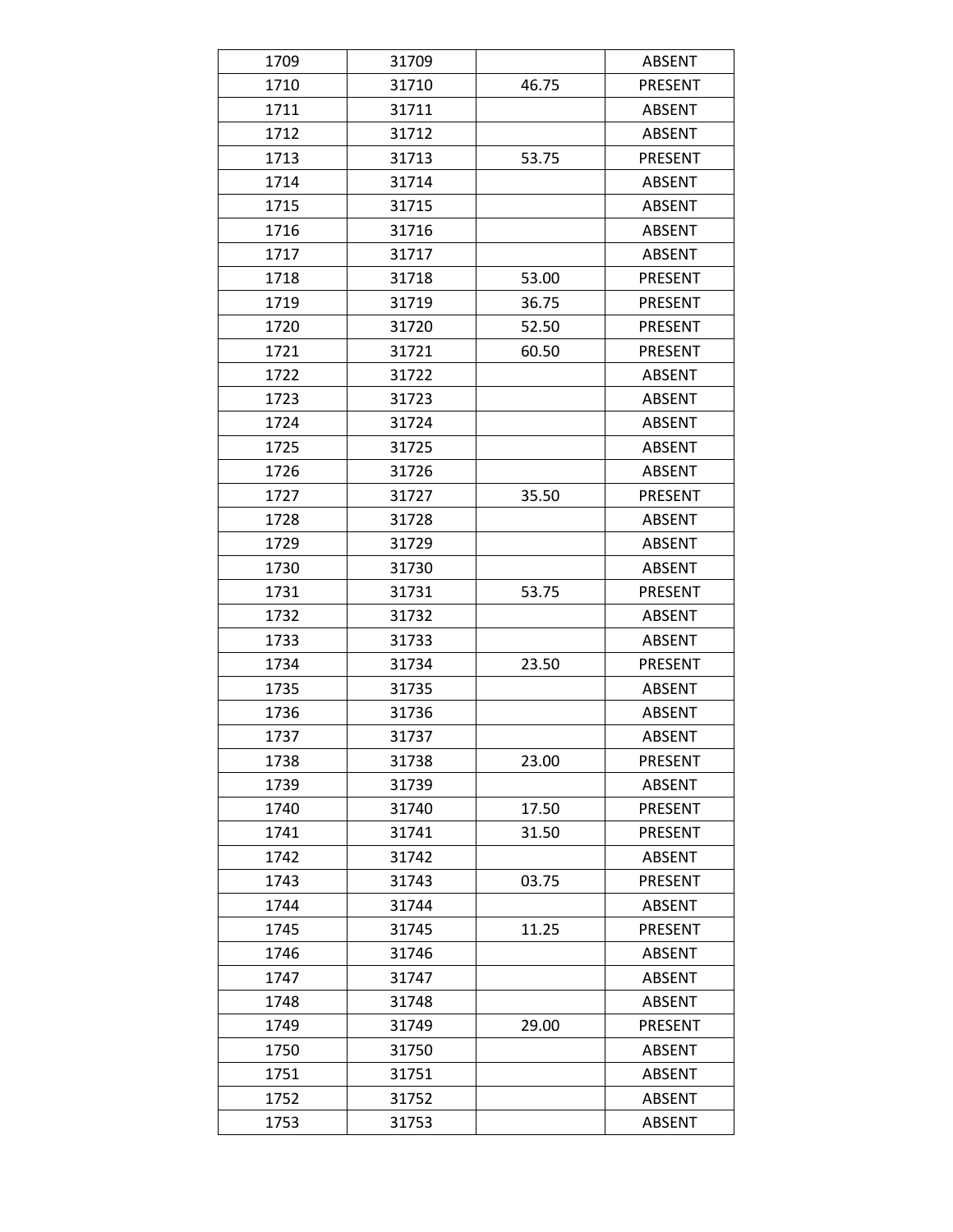| 1754 | 31754 |          | <b>ABSENT</b>  |
|------|-------|----------|----------------|
| 1755 | 31755 |          | <b>ABSENT</b>  |
| 1756 | 31756 |          | <b>ABSENT</b>  |
| 1757 | 31757 |          | <b>ABSENT</b>  |
| 1758 | 31758 |          | <b>ABSENT</b>  |
| 1759 | 31759 |          | <b>ABSENT</b>  |
| 1760 | 31760 |          | <b>ABSENT</b>  |
| 1761 | 31761 |          | <b>ABSENT</b>  |
| 1762 | 31762 |          | <b>ABSENT</b>  |
| 1763 | 31763 |          | <b>ABSENT</b>  |
| 1764 | 31764 |          | <b>ABSENT</b>  |
| 1765 | 31765 | 35.75    | <b>PRESENT</b> |
| 1766 | 31766 | 20.25    | <b>PRESENT</b> |
| 1767 | 31767 | 53.75    | PRESENT        |
| 1768 | 31768 |          | <b>ABSENT</b>  |
| 1769 | 31769 |          | <b>ABSENT</b>  |
| 1770 | 31770 | 15.75    | PRESENT        |
| 1771 | 31771 | 21.50    | <b>PRESENT</b> |
| 1772 | 31772 | 16.00    | <b>PRESENT</b> |
| 1773 | 31773 | $-01.25$ | <b>PRESENT</b> |
| 1774 | 31774 |          | <b>ABSENT</b>  |
| 1775 | 31775 |          | <b>ABSENT</b>  |
| 1776 | 31776 |          | <b>ABSENT</b>  |
| 1777 | 31777 |          | <b>ABSENT</b>  |
| 1778 | 31778 |          | <b>ABSENT</b>  |
| 1779 | 31779 |          | <b>ABSENT</b>  |
| 1780 | 31780 |          | <b>ABSENT</b>  |
| 1781 | 31781 |          | <b>ABSENT</b>  |
| 1782 | 31782 |          | <b>ABSENT</b>  |
| 1783 | 31783 |          | ABSENT         |
| 1784 | 31784 |          | <b>ABSENT</b>  |
| 1785 | 31785 |          | <b>ABSENT</b>  |
| 1786 | 31786 |          | <b>ABSENT</b>  |
| 1787 | 31787 |          | <b>ABSENT</b>  |
| 1788 | 31788 |          | <b>ABSENT</b>  |
| 1789 | 31789 |          | <b>ABSENT</b>  |
| 1790 | 31790 |          | <b>ABSENT</b>  |
| 1791 | 31791 | 10.25    | <b>PRESENT</b> |
| 1792 | 31792 |          | <b>ABSENT</b>  |
| 1793 | 31793 |          | <b>ABSENT</b>  |
| 1794 | 31794 |          | <b>ABSENT</b>  |
| 1795 | 31795 |          | <b>ABSENT</b>  |
| 1796 | 31796 | 47.75    | PRESENT        |
| 1797 | 31797 |          | <b>ABSENT</b>  |
| 1798 | 31798 |          | <b>ABSENT</b>  |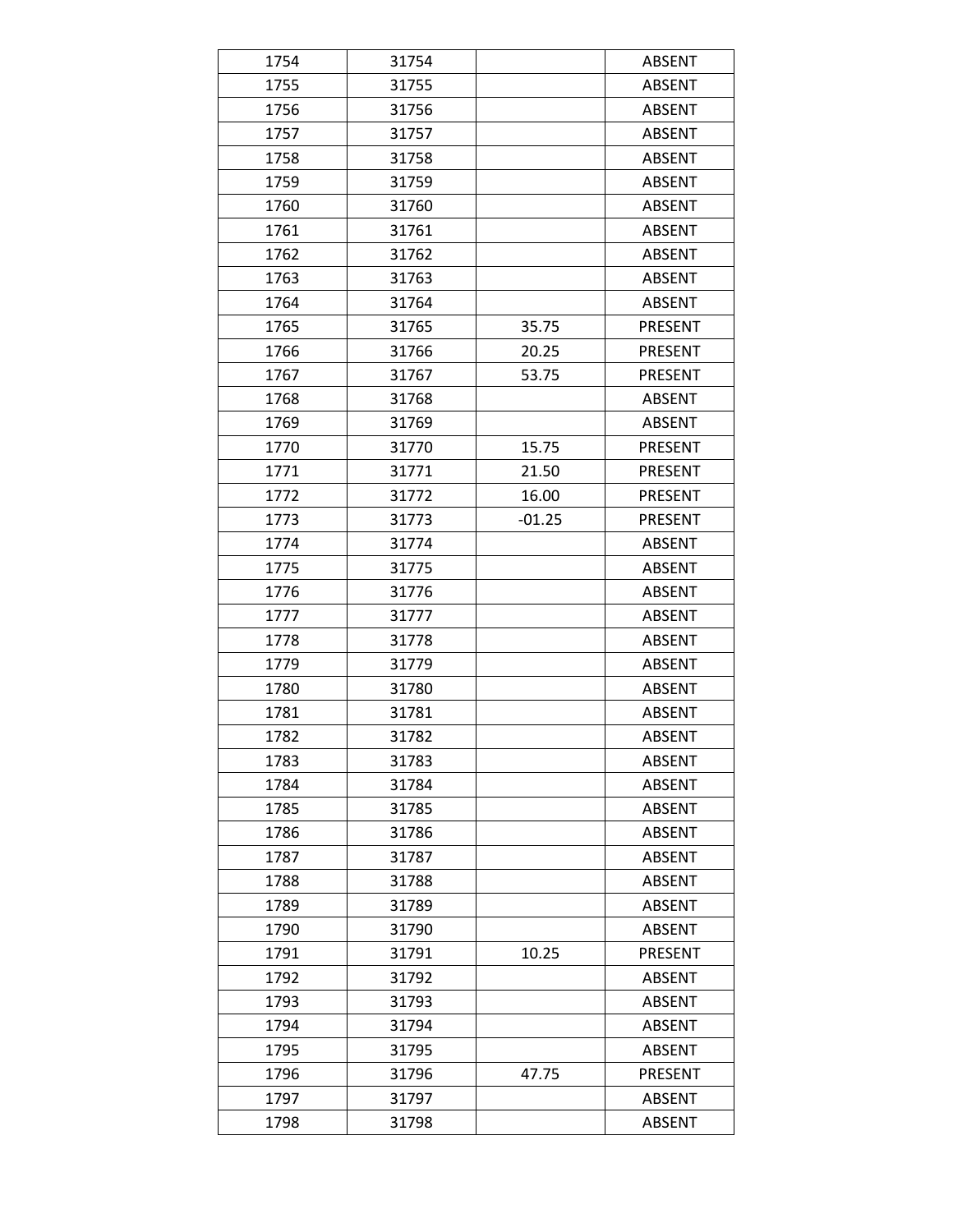| 1799 | 31799 |          | <b>ABSENT</b>  |
|------|-------|----------|----------------|
| 1800 | 31800 |          | <b>ABSENT</b>  |
| 1801 | 31801 | 47.50    | PRESENT        |
| 1802 | 31802 |          | <b>ABSENT</b>  |
| 1803 | 31803 | 32.25    | PRESENT        |
| 1804 | 31804 |          | <b>ABSENT</b>  |
| 1805 | 31805 | 17.25    | <b>PRESENT</b> |
| 1806 | 31806 |          | <b>ABSENT</b>  |
| 1807 | 31807 |          | <b>ABSENT</b>  |
| 1808 | 31808 |          | <b>ABSENT</b>  |
| 1809 | 31809 | 33.25    | <b>PRESENT</b> |
| 1810 | 31810 |          | <b>ABSENT</b>  |
| 1811 | 31811 |          | <b>ABSENT</b>  |
| 1812 | 31812 |          | <b>ABSENT</b>  |
| 1813 | 31813 | 04.00    | <b>PRESENT</b> |
| 1814 | 31814 | 43.75    | <b>PRESENT</b> |
| 1815 | 31815 |          | <b>ABSENT</b>  |
| 1816 | 31816 |          | <b>ABSENT</b>  |
| 1817 | 31817 |          | <b>ABSENT</b>  |
| 1818 | 31818 |          | <b>ABSENT</b>  |
| 1819 | 31819 | 20.00    | PRESENT        |
| 1820 | 31820 |          | <b>ABSENT</b>  |
| 1821 | 31821 |          | <b>ABSENT</b>  |
| 1822 | 31822 |          | <b>ABSENT</b>  |
| 1823 | 31823 |          | <b>ABSENT</b>  |
| 1824 | 31824 |          | <b>ABSENT</b>  |
| 1825 | 31825 |          | <b>ABSENT</b>  |
| 1826 | 31826 |          | <b>ABSENT</b>  |
| 1827 | 31827 | $-10.00$ | PRESENT        |
| 1828 | 31828 |          | <b>ABSENT</b>  |
| 1829 | 31829 |          | <b>ABSENT</b>  |
| 1830 | 31830 | 21.50    | <b>PRESENT</b> |
| 1831 | 31831 |          | <b>ABSENT</b>  |
| 1832 | 31832 |          | <b>ABSENT</b>  |
| 1833 | 31833 | 50.50    | <b>PRESENT</b> |
| 1834 | 31834 |          | <b>ABSENT</b>  |
| 1835 | 31835 |          | <b>ABSENT</b>  |
| 1836 | 31836 |          | <b>ABSENT</b>  |
| 1837 | 31837 |          | <b>ABSENT</b>  |
| 1838 | 31838 | 17.75    | <b>PRESENT</b> |
| 1839 | 31839 |          | <b>ABSENT</b>  |
| 1840 | 31840 |          | <b>ABSENT</b>  |
| 1841 | 31841 |          | <b>ABSENT</b>  |
| 1842 | 31842 |          | <b>ABSENT</b>  |
| 1843 | 31843 |          | <b>ABSENT</b>  |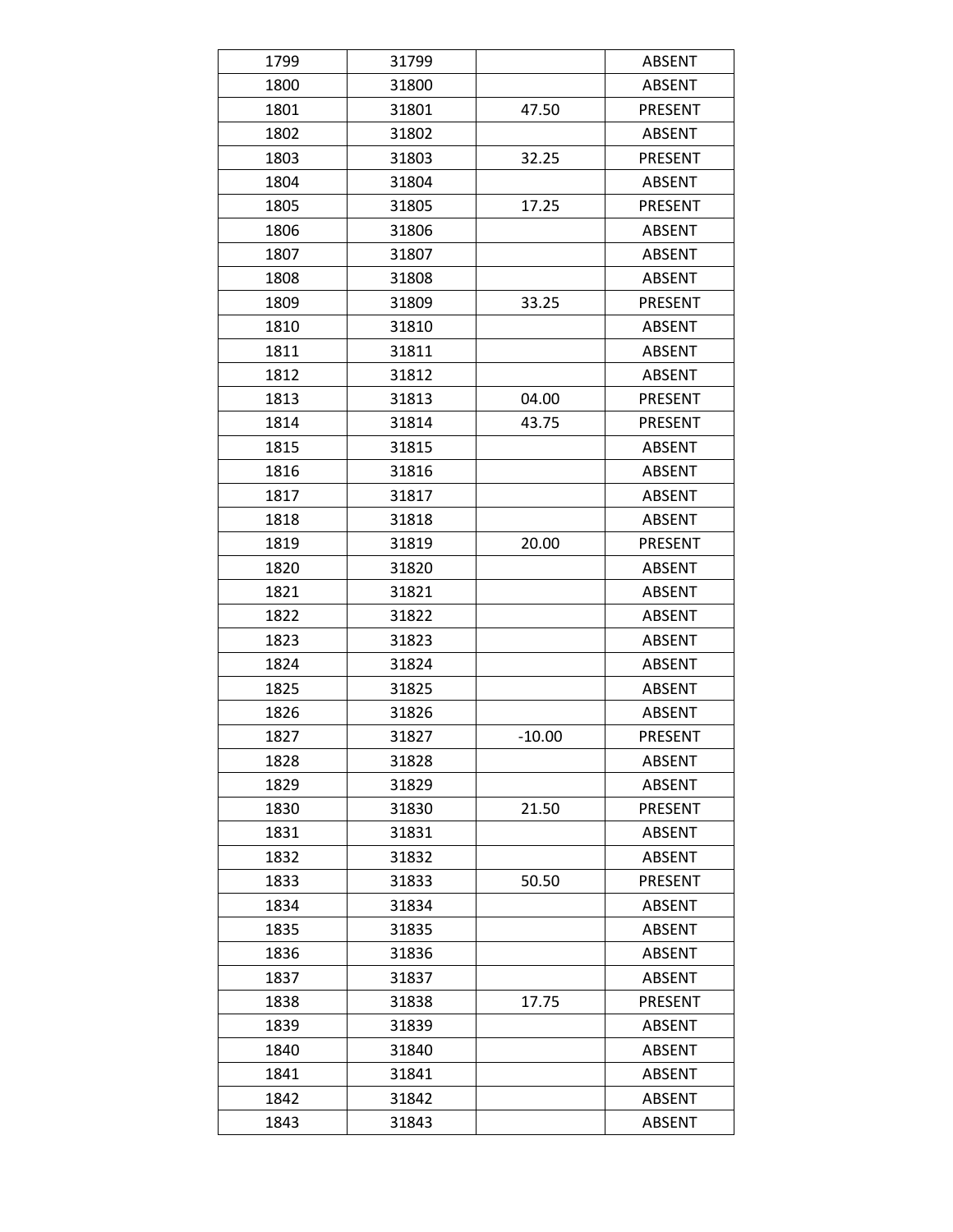| 1844 | 31844 |       | <b>ABSENT</b>  |
|------|-------|-------|----------------|
| 1845 | 31845 |       | <b>ABSENT</b>  |
| 1846 | 31846 |       | <b>ABSENT</b>  |
| 1847 | 31847 |       | <b>ABSENT</b>  |
| 1848 | 31848 |       | <b>ABSENT</b>  |
| 1849 | 31849 |       | <b>ABSENT</b>  |
| 1850 | 31850 |       | <b>ABSENT</b>  |
| 1851 | 31851 |       | <b>ABSENT</b>  |
| 1852 | 31852 |       | <b>ABSENT</b>  |
| 1853 | 31853 |       | <b>ABSENT</b>  |
| 1854 | 31854 |       | <b>ABSENT</b>  |
| 1855 | 31855 |       | <b>ABSENT</b>  |
| 1856 | 31856 |       | <b>ABSENT</b>  |
| 1857 | 31857 |       | <b>ABSENT</b>  |
| 1858 | 31858 | 46.00 | <b>PRESENT</b> |
| 1859 | 31859 |       | <b>ABSENT</b>  |
| 1860 | 31860 | 15.00 | <b>PRESENT</b> |
| 1861 | 31861 |       | <b>ABSENT</b>  |
| 1862 | 31862 | 19.75 | <b>PRESENT</b> |
| 1863 | 31863 |       | <b>ABSENT</b>  |
| 1864 | 31864 |       | <b>ABSENT</b>  |
| 1865 | 31865 |       | <b>ABSENT</b>  |
| 1866 | 31866 | 20.75 | PRESENT        |
| 1867 | 31867 |       | <b>ABSENT</b>  |
| 1868 | 31868 |       | <b>ABSENT</b>  |
| 1869 | 31869 |       | <b>ABSENT</b>  |
| 1870 | 31870 |       | <b>ABSENT</b>  |
| 1871 | 31871 |       | <b>ABSENT</b>  |
| 1872 | 31872 |       | <b>ABSENT</b>  |
| 1873 | 31873 |       | <b>ABSENT</b>  |
| 1874 | 31874 |       | <b>ABSENT</b>  |
| 1875 | 31875 |       | <b>ABSENT</b>  |
| 1876 | 31876 |       | <b>ABSENT</b>  |
| 1877 | 31877 |       | <b>ABSENT</b>  |
| 1878 | 31878 |       | <b>ABSENT</b>  |
| 1879 | 31879 |       | <b>ABSENT</b>  |
| 1880 | 31880 |       | <b>ABSENT</b>  |
| 1881 | 31881 |       | <b>ABSENT</b>  |
| 1882 | 31882 |       | <b>ABSENT</b>  |
| 1883 | 31883 | 12.50 | PRESENT        |
| 1884 | 31884 | 57.00 | PRESENT        |
| 1885 | 31885 |       | <b>ABSENT</b>  |
| 1886 | 31886 | 40.25 | PRESENT        |
| 1887 | 31887 |       | ABSENT         |
| 1888 | 31888 |       | <b>ABSENT</b>  |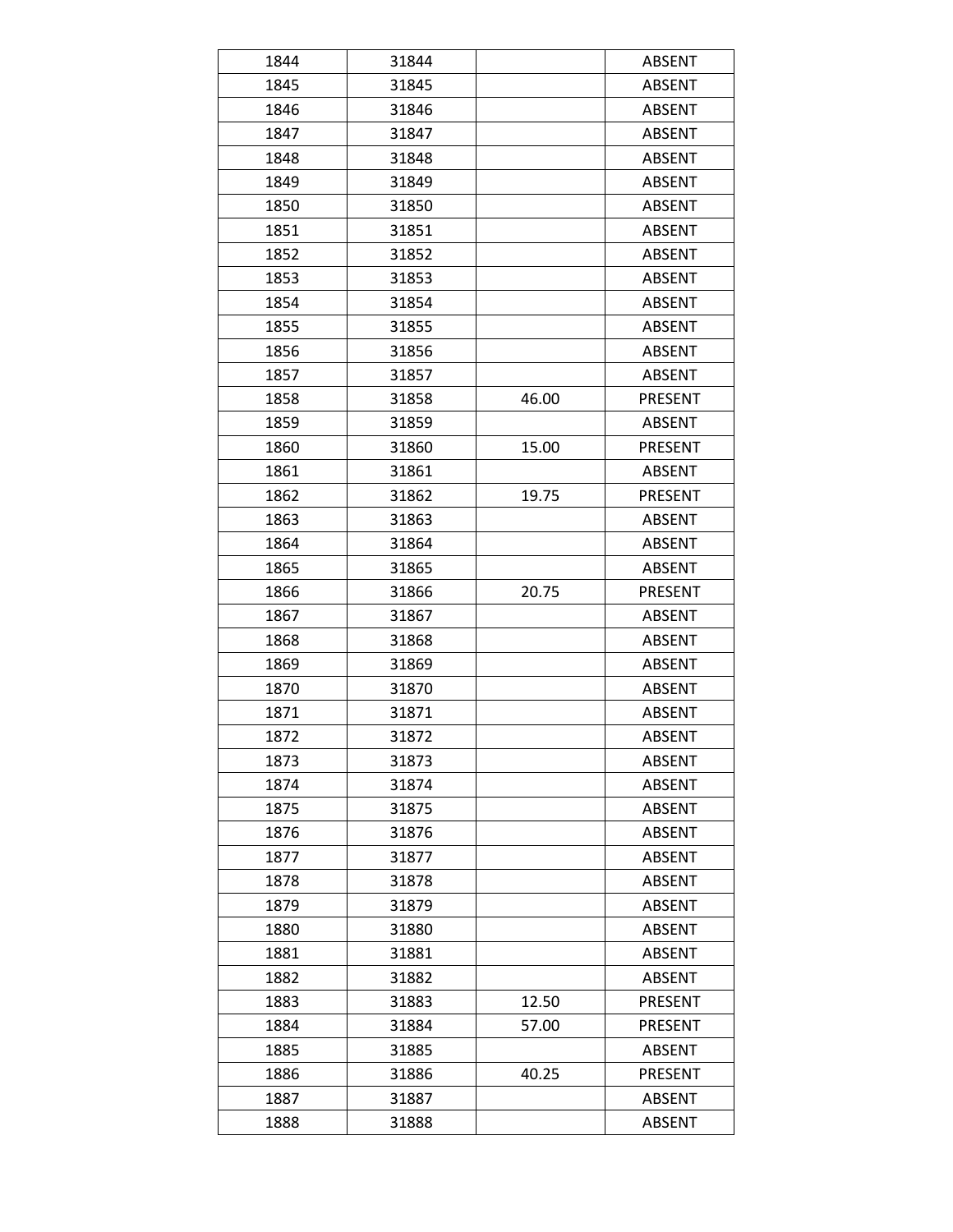| 1889 | 31889 |       | <b>ABSENT</b>  |
|------|-------|-------|----------------|
| 1890 | 31890 |       | <b>ABSENT</b>  |
| 1891 | 31891 | 39.25 | <b>PRESENT</b> |
| 1892 | 31892 | 07.25 | <b>PRESENT</b> |
| 1893 | 31893 |       | <b>ABSENT</b>  |
| 1894 | 31894 |       | <b>ABSENT</b>  |
| 1895 | 31895 |       | <b>ABSENT</b>  |
| 1896 | 31896 |       | <b>ABSENT</b>  |
| 1897 | 31897 |       | <b>ABSENT</b>  |
| 1898 | 31898 |       | <b>ABSENT</b>  |
| 1899 | 31899 | 36.25 | <b>PRESENT</b> |
| 1900 | 31900 | 19.50 | <b>PRESENT</b> |
| 1901 | 31901 |       | <b>ABSENT</b>  |
| 1902 | 31902 | 25.00 | PRESENT        |
| 1903 | 31903 |       | <b>ABSENT</b>  |
| 1904 | 31904 | 50.00 | PRESENT        |
| 1905 | 31905 |       | <b>ABSENT</b>  |
| 1906 | 31906 |       | <b>ABSENT</b>  |
| 1907 | 31907 | 41.25 | <b>PRESENT</b> |
| 1908 | 31908 | 16.00 | <b>PRESENT</b> |
| 1909 | 31909 |       | <b>ABSENT</b>  |
| 1910 | 31910 |       | <b>ABSENT</b>  |
| 1911 | 31911 | 42.75 | <b>PRESENT</b> |
| 1912 | 31912 |       | <b>ABSENT</b>  |
| 1913 | 31913 |       | <b>ABSENT</b>  |
| 1914 | 31914 |       | <b>ABSENT</b>  |
| 1915 | 31915 |       | <b>ABSENT</b>  |
| 1916 | 31916 |       | <b>ABSENT</b>  |
| 1917 | 31917 | 25.00 | PRESENT        |
| 1918 | 31918 | 24.75 | PRESENT        |
| 1919 | 31919 |       | <b>ABSENT</b>  |
| 1920 | 31920 |       | <b>ABSENT</b>  |
| 1921 | 31921 |       | <b>ABSENT</b>  |
| 1922 | 31922 |       | <b>ABSENT</b>  |
| 1923 | 31923 |       | <b>ABSENT</b>  |
| 1924 | 31924 |       | <b>ABSENT</b>  |
| 1925 | 31925 |       | <b>ABSENT</b>  |
| 1926 | 31926 |       | <b>ABSENT</b>  |
| 1927 | 31927 |       | <b>ABSENT</b>  |
| 1928 | 31928 |       | <b>ABSENT</b>  |
| 1929 | 31929 |       | <b>ABSENT</b>  |
| 1930 | 31930 | 21.75 | PRESENT        |
| 1931 | 31931 |       | <b>ABSENT</b>  |
| 1932 | 31932 |       | <b>ABSENT</b>  |
| 1933 | 31933 |       | <b>ABSENT</b>  |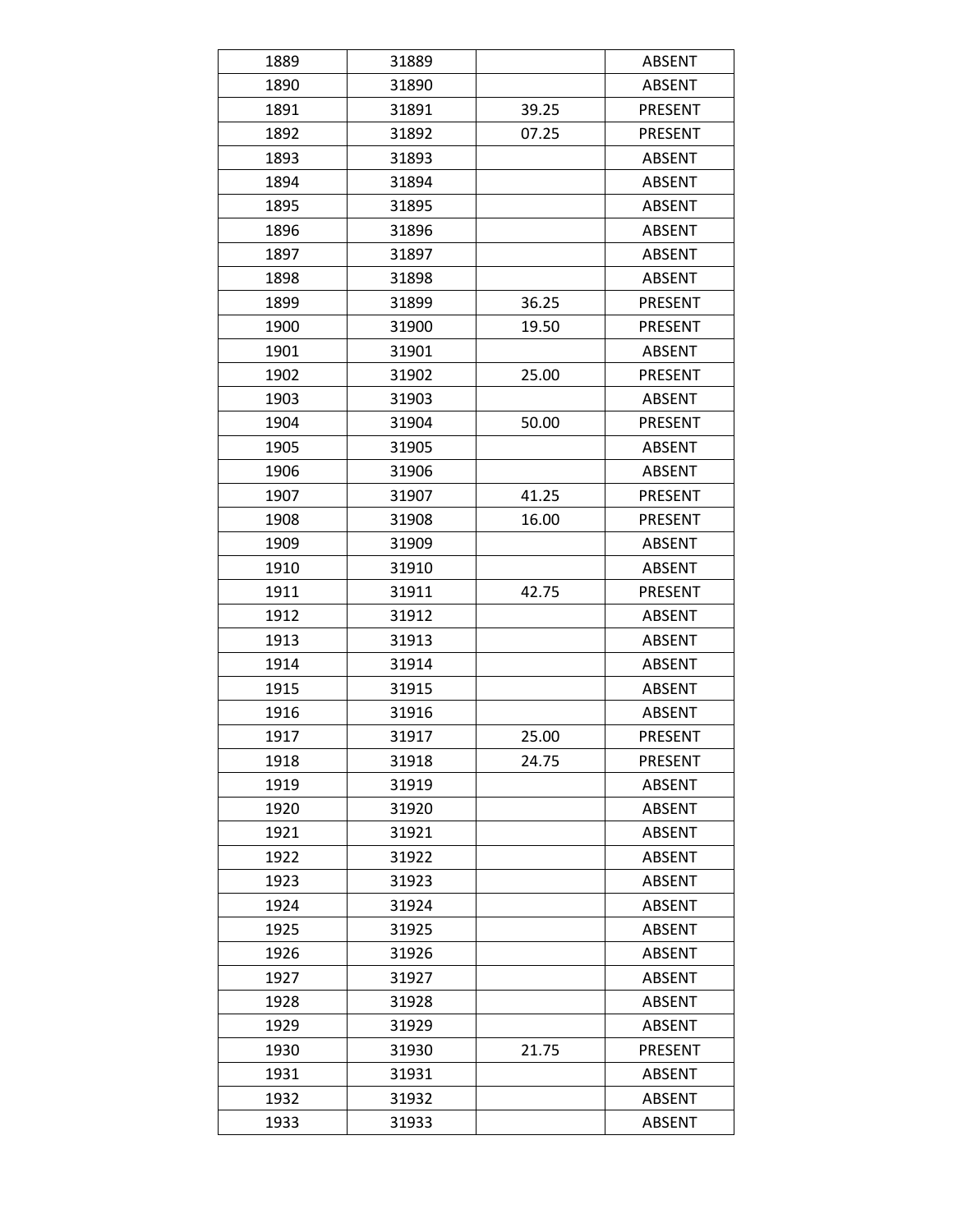| 1934 | 31934 |       | <b>ABSENT</b>  |
|------|-------|-------|----------------|
| 1935 | 31935 |       | <b>ABSENT</b>  |
| 1936 | 31936 |       | <b>ABSENT</b>  |
| 1937 | 31937 |       | <b>ABSENT</b>  |
| 1938 | 31938 |       | <b>ABSENT</b>  |
| 1939 | 31939 |       | <b>ABSENT</b>  |
| 1940 | 31940 | 18.00 | PRESENT        |
| 1941 | 31941 |       | <b>ABSENT</b>  |
| 1942 | 31942 |       | <b>ABSENT</b>  |
| 1943 | 31943 |       | <b>ABSENT</b>  |
| 1944 | 31944 |       | <b>ABSENT</b>  |
| 1945 | 31945 |       | <b>ABSENT</b>  |
| 1946 | 31946 |       | <b>ABSENT</b>  |
| 1947 | 31947 |       | <b>ABSENT</b>  |
| 1948 | 31948 |       | <b>ABSENT</b>  |
| 1949 | 31949 | 23.75 | PRESENT        |
| 1950 | 31950 |       | <b>ABSENT</b>  |
| 1951 | 31951 |       | <b>ABSENT</b>  |
| 1952 | 31952 |       | <b>ABSENT</b>  |
| 1953 | 31953 |       | <b>ABSENT</b>  |
| 1954 | 31954 |       | <b>ABSENT</b>  |
| 1955 | 31955 |       | <b>ABSENT</b>  |
| 1956 | 31956 |       | <b>ABSENT</b>  |
| 1957 | 31957 |       | <b>ABSENT</b>  |
| 1958 | 31958 |       | <b>ABSENT</b>  |
| 1959 | 31959 |       | <b>ABSENT</b>  |
| 1960 | 31960 |       | <b>ABSENT</b>  |
| 1961 | 31961 |       | <b>ABSENT</b>  |
| 1962 | 31962 | 07.50 | <b>PRESENT</b> |
| 1963 | 31963 |       | <b>ABSENT</b>  |
| 1964 | 31964 | 32.00 | <b>PRESENT</b> |
| 1965 | 31965 |       | <b>ABSENT</b>  |
| 1966 | 31966 | 15.00 | <b>PRESENT</b> |
| 1967 | 31967 |       | <b>ABSENT</b>  |
| 1968 | 31968 | 48.25 | PRESENT        |
| 1969 | 31969 |       | <b>ABSENT</b>  |
| 1970 | 31970 |       | <b>ABSENT</b>  |
| 1971 | 31971 |       | <b>ABSENT</b>  |
| 1972 | 31972 |       | <b>ABSENT</b>  |
| 1973 | 31973 |       | <b>ABSENT</b>  |
| 1974 | 31974 |       | <b>ABSENT</b>  |
| 1975 | 31975 |       | <b>ABSENT</b>  |
| 1976 | 31976 |       | <b>ABSENT</b>  |
| 1977 | 31977 |       | <b>ABSENT</b>  |
| 1978 | 31978 |       | <b>ABSENT</b>  |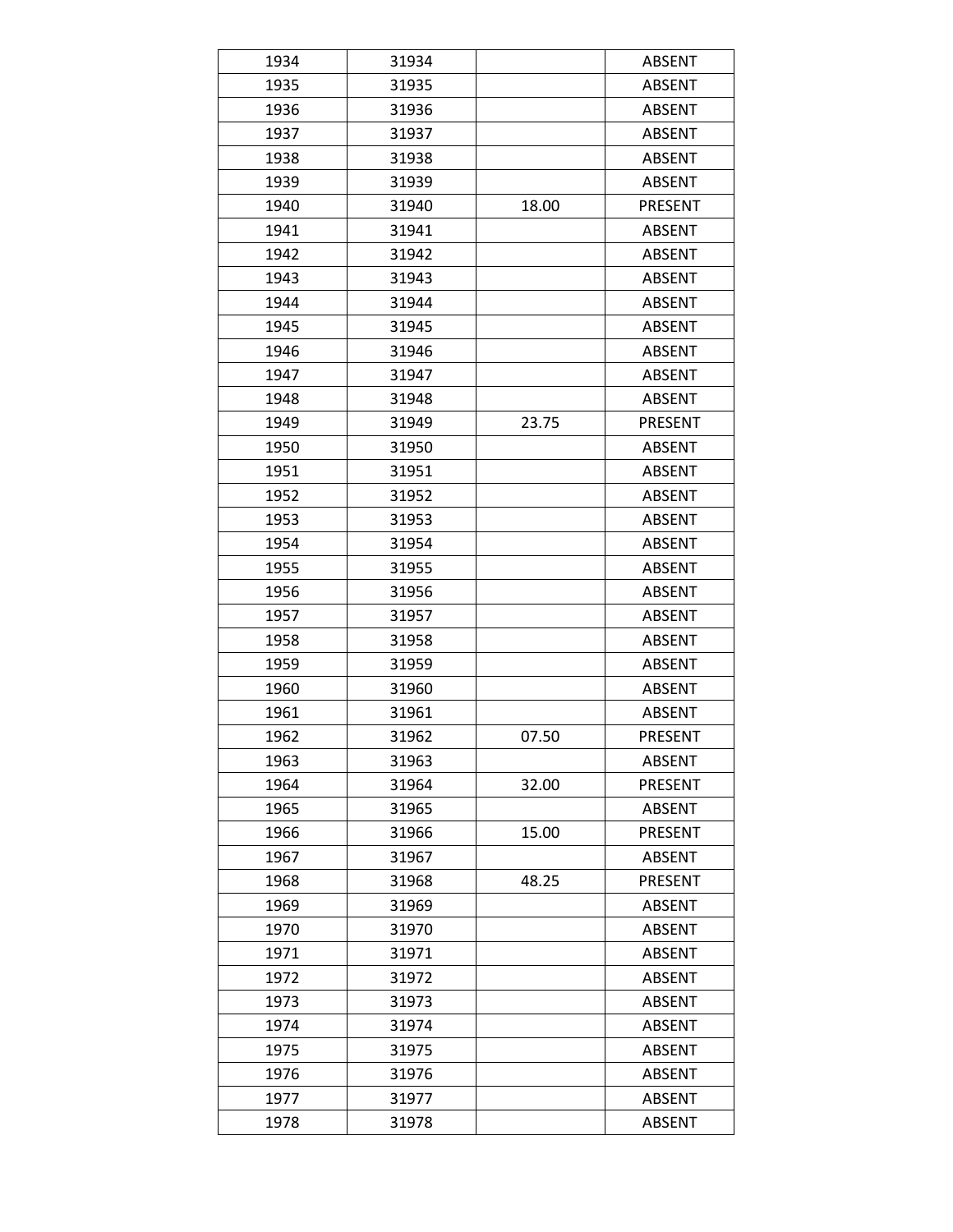| 1979 | 31979 |       | <b>ABSENT</b>  |
|------|-------|-------|----------------|
| 1980 | 31980 |       | <b>ABSENT</b>  |
| 1981 | 31981 | 42.75 | <b>PRESENT</b> |
| 1982 | 31982 | 22.00 | <b>PRESENT</b> |
| 1983 | 31983 |       | <b>ABSENT</b>  |
| 1984 | 31984 | 56.00 | <b>PRESENT</b> |
| 1985 | 31985 |       | <b>ABSENT</b>  |
| 1986 | 31986 |       | <b>ABSENT</b>  |
| 1987 | 31987 | 43.25 | <b>PRESENT</b> |
| 1988 | 31988 |       | <b>ABSENT</b>  |
| 1989 | 31989 |       | <b>ABSENT</b>  |
| 1990 | 31990 |       | <b>ABSENT</b>  |
| 1991 | 31991 | 18.25 | <b>PRESENT</b> |
| 1992 | 31992 | 18.75 | PRESENT        |
| 1993 | 31993 |       | <b>ABSENT</b>  |
| 1994 | 31994 |       | <b>ABSENT</b>  |
| 1995 | 31995 |       | <b>ABSENT</b>  |
| 1996 | 31996 |       | <b>ABSENT</b>  |
| 1997 | 31997 |       | <b>ABSENT</b>  |
| 1998 | 31998 |       | <b>ABSENT</b>  |
| 1999 | 31999 |       | <b>ABSENT</b>  |
| 2000 | 32000 |       | <b>ABSENT</b>  |
| 2001 | 32001 |       | <b>ABSENT</b>  |
| 2002 | 32002 |       | <b>ABSENT</b>  |
| 2003 | 32003 |       | <b>ABSENT</b>  |
| 2004 | 32004 | 16.25 | PRESENT        |
| 2005 | 32005 |       | <b>ABSENT</b>  |
| 2006 | 32006 |       | <b>ABSENT</b>  |
| 2007 | 32007 |       | <b>ABSENT</b>  |
| 2008 | 32008 |       | <b>ABSENT</b>  |
| 2009 | 32009 | 37.50 | PRESENT        |
| 2010 | 32010 |       | <b>ABSENT</b>  |
| 2011 | 32011 |       | <b>ABSENT</b>  |
| 2012 | 32012 |       | <b>ABSENT</b>  |
| 2013 | 32013 |       | <b>ABSENT</b>  |
| 2014 | 32014 | 27.00 | PRESENT        |
| 2015 | 32015 |       | <b>ABSENT</b>  |
| 2016 | 32016 |       | <b>ABSENT</b>  |
| 2017 | 32017 | 13.75 | PRESENT        |
| 2018 | 32018 | 18.75 | PRESENT        |
| 2019 | 32019 |       | <b>ABSENT</b>  |
| 2020 | 32020 |       | <b>ABSENT</b>  |
| 2021 | 32021 | 56.25 | PRESENT        |
| 2022 | 32022 |       | ABSENT         |
| 2023 | 32023 | 25.75 | <b>PRESENT</b> |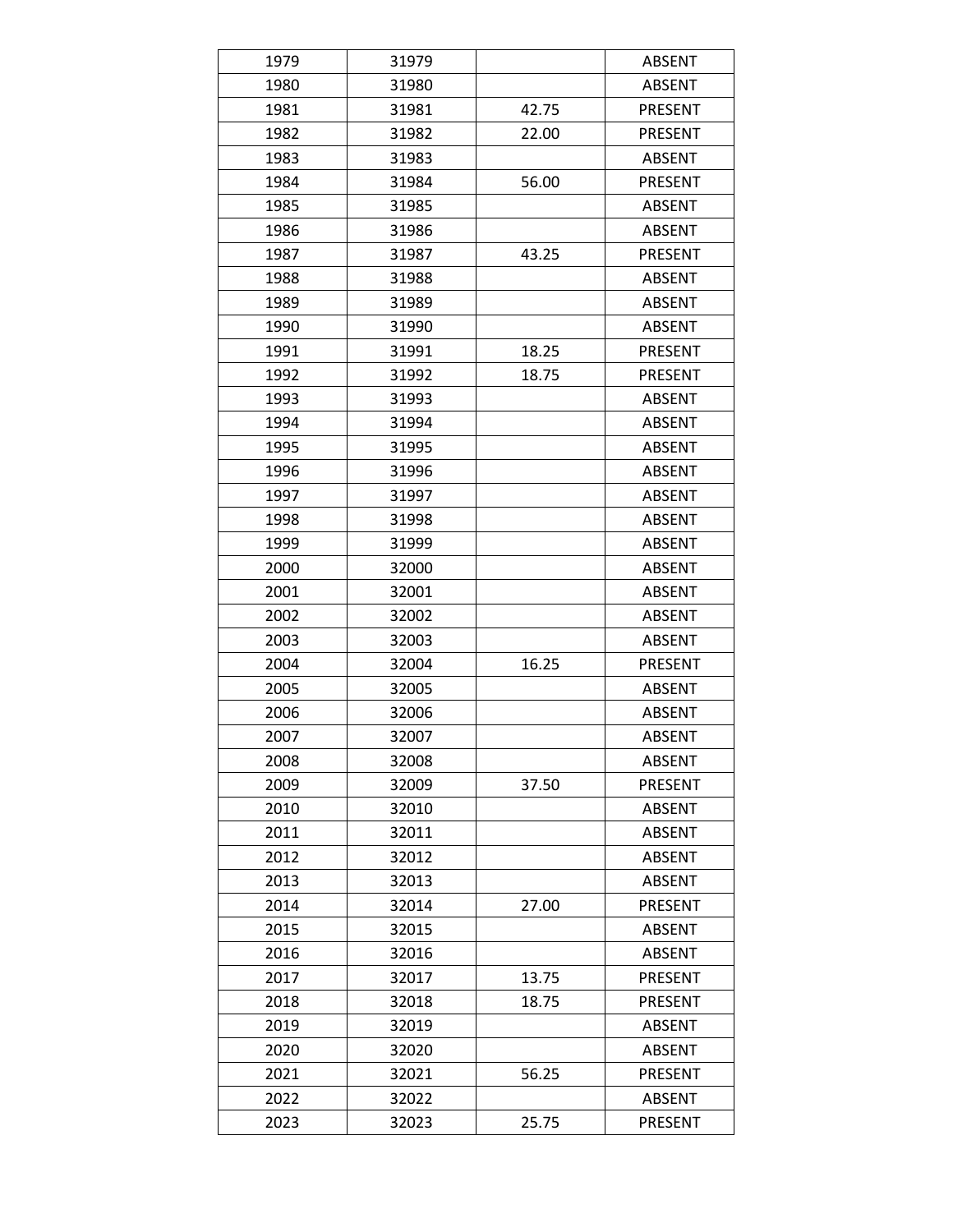| 2024 | 32024 |       | <b>ABSENT</b>  |
|------|-------|-------|----------------|
| 2025 | 32025 | 31.75 | PRESENT        |
| 2026 | 32026 |       | <b>ABSENT</b>  |
| 2027 | 32027 |       | ABSENT         |
| 2028 | 32028 |       | <b>ABSENT</b>  |
| 2029 | 32029 | 42.50 | PRESENT        |
| 2030 | 32030 |       | <b>ABSENT</b>  |
| 2031 | 32031 | 29.50 | PRESENT        |
| 2032 | 32032 |       | <b>ABSENT</b>  |
| 2033 | 32033 |       | <b>ABSENT</b>  |
| 2034 | 32034 |       | <b>ABSENT</b>  |
| 2035 | 32035 | 50.75 | <b>PRESENT</b> |
| 2036 | 32036 |       | <b>ABSENT</b>  |
| 2037 | 32037 |       | <b>ABSENT</b>  |
| 2038 | 32038 | 48.75 | <b>PRESENT</b> |
| 2039 | 32039 |       | <b>ABSENT</b>  |
| 2040 | 32040 |       | <b>ABSENT</b>  |
| 2041 | 32041 |       | <b>ABSENT</b>  |
| 2042 | 32042 | 11.00 | <b>PRESENT</b> |
| 2043 | 32043 |       | <b>ABSENT</b>  |
| 2044 | 32044 |       | <b>ABSENT</b>  |
| 2045 | 32045 | 16.00 | PRESENT        |
| 2046 | 32046 | 44.00 | <b>PRESENT</b> |
| 2047 | 32047 |       | <b>ABSENT</b>  |
| 2048 | 32048 |       | <b>ABSENT</b>  |
| 2049 | 32049 |       | <b>ABSENT</b>  |
| 2050 | 32050 |       | <b>ABSENT</b>  |
| 2051 | 32051 |       | ABSENT         |
| 2052 | 32052 |       | <b>ABSENT</b>  |
| 2053 | 32053 |       | <b>ABSENT</b>  |
| 2054 | 32054 |       | <b>ABSENT</b>  |
| 2055 | 32055 | 42.25 | <b>PRESENT</b> |
| 2056 | 32056 |       | <b>ABSENT</b>  |
| 2057 | 32057 | 28.50 | PRESENT        |
| 2058 | 32058 |       | <b>ABSENT</b>  |
| 2059 | 32059 |       | <b>ABSENT</b>  |
| 2060 | 32060 |       | <b>ABSENT</b>  |
| 2061 | 32061 | 23.75 | PRESENT        |
| 2062 | 32062 |       | <b>ABSENT</b>  |
| 2063 | 32063 |       | ABSENT         |
| 2064 | 32064 | 18.25 | PRESENT        |
| 2065 | 32065 |       | <b>ABSENT</b>  |
| 2066 | 32066 | 12.50 | PRESENT        |
| 2067 | 32067 |       | ABSENT         |
| 2068 | 32068 | 18.50 | <b>PRESENT</b> |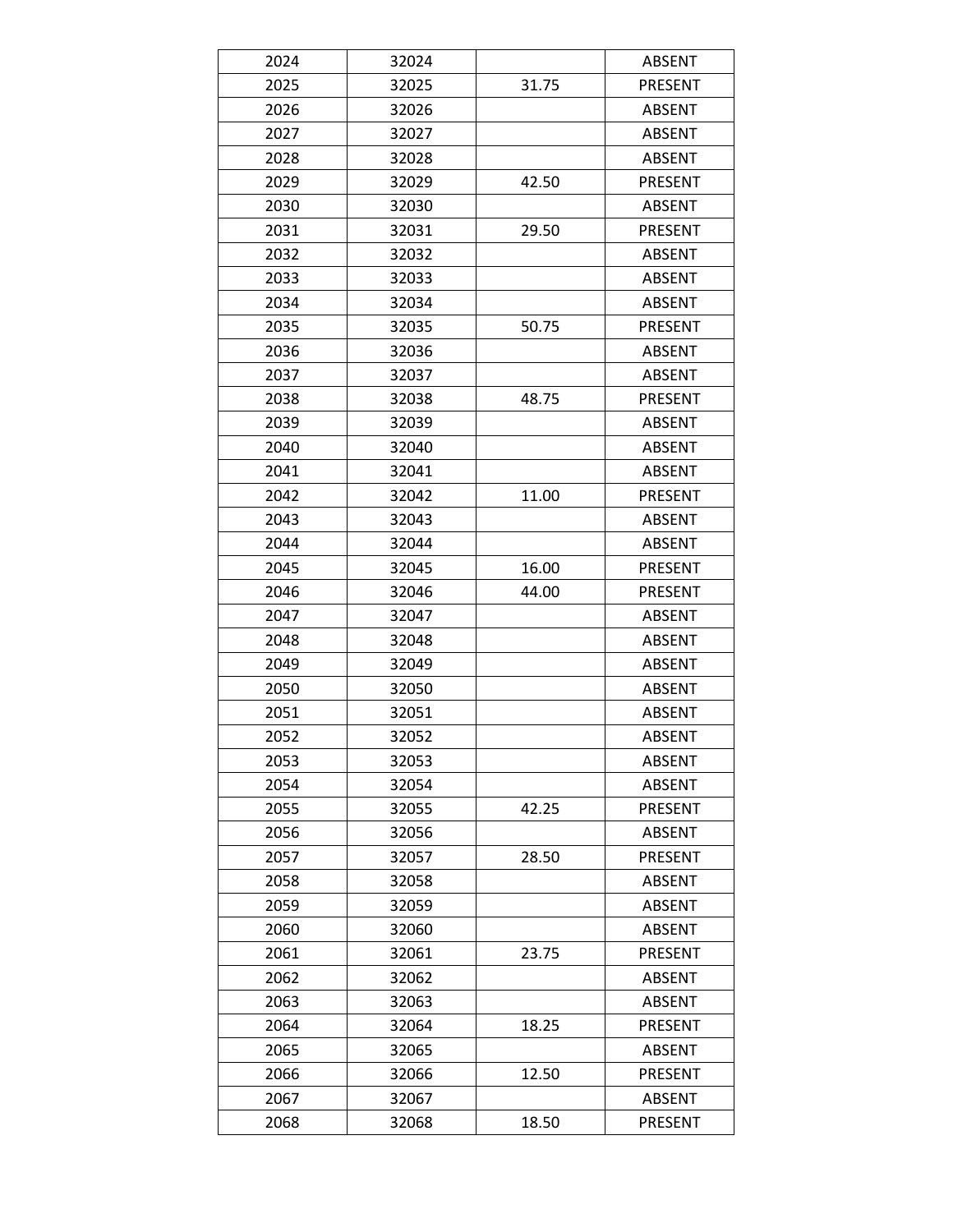| 2069 | 32069 |       | <b>ABSENT</b>  |
|------|-------|-------|----------------|
| 2070 | 32070 |       | <b>ABSENT</b>  |
| 2071 | 32071 |       | <b>ABSENT</b>  |
| 2072 | 32072 |       | <b>ABSENT</b>  |
| 2073 | 32073 | 51.75 | PRESENT        |
| 2074 | 32074 |       | <b>ABSENT</b>  |
| 2075 | 32075 |       | <b>ABSENT</b>  |
| 2076 | 32076 |       | <b>ABSENT</b>  |
| 2077 | 32077 |       | <b>ABSENT</b>  |
| 2078 | 32078 |       | <b>ABSENT</b>  |
| 2079 | 32079 |       | <b>ABSENT</b>  |
| 2080 | 32080 |       | <b>ABSENT</b>  |
| 2081 | 32081 | 28.00 | PRESENT        |
| 2082 | 32082 |       | <b>ABSENT</b>  |
| 2083 | 32083 |       | <b>ABSENT</b>  |
| 2084 | 32084 |       | <b>ABSENT</b>  |
| 2085 | 32085 |       | <b>ABSENT</b>  |
| 2086 | 32086 |       | <b>ABSENT</b>  |
| 2087 | 32087 |       | <b>ABSENT</b>  |
| 2088 | 32088 | 18.75 | <b>PRESENT</b> |
| 2089 | 32089 |       | <b>ABSENT</b>  |
| 2090 | 32090 |       | <b>ABSENT</b>  |
| 2091 | 32091 |       | <b>ABSENT</b>  |
| 2092 | 32092 | 26.50 | PRESENT        |
| 2093 | 32093 |       | ABSENT         |
| 2094 | 32094 | 31.25 | <b>PRESENT</b> |
| 2095 | 32095 |       | <b>ABSENT</b>  |
| 2096 | 32096 |       | <b>ABSENT</b>  |
| 2097 | 32097 |       | <b>ABSENT</b>  |
| 2098 | 32098 |       | ABSENT         |
| 2099 | 32099 |       | <b>ABSENT</b>  |
| 2100 | 32100 |       | <b>ABSENT</b>  |
| 2101 | 32101 |       | ABSENT         |
| 2102 | 32102 |       | <b>ABSENT</b>  |
| 2103 | 32103 | 30.25 | <b>PRESENT</b> |
| 2104 | 32104 |       | <b>ABSENT</b>  |
| 2105 | 32105 |       | <b>ABSENT</b>  |
| 2106 | 32106 | 45.25 | PRESENT        |
| 2107 | 32107 | 40.50 | PRESENT        |
| 2108 | 32108 | 26.00 | PRESENT        |
| 2109 | 32109 |       | <b>ABSENT</b>  |
| 2110 | 32110 |       | <b>ABSENT</b>  |
| 2111 | 32111 |       | <b>ABSENT</b>  |
| 2112 | 32112 |       | ABSENT         |
| 2113 | 32113 |       | <b>ABSENT</b>  |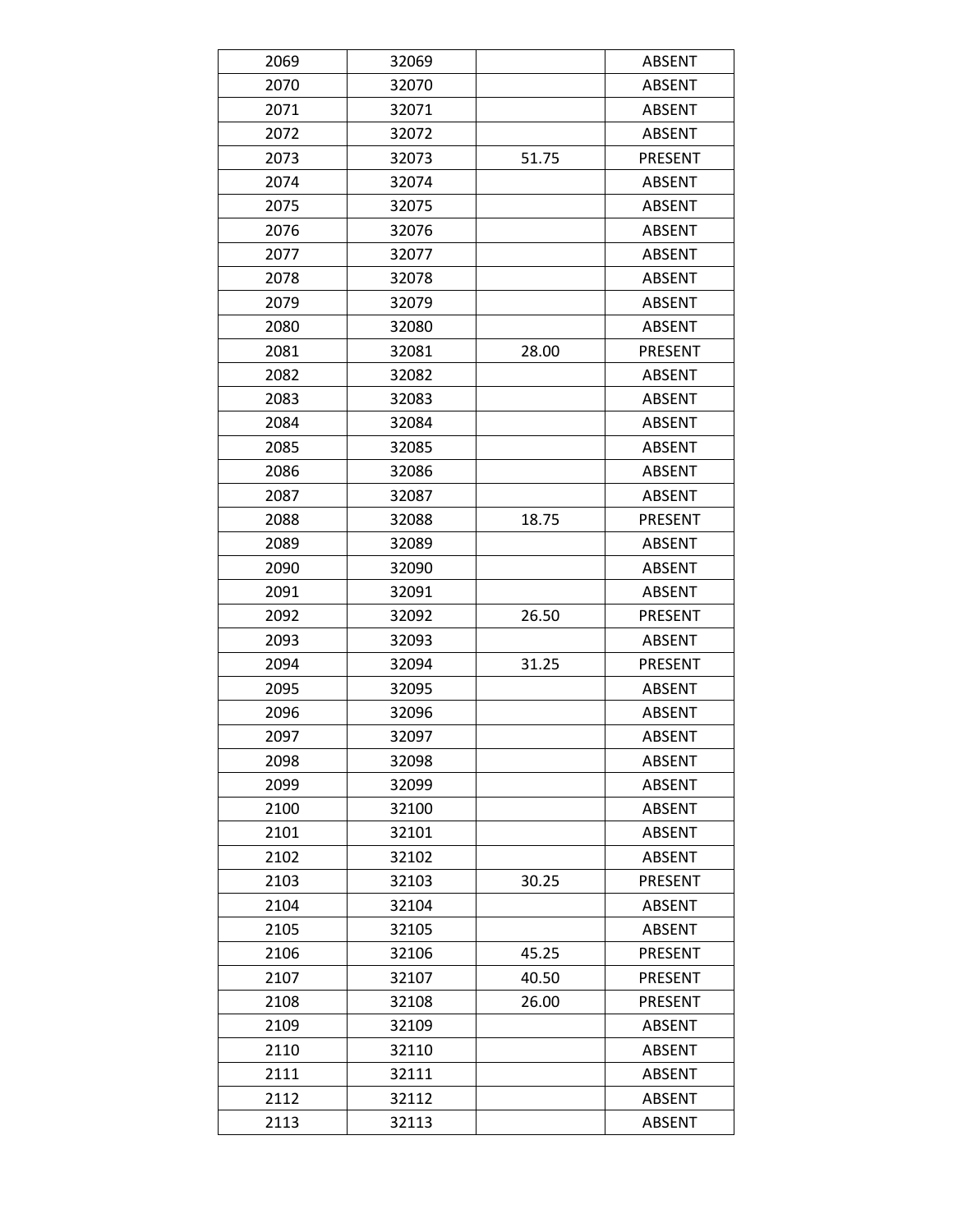| 2114 | 32114 |       | <b>ABSENT</b>  |
|------|-------|-------|----------------|
| 2115 | 32115 |       | <b>ABSENT</b>  |
| 2116 | 32116 |       | <b>ABSENT</b>  |
| 2117 | 32117 | 05.25 | <b>PRESENT</b> |
| 2118 | 32118 |       | <b>ABSENT</b>  |
| 2119 | 32119 | 43.50 | PRESENT        |
| 2120 | 32120 | 28.25 | <b>PRESENT</b> |
| 2121 | 32121 |       | <b>ABSENT</b>  |
| 2122 | 32122 |       | <b>ABSENT</b>  |
| 2123 | 32123 | 34.25 | <b>PRESENT</b> |
| 2124 | 32124 |       | <b>ABSENT</b>  |
| 2125 | 32125 |       | <b>ABSENT</b>  |
| 2126 | 32126 | 32.50 | PRESENT        |
| 2127 | 32127 |       | <b>ABSENT</b>  |
| 2128 | 32128 |       | <b>ABSENT</b>  |
| 2129 | 32129 | 40.50 | <b>PRESENT</b> |
| 2130 | 32130 |       | <b>ABSENT</b>  |
| 2131 | 32131 |       | <b>ABSENT</b>  |
| 2132 | 32132 |       | <b>ABSENT</b>  |
| 2133 | 32133 |       | <b>ABSENT</b>  |
| 2134 | 32134 | 48.00 | PRESENT        |
| 2135 | 32135 |       | ABSENT         |
| 2136 | 32136 |       | <b>ABSENT</b>  |
| 2137 | 32137 |       | <b>ABSENT</b>  |
| 2138 | 32138 |       | <b>ABSENT</b>  |
| 2139 | 32139 |       | <b>ABSENT</b>  |
| 2140 | 32140 |       | <b>ABSENT</b>  |
| 2141 | 32141 | 17.75 | PRESENT        |
| 2142 | 32142 |       | <b>ABSENT</b>  |
| 2143 | 32143 |       | <b>ABSENT</b>  |
| 2144 | 32144 | 45.75 | PRESENT        |
| 2145 | 32145 |       | <b>ABSENT</b>  |
| 2146 | 32146 |       | ABSENT         |
| 2147 | 32147 |       | <b>ABSENT</b>  |
| 2148 | 32148 | 35.00 | <b>PRESENT</b> |
| 2149 | 32149 |       | <b>ABSENT</b>  |
| 2150 | 32150 | 32.50 | <b>PRESENT</b> |
| 2151 | 32151 |       | <b>ABSENT</b>  |
| 2152 | 32152 |       | <b>ABSENT</b>  |
| 2153 | 32153 |       | <b>ABSENT</b>  |
| 2154 | 32154 |       | <b>ABSENT</b>  |
| 2155 | 32155 |       | <b>ABSENT</b>  |
| 2156 | 32156 |       | <b>ABSENT</b>  |
| 2157 | 32157 |       | <b>ABSENT</b>  |
| 2158 | 32158 |       | <b>ABSENT</b>  |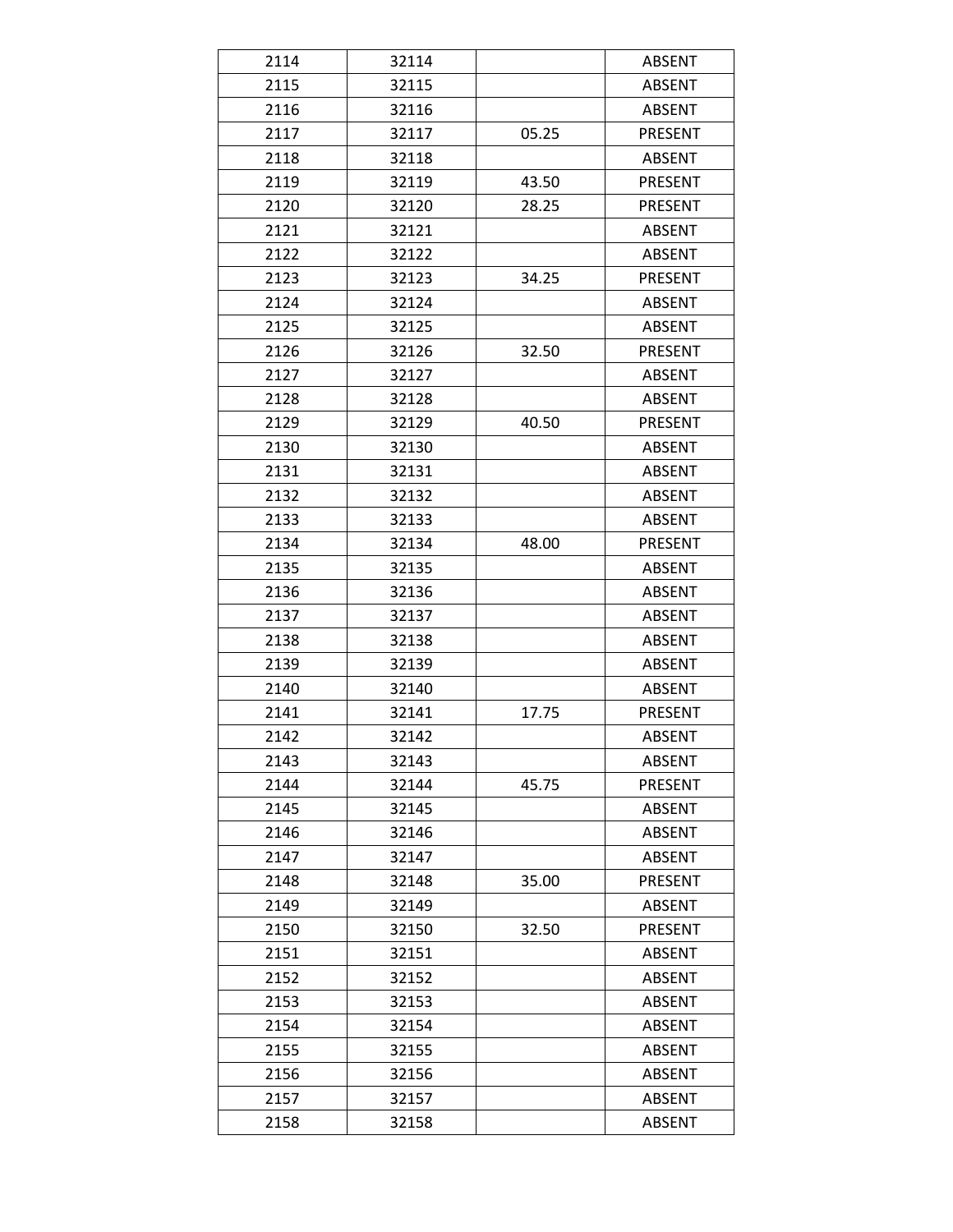| 2159 | 32159 |       | <b>ABSENT</b>  |
|------|-------|-------|----------------|
| 2160 | 32160 |       | <b>ABSENT</b>  |
| 2161 | 32161 |       | <b>ABSENT</b>  |
| 2162 | 32162 |       | <b>ABSENT</b>  |
| 2163 | 32163 |       | <b>ABSENT</b>  |
| 2164 | 32164 | 39.25 | <b>PRESENT</b> |
| 2165 | 32165 |       | ABSENT         |
| 2166 | 32166 | 04.75 | <b>PRESENT</b> |
| 2167 | 32167 |       | <b>ABSENT</b>  |
| 2168 | 32168 |       | <b>ABSENT</b>  |
| 2169 | 32169 |       | <b>ABSENT</b>  |
| 2170 | 32170 |       | <b>ABSENT</b>  |
| 2171 | 32171 | 42.75 | <b>PRESENT</b> |
| 2172 | 32172 |       | <b>ABSENT</b>  |
| 2173 | 32173 |       | <b>ABSENT</b>  |
| 2174 | 32174 | 14.00 | <b>PRESENT</b> |
| 2175 | 32175 | 12.50 | <b>PRESENT</b> |
| 2176 | 32176 |       | <b>ABSENT</b>  |
| 2177 | 32177 |       | <b>ABSENT</b>  |
| 2178 | 32178 | 38.25 | <b>PRESENT</b> |
| 2179 | 32179 |       | <b>ABSENT</b>  |
| 2180 | 32180 |       | <b>ABSENT</b>  |
| 2181 | 32181 |       | <b>ABSENT</b>  |
| 2182 | 32182 | 61.25 | <b>PRESENT</b> |
| 2183 | 32183 | 21.50 | <b>PRESENT</b> |
| 2184 | 32184 |       | <b>ABSENT</b>  |
| 2185 | 32185 |       | <b>ABSENT</b>  |
| 2186 | 32186 |       | <b>ABSENT</b>  |
| 2187 | 32187 | 26.25 | PRESENT        |
| 2188 | 32188 | 09.25 | PRESENT        |
| 2189 | 32189 | 49.25 | <b>PRESENT</b> |
| 2190 | 32190 | 12.75 | <b>PRESENT</b> |
| 2191 | 32191 | 24.50 | <b>PRESENT</b> |
| 2192 | 32192 |       | <b>ABSENT</b>  |
| 2193 | 32193 |       | <b>ABSENT</b>  |
| 2194 | 32194 |       | <b>ABSENT</b>  |
| 2195 | 32195 |       | <b>ABSENT</b>  |
| 2196 | 32196 |       | <b>ABSENT</b>  |
| 2197 | 32197 |       | <b>ABSENT</b>  |
| 2198 | 32198 | 51.75 | PRESENT        |
| 2199 | 32199 | 39.00 | PRESENT        |
| 2200 | 32200 |       | <b>ABSENT</b>  |
| 2201 | 32201 | 50.00 | PRESENT        |
| 2202 | 32202 | 48.25 | PRESENT        |
| 2203 | 32203 |       | <b>ABSENT</b>  |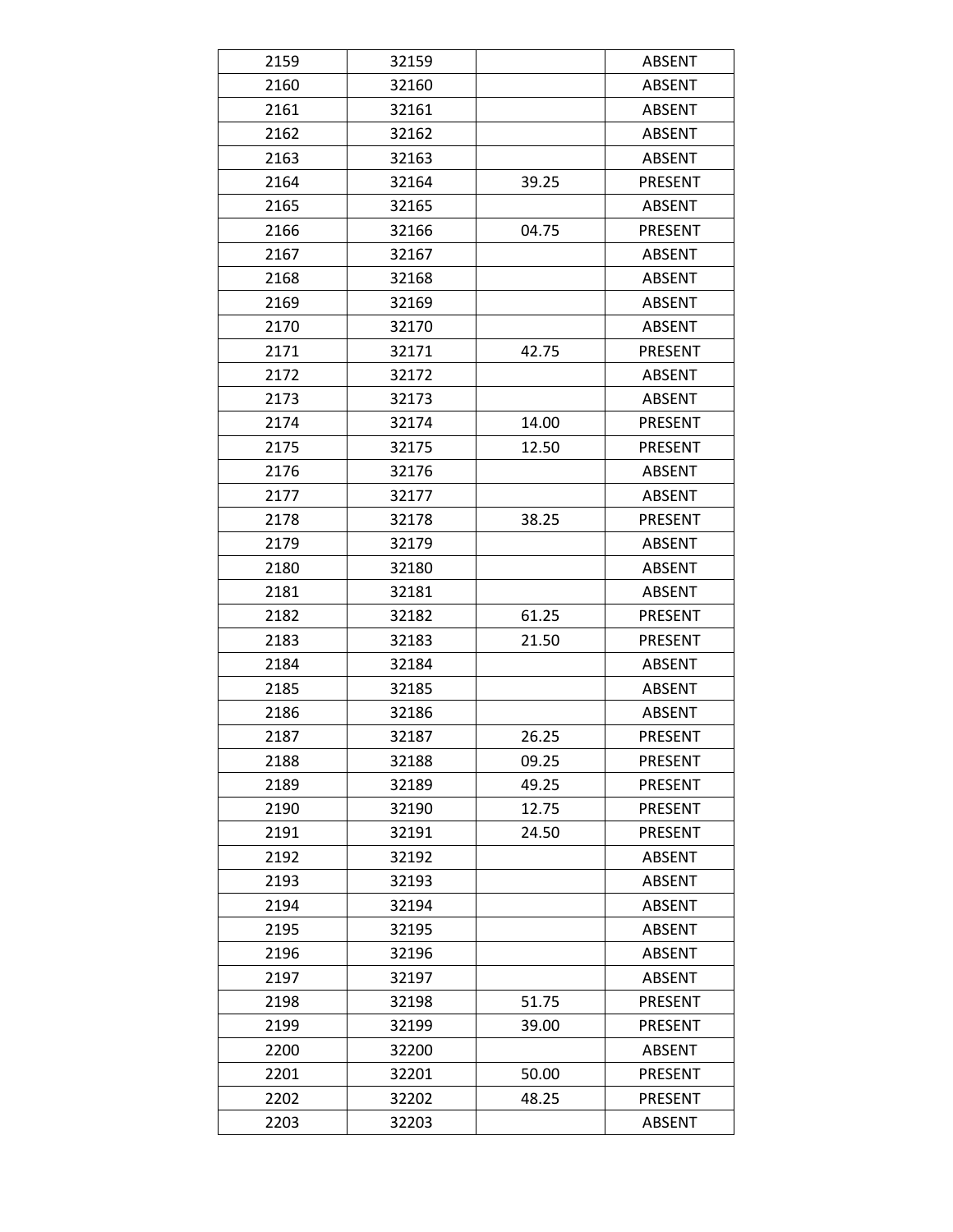| 2204 | 32204 |       | <b>ABSENT</b>  |
|------|-------|-------|----------------|
| 2205 | 32205 |       | <b>ABSENT</b>  |
| 2206 | 32206 |       | <b>ABSENT</b>  |
| 2207 | 32207 |       | <b>ABSENT</b>  |
| 2208 | 32208 |       | <b>ABSENT</b>  |
| 2209 | 32209 |       | <b>ABSENT</b>  |
| 2210 | 32210 |       | <b>ABSENT</b>  |
| 2211 | 32211 |       | <b>ABSENT</b>  |
| 2212 | 32212 |       | <b>ABSENT</b>  |
| 2213 | 32213 |       | <b>ABSENT</b>  |
| 2214 | 32214 |       | <b>ABSENT</b>  |
| 2215 | 32215 |       | <b>ABSENT</b>  |
| 2216 | 32216 |       | <b>ABSENT</b>  |
| 2217 | 32217 | 08.75 | <b>PRESENT</b> |
| 2218 | 32218 |       | ABSENT         |
| 2219 | 32219 | 30.00 | <b>PRESENT</b> |
| 2220 | 32220 | 22.25 | PRESENT        |
| 2221 | 32221 | 41.75 | <b>PRESENT</b> |
| 2222 | 32222 | 02.25 | PRESENT        |
| 2223 | 32223 | 47.00 | <b>PRESENT</b> |
| 2224 | 32224 |       | <b>ABSENT</b>  |
| 2225 | 32225 |       | <b>ABSENT</b>  |
| 2226 | 32226 |       | <b>ABSENT</b>  |
| 2227 | 32227 |       | <b>ABSENT</b>  |
| 2228 | 32228 |       | <b>ABSENT</b>  |
| 2229 | 32229 |       | <b>ABSENT</b>  |
| 2230 | 32230 |       | <b>ABSENT</b>  |
| 2231 | 32231 |       | <b>ABSENT</b>  |
| 2232 | 32232 | 24.75 | PRESENT        |
| 2233 | 32233 | 30.50 | PRESENT        |
| 2234 | 32234 |       | <b>ABSENT</b>  |
| 2235 | 32235 |       | <b>ABSENT</b>  |
| 2236 | 32236 | 32.50 | <b>PRESENT</b> |
| 2237 | 32237 |       | ABSENT         |
| 2238 | 32238 | 27.25 | <b>PRESENT</b> |
| 2239 | 32239 |       | <b>ABSENT</b>  |
| 2240 | 32240 |       | ABSENT         |
| 2241 | 32241 |       | <b>ABSENT</b>  |
| 2242 | 32242 |       | <b>ABSENT</b>  |
| 2243 | 32243 |       | ABSENT         |
| 2244 | 32244 |       | <b>ABSENT</b>  |
| 2245 | 32245 |       | <b>ABSENT</b>  |
| 2246 | 32246 |       | <b>ABSENT</b>  |
| 2247 | 32247 |       | ABSENT         |
| 2248 | 32248 |       | <b>ABSENT</b>  |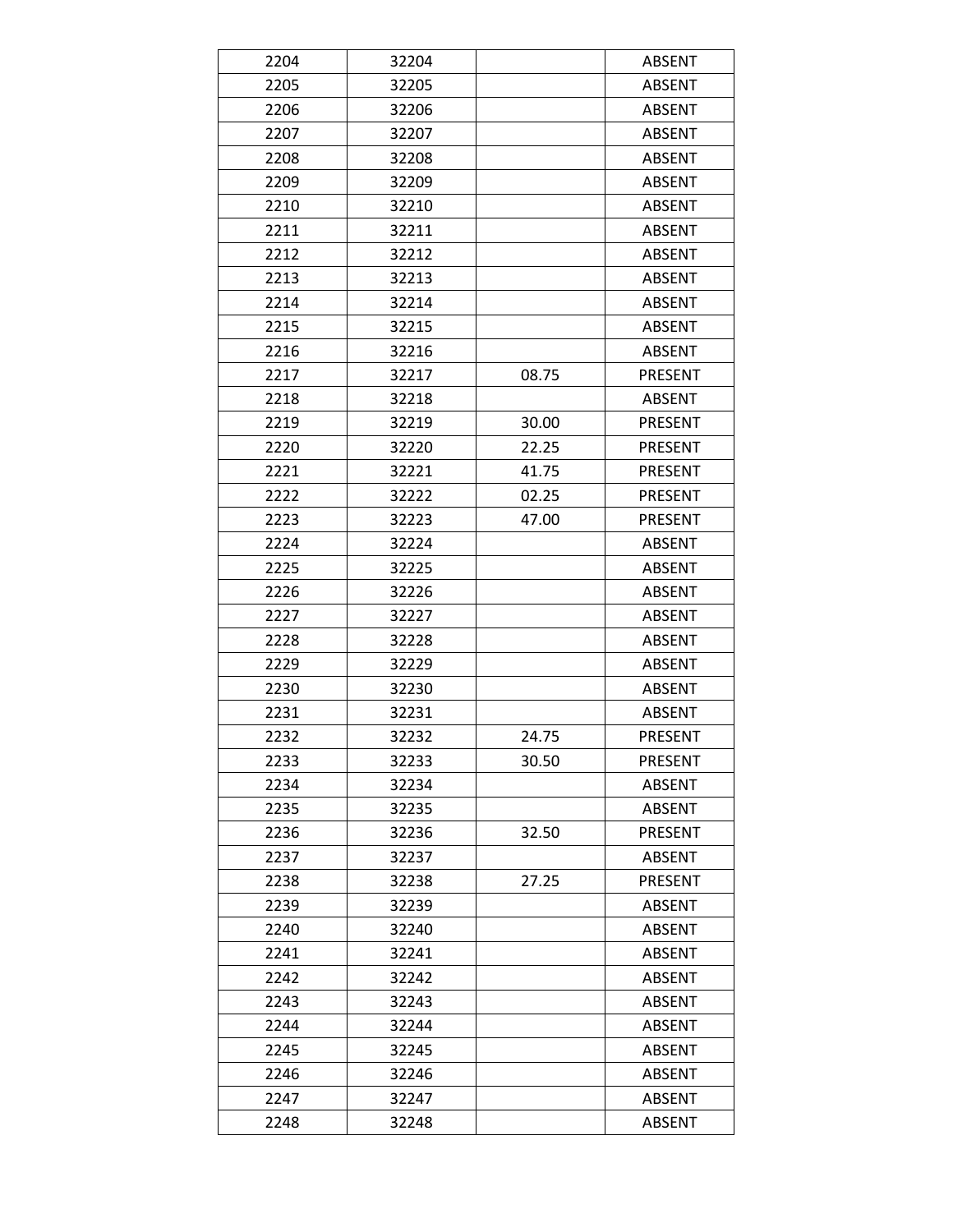| 2249 | 32249 |       | <b>ABSENT</b>  |
|------|-------|-------|----------------|
| 2250 | 32250 |       | <b>ABSENT</b>  |
| 2251 | 32251 |       | <b>ABSENT</b>  |
| 2252 | 32252 |       | <b>ABSENT</b>  |
| 2253 | 32253 |       | <b>ABSENT</b>  |
| 2254 | 32254 | 08.00 | <b>PRESENT</b> |
| 2255 | 32255 |       | <b>ABSENT</b>  |
| 2256 | 32256 | 38.50 | PRESENT        |
| 2257 | 32257 | 13.25 | <b>PRESENT</b> |
| 2258 | 32258 |       | <b>ABSENT</b>  |
| 2259 | 32259 | 17.75 | <b>PRESENT</b> |
| 2260 | 32260 |       | <b>ABSENT</b>  |
| 2261 | 32261 | 37.50 | <b>PRESENT</b> |
| 2262 | 32262 | 16.00 | <b>PRESENT</b> |
| 2263 | 32263 |       | <b>ABSENT</b>  |
| 2264 | 32264 |       | <b>ABSENT</b>  |
| 2265 | 32265 | 42.25 | <b>PRESENT</b> |
| 2266 | 32266 |       | <b>ABSENT</b>  |
| 2267 | 32267 |       | <b>ABSENT</b>  |
| 2268 | 32268 | 18.25 | <b>PRESENT</b> |
| 2269 | 32269 |       | <b>ABSENT</b>  |
| 2270 | 32270 | 33.75 | <b>PRESENT</b> |
| 2271 | 32271 | 44.50 | <b>PRESENT</b> |
| 2272 | 32272 |       | <b>ABSENT</b>  |
| 2273 | 32273 | 25.50 | <b>PRESENT</b> |
| 2274 | 32274 |       | <b>ABSENT</b>  |
| 2275 | 32275 |       | <b>ABSENT</b>  |
| 2276 | 32276 |       | <b>ABSENT</b>  |
| 2277 | 32277 |       | <b>ABSENT</b>  |
| 2278 | 32278 |       | <b>ABSENT</b>  |
| 2279 | 32279 |       | <b>ABSENT</b>  |
| 2280 | 32280 | 31.00 | <b>PRESENT</b> |
| 2281 | 32281 |       | ABSENT         |
| 2282 | 32282 | 53.25 | PRESENT        |
| 2283 | 32283 | 32.75 | <b>PRESENT</b> |
| 2284 | 32284 |       | <b>ABSENT</b>  |
| 2285 | 32285 |       | <b>ABSENT</b>  |
| 2286 | 32286 |       | <b>ABSENT</b>  |
| 2287 | 32287 |       | <b>ABSENT</b>  |
| 2288 | 32288 |       | <b>ABSENT</b>  |
| 2289 | 32289 |       | <b>ABSENT</b>  |
| 2290 | 32290 |       | <b>ABSENT</b>  |
| 2291 | 32291 |       | <b>ABSENT</b>  |
| 2292 | 32292 |       | ABSENT         |
| 2293 | 32293 |       | <b>ABSENT</b>  |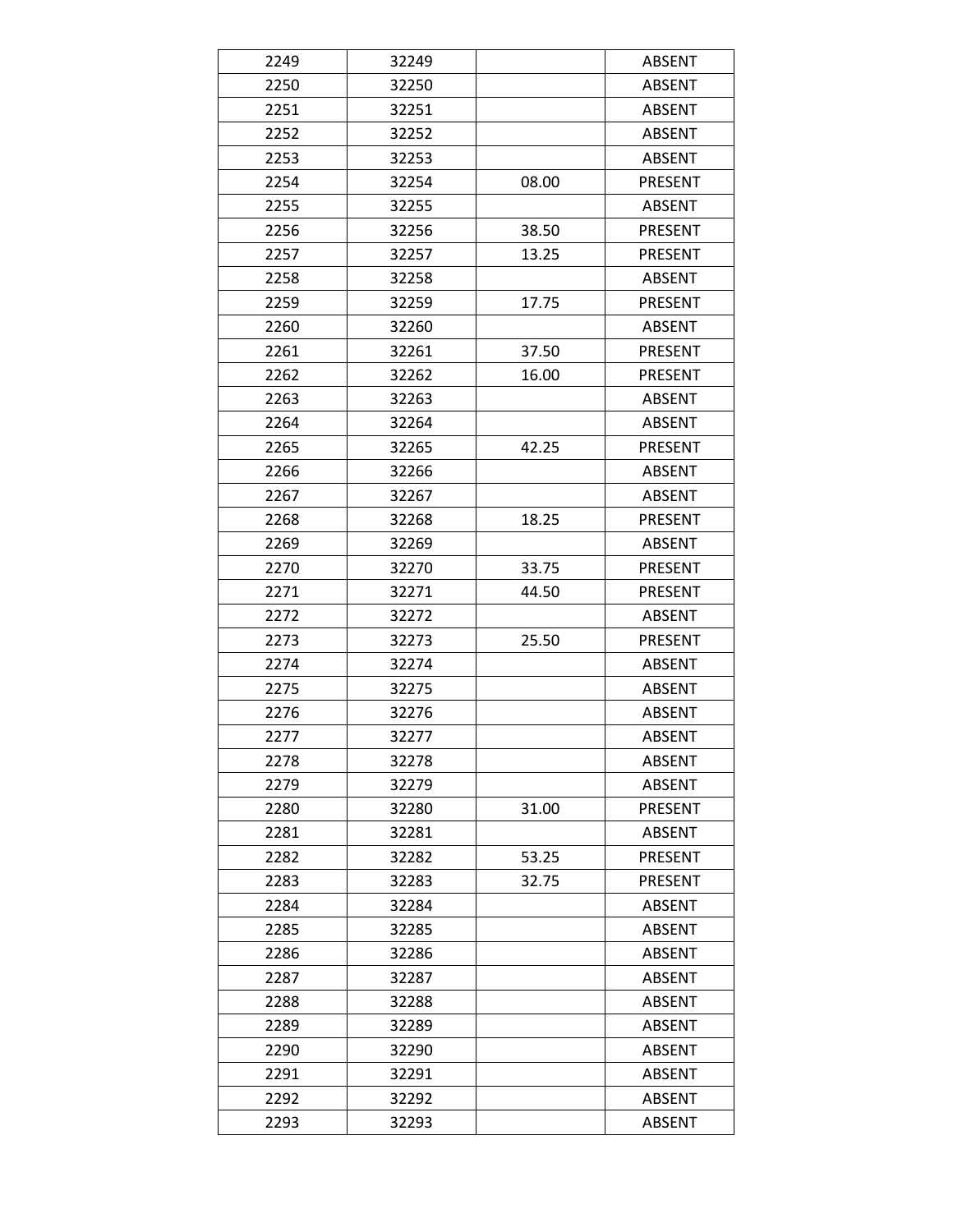| 2294 | 32294 |       | <b>ABSENT</b>  |
|------|-------|-------|----------------|
| 2295 | 32295 | 35.75 | PRESENT        |
| 2296 | 32296 |       | <b>ABSENT</b>  |
| 2297 | 32297 |       | <b>ABSENT</b>  |
| 2298 | 32298 |       | <b>ABSENT</b>  |
| 2299 | 32299 | 35.00 | <b>PRESENT</b> |
| 2300 | 32300 | 22.50 | <b>PRESENT</b> |
| 2301 | 32301 | 50.00 | PRESENT        |
| 2302 | 32302 |       | <b>ABSENT</b>  |
| 2303 | 32303 |       | <b>ABSENT</b>  |
| 2304 | 32304 | 16.75 | <b>PRESENT</b> |
| 2305 | 32305 |       | <b>ABSENT</b>  |
| 2306 | 32306 |       | <b>ABSENT</b>  |
| 2307 | 32307 |       | <b>ABSENT</b>  |
| 2308 | 32308 |       | <b>ABSENT</b>  |
| 2309 | 32309 |       | <b>ABSENT</b>  |
| 2310 | 32310 |       | <b>ABSENT</b>  |
| 2311 | 32311 |       | <b>ABSENT</b>  |
| 2312 | 32312 |       | <b>ABSENT</b>  |
| 2313 | 32313 |       | <b>ABSENT</b>  |
| 2314 | 32314 |       | <b>ABSENT</b>  |
| 2315 | 32315 |       | <b>ABSENT</b>  |
| 2316 | 32316 | 34.25 | <b>PRESENT</b> |
| 2317 | 32317 |       | <b>ABSENT</b>  |
| 2318 | 32318 |       | <b>ABSENT</b>  |
| 2319 | 32319 |       | <b>ABSENT</b>  |
| 2320 | 32320 |       | <b>ABSENT</b>  |
| 2321 | 32321 |       | <b>ABSENT</b>  |
| 2322 | 32322 |       | <b>ABSENT</b>  |
| 2323 | 32323 |       | <b>ABSENT</b>  |
| 2324 | 32324 |       | <b>ABSENT</b>  |
| 2325 | 32325 |       | <b>ABSENT</b>  |
| 2326 | 32326 | 11.75 | <b>PRESENT</b> |
| 2327 | 32327 |       | <b>ABSENT</b>  |
| 2328 | 32328 |       | <b>ABSENT</b>  |
| 2329 | 32329 |       | <b>ABSENT</b>  |
| 2330 | 32330 |       | <b>ABSENT</b>  |
| 2331 | 32331 | 37.00 | PRESENT        |
| 2332 | 32332 | 05.50 | <b>PRESENT</b> |
| 2333 | 32333 |       | <b>ABSENT</b>  |
| 2334 | 32334 |       | <b>ABSENT</b>  |
| 2335 | 32335 |       | <b>ABSENT</b>  |
| 2336 | 32336 | 43.25 | PRESENT        |
| 2337 | 32337 |       | ABSENT         |
| 2338 | 32338 |       | <b>ABSENT</b>  |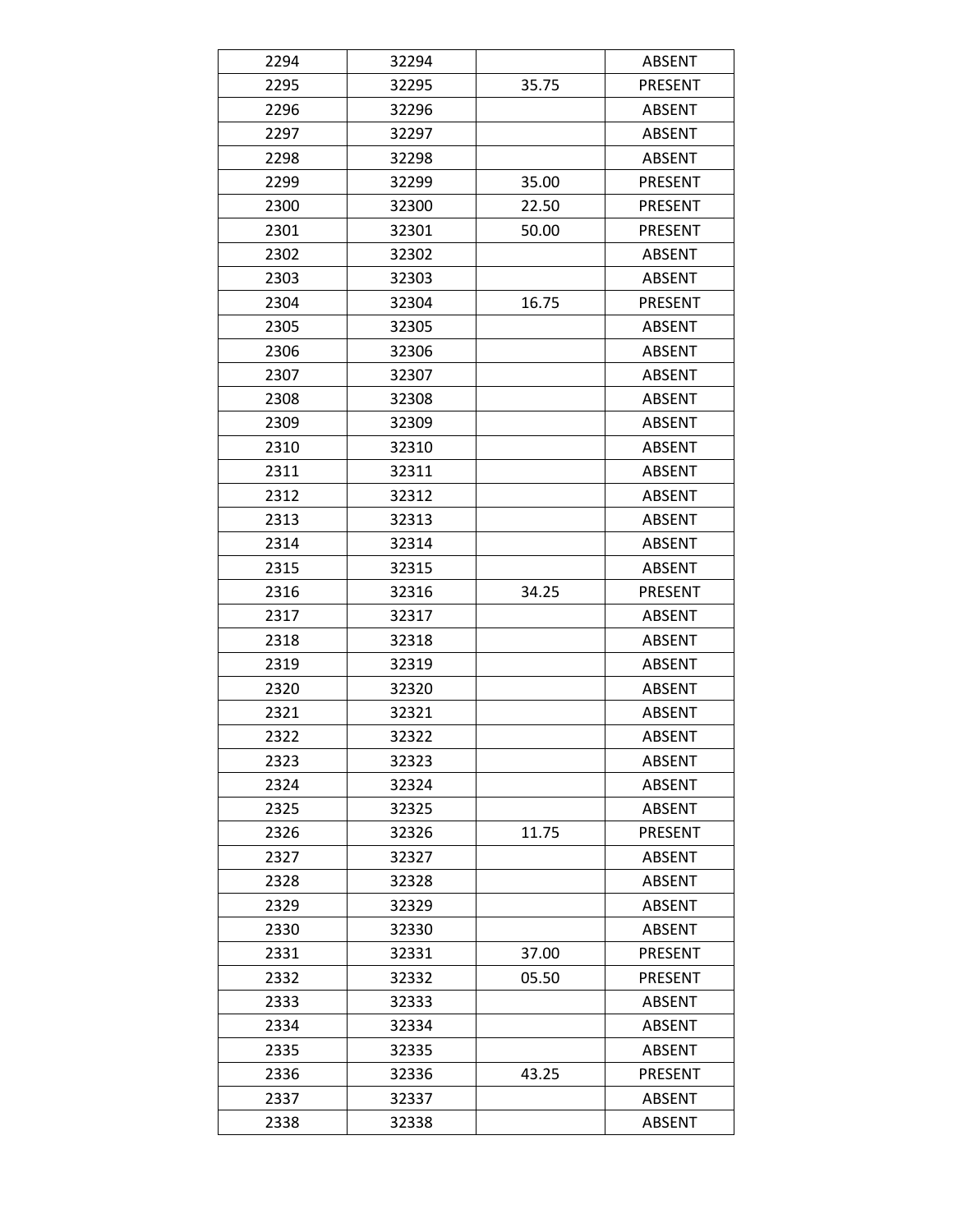| 2339 | 32339 |       | <b>ABSENT</b>  |
|------|-------|-------|----------------|
| 2340 | 32340 |       | <b>ABSENT</b>  |
| 2341 | 32341 |       | <b>ABSENT</b>  |
| 2342 | 32342 |       | <b>ABSENT</b>  |
| 2343 | 32343 |       | <b>ABSENT</b>  |
| 2344 | 32344 | 21.75 | PRESENT        |
| 2345 | 32345 |       | <b>ABSENT</b>  |
| 2346 | 32346 |       | <b>ABSENT</b>  |
| 2347 | 32347 |       | <b>ABSENT</b>  |
| 2348 | 32348 |       | <b>ABSENT</b>  |
| 2349 | 32349 |       | <b>ABSENT</b>  |
| 2350 | 32350 | 63.00 | <b>PRESENT</b> |
| 2351 | 32351 |       | <b>ABSENT</b>  |
| 2352 | 32352 |       | <b>ABSENT</b>  |
| 2353 | 32353 |       | <b>ABSENT</b>  |
| 2354 | 32354 |       | <b>ABSENT</b>  |
| 2355 | 32355 |       | <b>ABSENT</b>  |
| 2356 | 32356 | 31.00 | PRESENT        |
| 2357 | 32357 |       | <b>ABSENT</b>  |
| 2358 | 32358 |       | <b>ABSENT</b>  |
| 2359 | 32359 | 55.50 | <b>PRESENT</b> |
| 2360 | 32360 |       | <b>ABSENT</b>  |
| 2361 | 32361 | 52.50 | <b>PRESENT</b> |
| 2362 | 32362 |       | <b>ABSENT</b>  |
| 2363 | 32363 |       | <b>ABSENT</b>  |
| 2364 | 32364 |       | <b>ABSENT</b>  |
| 2365 | 32365 |       | <b>ABSENT</b>  |
| 2366 | 32366 |       | <b>ABSENT</b>  |
| 2367 | 32367 | 30.50 | <b>PRESENT</b> |
| 2368 | 32368 |       | <b>ABSENT</b>  |
| 2369 | 32369 |       | <b>ABSENT</b>  |
| 2370 | 32370 |       | <b>ABSENT</b>  |
| 2371 | 32371 | 22.75 | <b>PRESENT</b> |
| 2372 | 32372 |       | <b>ABSENT</b>  |
| 2373 | 32373 |       | <b>ABSENT</b>  |
| 2374 | 32374 |       | <b>ABSENT</b>  |
| 2375 | 32375 |       | <b>ABSENT</b>  |
| 2376 | 32376 |       | <b>ABSENT</b>  |
| 2377 | 32377 |       | <b>ABSENT</b>  |
| 2378 | 32378 |       | <b>ABSENT</b>  |
| 2379 | 32379 | 17.00 | <b>PRESENT</b> |
| 2380 | 32380 |       | <b>ABSENT</b>  |
| 2381 | 32381 | 15.50 | PRESENT        |
| 2382 | 32382 |       | ABSENT         |
| 2383 | 32383 | 32.75 | <b>PRESENT</b> |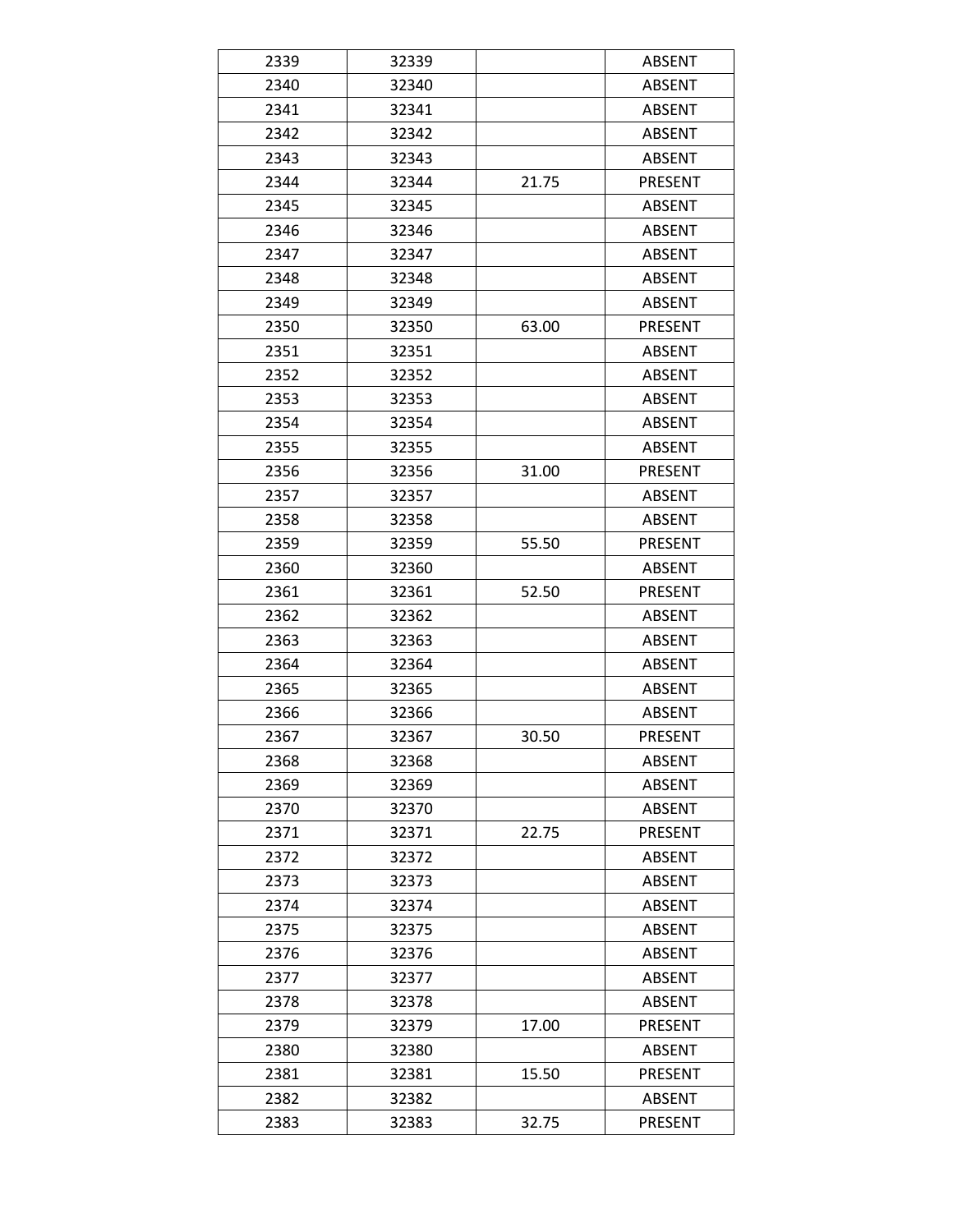| 2384 | 32384 |       | <b>ABSENT</b>  |
|------|-------|-------|----------------|
| 2385 | 32385 | 49.50 | <b>PRESENT</b> |
| 2386 | 32386 |       | <b>ABSENT</b>  |
| 2387 | 32387 |       | <b>ABSENT</b>  |
| 2388 | 32388 | 22.00 | <b>PRESENT</b> |
| 2389 | 32389 | 42.50 | <b>PRESENT</b> |
| 2390 | 32390 | 62.00 | <b>PRESENT</b> |
| 2391 | 32391 |       | <b>ABSENT</b>  |
| 2392 | 32392 | 15.00 | <b>PRESENT</b> |
| 2393 | 32393 |       | <b>ABSENT</b>  |
| 2394 | 32394 | 24.00 | <b>PRESENT</b> |
| 2395 | 32395 |       | <b>ABSENT</b>  |
| 2396 | 32396 |       | <b>ABSENT</b>  |
| 2397 | 32397 |       | <b>ABSENT</b>  |
| 2398 | 32398 |       | <b>ABSENT</b>  |
| 2399 | 32399 | 25.75 | PRESENT        |
| 2400 | 32400 |       | <b>ABSENT</b>  |
| 2401 | 32401 |       | <b>ABSENT</b>  |
| 2402 | 32402 | 12.25 | <b>PRESENT</b> |
| 2403 | 32403 |       | <b>ABSENT</b>  |
| 2404 | 32404 |       | <b>ABSENT</b>  |
| 2405 | 32405 |       | <b>ABSENT</b>  |
| 2406 | 32406 |       | <b>ABSENT</b>  |
| 2407 | 32407 | 53.75 | PRESENT        |
| 2408 | 32408 |       | <b>ABSENT</b>  |
| 2409 | 32409 |       | <b>ABSENT</b>  |
| 2410 | 32410 |       | <b>ABSENT</b>  |
| 2411 | 32411 | 12.00 | <b>PRESENT</b> |
| 2412 | 32412 | 18.50 | <b>PRESENT</b> |
| 2413 | 32413 |       | <b>ABSENT</b>  |
| 2414 | 32414 |       | <b>ABSENT</b>  |
| 2415 | 32415 | 36.25 | PRESENT        |
| 2416 | 32416 | 34.50 | <b>PRESENT</b> |
| 2417 | 32417 |       | <b>ABSENT</b>  |
| 2418 | 32418 |       | <b>ABSENT</b>  |
| 2419 | 32419 |       | <b>ABSENT</b>  |
| 2420 | 32420 |       | <b>ABSENT</b>  |
| 2421 | 32421 | 16.25 | <b>PRESENT</b> |
| 2422 | 32422 |       | <b>ABSENT</b>  |
| 2423 | 32423 |       | <b>ABSENT</b>  |
| 2424 | 32424 |       | <b>ABSENT</b>  |
| 2425 | 32425 |       | <b>ABSENT</b>  |
| 2426 | 32426 |       | <b>ABSENT</b>  |
| 2427 | 32427 |       | <b>ABSENT</b>  |
| 2428 | 32428 |       | <b>ABSENT</b>  |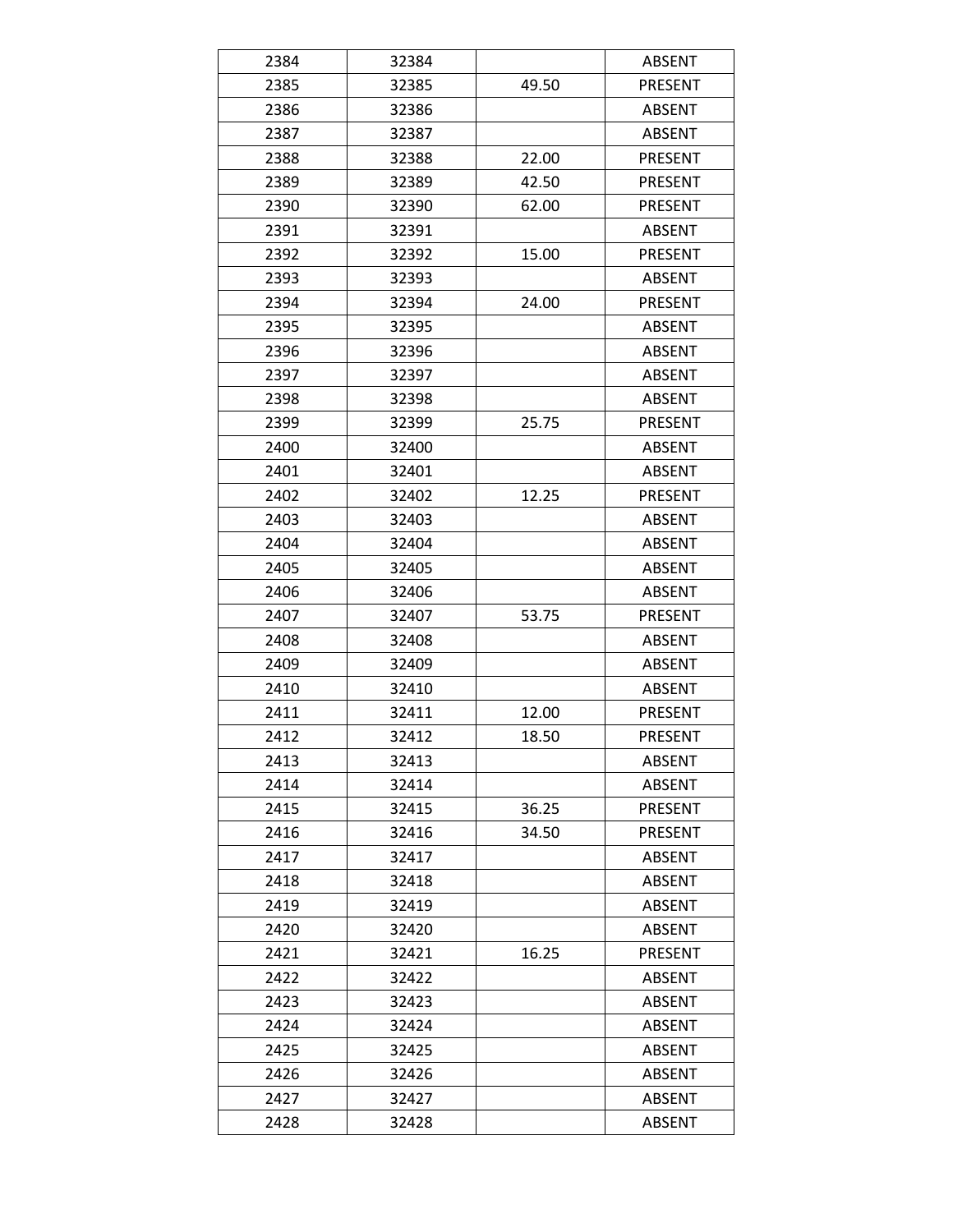| 2429 | 32429 | 16.25 | PRESENT        |
|------|-------|-------|----------------|
| 2430 | 32430 |       | <b>ABSENT</b>  |
| 2431 | 32431 |       | <b>ABSENT</b>  |
| 2432 | 32432 | 05.00 | <b>PRESENT</b> |
| 2433 | 32433 | 24.50 | PRESENT        |
| 2434 | 32434 | 17.50 | <b>PRESENT</b> |
| 2435 | 32435 | 42.50 | <b>PRESENT</b> |
| 2436 | 32436 |       | ABSENT         |
| 2437 | 32437 | 52.50 | <b>PRESENT</b> |
| 2438 | 32438 |       | <b>ABSENT</b>  |
| 2439 | 32439 |       | <b>ABSENT</b>  |
| 2440 | 32440 |       | <b>ABSENT</b>  |
| 2441 | 32441 |       | <b>ABSENT</b>  |
| 2442 | 32442 |       | <b>ABSENT</b>  |
| 2443 | 32443 |       | <b>ABSENT</b>  |
| 2444 | 32444 |       | <b>ABSENT</b>  |
| 2445 | 32445 |       | <b>ABSENT</b>  |
| 2446 | 32446 |       | <b>ABSENT</b>  |
| 2447 | 32447 |       | <b>ABSENT</b>  |
| 2448 | 32448 |       | <b>ABSENT</b>  |
| 2449 | 32449 |       | <b>ABSENT</b>  |
| 2450 | 32450 |       | <b>ABSENT</b>  |
| 2451 | 32451 |       | <b>ABSENT</b>  |
| 2452 | 32452 |       | <b>ABSENT</b>  |
| 2453 | 32453 |       | <b>ABSENT</b>  |
| 2454 | 32454 |       | <b>ABSENT</b>  |
| 2455 | 32455 |       | <b>ABSENT</b>  |
| 2456 | 32456 |       | <b>ABSENT</b>  |
| 2457 | 32457 |       | <b>ABSENT</b>  |
| 2458 | 32458 | 19.75 | PRESENT        |
| 2459 | 32459 |       | <b>ABSENT</b>  |
| 2460 | 32460 |       | <b>ABSENT</b>  |
| 2461 | 32461 |       | <b>ABSENT</b>  |
| 2462 | 32462 | 53.50 | PRESENT        |
| 2463 | 32463 | 23.00 | <b>PRESENT</b> |
| 2464 | 32464 |       | <b>ABSENT</b>  |
| 2465 | 32465 |       | <b>ABSENT</b>  |
| 2466 | 32466 |       | <b>ABSENT</b>  |
| 2467 | 32467 |       | <b>ABSENT</b>  |
| 2468 | 32468 |       | <b>ABSENT</b>  |
| 2469 | 32469 | 16.25 | PRESENT        |
| 2470 | 32470 | 23.75 | PRESENT        |
| 2471 | 32471 |       | <b>ABSENT</b>  |
| 2472 | 32472 |       | <b>ABSENT</b>  |
| 2473 | 32473 |       | <b>ABSENT</b>  |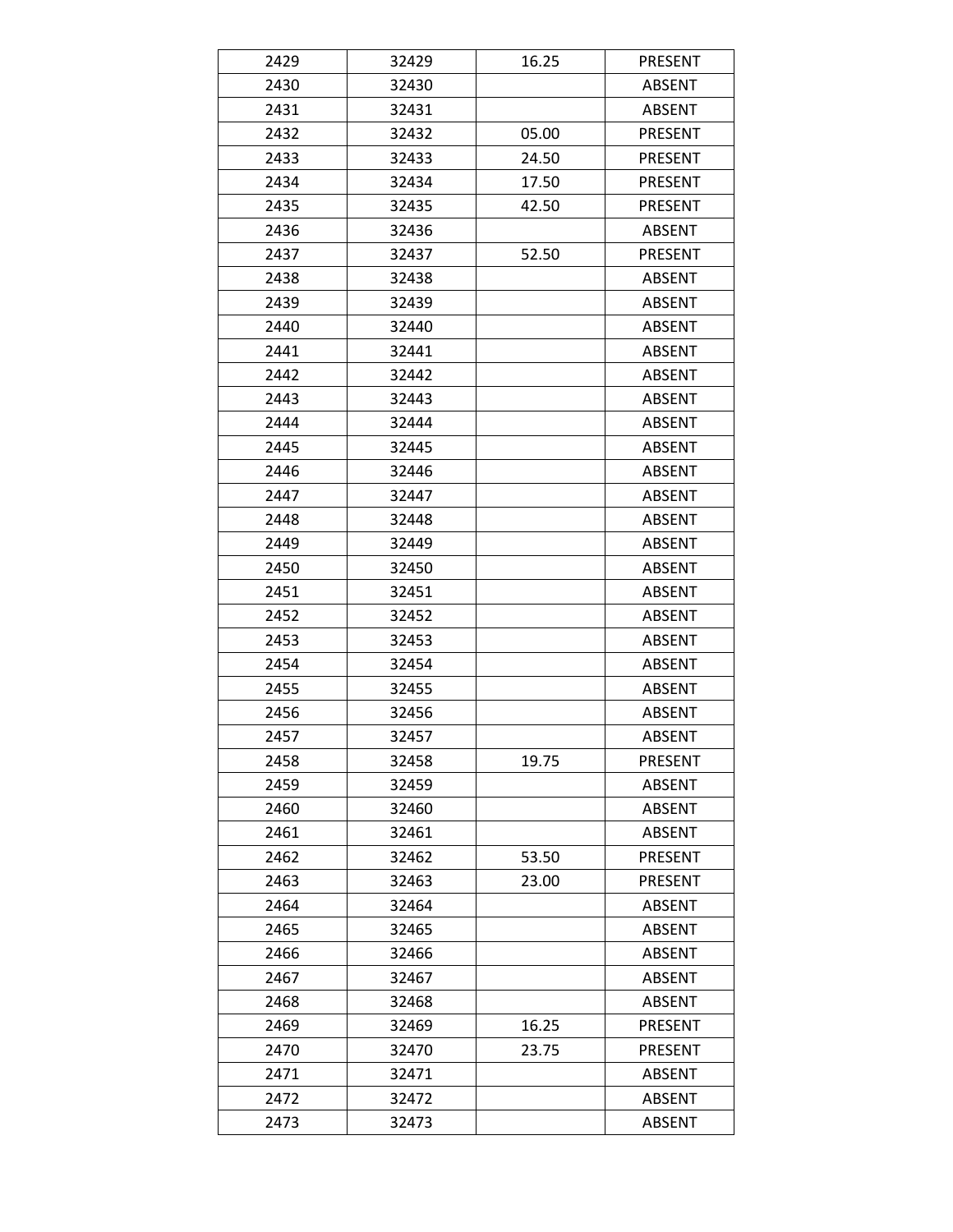| 2474 | 32474 | 44.25 | <b>PRESENT</b> |
|------|-------|-------|----------------|
| 2475 | 32475 | 39.25 | <b>PRESENT</b> |
| 2476 | 32476 |       | <b>ABSENT</b>  |
| 2477 | 32477 | 13.75 | PRESENT        |
| 2478 | 32478 |       | <b>ABSENT</b>  |
| 2479 | 32479 | 47.00 | <b>PRESENT</b> |
| 2480 | 32480 |       | <b>ABSENT</b>  |
| 2481 | 32481 |       | <b>ABSENT</b>  |
| 2482 | 32482 |       | <b>ABSENT</b>  |
| 2483 | 32483 |       | <b>ABSENT</b>  |
| 2484 | 32484 |       | <b>ABSENT</b>  |
| 2485 | 32485 |       | <b>ABSENT</b>  |
| 2486 | 32486 |       | <b>ABSENT</b>  |
| 2487 | 32487 |       | <b>ABSENT</b>  |
| 2488 | 32488 |       | <b>ABSENT</b>  |
| 2489 | 32489 |       | <b>ABSENT</b>  |
| 2490 | 32490 | 46.25 | PRESENT        |
| 2491 | 32491 | 62.50 | <b>PRESENT</b> |
| 2492 | 32492 |       | <b>ABSENT</b>  |
| 2493 | 32493 |       | <b>ABSENT</b>  |
| 2494 | 32494 |       | <b>ABSENT</b>  |
| 2495 | 32495 |       | <b>ABSENT</b>  |
| 2496 | 32496 |       | <b>ABSENT</b>  |
| 2497 | 32497 |       | <b>ABSENT</b>  |
| 2498 | 32498 |       | <b>ABSENT</b>  |
| 2499 | 32499 | 47.00 | <b>PRESENT</b> |
| 2500 | 32500 | 18.75 | <b>PRESENT</b> |
| 2501 | 32501 |       | <b>ABSENT</b>  |
| 2502 | 32502 |       | <b>ABSENT</b>  |
| 2503 | 32503 | 13.75 | PRESENT        |
| 2504 | 32504 | 33.75 | <b>PRESENT</b> |
| 2505 | 32505 |       | <b>ABSENT</b>  |
| 2506 | 32506 |       | ABSENT         |
| 2507 | 32507 |       | <b>ABSENT</b>  |
| 2508 | 32508 |       | <b>ABSENT</b>  |
| 2509 | 32509 |       | <b>ABSENT</b>  |
| 2510 | 32510 | 27.50 | PRESENT        |
| 2511 | 32511 | 22.50 | <b>PRESENT</b> |
| 2512 | 32512 | 08.75 | <b>PRESENT</b> |
| 2513 | 32513 |       | <b>ABSENT</b>  |
| 2514 | 32514 |       | <b>ABSENT</b>  |
| 2515 | 32515 |       | <b>ABSENT</b>  |
| 2516 | 32516 | 27.25 | PRESENT        |
| 2517 | 32517 |       | ABSENT         |
| 2518 | 32518 |       | ABSENT         |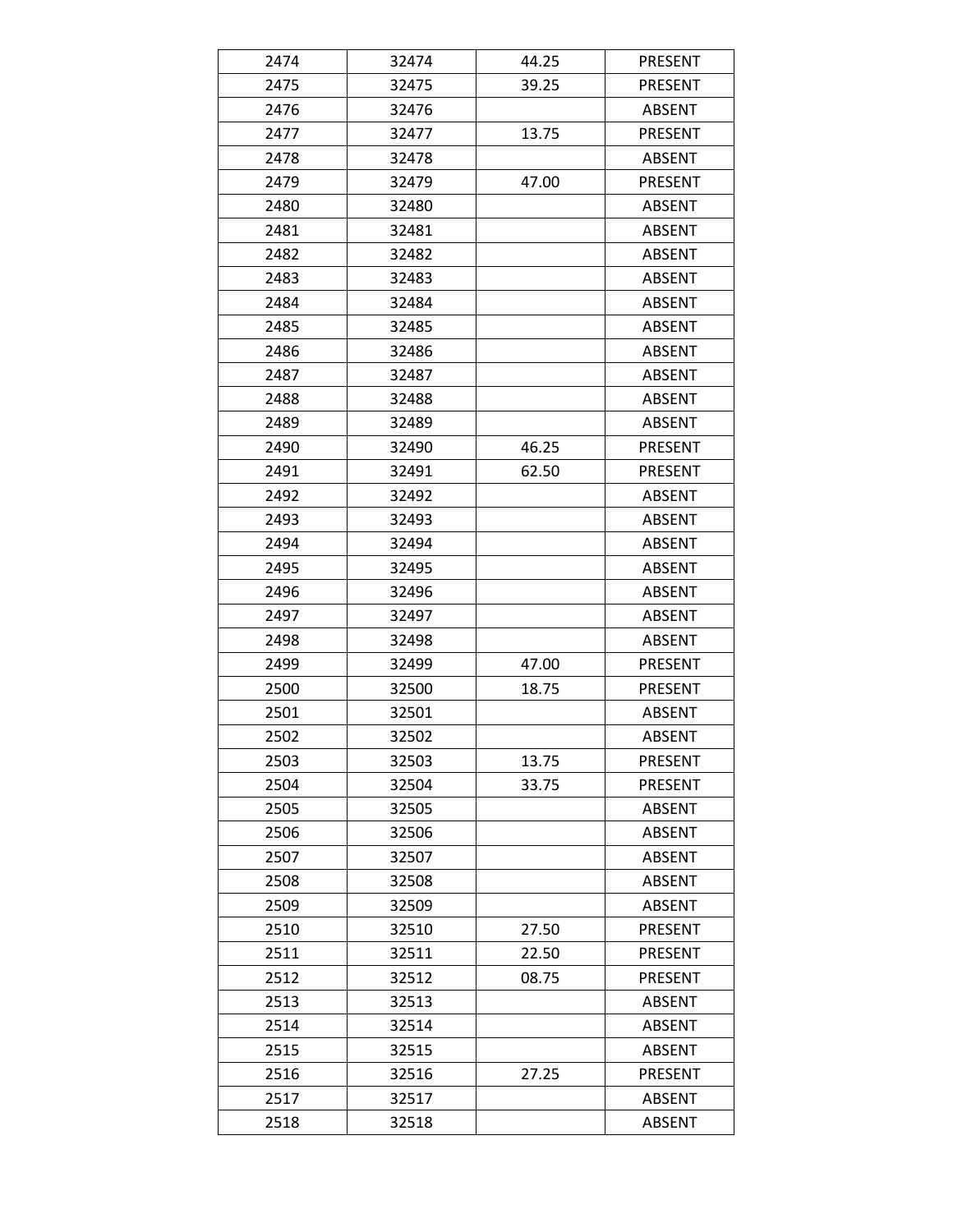| 2519 | 32519 |       | <b>ABSENT</b>  |
|------|-------|-------|----------------|
| 2520 | 32520 |       | <b>ABSENT</b>  |
| 2521 | 32521 | 36.75 | <b>PRESENT</b> |
| 2522 | 32522 |       | <b>ABSENT</b>  |
| 2523 | 32523 |       | <b>ABSENT</b>  |
| 2524 | 32524 |       | <b>ABSENT</b>  |
| 2525 | 32525 |       | <b>ABSENT</b>  |
| 2526 | 32526 | 28.00 | <b>PRESENT</b> |
| 2527 | 32527 |       | <b>ABSENT</b>  |
| 2528 | 32528 |       | <b>ABSENT</b>  |
| 2529 | 32529 | 41.75 | <b>PRESENT</b> |
| 2530 | 32530 | 26.50 | PRESENT        |
| 2531 | 32531 |       | <b>ABSENT</b>  |
| 2532 | 32532 |       | <b>ABSENT</b>  |
| 2533 | 32533 | 22.50 | <b>PRESENT</b> |
| 2534 | 32534 | 23.00 | PRESENT        |
| 2535 | 32535 |       | <b>ABSENT</b>  |
| 2536 | 32536 |       | <b>ABSENT</b>  |
| 2537 | 32537 |       | <b>ABSENT</b>  |
| 2538 | 32538 | 07.75 | <b>PRESENT</b> |
| 2539 | 32539 | 20.25 | <b>PRESENT</b> |
| 2540 | 32540 |       | <b>ABSENT</b>  |
| 2541 | 32541 |       | <b>ABSENT</b>  |
| 2542 | 32542 |       | ABSENT         |
| 2543 | 32543 | 30.25 | PRESENT        |
| 2544 | 32544 |       | <b>ABSENT</b>  |
| 2545 | 32545 |       | <b>ABSENT</b>  |
| 2546 | 32546 |       | <b>ABSENT</b>  |
| 2547 | 32547 |       | <b>ABSENT</b>  |
| 2548 | 32548 |       | <b>ABSENT</b>  |
| 2549 | 32549 | 59.25 | PRESENT        |
| 2550 | 32550 |       | <b>ABSENT</b>  |
| 2551 | 32551 | 22.50 | <b>PRESENT</b> |
| 2552 | 32552 | 38.50 | PRESENT        |
| 2553 | 32553 |       | <b>ABSENT</b>  |
| 2554 | 32554 |       | <b>ABSENT</b>  |
| 2555 | 32555 |       | <b>ABSENT</b>  |
| 2556 | 32556 |       | <b>ABSENT</b>  |
| 2557 | 32557 |       | <b>ABSENT</b>  |
| 2558 | 32558 |       | <b>ABSENT</b>  |
| 2559 | 32559 |       | <b>ABSENT</b>  |
| 2560 | 32560 |       | <b>ABSENT</b>  |
| 2561 | 32561 |       | <b>ABSENT</b>  |
| 2562 | 32562 | 44.25 | PRESENT        |
| 2563 | 32563 | 42.25 | <b>PRESENT</b> |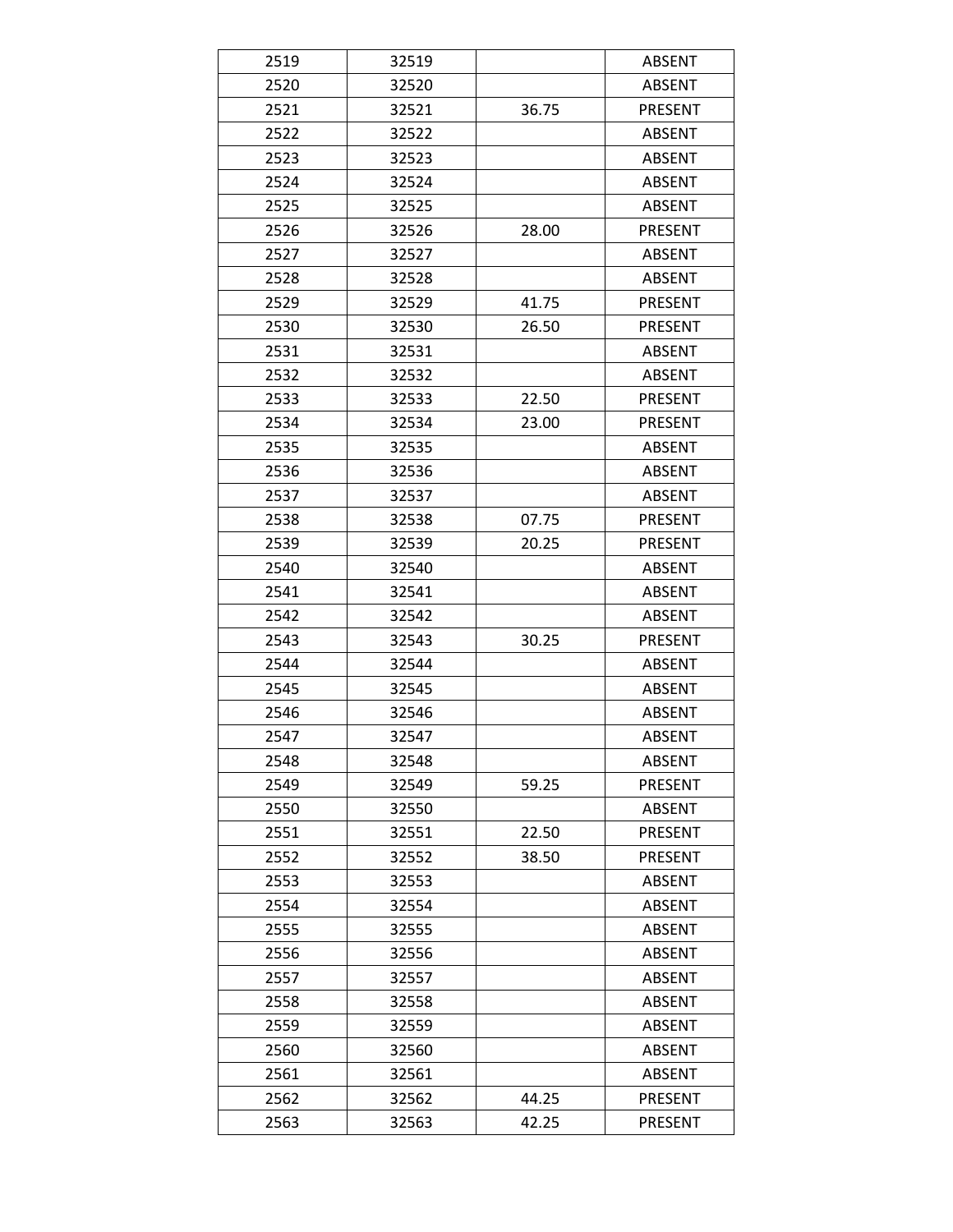| 2564 | 32564 |       | <b>ABSENT</b>  |
|------|-------|-------|----------------|
| 2565 | 32565 |       | <b>ABSENT</b>  |
| 2566 | 32566 | 31.75 | <b>PRESENT</b> |
| 2567 | 32567 |       | <b>ABSENT</b>  |
| 2568 | 32568 |       | <b>ABSENT</b>  |
| 2569 | 32569 |       | <b>ABSENT</b>  |
| 2570 | 32570 |       | <b>ABSENT</b>  |
| 2571 | 32571 |       | <b>ABSENT</b>  |
| 2572 | 32572 | 36.00 | <b>PRESENT</b> |
| 2573 | 32573 |       | <b>ABSENT</b>  |
| 2574 | 32574 | 08.75 | <b>PRESENT</b> |
| 2575 | 32575 |       | <b>ABSENT</b>  |
| 2576 | 32576 |       | <b>ABSENT</b>  |
| 2577 | 32577 |       | <b>ABSENT</b>  |
| 2578 | 32578 | 32.00 | <b>PRESENT</b> |
| 2579 | 32579 |       | <b>ABSENT</b>  |
| 2580 | 32580 | 16.25 | <b>PRESENT</b> |
| 2581 | 32581 |       | <b>ABSENT</b>  |
| 2582 | 32582 |       | <b>ABSENT</b>  |
| 2583 | 32583 | 17.25 | <b>PRESENT</b> |
| 2584 | 32584 | 33.75 | <b>PRESENT</b> |
| 2585 | 32585 |       | <b>ABSENT</b>  |
| 2586 | 32586 |       | <b>ABSENT</b>  |
| 2587 | 32587 |       | <b>ABSENT</b>  |
| 2588 | 32588 | 37.75 | <b>PRESENT</b> |
| 2589 | 32589 |       | <b>ABSENT</b>  |
| 2590 | 32590 | 38.50 | <b>PRESENT</b> |
| 2591 | 32591 | 19.50 | <b>PRESENT</b> |
| 2592 | 32592 |       | <b>ABSENT</b>  |
| 2593 | 32593 | 30.00 | <b>PRESENT</b> |
| 2594 | 32594 |       | ABSENT         |
| 2595 | 32595 |       | <b>ABSENT</b>  |
| 2596 | 32596 |       | <b>ABSENT</b>  |
| 2597 | 32597 |       | <b>ABSENT</b>  |
| 2598 | 32598 | 08.50 | PRESENT        |
| 2599 | 32599 |       | <b>ABSENT</b>  |
| 2600 | 32600 |       | <b>ABSENT</b>  |
| 2601 | 32601 |       | <b>ABSENT</b>  |
| 2602 | 32602 |       | <b>ABSENT</b>  |
| 2603 | 32603 |       | <b>ABSENT</b>  |
| 2604 | 32604 | 30.25 | PRESENT        |
| 2605 | 32605 |       | <b>ABSENT</b>  |
| 2606 | 32606 |       | <b>ABSENT</b>  |
| 2607 | 32607 |       | <b>ABSENT</b>  |
| 2608 | 32608 |       | <b>ABSENT</b>  |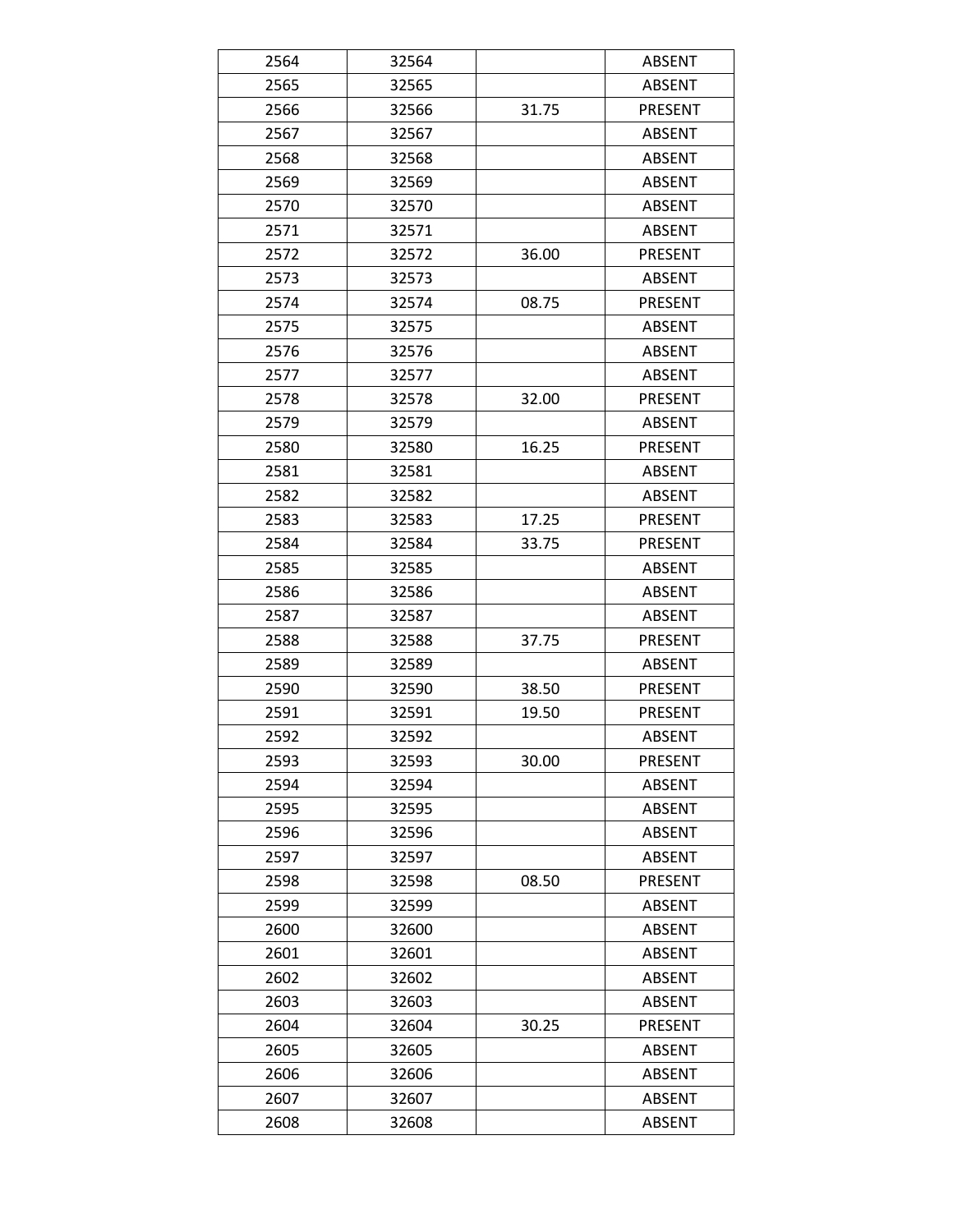| 2609 | 32609 | 25.50 | <b>PRESENT</b> |
|------|-------|-------|----------------|
| 2610 | 32610 |       | <b>ABSENT</b>  |
| 2611 | 32611 |       | <b>ABSENT</b>  |
| 2612 | 32612 |       | <b>ABSENT</b>  |
| 2613 | 32613 |       | <b>ABSENT</b>  |
| 2614 | 32614 |       | <b>ABSENT</b>  |
| 2615 | 32615 |       | <b>ABSENT</b>  |
| 2616 | 32616 |       | <b>ABSENT</b>  |
| 2617 | 32617 |       | <b>ABSENT</b>  |
| 2618 | 32618 | 15.75 | PRESENT        |
| 2619 | 32619 |       | <b>ABSENT</b>  |
| 2620 | 32620 |       | <b>ABSENT</b>  |
| 2621 | 32621 | 09.50 | <b>PRESENT</b> |
| 2622 | 32622 | 29.50 | <b>PRESENT</b> |
| 2623 | 32623 |       | <b>ABSENT</b>  |
| 2624 | 32624 |       | <b>ABSENT</b>  |
| 2625 | 32625 | 35.75 | <b>PRESENT</b> |
| 2626 | 32626 | 06.25 | <b>PRESENT</b> |
| 2627 | 32627 |       | <b>ABSENT</b>  |
| 2628 | 32628 |       | <b>ABSENT</b>  |
| 2629 | 32629 | 22.75 | <b>PRESENT</b> |
| 2630 | 32630 | 61.75 | PRESENT        |
| 2631 | 32631 |       | <b>ABSENT</b>  |
| 2632 | 32632 | 17.50 | <b>PRESENT</b> |
| 2633 | 32633 |       | <b>ABSENT</b>  |
| 2634 | 32634 | 44.75 | <b>PRESENT</b> |
| 2635 | 32635 |       | <b>ABSENT</b>  |
| 2636 | 32636 |       | <b>ABSENT</b>  |
| 2637 | 32637 |       | <b>ABSENT</b>  |
| 2638 | 32638 | 20.25 | PRESENT        |
| 2639 | 32639 |       | <b>ABSENT</b>  |
| 2640 | 32640 | 42.50 | <b>PRESENT</b> |
| 2641 | 32641 | 58.25 | <b>PRESENT</b> |
| 2642 | 32642 | 08.25 | PRESENT        |
| 2643 | 32643 |       | <b>ABSENT</b>  |
| 2644 | 32644 | 50.00 | PRESENT        |
| 2645 | 32645 |       | <b>ABSENT</b>  |
| 2646 | 32646 |       | <b>ABSENT</b>  |
| 2647 | 32647 | 33.00 | <b>PRESENT</b> |
| 2648 | 32648 |       | <b>ABSENT</b>  |
| 2649 | 32649 |       | <b>ABSENT</b>  |
| 2650 | 32650 |       | <b>ABSENT</b>  |
| 2651 | 32651 |       | <b>ABSENT</b>  |
| 2652 | 32652 |       | <b>ABSENT</b>  |
| 2653 | 32653 |       | <b>ABSENT</b>  |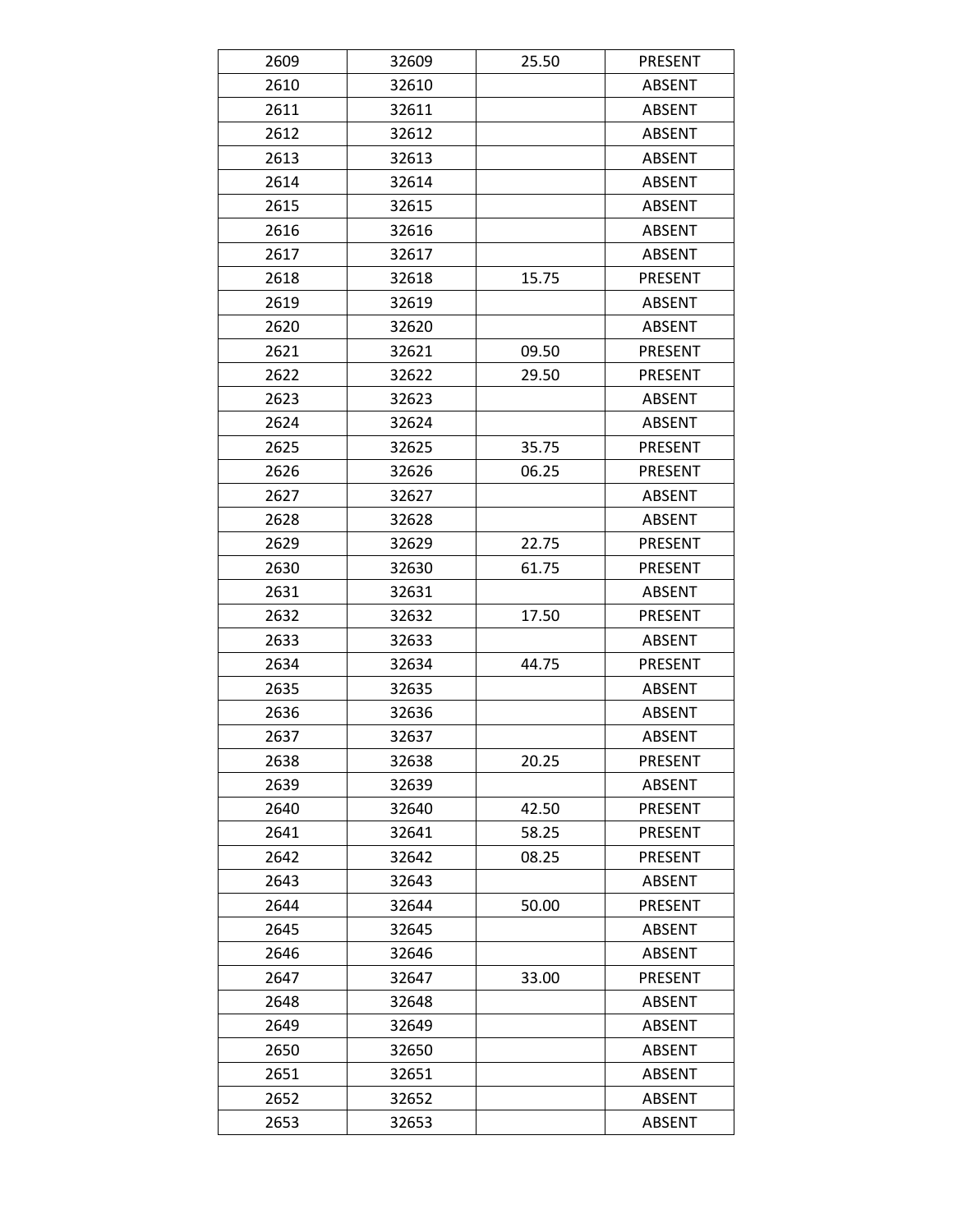| 2654 | 32654 | 50.50 | <b>PRESENT</b> |
|------|-------|-------|----------------|
| 2655 | 32655 |       | <b>ABSENT</b>  |
| 2656 | 32656 |       | <b>ABSENT</b>  |
| 2657 | 32657 |       | <b>ABSENT</b>  |
| 2658 | 32658 |       | <b>ABSENT</b>  |
| 2659 | 32659 |       | <b>ABSENT</b>  |
| 2660 | 32660 |       | <b>ABSENT</b>  |
| 2661 | 32661 |       | <b>ABSENT</b>  |
| 2662 | 32662 |       | <b>ABSENT</b>  |
| 2663 | 32663 |       | <b>ABSENT</b>  |
| 2664 | 32664 | 18.25 | <b>PRESENT</b> |
| 2665 | 32665 | 51.75 | <b>PRESENT</b> |
| 2666 | 32666 | 51.50 | <b>PRESENT</b> |
| 2667 | 32667 |       | <b>ABSENT</b>  |
| 2668 | 32668 |       | <b>ABSENT</b>  |
| 2669 | 32669 |       | <b>ABSENT</b>  |
| 2670 | 32670 | 23.25 | <b>PRESENT</b> |
| 2671 | 32671 |       | <b>ABSENT</b>  |
| 2672 | 32672 | 23.50 | <b>PRESENT</b> |
| 2673 | 32673 | 19.00 | <b>PRESENT</b> |
| 2674 | 32674 |       | <b>ABSENT</b>  |
| 2675 | 32675 | 14.75 | PRESENT        |
| 2676 | 32676 |       | <b>ABSENT</b>  |
| 2677 | 32677 |       | <b>ABSENT</b>  |
| 2678 | 32678 |       | <b>ABSENT</b>  |
| 2679 | 32679 |       | <b>ABSENT</b>  |
| 2680 | 32680 | 21.50 | PRESENT        |
| 2681 | 32681 |       | <b>ABSENT</b>  |
| 2682 | 32682 |       | <b>ABSENT</b>  |
| 2683 | 32683 | 09.00 | PRESENT        |
| 2684 | 32684 | 38.75 | <b>PRESENT</b> |
| 2685 | 32685 |       | <b>ABSENT</b>  |
| 2686 | 32686 |       | <b>ABSENT</b>  |
| 2687 | 32687 |       | <b>ABSENT</b>  |
| 2688 | 32688 |       | <b>ABSENT</b>  |
| 2689 | 32689 | 37.00 | PRESENT        |
| 2690 | 32690 |       | <b>ABSENT</b>  |
| 2691 | 32691 |       | <b>ABSENT</b>  |
| 2692 | 32692 |       | <b>ABSENT</b>  |
| 2693 | 32693 |       | <b>ABSENT</b>  |
| 2694 | 32694 |       | <b>ABSENT</b>  |
| 2695 | 32695 |       | <b>ABSENT</b>  |
| 2696 | 32696 |       | <b>ABSENT</b>  |
| 2697 | 32697 |       | <b>ABSENT</b>  |
| 2698 | 32698 | 50.00 | PRESENT        |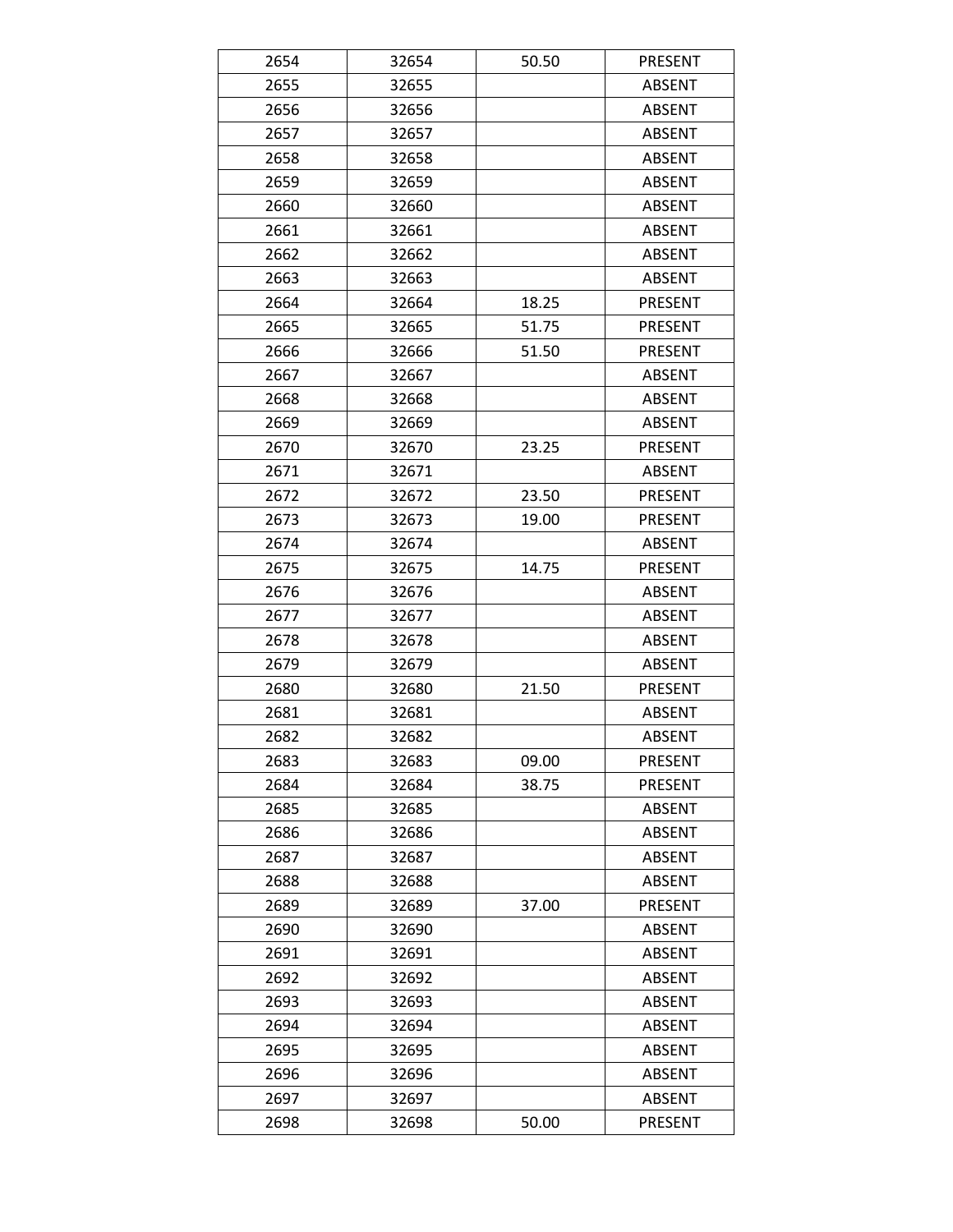| 2699 | 32699 |       | <b>ABSENT</b>  |
|------|-------|-------|----------------|
| 2700 | 32700 |       | <b>ABSENT</b>  |
| 2701 | 32701 | 19.50 | <b>PRESENT</b> |
| 2702 | 32702 |       | <b>ABSENT</b>  |
| 2703 | 32703 |       | <b>ABSENT</b>  |
| 2704 | 32704 |       | <b>ABSENT</b>  |
| 2705 | 32705 |       | <b>ABSENT</b>  |
| 2706 | 32706 |       | <b>ABSENT</b>  |
| 2707 | 32707 | 07.75 | PRESENT        |
| 2708 | 32708 |       | <b>ABSENT</b>  |
| 2709 | 32709 | 22.25 | <b>PRESENT</b> |
| 2710 | 32710 | 29.50 | PRESENT        |
| 2711 | 32711 |       | <b>ABSENT</b>  |
| 2712 | 32712 | 08.50 | <b>PRESENT</b> |
| 2713 | 32713 | 34.00 | <b>PRESENT</b> |
| 2714 | 32714 |       | <b>ABSENT</b>  |
| 2715 | 32715 |       | <b>ABSENT</b>  |
| 2716 | 32716 |       | <b>ABSENT</b>  |
| 2717 | 32717 |       | <b>ABSENT</b>  |
| 2718 | 32718 |       | <b>ABSENT</b>  |
| 2719 | 32719 |       | <b>ABSENT</b>  |
| 2720 | 32720 |       | <b>ABSENT</b>  |
| 2721 | 32721 | 23.00 | <b>PRESENT</b> |
| 2722 | 32722 | 15.00 | PRESENT        |
| 2723 | 32723 | 07.75 | PRESENT        |
| 2724 | 32724 | 31.25 | <b>PRESENT</b> |
| 2725 | 32725 |       | <b>ABSENT</b>  |
| 2726 | 32726 | 37.50 | PRESENT        |
| 2727 | 32727 |       | <b>ABSENT</b>  |
| 2728 | 32728 |       | <b>ABSENT</b>  |
| 2729 | 32729 |       | <b>ABSENT</b>  |
| 2730 | 32730 |       | <b>ABSENT</b>  |
| 2731 | 32731 |       | <b>ABSENT</b>  |
| 2732 | 32732 | 29.00 | PRESENT        |
| 2733 | 32733 |       | <b>ABSENT</b>  |
| 2734 | 32734 | 23.75 | PRESENT        |
| 2735 | 32735 |       | <b>ABSENT</b>  |
| 2736 | 32736 |       | <b>ABSENT</b>  |
| 2737 | 32737 | 14.25 | <b>PRESENT</b> |
| 2738 | 32738 |       | <b>ABSENT</b>  |
| 2739 | 32739 |       | <b>ABSENT</b>  |
| 2740 | 32740 |       | <b>ABSENT</b>  |
| 2741 | 32741 | 39.25 | PRESENT        |
| 2742 | 32742 |       | ABSENT         |
| 2743 | 32743 |       | <b>ABSENT</b>  |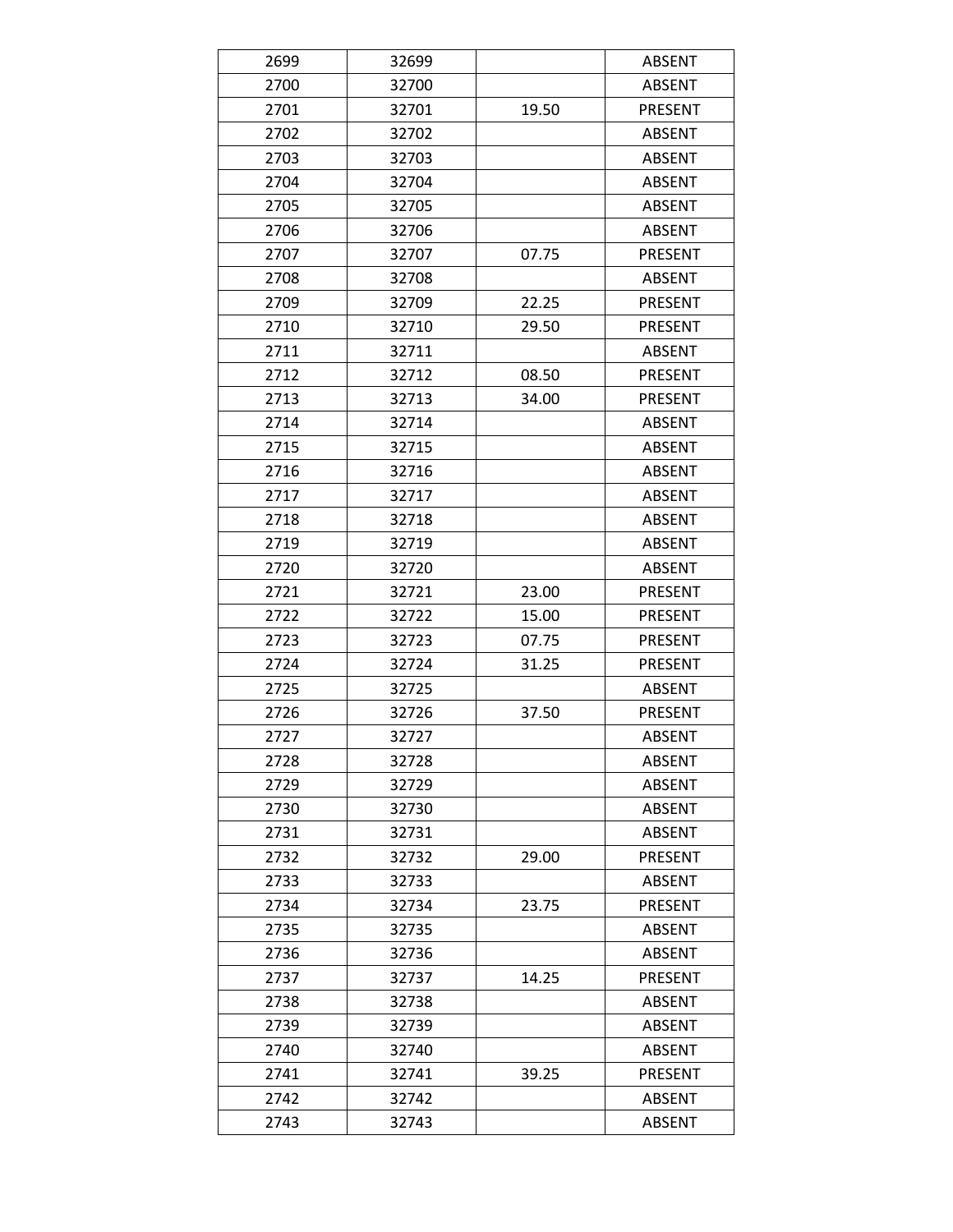| 2744 | 32744 |       | <b>ABSENT</b>  |
|------|-------|-------|----------------|
| 2745 | 32745 |       | <b>ABSENT</b>  |
| 2746 | 32746 | 45.00 | PRESENT        |
| 2747 | 32747 | 51.50 | <b>PRESENT</b> |
| 2748 | 32748 |       | <b>ABSENT</b>  |
| 2749 | 32749 | 38.75 | PRESENT        |
| 2750 | 32750 |       | <b>ABSENT</b>  |
| 2751 | 32751 | 55.00 | PRESENT        |
| 2752 | 32752 |       | ABSENT         |
| 2753 | 32753 | 21.25 | PRESENT        |
| 2754 | 32754 |       | <b>ABSENT</b>  |
| 2755 | 32755 | 23.25 | <b>PRESENT</b> |
| 2756 | 32756 |       | <b>ABSENT</b>  |
| 2757 | 32757 |       | <b>ABSENT</b>  |
| 2758 | 32758 | 19.00 | <b>PRESENT</b> |
| 2759 | 32759 |       | <b>ABSENT</b>  |
| 2760 | 32760 |       | ABSENT         |
| 2761 | 32761 |       | <b>ABSENT</b>  |
| 2762 | 32762 | 56.75 | PRESENT        |
| 2763 | 32763 | 48.75 | PRESENT        |
| 2764 | 32764 |       | <b>ABSENT</b>  |
| 2765 | 32765 |       | <b>ABSENT</b>  |
| 2766 | 32766 |       | <b>ABSENT</b>  |
| 2767 | 32767 |       | <b>ABSENT</b>  |
| 2768 | 32768 | 60.25 | PRESENT        |
| 2769 | 32769 |       | <b>ABSENT</b>  |
| 2770 | 32770 |       | <b>ABSENT</b>  |
| 2771 | 32771 |       | <b>ABSENT</b>  |
| 2772 | 32772 | 45.50 | PRESENT        |
| 2773 | 32773 |       | <b>ABSENT</b>  |
| 2774 | 32774 |       | <b>ABSENT</b>  |
| 2775 | 32775 | 21.25 | <b>PRESENT</b> |
| 2776 | 32776 |       | ABSENT         |
| 2777 | 32777 |       | <b>ABSENT</b>  |
| 2778 | 32778 | 33.50 | <b>PRESENT</b> |
| 2779 | 32779 |       | <b>ABSENT</b>  |
| 2780 | 32780 |       | <b>ABSENT</b>  |
| 2781 | 32781 |       | <b>ABSENT</b>  |
| 2782 | 32782 |       | <b>ABSENT</b>  |
| 2783 | 32783 | 15.00 | PRESENT        |
| 2784 | 32784 |       | <b>ABSENT</b>  |
| 2785 | 32785 |       | <b>ABSENT</b>  |
| 2786 | 32786 | 47.50 | PRESENT        |
| 2787 | 32787 |       | ABSENT         |
| 2788 | 32788 |       | <b>ABSENT</b>  |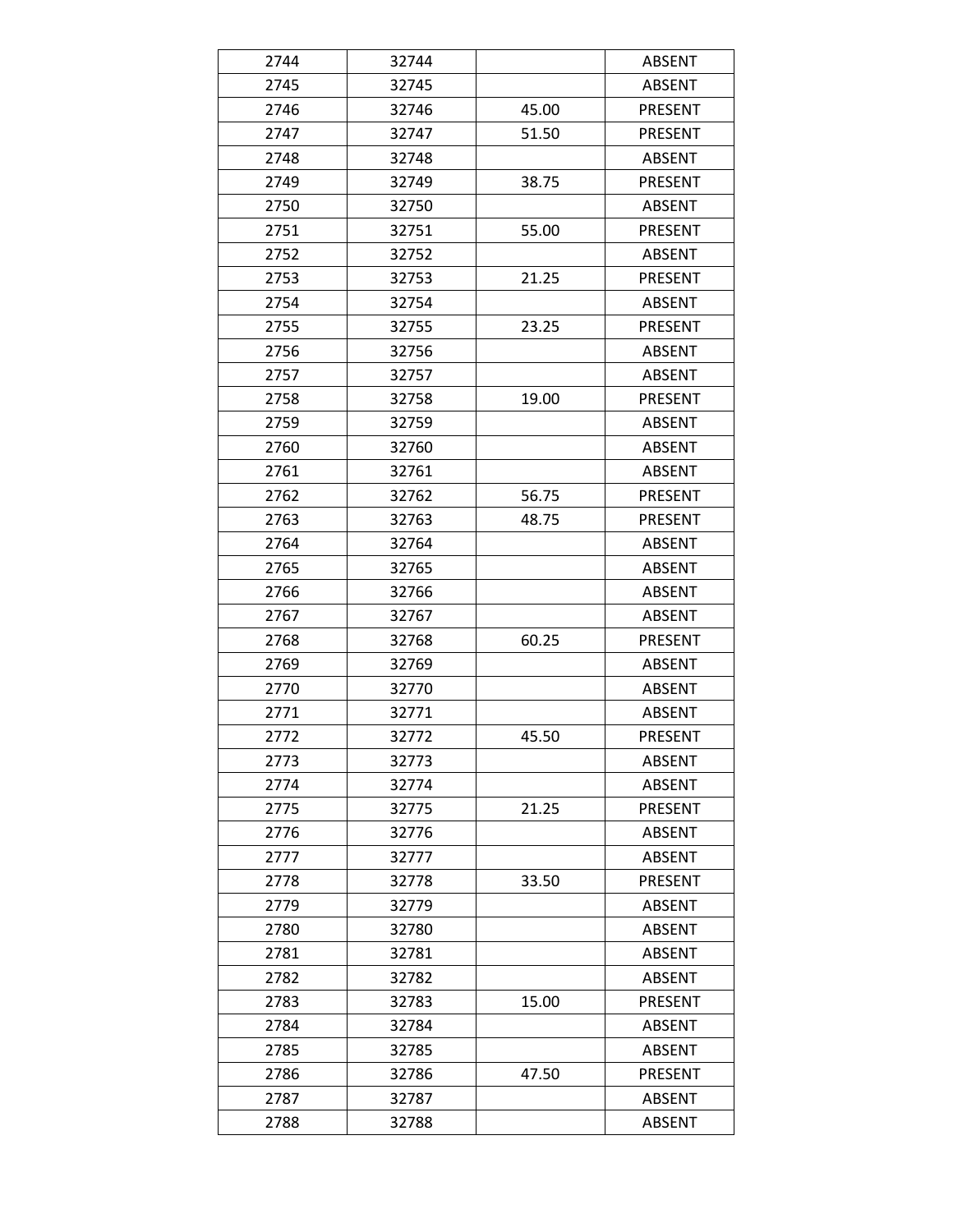| 2789 | 32789 | 27.75 | <b>PRESENT</b> |
|------|-------|-------|----------------|
| 2790 | 32790 |       | <b>ABSENT</b>  |
| 2791 | 32791 |       | <b>ABSENT</b>  |
| 2792 | 32792 |       | <b>ABSENT</b>  |
| 2793 | 32793 | 51.50 | PRESENT        |
| 2794 | 32794 | 53.00 | <b>PRESENT</b> |
| 2795 | 32795 | 25.25 | <b>PRESENT</b> |
| 2796 | 32796 | 31.75 | PRESENT        |
| 2797 | 32797 |       | <b>ABSENT</b>  |
| 2798 | 32798 |       | <b>ABSENT</b>  |
| 2799 | 32799 | 38.00 | <b>PRESENT</b> |
| 2800 | 32800 | 31.50 | <b>PRESENT</b> |
| 2801 | 32801 |       | <b>ABSENT</b>  |
| 2802 | 32802 |       | <b>ABSENT</b>  |
| 2803 | 32803 |       | <b>ABSENT</b>  |
| 2804 | 32804 |       | <b>ABSENT</b>  |
| 2805 | 32805 |       | <b>ABSENT</b>  |
| 2806 | 32806 | 38.50 | <b>PRESENT</b> |
| 2807 | 32807 |       | <b>ABSENT</b>  |
| 2808 | 32808 |       | <b>ABSENT</b>  |
| 2809 | 32809 | 32.00 | <b>PRESENT</b> |
| 2810 | 32810 | 25.50 | <b>PRESENT</b> |
| 2811 | 32811 | 12.50 | <b>PRESENT</b> |
| 2812 | 32812 |       | <b>ABSENT</b>  |
| 2813 | 32813 |       | <b>ABSENT</b>  |
| 2814 | 32814 |       | <b>ABSENT</b>  |
| 2815 | 32815 | 24.25 | <b>PRESENT</b> |
| 2816 | 32816 |       | <b>ABSENT</b>  |
| 2817 | 32817 |       | <b>ABSENT</b>  |
| 2818 | 32818 |       | <b>ABSENT</b>  |
| 2819 | 32819 | 11.25 | PRESENT        |
| 2820 | 32820 |       | <b>ABSENT</b>  |
| 2821 | 32821 | 57.50 | <b>PRESENT</b> |
| 2822 | 32822 |       | <b>ABSENT</b>  |
| 2823 | 32823 |       | <b>ABSENT</b>  |
| 2824 | 32824 | 20.25 | PRESENT        |
| 2825 | 32825 |       | ABSENT         |
| 2826 | 32826 |       | <b>ABSENT</b>  |
| 2827 | 32827 |       | <b>ABSENT</b>  |
| 2828 | 32828 | 29.25 | <b>PRESENT</b> |
| 2829 | 32829 | 54.50 | PRESENT        |
| 2830 | 32830 |       | <b>ABSENT</b>  |
| 2831 | 32831 | 16.75 | PRESENT        |
| 2832 | 32832 |       | ABSENT         |
| 2833 | 32833 |       | <b>ABSENT</b>  |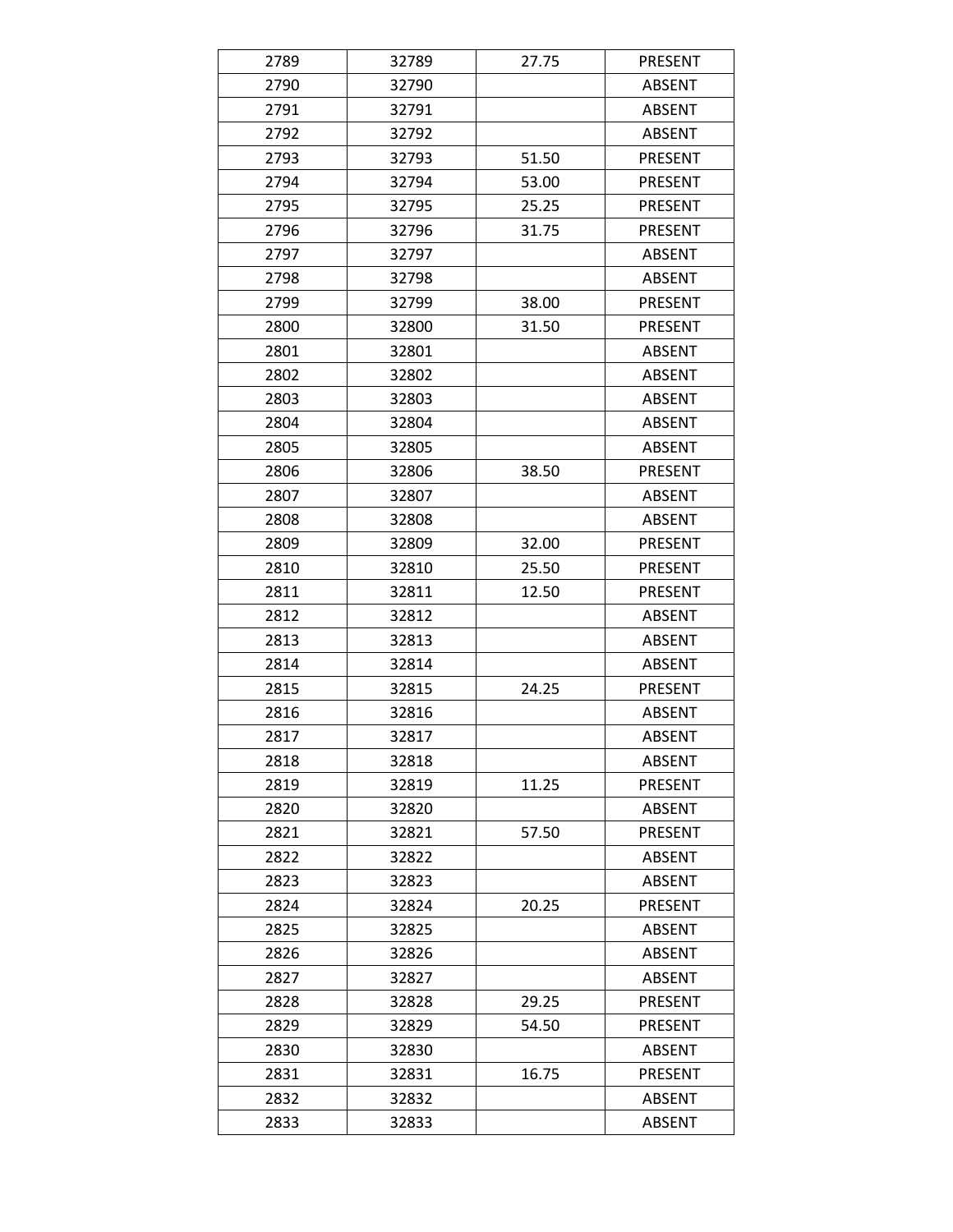| 2834 | 32834 |       | <b>ABSENT</b>  |
|------|-------|-------|----------------|
| 2835 | 32835 |       | <b>ABSENT</b>  |
| 2836 | 32836 | 28.75 | <b>PRESENT</b> |
| 2837 | 32837 |       | <b>ABSENT</b>  |
| 2838 | 32838 | 23.75 | PRESENT        |
| 2839 | 32839 | 63.00 | <b>PRESENT</b> |
| 2840 | 32840 |       | <b>ABSENT</b>  |
| 2841 | 32841 | 56.75 | PRESENT        |
| 2842 | 32842 | 47.50 | <b>PRESENT</b> |
| 2843 | 32843 |       | <b>ABSENT</b>  |
| 2844 | 32844 | 62.75 | <b>PRESENT</b> |
| 2845 | 32845 | 34.25 | <b>PRESENT</b> |
| 2846 | 32846 |       | <b>ABSENT</b>  |
| 2847 | 32847 |       | <b>ABSENT</b>  |
| 2848 | 32848 |       | <b>ABSENT</b>  |
| 2849 | 32849 |       | <b>ABSENT</b>  |
| 2850 | 32850 |       | <b>ABSENT</b>  |
| 2851 | 32851 |       | <b>ABSENT</b>  |
| 2852 | 32852 |       | <b>ABSENT</b>  |
| 2853 | 32853 |       | <b>ABSENT</b>  |
| 2854 | 32854 |       | <b>ABSENT</b>  |
| 2855 | 32855 | 59.75 | <b>PRESENT</b> |
| 2856 | 32856 | 45.00 | <b>PRESENT</b> |
| 2857 | 32857 |       | <b>ABSENT</b>  |
| 2858 | 32858 |       | <b>ABSENT</b>  |
| 2859 | 32859 |       | <b>ABSENT</b>  |
| 2860 | 32860 |       | <b>ABSENT</b>  |
| 2861 | 32861 | 14.75 | PRESENT        |
| 2862 | 32862 |       | <b>ABSENT</b>  |
| 2863 | 32863 |       | <b>ABSENT</b>  |
| 2864 | 32864 |       | <b>ABSENT</b>  |
| 2865 | 32865 | 58.00 | <b>PRESENT</b> |
| 2866 | 32866 |       | ABSENT         |
| 2867 | 32867 | 08.75 | PRESENT        |
| 2868 | 32868 |       | <b>ABSENT</b>  |
| 2869 | 32869 |       | <b>ABSENT</b>  |
| 2870 | 32870 | 50.25 | PRESENT        |
| 2871 | 32871 | 50.25 | <b>PRESENT</b> |
| 2872 | 32872 |       | <b>ABSENT</b>  |
| 2873 | 32873 |       | <b>ABSENT</b>  |
| 2874 | 32874 |       | <b>ABSENT</b>  |
| 2875 | 32875 |       | <b>ABSENT</b>  |
| 2876 | 32876 |       | <b>ABSENT</b>  |
| 2877 | 32877 |       | <b>ABSENT</b>  |
| 2878 | 32878 |       | <b>ABSENT</b>  |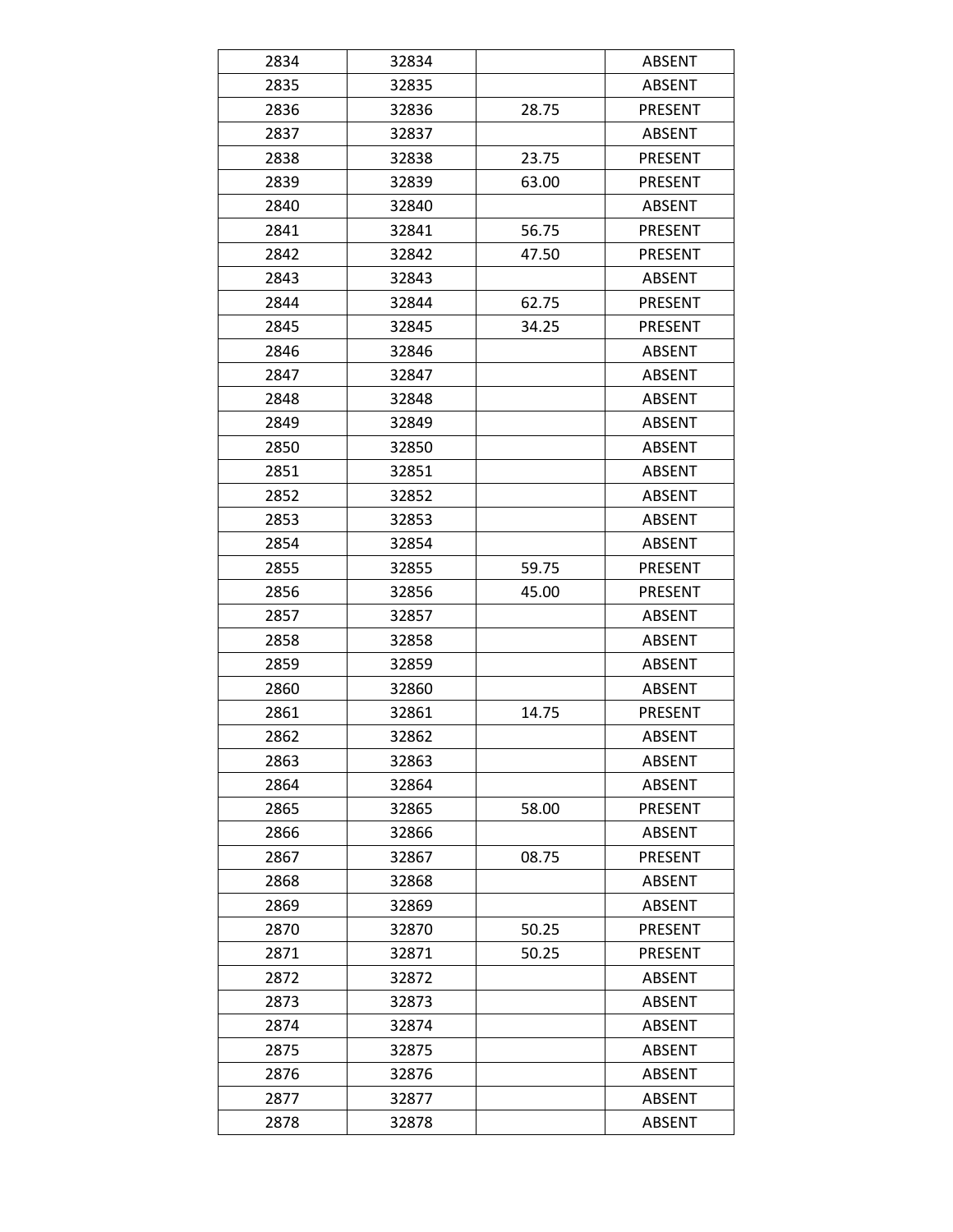| 2879 | 32879 |       | <b>ABSENT</b>  |
|------|-------|-------|----------------|
| 2880 | 32880 |       | <b>ABSENT</b>  |
| 2881 | 32881 | 63.50 | <b>PRESENT</b> |
| 2882 | 32882 |       | <b>ABSENT</b>  |
| 2883 | 32883 |       | <b>ABSENT</b>  |
| 2884 | 32884 |       | <b>ABSENT</b>  |
| 2885 | 32885 |       | <b>ABSENT</b>  |
| 2886 | 32886 |       | <b>ABSENT</b>  |
| 2887 | 32887 | 26.75 | <b>PRESENT</b> |
| 2888 | 32888 | 57.00 | <b>PRESENT</b> |
| 2889 | 32889 |       | <b>ABSENT</b>  |
| 2890 | 32890 |       | <b>ABSENT</b>  |
| 2891 | 32891 | 47.50 | <b>PRESENT</b> |
| 2892 | 32892 |       | <b>ABSENT</b>  |
| 2893 | 32893 |       | <b>ABSENT</b>  |
| 2894 | 32894 |       | <b>ABSENT</b>  |
| 2895 | 32895 | 17.50 | <b>PRESENT</b> |
| 2896 | 32896 | 14.75 | <b>PRESENT</b> |
| 2897 | 32897 |       | <b>ABSENT</b>  |
| 2898 | 32898 | 26.25 | <b>PRESENT</b> |
| 2899 | 32899 |       | <b>ABSENT</b>  |
| 2900 | 32900 |       | <b>ABSENT</b>  |
| 2901 | 32901 |       | <b>ABSENT</b>  |
| 2902 | 32902 | 02.75 | PRESENT        |
| 2903 | 32903 | 27.50 | <b>PRESENT</b> |
| 2904 | 32904 |       | <b>ABSENT</b>  |
| 2905 | 32905 | 15.00 | <b>PRESENT</b> |
| 2906 | 32906 |       | <b>ABSENT</b>  |
| 2907 | 32907 |       | <b>ABSENT</b>  |
| 2908 | 32908 |       | <b>ABSENT</b>  |
| 2909 | 32909 | 27.25 | <b>PRESENT</b> |
| 2910 | 32910 |       | <b>ABSENT</b>  |
| 2911 | 32911 | 15.25 | <b>PRESENT</b> |
| 2912 | 32912 | 20.25 | PRESENT        |
| 2913 | 32913 | 07.00 | PRESENT        |
| 2914 | 32914 |       | <b>ABSENT</b>  |
| 2915 | 32915 |       | <b>ABSENT</b>  |
| 2916 | 32916 |       | <b>ABSENT</b>  |
| 2917 | 32917 | 27.75 | <b>PRESENT</b> |
| 2918 | 32918 |       | <b>ABSENT</b>  |
| 2919 | 32919 |       | <b>ABSENT</b>  |
| 2920 | 32920 | 22.50 | <b>PRESENT</b> |
| 2921 | 32921 |       | <b>ABSENT</b>  |
| 2922 | 32922 | 19.50 | PRESENT        |
| 2923 | 32923 |       | <b>ABSENT</b>  |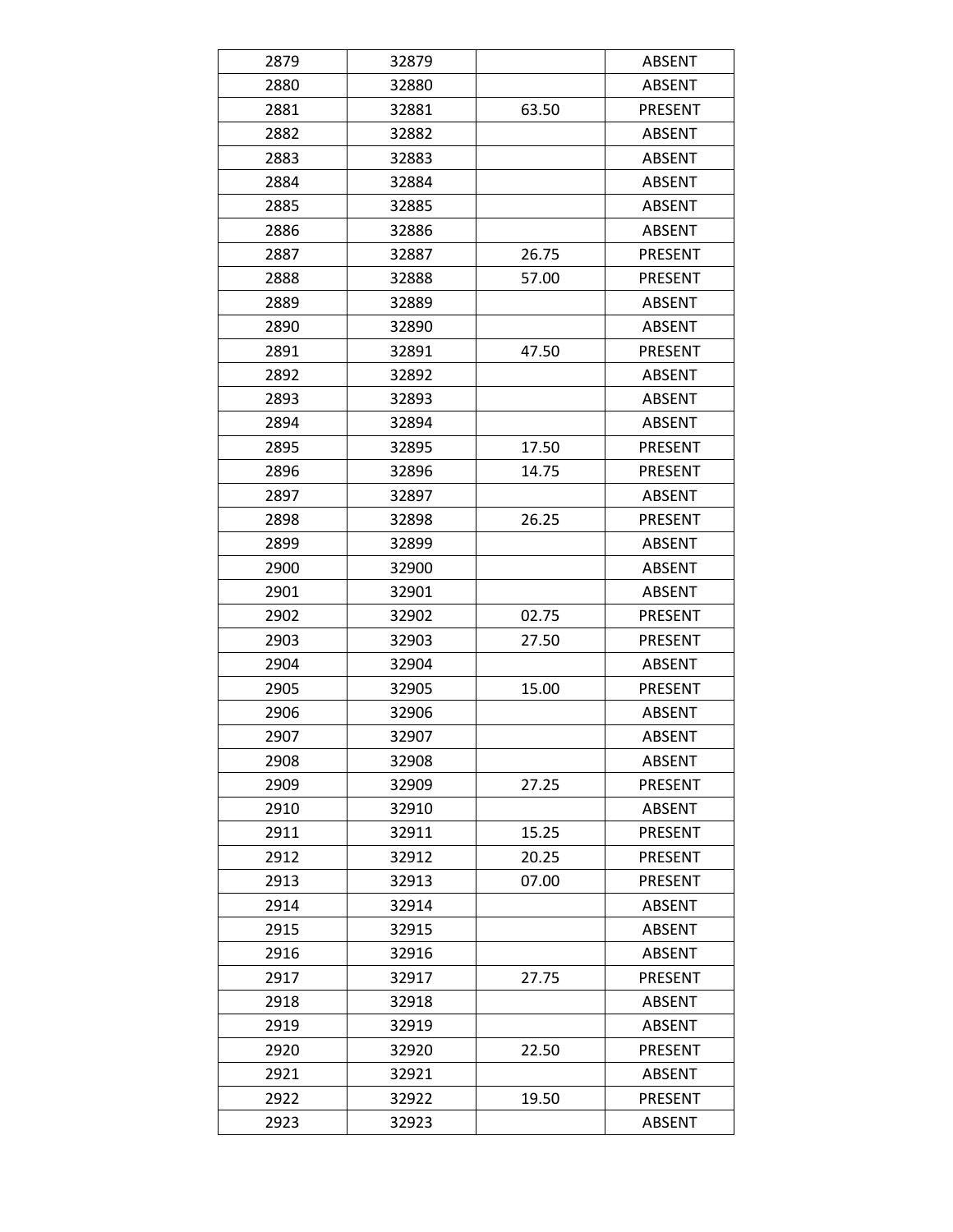| 2924 | 32924 |       | <b>ABSENT</b>  |
|------|-------|-------|----------------|
| 2925 | 32925 |       | <b>ABSENT</b>  |
| 2926 | 32926 |       | <b>ABSENT</b>  |
| 2927 | 32927 | 27.50 | PRESENT        |
| 2928 | 32928 |       | <b>ABSENT</b>  |
| 2929 | 32929 | 17.50 | <b>PRESENT</b> |
| 2930 | 32930 |       | <b>ABSENT</b>  |
| 2931 | 32931 |       | <b>ABSENT</b>  |
| 2932 | 32932 |       | <b>ABSENT</b>  |
| 2933 | 32933 | 21.50 | <b>PRESENT</b> |
| 2934 | 32934 |       | <b>ABSENT</b>  |
| 2935 | 32935 | 31.25 | PRESENT        |
| 2936 | 32936 |       | <b>ABSENT</b>  |
| 2937 | 32937 |       | <b>ABSENT</b>  |
| 2938 | 32938 |       | <b>ABSENT</b>  |
| 2939 | 32939 |       | <b>ABSENT</b>  |
| 2940 | 32940 |       | <b>ABSENT</b>  |
| 2941 | 32941 |       | <b>ABSENT</b>  |
| 2942 | 32942 |       | <b>ABSENT</b>  |
| 2943 | 32943 | 15.25 | <b>PRESENT</b> |
| 2944 | 32944 | 45.25 | <b>PRESENT</b> |
| 2945 | 32945 |       | <b>ABSENT</b>  |
| 2946 | 32946 |       | <b>ABSENT</b>  |
| 2947 | 32947 |       | <b>ABSENT</b>  |
| 2948 | 32948 |       | <b>ABSENT</b>  |
| 2949 | 32949 |       | <b>ABSENT</b>  |
| 2950 | 32950 |       | <b>ABSENT</b>  |
| 2951 | 32951 |       | <b>ABSENT</b>  |
| 2952 | 32952 |       | <b>ABSENT</b>  |
| 2953 | 32953 |       | <b>ABSENT</b>  |
| 2954 | 32954 |       | <b>ABSENT</b>  |
| 2955 | 32955 |       | <b>ABSENT</b>  |
| 2956 | 32956 |       | <b>ABSENT</b>  |
| 2957 | 32957 | 42.50 | PRESENT        |
| 2958 | 32958 |       | <b>ABSENT</b>  |
| 2959 | 32959 |       | <b>ABSENT</b>  |
| 2960 | 32960 |       | <b>ABSENT</b>  |
| 2961 | 32961 | 64.50 | <b>PRESENT</b> |
| 2962 | 32962 | 20.25 | <b>PRESENT</b> |
| 2963 | 32963 |       | <b>ABSENT</b>  |
| 2964 | 32964 | 09.75 | PRESENT        |
| 2965 | 32965 |       | <b>ABSENT</b>  |
| 2966 | 32966 | 31.50 | PRESENT        |
| 2967 | 32967 |       | ABSENT         |
| 2968 | 32968 |       | <b>ABSENT</b>  |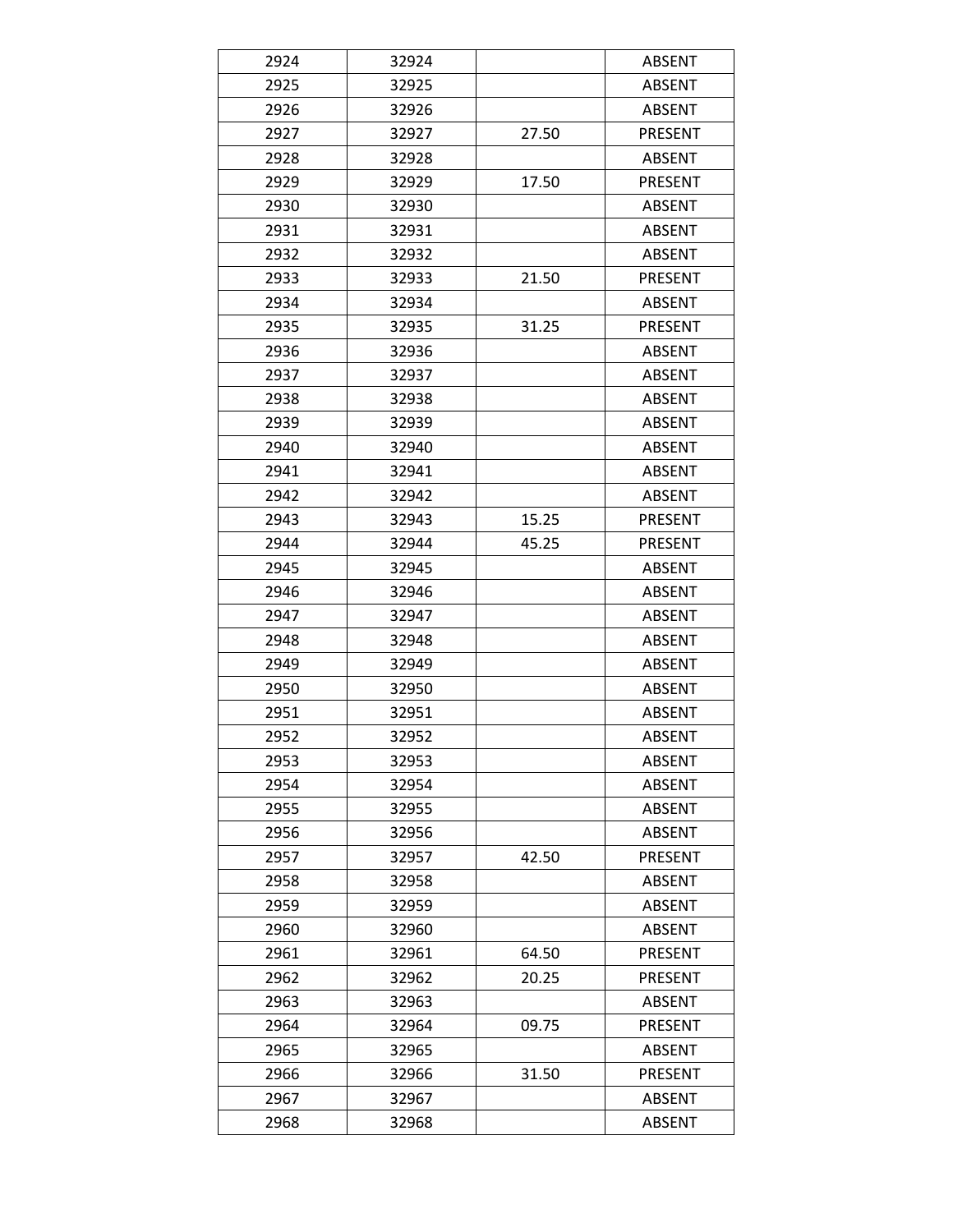| 2969 | 32969 |       | <b>ABSENT</b>  |
|------|-------|-------|----------------|
| 2970 | 32970 |       | <b>ABSENT</b>  |
| 2971 | 32971 | 44.25 | <b>PRESENT</b> |
| 2972 | 32972 | 15.25 | <b>PRESENT</b> |
| 2973 | 32973 |       | <b>ABSENT</b>  |
| 2974 | 32974 |       | <b>ABSENT</b>  |
| 2975 | 32975 |       | <b>ABSENT</b>  |
| 2976 | 32976 |       | <b>ABSENT</b>  |
| 2977 | 32977 |       | <b>ABSENT</b>  |
| 2978 | 32978 | 25.25 | <b>PRESENT</b> |
| 2979 | 32979 |       | <b>ABSENT</b>  |
| 2980 | 32980 |       | <b>ABSENT</b>  |
| 2981 | 32981 | 29.75 | <b>PRESENT</b> |
| 2982 | 32982 | 36.25 | <b>PRESENT</b> |
| 2983 | 32983 |       | <b>ABSENT</b>  |
| 2984 | 32984 | 15.75 | <b>PRESENT</b> |
| 2985 | 32985 |       | ABSENT         |
| 2986 | 32986 |       | <b>ABSENT</b>  |
| 2987 | 32987 | 23.00 | <b>PRESENT</b> |
| 2988 | 32988 | 41.50 | <b>PRESENT</b> |
| 2989 | 32989 |       | <b>ABSENT</b>  |
| 2990 | 32990 |       | <b>ABSENT</b>  |
| 2991 | 32991 |       | <b>ABSENT</b>  |
| 2992 | 32992 |       | <b>ABSENT</b>  |
| 2993 | 32993 |       | <b>ABSENT</b>  |
| 2994 | 32994 |       | <b>ABSENT</b>  |
| 2995 | 32995 | 10.50 | <b>PRESENT</b> |
| 2996 | 32996 |       | <b>ABSENT</b>  |
| 2997 | 32997 |       | <b>ABSENT</b>  |
| 2998 | 32998 |       | <b>ABSENT</b>  |
| 2999 | 32999 |       | <b>ABSENT</b>  |
| 3000 | 33000 |       | <b>ABSENT</b>  |
| 3001 | 33001 |       | <b>ABSENT</b>  |
| 3002 | 33002 |       | <b>ABSENT</b>  |
| 3003 | 33003 | 34.75 | <b>PRESENT</b> |
| 3004 | 33004 |       | <b>ABSENT</b>  |
| 3005 | 33005 | 22.50 | PRESENT        |
| 3006 | 33006 |       | <b>ABSENT</b>  |
| 3007 | 33007 | 51.50 | PRESENT        |
| 3008 | 33008 | 15.75 | PRESENT        |
| 3009 | 33009 |       | <b>ABSENT</b>  |
| 3010 | 33010 |       | <b>ABSENT</b>  |
| 3011 | 33011 | 30.75 | PRESENT        |
| 3012 | 33012 |       | <b>ABSENT</b>  |
| 3013 | 33013 |       | <b>ABSENT</b>  |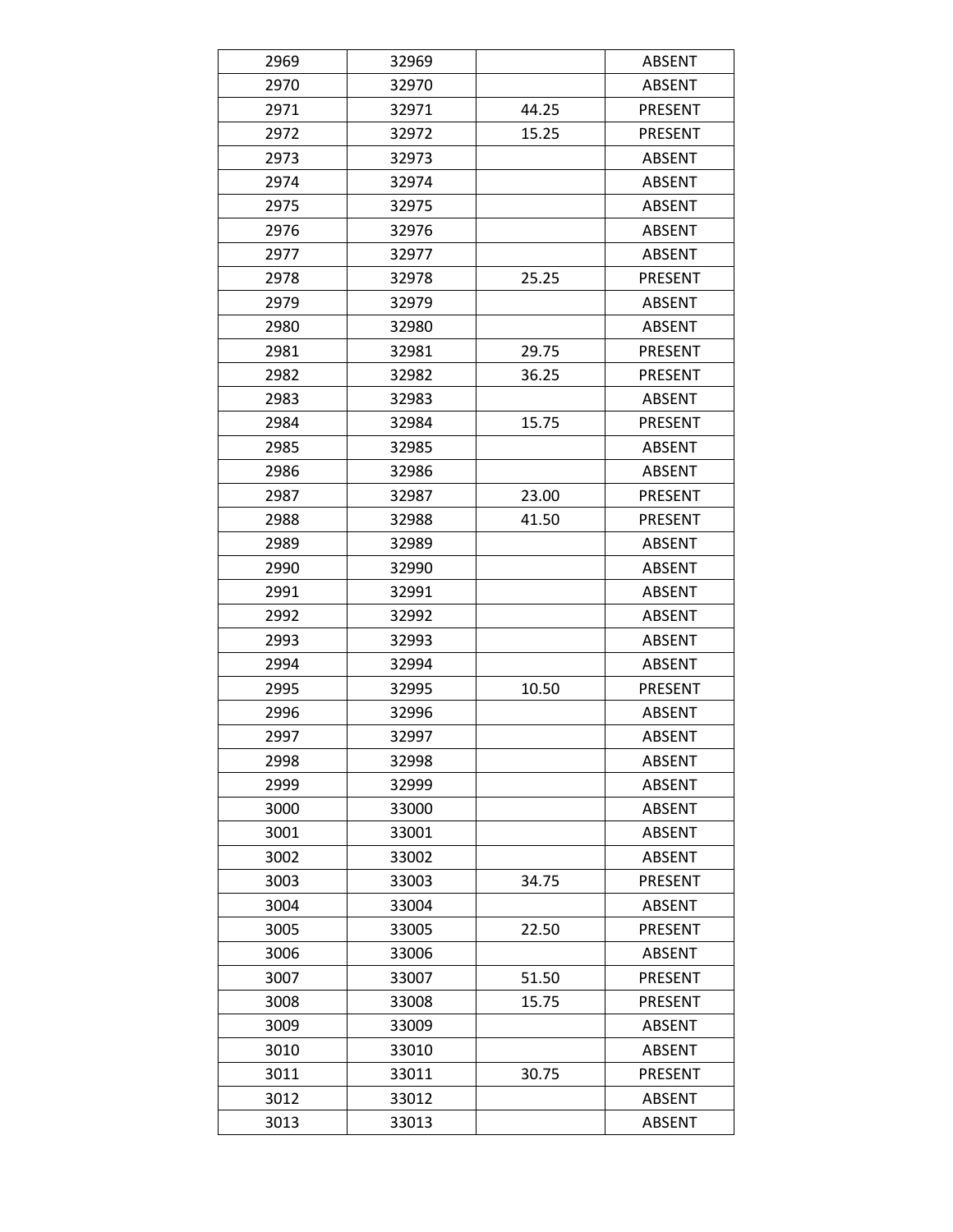| 3014 | 33014 |       | <b>ABSENT</b>  |
|------|-------|-------|----------------|
| 3015 | 33015 |       | <b>ABSENT</b>  |
| 3016 | 33016 |       | <b>ABSENT</b>  |
| 3017 | 33017 | 34.50 | PRESENT        |
| 3018 | 33018 |       | <b>ABSENT</b>  |
| 3019 | 33019 |       | <b>ABSENT</b>  |
| 3020 | 33020 | 18.75 | PRESENT        |
| 3021 | 33021 | 29.50 | <b>PRESENT</b> |
| 3022 | 33022 |       | <b>ABSENT</b>  |
| 3023 | 33023 |       | <b>ABSENT</b>  |
| 3024 | 33024 |       | <b>ABSENT</b>  |
| 3025 | 33025 |       | <b>ABSENT</b>  |
| 3026 | 33026 |       | <b>ABSENT</b>  |
| 3027 | 33027 |       | <b>ABSENT</b>  |
| 3028 | 33028 | 47.50 | PRESENT        |
| 3029 | 33029 | 39.50 | PRESENT        |
| 3030 | 33030 | 57.75 | <b>PRESENT</b> |
| 3031 | 33031 |       | <b>ABSENT</b>  |
| 3032 | 33032 |       | <b>ABSENT</b>  |
| 3033 | 33033 |       | <b>ABSENT</b>  |
| 3034 | 33034 |       | <b>ABSENT</b>  |
| 3035 | 33035 |       | <b>ABSENT</b>  |
| 3036 | 33036 |       | <b>ABSENT</b>  |
| 3037 | 33037 | 30.75 | PRESENT        |
| 3038 | 33038 |       | <b>ABSENT</b>  |
| 3039 | 33039 | 44.75 | <b>PRESENT</b> |
| 3040 | 33040 |       | <b>ABSENT</b>  |
| 3041 | 33041 |       | <b>ABSENT</b>  |
| 3042 | 33042 |       | <b>ABSENT</b>  |
| 3043 | 33043 |       | <b>ABSENT</b>  |
| 3044 | 33044 | 31.25 | <b>PRESENT</b> |
| 3045 | 33045 |       | <b>ABSENT</b>  |
| 3046 | 33046 |       | <b>ABSENT</b>  |
| 3047 | 33047 | 18.75 | PRESENT        |
| 3048 | 33048 |       | <b>ABSENT</b>  |
| 3049 | 33049 | 66.25 | PRESENT        |
| 3050 | 33050 |       | <b>ABSENT</b>  |
| 3051 | 33051 |       | <b>ABSENT</b>  |
| 3052 | 33052 |       | <b>ABSENT</b>  |
| 3053 | 33053 |       | <b>ABSENT</b>  |
| 3054 | 33054 |       | <b>ABSENT</b>  |
| 3055 | 33055 |       | <b>ABSENT</b>  |
| 3056 | 33056 | 23.25 | PRESENT        |
| 3057 | 33057 |       | ABSENT         |
| 3058 | 33058 |       | <b>ABSENT</b>  |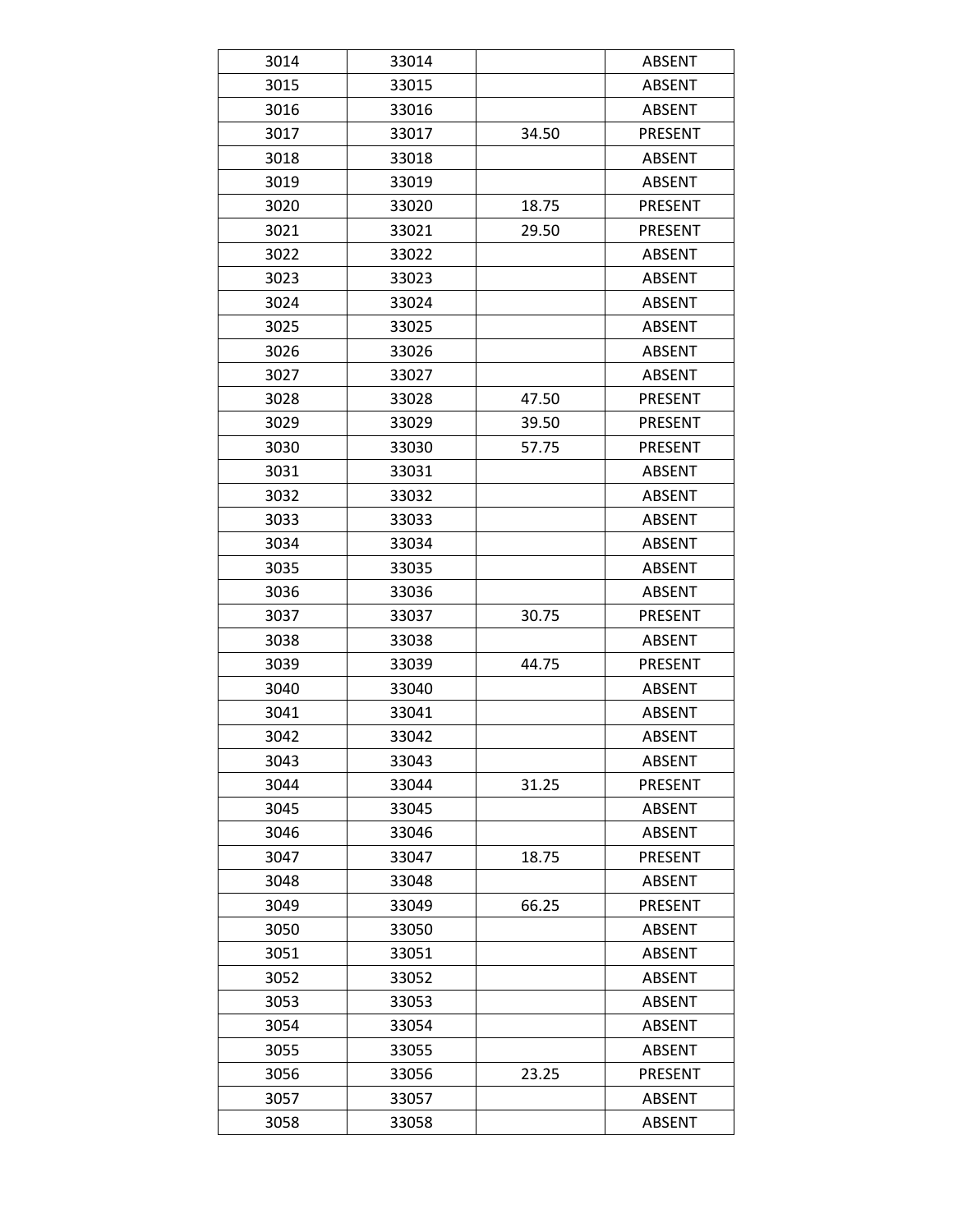| 3059 | 33059 | 59.75 | <b>PRESENT</b> |
|------|-------|-------|----------------|
| 3060 | 33060 | 30.25 | <b>PRESENT</b> |
| 3061 | 33061 |       | <b>ABSENT</b>  |
| 3062 | 33062 | 46.25 | PRESENT        |
| 3063 | 33063 |       | <b>ABSENT</b>  |
| 3064 | 33064 |       | <b>ABSENT</b>  |
| 3065 | 33065 |       | <b>ABSENT</b>  |
| 3066 | 33066 |       | <b>ABSENT</b>  |
| 3067 | 33067 | 59.25 | <b>PRESENT</b> |
| 3068 | 33068 |       | <b>ABSENT</b>  |
| 3069 | 33069 |       | <b>ABSENT</b>  |
| 3070 | 33070 |       | <b>ABSENT</b>  |
| 3071 | 33071 |       | <b>ABSENT</b>  |
| 3072 | 33072 |       | <b>ABSENT</b>  |
| 3073 | 33073 | 20.50 | <b>PRESENT</b> |
| 3074 | 33074 |       | <b>ABSENT</b>  |
| 3075 | 33075 |       | <b>ABSENT</b>  |
| 3076 | 33076 |       | <b>ABSENT</b>  |
| 3077 | 33077 |       | <b>ABSENT</b>  |
| 3078 | 33078 |       | <b>ABSENT</b>  |
| 3079 | 33079 |       | <b>ABSENT</b>  |
| 3080 | 33080 |       | <b>ABSENT</b>  |
| 3081 | 33081 |       | <b>ABSENT</b>  |
| 3082 | 33082 |       | <b>ABSENT</b>  |
| 3083 | 33083 |       | <b>ABSENT</b>  |
| 3084 | 33084 |       | <b>ABSENT</b>  |
| 3085 | 33085 | 43.00 | <b>PRESENT</b> |
| 3086 | 33086 |       | <b>ABSENT</b>  |
| 3087 | 33087 |       | <b>ABSENT</b>  |
| 3088 | 33088 | 15.50 | PRESENT        |
| 3089 | 33089 | 44.00 | <b>PRESENT</b> |
| 3090 | 33090 | 47.00 | <b>PRESENT</b> |
| 3091 | 33091 | 01.50 | <b>PRESENT</b> |
| 3092 | 33092 | 24.50 | PRESENT        |
| 3093 | 33093 |       | <b>ABSENT</b>  |
| 3094 | 33094 |       | <b>ABSENT</b>  |
| 3095 | 33095 |       | <b>ABSENT</b>  |
| 3096 | 33096 | 35.00 | <b>PRESENT</b> |
| 3097 | 33097 | 19.00 | PRESENT        |
| 3098 | 33098 | 56.00 | PRESENT        |
| 3099 | 33099 | 36.50 | PRESENT        |
| 3100 | 33100 |       | <b>ABSENT</b>  |
| 3101 | 33101 | 15.25 | PRESENT        |
| 3102 | 33102 |       | ABSENT         |
| 3103 | 33103 | 29.00 | <b>PRESENT</b> |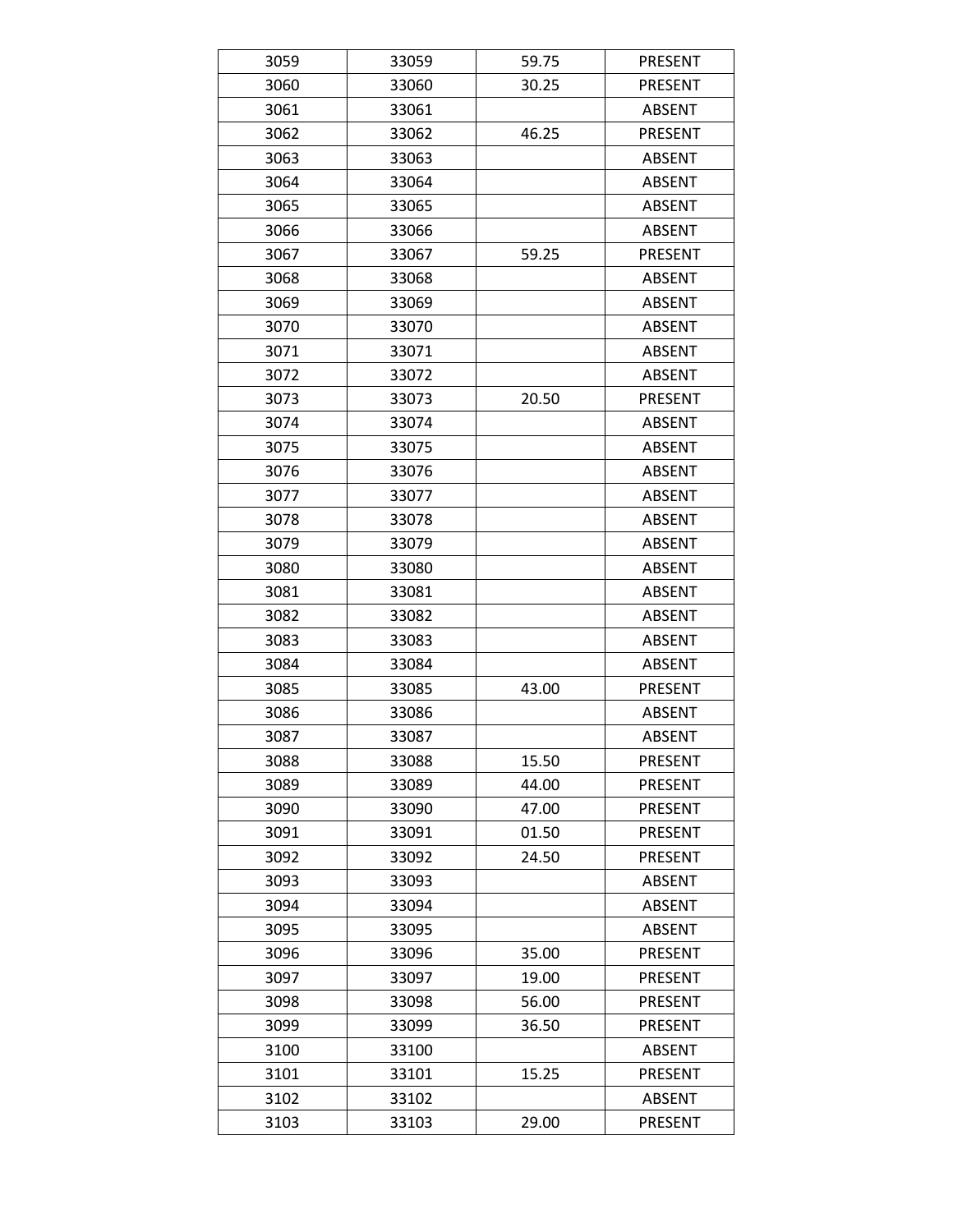| 3104 | 33104 |       | <b>ABSENT</b>  |
|------|-------|-------|----------------|
| 3105 | 33105 |       | <b>ABSENT</b>  |
| 3106 | 33106 | 16.25 | PRESENT        |
| 3107 | 33107 |       | <b>ABSENT</b>  |
| 3108 | 33108 |       | <b>ABSENT</b>  |
| 3109 | 33109 | 23.50 | PRESENT        |
| 3110 | 33110 | 42.50 | PRESENT        |
| 3111 | 33111 | 51.25 | PRESENT        |
| 3112 | 33112 |       | <b>ABSENT</b>  |
| 3113 | 33113 |       | <b>ABSENT</b>  |
| 3114 | 33114 |       | <b>ABSENT</b>  |
| 3115 | 33115 |       | <b>ABSENT</b>  |
| 3116 | 33116 |       | <b>ABSENT</b>  |
| 3117 | 33117 |       | <b>ABSENT</b>  |
| 3118 | 33118 | 26.00 | PRESENT        |
| 3119 | 33119 | 34.00 | <b>PRESENT</b> |
| 3120 | 33120 |       | <b>ABSENT</b>  |
| 3121 | 33121 |       | <b>ABSENT</b>  |
| 3122 | 33122 |       | <b>ABSENT</b>  |
| 3123 | 33123 | 44.25 | PRESENT        |
| 3124 | 33124 |       | <b>ABSENT</b>  |
| 3125 | 33125 |       | <b>ABSENT</b>  |
| 3126 | 33126 |       | <b>ABSENT</b>  |
| 3127 | 33127 |       | <b>ABSENT</b>  |
| 3128 | 33128 |       | <b>ABSENT</b>  |
| 3129 | 33129 |       | <b>ABSENT</b>  |
| 3130 | 33130 |       | <b>ABSENT</b>  |
| 3131 | 33131 |       | <b>ABSENT</b>  |
| 3132 | 33132 |       | <b>ABSENT</b>  |
| 3133 | 33133 | 65.00 | PRESENT        |
| 3134 | 33134 | 38.75 | <b>PRESENT</b> |
| 3135 | 33135 | 27.50 | PRESENT        |
| 3136 | 33136 |       | ABSENT         |
| 3137 | 33137 | 23.00 | PRESENT        |
| 3138 | 33138 |       | ABSENT         |
| 3139 | 33139 |       | <b>ABSENT</b>  |
| 3140 | 33140 |       | ABSENT         |
| 3141 | 33141 |       | <b>ABSENT</b>  |
| 3142 | 33142 |       | <b>ABSENT</b>  |
| 3143 | 33143 |       | <b>ABSENT</b>  |
| 3144 | 33144 |       | <b>ABSENT</b>  |
| 3145 | 33145 |       | <b>ABSENT</b>  |
| 3146 | 33146 | 31.25 | PRESENT        |
| 3147 | 33147 |       | ABSENT         |
| 3148 | 33148 |       | <b>ABSENT</b>  |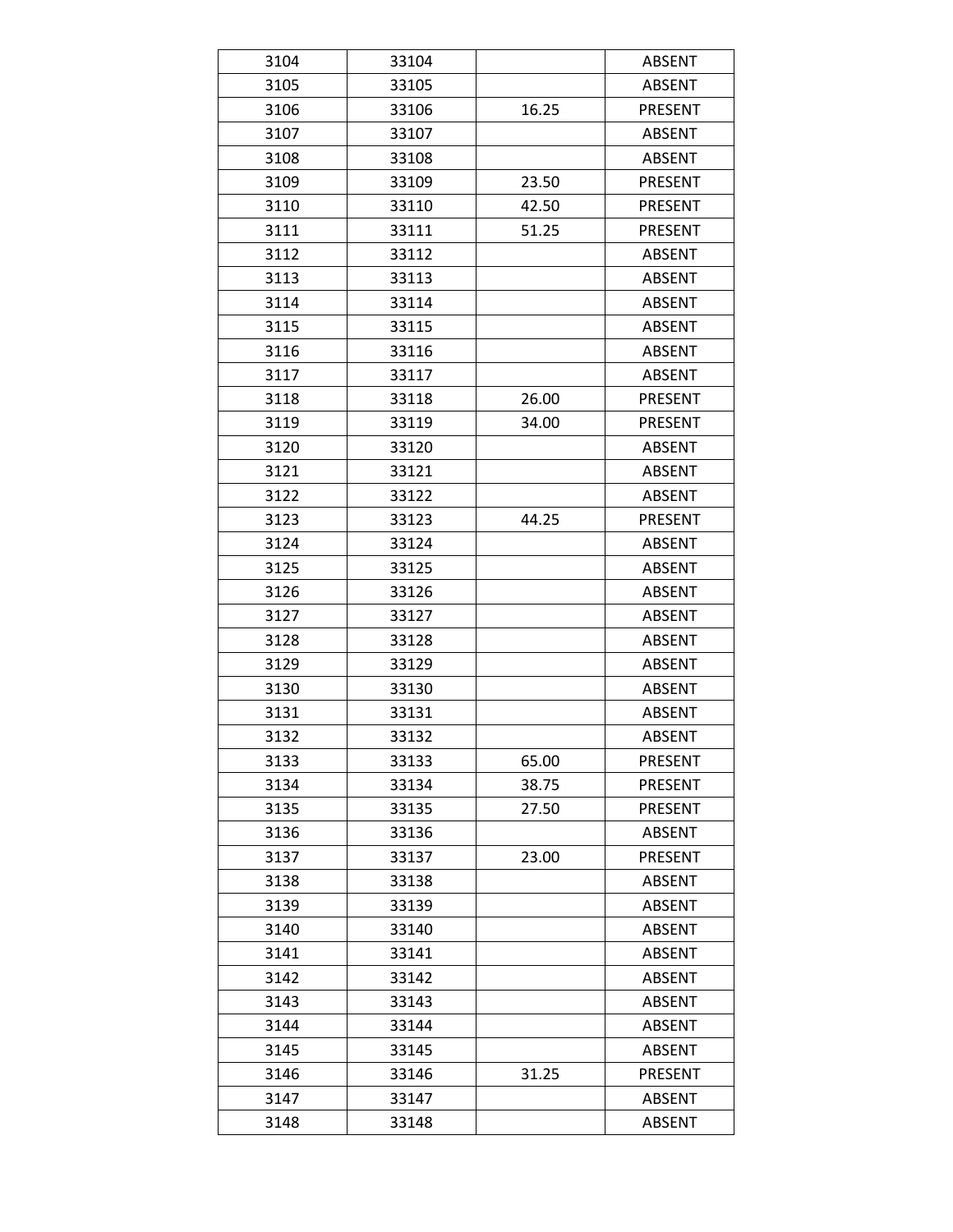| 3149 | 33149 |          | <b>ABSENT</b>  |
|------|-------|----------|----------------|
| 3150 | 33150 |          | <b>ABSENT</b>  |
| 3151 | 33151 | 33.00    | <b>PRESENT</b> |
| 3152 | 33152 | 23.75    | PRESENT        |
| 3153 | 33153 |          | <b>ABSENT</b>  |
| 3154 | 33154 |          | <b>ABSENT</b>  |
| 3155 | 33155 |          | <b>ABSENT</b>  |
| 3156 | 33156 |          | <b>ABSENT</b>  |
| 3157 | 33157 | 43.75    | <b>PRESENT</b> |
| 3158 | 33158 |          | <b>ABSENT</b>  |
| 3159 | 33159 |          | <b>ABSENT</b>  |
| 3160 | 33160 |          | <b>ABSENT</b>  |
| 3161 | 33161 |          | <b>ABSENT</b>  |
| 3162 | 33162 |          | <b>ABSENT</b>  |
| 3163 | 33163 |          | <b>ABSENT</b>  |
| 3164 | 33164 |          | <b>ABSENT</b>  |
| 3165 | 33165 |          | <b>ABSENT</b>  |
| 3166 | 33166 |          | <b>ABSENT</b>  |
| 3167 | 33167 | 35.50    | <b>PRESENT</b> |
| 3168 | 33168 |          | <b>ABSENT</b>  |
| 3169 | 33169 |          | <b>ABSENT</b>  |
| 3170 | 33170 |          | <b>ABSENT</b>  |
| 3171 | 33171 |          | <b>ABSENT</b>  |
| 3172 | 33172 | 19.75    | PRESENT        |
| 3173 | 33173 | 52.50    | PRESENT        |
| 3174 | 33174 | 19.50    | <b>PRESENT</b> |
| 3175 | 33175 |          | <b>ABSENT</b>  |
| 3176 | 33176 |          | <b>ABSENT</b>  |
| 3177 | 33177 |          | <b>ABSENT</b>  |
| 3178 | 33178 | 17.25    | PRESENT        |
| 3179 | 33179 |          | <b>ABSENT</b>  |
| 3180 | 33180 | 30.00    | <b>PRESENT</b> |
| 3181 | 33181 |          | <b>ABSENT</b>  |
| 3182 | 33182 |          | <b>ABSENT</b>  |
| 3183 | 33183 |          | <b>ABSENT</b>  |
| 3184 | 33184 |          | <b>ABSENT</b>  |
| 3185 | 33185 |          | <b>ABSENT</b>  |
| 3186 | 33186 | 17.25    | PRESENT        |
| 3187 | 33187 | 20.00    | <b>PRESENT</b> |
| 3188 | 33188 |          | <b>ABSENT</b>  |
| 3189 | 33189 | $-17.50$ | PRESENT        |
| 3190 | 33190 |          | <b>ABSENT</b>  |
| 3191 | 33191 |          | <b>ABSENT</b>  |
| 3192 | 33192 |          | ABSENT         |
| 3193 | 33193 |          | <b>ABSENT</b>  |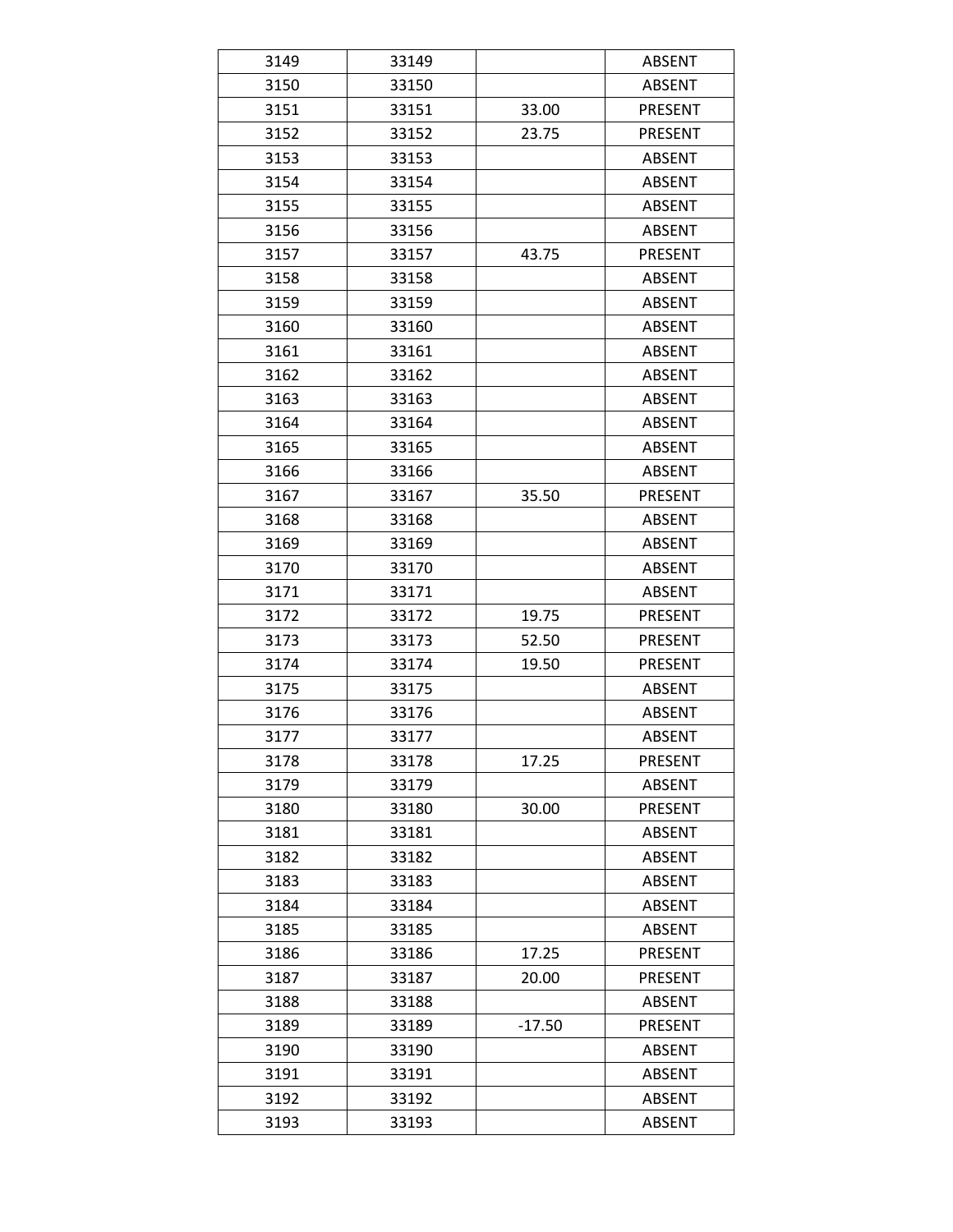| 3194 | 33194 |       | <b>ABSENT</b>  |
|------|-------|-------|----------------|
| 3195 | 33195 |       | <b>ABSENT</b>  |
| 3196 | 33196 | 24.50 | <b>PRESENT</b> |
| 3197 | 33197 | 27.25 | <b>PRESENT</b> |
| 3198 | 33198 | 23.50 | <b>PRESENT</b> |
| 3199 | 33199 |       | <b>ABSENT</b>  |
| 3200 | 33200 | 24.50 | <b>PRESENT</b> |
| 3201 | 33201 |       | <b>ABSENT</b>  |
| 3202 | 33202 |       | <b>ABSENT</b>  |
| 3203 | 33203 |       | <b>ABSENT</b>  |
| 3204 | 33204 |       | <b>ABSENT</b>  |
| 3205 | 33205 | 17.75 | <b>PRESENT</b> |
| 3206 | 33206 |       | <b>ABSENT</b>  |
| 3207 | 33207 |       | <b>ABSENT</b>  |
| 3208 | 33208 |       | <b>ABSENT</b>  |
| 3209 | 33209 |       | <b>ABSENT</b>  |
| 3210 | 33210 |       | <b>ABSENT</b>  |
| 3211 | 33211 |       | <b>ABSENT</b>  |
| 3212 | 33212 |       | <b>ABSENT</b>  |
| 3213 | 33213 | 60.00 | <b>PRESENT</b> |
| 3214 | 33214 |       | <b>ABSENT</b>  |
| 3215 | 33215 | 14.75 | PRESENT        |
| 3216 | 33216 |       | <b>ABSENT</b>  |
| 3217 | 33217 |       | <b>ABSENT</b>  |
| 3218 | 33218 |       | <b>ABSENT</b>  |
| 3219 | 33219 | 31.75 | <b>PRESENT</b> |
| 3220 | 33220 |       | <b>ABSENT</b>  |
| 3221 | 33221 |       | <b>ABSENT</b>  |
| 3222 | 33222 |       | <b>ABSENT</b>  |
| 3223 | 33223 |       | <b>ABSENT</b>  |
| 3224 | 33224 |       | <b>ABSENT</b>  |
| 3225 | 33225 | 19.75 | <b>PRESENT</b> |
| 3226 | 33226 | 09.75 | <b>PRESENT</b> |
| 3227 | 33227 |       | <b>ABSENT</b>  |
| 3228 | 33228 |       | <b>ABSENT</b>  |
| 3229 | 33229 |       | <b>ABSENT</b>  |
| 3230 | 33230 | 44.00 | PRESENT        |
| 3231 | 33231 |       | <b>ABSENT</b>  |
| 3232 | 33232 | 17.50 | PRESENT        |
| 3233 | 33233 | 40.00 | <b>PRESENT</b> |
| 3234 | 33234 |       | <b>ABSENT</b>  |
| 3235 | 33235 |       | <b>ABSENT</b>  |
| 3236 | 33236 |       | <b>ABSENT</b>  |
| 3237 | 33237 |       | <b>ABSENT</b>  |
| 3238 | 33238 | 53.75 | <b>PRESENT</b> |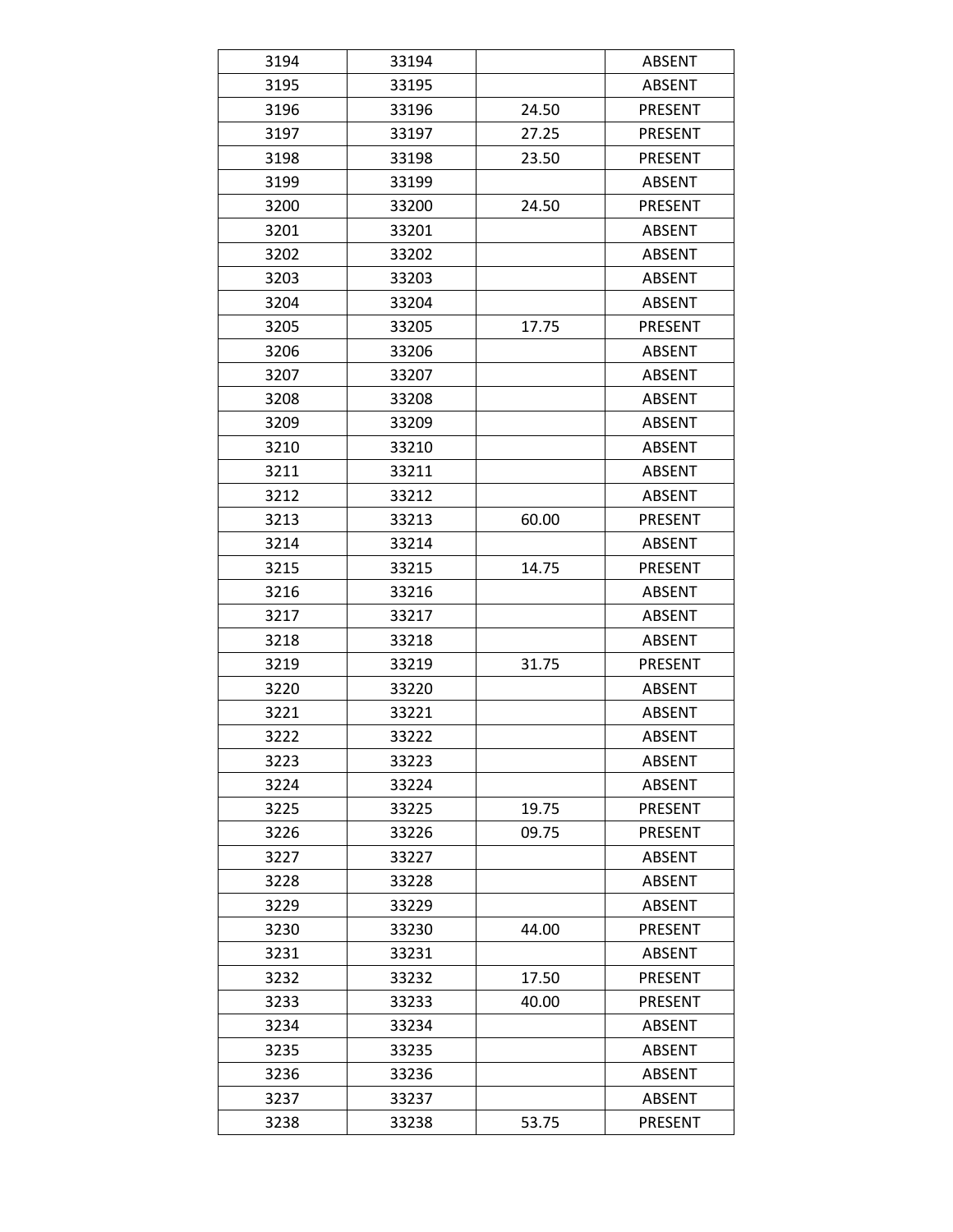| 3239 | 33239 | 16.50 | <b>PRESENT</b> |
|------|-------|-------|----------------|
| 3240 | 33240 | 54.75 | <b>PRESENT</b> |
| 3241 | 33241 |       | <b>ABSENT</b>  |
| 3242 | 33242 |       | <b>ABSENT</b>  |
| 3243 | 33243 |       | <b>ABSENT</b>  |
| 3244 | 33244 |       | <b>ABSENT</b>  |
| 3245 | 33245 |       | <b>ABSENT</b>  |
| 3246 | 33246 |       | <b>ABSENT</b>  |
| 3247 | 33247 |       | <b>ABSENT</b>  |
| 3248 | 33248 | 22.25 | <b>PRESENT</b> |
| 3249 | 33249 |       | <b>ABSENT</b>  |
| 3250 | 33250 |       | <b>ABSENT</b>  |
| 3251 | 33251 | 08.50 | <b>PRESENT</b> |
| 3252 | 33252 |       | <b>ABSENT</b>  |
| 3253 | 33253 |       | <b>ABSENT</b>  |
| 3254 | 33254 |       | <b>ABSENT</b>  |
| 3255 | 33255 | 24.50 | <b>PRESENT</b> |
| 3256 | 33256 |       | <b>ABSENT</b>  |
| 3257 | 33257 |       | <b>ABSENT</b>  |
| 3258 | 33258 |       | <b>ABSENT</b>  |
| 3259 | 33259 |       | <b>ABSENT</b>  |
| 3260 | 33260 | 12.50 | <b>PRESENT</b> |
| 3261 | 33261 |       | <b>ABSENT</b>  |
| 3262 | 33262 | 21.00 | <b>PRESENT</b> |
| 3263 | 33263 |       | <b>ABSENT</b>  |
| 3264 | 33264 |       | <b>ABSENT</b>  |
| 3265 | 33265 | 30.75 | <b>PRESENT</b> |
| 3266 | 33266 |       | <b>ABSENT</b>  |
| 3267 | 33267 |       | <b>ABSENT</b>  |
| 3268 | 33268 |       | <b>ABSENT</b>  |
| 3269 | 33269 |       | <b>ABSENT</b>  |
| 3270 | 33270 |       | <b>ABSENT</b>  |
| 3271 | 33271 |       | ABSENT         |
| 3272 | 33272 |       | <b>ABSENT</b>  |
| 3273 | 33273 |       | <b>ABSENT</b>  |
| 3274 | 33274 | 54.75 | PRESENT        |
| 3275 | 33275 |       | <b>ABSENT</b>  |
| 3276 | 33276 | 19.25 | PRESENT        |
| 3277 | 33277 |       | <b>ABSENT</b>  |
| 3278 | 33278 | 08.50 | PRESENT        |
| 3279 | 33279 |       | <b>ABSENT</b>  |
| 3280 | 33280 |       | ABSENT         |
| 3281 | 33281 |       | <b>ABSENT</b>  |
| 3282 | 33282 | 45.25 | PRESENT        |
| 3283 | 33283 |       | ABSENT         |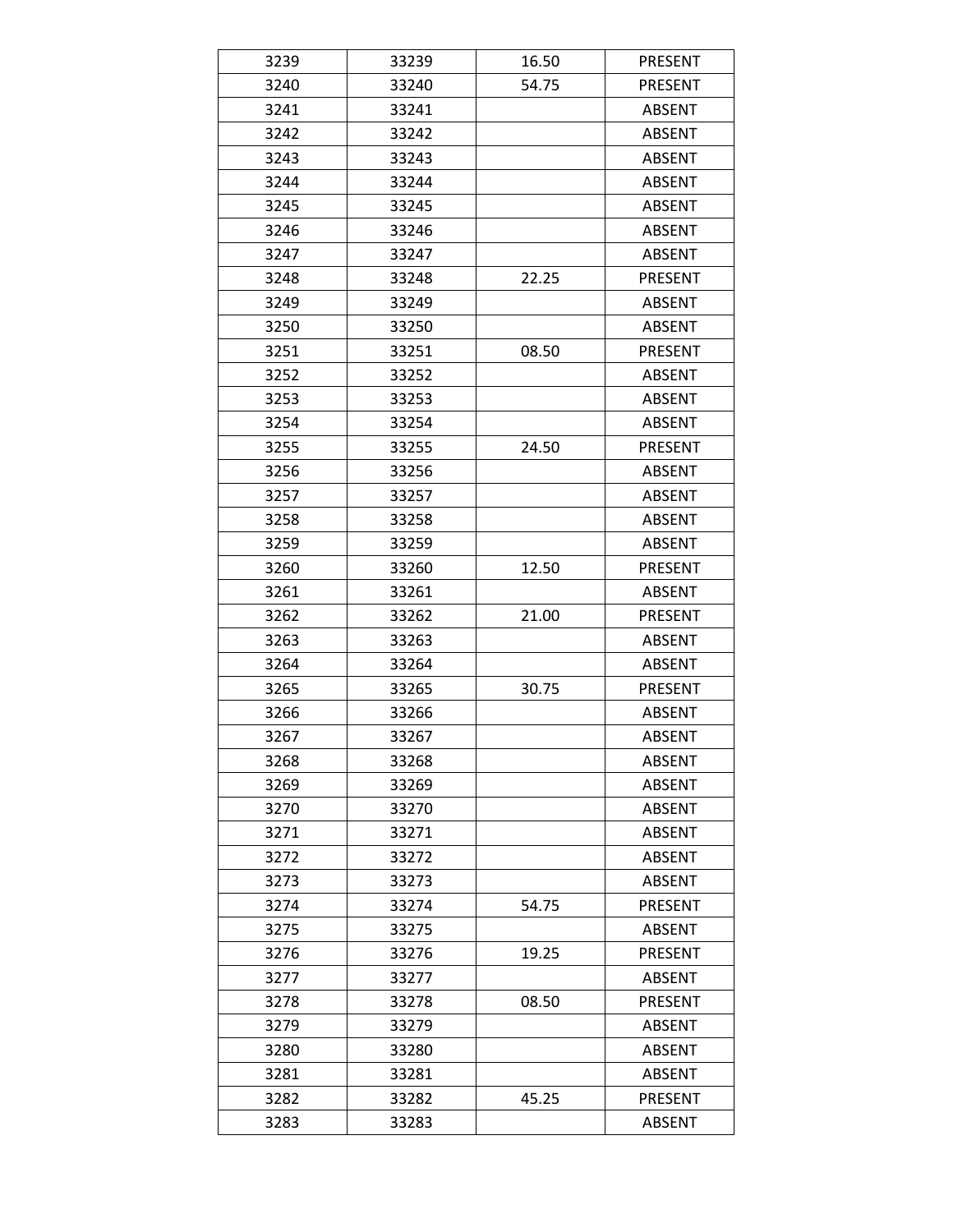| 3284 | 33284 |       | <b>ABSENT</b>  |
|------|-------|-------|----------------|
| 3285 | 33285 |       | <b>ABSENT</b>  |
| 3286 | 33286 |       | <b>ABSENT</b>  |
| 3287 | 33287 |       | <b>ABSENT</b>  |
| 3288 | 33288 |       | <b>ABSENT</b>  |
| 3289 | 33289 |       | <b>ABSENT</b>  |
| 3290 | 33290 |       | <b>ABSENT</b>  |
| 3291 | 33291 |       | <b>ABSENT</b>  |
| 3292 | 33292 |       | <b>ABSENT</b>  |
| 3293 | 33293 |       | <b>ABSENT</b>  |
| 3294 | 33294 |       | <b>ABSENT</b>  |
| 3295 | 33295 |       | <b>ABSENT</b>  |
| 3296 | 33296 |       | <b>ABSENT</b>  |
| 3297 | 33297 |       | <b>ABSENT</b>  |
| 3298 | 33298 |       | <b>ABSENT</b>  |
| 3299 | 33299 |       | <b>ABSENT</b>  |
| 3300 | 33300 |       | <b>ABSENT</b>  |
| 3301 | 33301 |       | <b>ABSENT</b>  |
| 3302 | 33302 | 26.75 | <b>PRESENT</b> |
| 3303 | 33303 |       | <b>ABSENT</b>  |
| 3304 | 33304 |       | <b>ABSENT</b>  |
| 3305 | 33305 |       | <b>ABSENT</b>  |
| 3306 | 33306 | 26.00 | <b>PRESENT</b> |
| 3307 | 33307 |       | <b>ABSENT</b>  |
| 3308 | 33308 |       | <b>ABSENT</b>  |
| 3309 | 33309 | 27.50 | <b>PRESENT</b> |
| 3310 | 33310 |       | <b>ABSENT</b>  |
| 3311 | 33311 | 57.00 | <b>PRESENT</b> |
| 3312 | 33312 | 52.50 | PRESENT        |
| 3313 | 33313 | 51.25 | PRESENT        |
| 3314 | 33314 |       | <b>ABSENT</b>  |
| 3315 | 33315 |       | <b>ABSENT</b>  |
| 3316 | 33316 |       | ABSENT         |
| 3317 | 33317 |       | <b>ABSENT</b>  |
| 3318 | 33318 |       | <b>ABSENT</b>  |
| 3319 | 33319 |       | <b>ABSENT</b>  |
| 3320 | 33320 |       | <b>ABSENT</b>  |
| 3321 | 33321 |       | <b>ABSENT</b>  |
| 3322 | 33322 | 41.25 | <b>PRESENT</b> |
| 3323 | 33323 |       | <b>ABSENT</b>  |
| 3324 | 33324 |       | <b>ABSENT</b>  |
| 3325 | 33325 | 34.25 | <b>PRESENT</b> |
| 3326 | 33326 |       | <b>ABSENT</b>  |
| 3327 | 33327 |       | ABSENT         |
| 3328 | 33328 | 12.50 | <b>PRESENT</b> |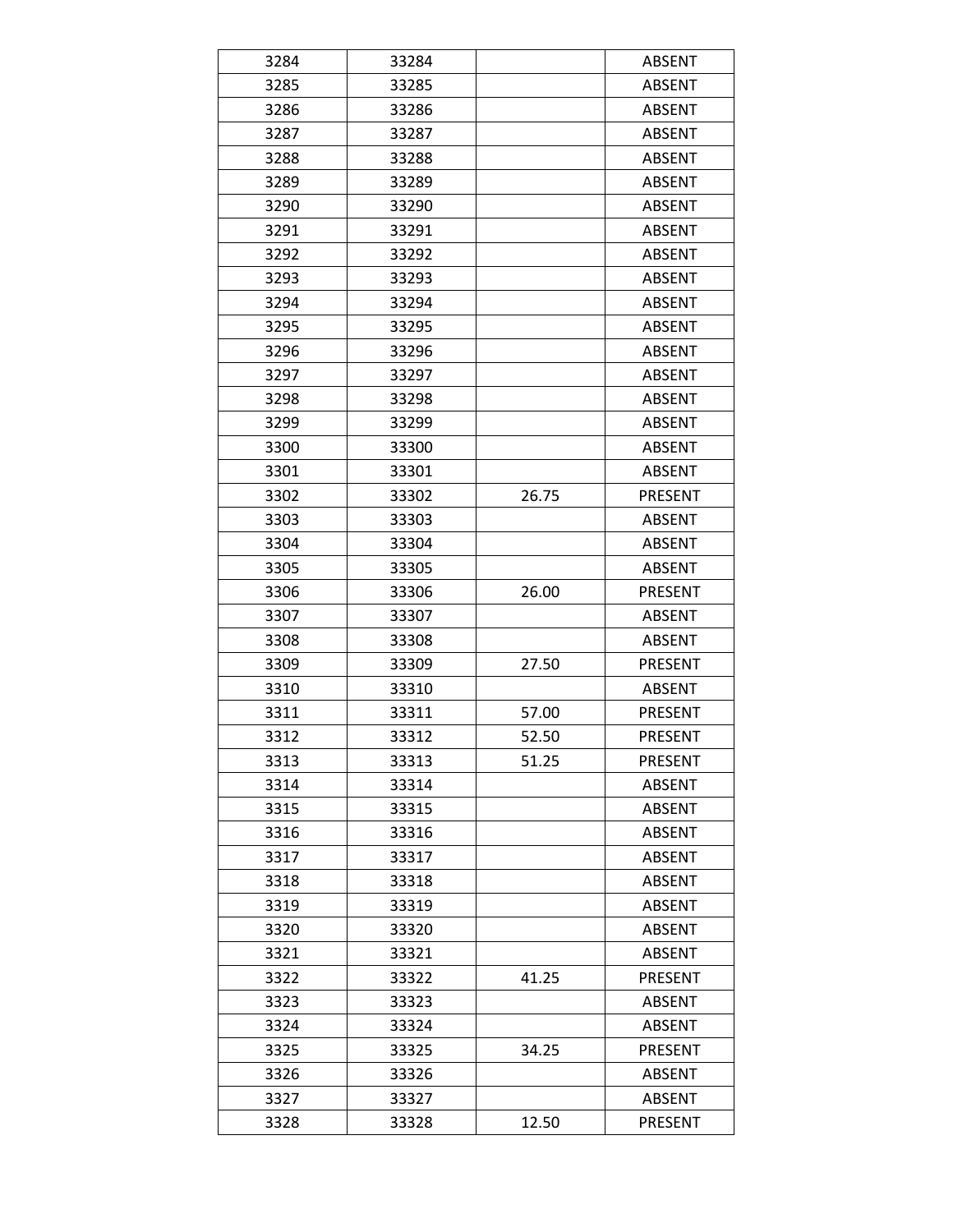| 3329 | 33329 |       | <b>ABSENT</b>  |
|------|-------|-------|----------------|
| 3330 | 33330 |       | <b>ABSENT</b>  |
| 3331 | 33331 |       | <b>ABSENT</b>  |
| 3332 | 33332 |       | <b>ABSENT</b>  |
| 3333 | 33333 | 29.00 | <b>PRESENT</b> |
| 3334 | 33334 |       | <b>ABSENT</b>  |
| 3335 | 33335 |       | <b>ABSENT</b>  |
| 3336 | 33336 |       | <b>ABSENT</b>  |
| 3337 | 33337 |       | <b>ABSENT</b>  |
| 3338 | 33338 |       | <b>ABSENT</b>  |
| 3339 | 33339 | 63.00 | <b>PRESENT</b> |
| 3340 | 33340 |       | <b>ABSENT</b>  |
| 3341 | 33341 |       | <b>ABSENT</b>  |
| 3342 | 33342 |       | <b>ABSENT</b>  |
| 3343 | 33343 |       | <b>ABSENT</b>  |
| 3344 | 33344 |       | <b>ABSENT</b>  |
| 3345 | 33345 |       | <b>ABSENT</b>  |
| 3346 | 33346 |       | <b>ABSENT</b>  |
| 3347 | 33347 |       | <b>ABSENT</b>  |
| 3348 | 33348 |       | <b>ABSENT</b>  |
| 3349 | 33349 |       | <b>ABSENT</b>  |
| 3350 | 33350 |       | <b>ABSENT</b>  |
| 3351 | 33351 |       | <b>ABSENT</b>  |
| 3352 | 33352 | 16.25 | PRESENT        |
| 3353 | 33353 | 19.50 | <b>PRESENT</b> |
| 3354 | 33354 |       | <b>ABSENT</b>  |
| 3355 | 33355 |       | <b>ABSENT</b>  |
| 3356 | 33356 | 23.00 | PRESENT        |
| 3357 | 33357 |       | <b>ABSENT</b>  |
| 3358 | 33358 | 14.25 | PRESENT        |
| 3359 | 33359 | 12.50 | <b>PRESENT</b> |
| 3360 | 33360 |       | <b>ABSENT</b>  |
| 3361 | 33361 |       | <b>ABSENT</b>  |
| 3362 | 33362 |       | <b>ABSENT</b>  |
| 3363 | 33363 | 16.50 | PRESENT        |
| 3364 | 33364 |       | <b>ABSENT</b>  |
| 3365 | 33365 |       | <b>ABSENT</b>  |
| 3366 | 33366 |       | <b>ABSENT</b>  |
| 3367 | 33367 |       | <b>ABSENT</b>  |
| 3368 | 33368 |       | <b>ABSENT</b>  |
| 3369 | 33369 |       | <b>ABSENT</b>  |
| 3370 | 33370 | 07.75 | <b>PRESENT</b> |
| 3371 | 33371 | 58.00 | PRESENT        |
| 3372 | 33372 | 47.75 | PRESENT        |
| 3373 | 33373 |       | <b>ABSENT</b>  |